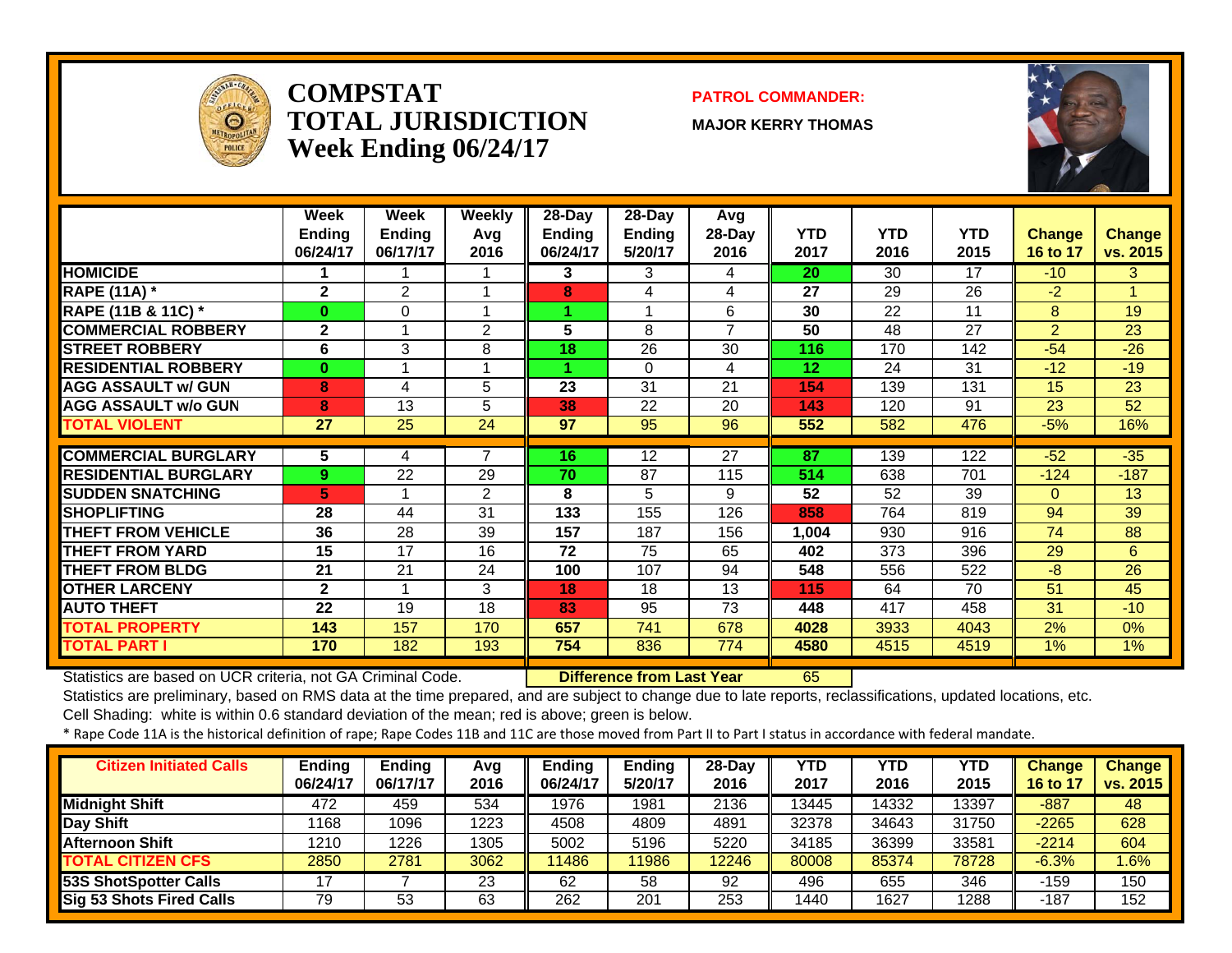# $\boldsymbol{\Theta}$

#### **Unincorporated Chatham County PATROL COMMANDER:**

**MAJOR KERRY THOMAS**



#### **Week Ending 06/24/17**

|                               | Week<br><b>Ending</b><br>06/24/17 | Week<br><b>Ending</b><br>06/17/17 | <b>Weekly</b><br>Avq<br>2016 | 28-Day<br><b>Ending</b><br>06/24/17 | 28-Day<br><b>Ending</b><br>5/20/17 | Avg<br>28-Day<br>2016 | <b>YTD</b><br>2017 | <b>YTD</b><br>2016 | <b>YTD</b><br>2015 | <b>Change</b><br>16 to 17 | <b>Change</b><br>vs. 2015 |
|-------------------------------|-----------------------------------|-----------------------------------|------------------------------|-------------------------------------|------------------------------------|-----------------------|--------------------|--------------------|--------------------|---------------------------|---------------------------|
| <b>HOMICIDE</b>               | 0                                 | 0                                 | 0.1                          | 0                                   | 0                                  | 0.5                   | 4                  | 4                  | 2                  | 0                         | $^{2}$                    |
| <b>RAPE (11A)</b> *           | 0                                 |                                   | 0.1                          |                                     | 0                                  | 0.5                   | 3                  | 5                  | 5                  | $-2$                      | $-2$                      |
| <b>RAPE (11B &amp; 11C) *</b> | $\bf{0}$                          | 0                                 | 0.3                          |                                     |                                    | 1.1                   | 9                  | 5                  | 2                  | 4                         | $\overline{7}$            |
| <b>COMMERCIAL ROBBERY</b>     | 0                                 | 0                                 | 0.2                          |                                     | 0                                  | 0.9                   | 3                  | 8                  | 5                  | -5                        | $-2$                      |
| <b>STREET ROBBERY</b>         | $\overline{2}$                    |                                   | 0.5                          | 5                                   |                                    | 2.1                   | 11                 | 15                 | 11                 | $-4$                      | $\Omega$                  |
| <b>RESIDENTIAL ROBBERY</b>    | $\bf{0}$                          | $\Omega$                          | 0.2                          | $\bf{0}$                            | 0                                  | 0.8                   | $\overline{2}$     | 6                  | 4                  | $-4$                      | $-2$                      |
| <b>AGG ASSAULT w/ GUN</b>     | $\bf{0}$                          | $\Omega$                          | 0.8                          | $\bf{0}$                            | $\overline{2}$                     | 3.2                   | 13                 | 18                 | 8                  | $-5$                      | 5                         |
| <b>AGG ASSAULT w/o GUN</b>    | $\bf{0}$                          | 0                                 | 0.8                          | 3                                   |                                    | 3.1                   | 17                 | 16                 | 12                 |                           | 5                         |
| <b>TOTAL VIOLENT</b>          | $\mathbf{2}$                      | $\overline{2}$                    | 3.0                          | 11                                  | 5                                  | 12.2                  | 62                 | 77                 | 49                 | $-19%$                    | 27%                       |
|                               |                                   |                                   |                              |                                     |                                    |                       |                    |                    |                    |                           |                           |
| <b>COMMERCIAL BURGLARY</b>    | 0                                 | 0                                 | 0.7                          | 0                                   | 3                                  | 2.7                   | 10                 | 20                 | 8                  | $-10$                     | $\overline{2}$            |
| <b>RESIDENTIAL BURGLARY</b>   | 3                                 | 4                                 | 6.7                          | 19                                  | 19                                 | 26.7                  | 164                | 174                | 143                | $-10$                     | 21                        |
| <b>SUDDEN SNATCHING</b>       | 1                                 |                                   | 0.3                          | 2                                   | 0                                  | 1.1                   | 3                  | 7                  | 1                  | $-4$                      | $\overline{2}$            |
| <b>ISHOPLIFTING</b>           | 3                                 | 2                                 | 6.1                          | 8                                   | 9                                  | 24.4                  | 136                | 153                | 203                | $-17$                     | $-67$                     |
| <b>THEFT FROM VEHICLE</b>     | 5                                 | 5                                 | 7.1                          | 37                                  | 29                                 | 28.3                  | 191                | 168                | 120                | 23                        | 71                        |
| <b>THEFT FROM YARD</b>        | 0                                 | 3                                 | 2.8                          | 8                                   | 12                                 | 11.1                  | 59                 | 61                 | 67                 | $-2$                      | -8                        |
| <b>THEFT FROM BLDG</b>        | 6                                 | $\overline{2}$                    | 3.8                          | 16                                  | 17                                 | 15.1                  | 118                | 89                 | 80                 | 29                        | 38                        |
| <b>OTHER LARCENY</b>          | $\bf{0}$                          | $\Omega$                          | 0.9                          | 3                                   | 4                                  | 3.7                   | 32                 | 17                 | 16                 | 15                        | 16                        |
| <b>AUTO THEFT</b>             | 6                                 | 3                                 | 3.0                          | 16                                  | 17                                 | 12.2                  | 80                 | 68                 | 48                 | 12                        | 32                        |
| <b>TOTAL PROPERTY</b>         | 24                                | 20                                | 31.3                         | 109                                 | 110                                | 125.3                 | 793                | 757                | 686                | 5%                        | 16%                       |
| <b>TOTAL PART I</b>           | 26                                | 22                                | 34.4                         | 120                                 | 115                                | 137.5                 | 855                | 834                | 735                | 3%                        | 16%                       |

Statistics are based on UCR criteria, not GA Criminal Code. **Difference from Last Year** 21

Statistics are preliminary, based on RMS data at the time prepared, and are subject to change due to late reports, reclassifications, updated locations, etc.

Cell Shading: white is within 0.6 standard deviation of the mean; red is above; green is below.

| <b>Shots Fired Calls</b>        | Week<br><b>Ending</b><br>06/24/17 | Week<br><b>Ending</b><br>06/17/17 | Weekly<br>Avg<br>2016 | $28-Dav$<br><b>Ending</b><br>06/24/17 | $28-Dav$<br><b>Endina</b><br>5/20/17 | Avg<br>$28-Dav$<br>2016 | <b>YTD</b><br>2017 | <b>YTD</b><br>2016 | <b>YTD</b><br>2015 | <b>Change</b><br>16 to 17 | <b>Change</b><br>vs. 2015 |
|---------------------------------|-----------------------------------|-----------------------------------|-----------------------|---------------------------------------|--------------------------------------|-------------------------|--------------------|--------------------|--------------------|---------------------------|---------------------------|
| 53S ShotSpotter Calls           |                                   |                                   | 0.0                   |                                       |                                      | 0.0                     |                    |                    |                    |                           |                           |
| <b>Sig 53 Shots Fired Calls</b> |                                   |                                   | 12<br>- 1. 0          | 44                                    | 43                                   | 45.                     | 277                | 264                | 258                |                           | 19                        |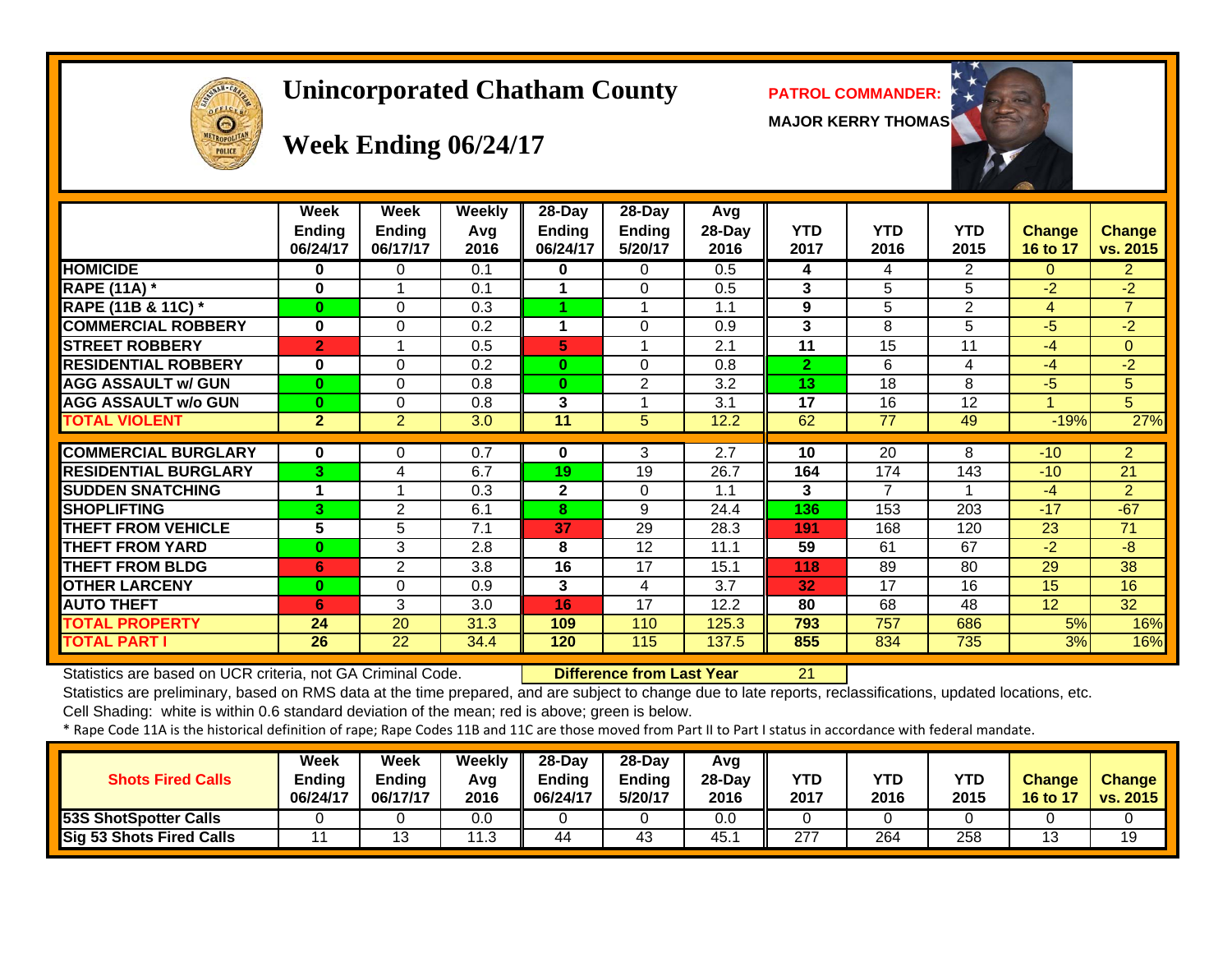

#### City of Savannah Only **PATROL COMMANDER:**

**MAJOR KERRY THOMAS**



#### **Week Ending 06/24/17**

|                             | Week<br><b>Ending</b><br>06/24/17 | Week<br><b>Ending</b><br>06/17/17 | Weekly<br>Avg<br>2016 | 28-Day<br><b>Ending</b><br>06/24/17 | 28-Day<br><b>Ending</b><br>5/20/17 | Avg<br>28-Day<br>2016 | <b>YTD</b><br>2017 | <b>YTD</b><br>2016 | <b>YTD</b><br>2015 | <b>Change</b><br>16 to 17 | Change<br>vs. 2015 |
|-----------------------------|-----------------------------------|-----------------------------------|-----------------------|-------------------------------------|------------------------------------|-----------------------|--------------------|--------------------|--------------------|---------------------------|--------------------|
| <b>HOMICIDE</b>             |                                   |                                   |                       | 3                                   | 3                                  | 3                     | 16                 | 26                 | 15                 | $-10$                     |                    |
| <b>RAPE (11A) *</b>         | $\overline{2}$                    |                                   |                       | $\overline{7}$                      | 4                                  | 3                     | 24                 | 24                 | 21                 | $\Omega$                  | 3                  |
| RAPE (11B & 11C) *          | $\bf{0}$                          | $\Omega$                          |                       | 0                                   | $\Omega$                           | 5                     | 21                 | 17                 | 9                  | $\overline{4}$            | 12                 |
| <b>COMMERCIAL ROBBERY</b>   | $\mathbf{2}$                      |                                   |                       | 4                                   | 8                                  | 6                     | 47                 | 40                 | 22                 | $\overline{7}$            | 25                 |
| <b>STREET ROBBERY</b>       | 4                                 | $\overline{2}$                    | $\overline{7}$        | 13                                  | 25                                 | 28                    | 105                | 155                | 131                | $-50$                     | $-26$              |
| <b>RESIDENTIAL ROBBERY</b>  | $\bf{0}$                          |                                   |                       |                                     | $\Omega$                           | 3                     | 10                 | 18                 | 27                 | $-8$                      | $-17$              |
| <b>AGG ASSAULT w/ GUN</b>   | 8                                 | 4                                 | 5                     | 23                                  | 29                                 | 18                    | 141                | 121                | 123                | 20                        | 18                 |
| <b>AGG ASSAULT w/o GUN</b>  | 8                                 | 13                                | 4                     | 35                                  | 21                                 | 17                    | 126                | 104                | 79                 | 22                        | 47                 |
| <b>TOTAL VIOLENT</b>        | 25                                | 23                                | 21                    | 86                                  | 90                                 | 83                    | 490                | 505                | 427                | $-3%$                     | 15%                |
|                             |                                   |                                   |                       |                                     |                                    |                       |                    |                    |                    |                           |                    |
| <b>COMMERCIAL BURGLARY</b>  | 5                                 | 4                                 | 6                     | 16                                  | 9                                  | 24                    | 77                 | 119                | 114                | $-42$                     | $-37$              |
| <b>RESIDENTIAL BURGLARY</b> | 6                                 | 18                                | 22                    | 51                                  | 68                                 | 88                    | 350                | 464                | 558                | $-114$                    | $-208$             |
| <b>SUDDEN SNATCHING</b>     | 4                                 | $\Omega$                          | 2                     | 6                                   | 5                                  |                       | 49                 | 45                 | 38                 | 4                         | 11                 |
| <b>SHOPLIFTING</b>          | 25                                | 42                                | 25                    | 125                                 | 146                                | 101                   | 722                | 611                | 616                | 111                       | 106                |
| THEFT FROM VEHICLE          | 31                                | 23                                | 32                    | 120                                 | 158                                | 128                   | 813                | 762                | 796                | 51                        | 17                 |
| <b>THEFT FROM YARD</b>      | 15                                | 14                                | 14                    | 64                                  | 63                                 | 54                    | 343                | 312                | 329                | 31                        | 14                 |
| <b>THEFT FROM BLDG</b>      | 15                                | 19                                | 20                    | 84                                  | 90                                 | 79                    | 430                | 467                | 442                | $-37$                     | $-12$              |
| <b>OTHER LARCENY</b>        | $\overline{2}$                    |                                   | $\overline{2}$        | 15                                  | 14                                 | 9                     | 83                 | 47                 | 54                 | 36                        | 29                 |
| <b>AUTO THEFT</b>           | 16                                | 16                                | 15                    | 67                                  | 78                                 | 61                    | 368                | 349                | 410                | 19                        | $-42$              |
| <b>TOTAL PROPERTY</b>       | 119                               | 137                               | 138                   | 548                                 | 631                                | 553                   | 3235               | 3176               | 3357               | 2%                        | $-4%$              |
| TOTAL PART I                | 144                               | 160                               | 159                   | 634                                 | 721                                | 636                   | 3725               | 3681               | 3784               | 1%                        | $-2%$              |

Statistics are based on UCR criteria, not GA Criminal Code. **Difference from Last Year** 44

Statistics are preliminary, based on RMS data at the time prepared, and are subject to change due to late reports, reclassifications, updated locations, etc.

Cell Shading: white is within 0.6 standard deviation of the mean; red is above; green is below.

| <b>Shots Fired Calls</b>        | Week<br>Ending<br>06/24/17 | Week<br>Endina<br>06/17/17 | Weekly<br>Ava<br>2016 | $28-Dav$<br><b>Ending</b><br>06/24/17 | $28-Dav$<br><b>Ending</b><br>5/20/17 | Avg<br>$28-Dav$<br>2016 | YTD<br>2017 | <b>YTD</b><br>2016 | YTD<br>2015 | <b>Change</b><br>16 to 17 | <b>Change</b><br><b>vs. 2015</b> |
|---------------------------------|----------------------------|----------------------------|-----------------------|---------------------------------------|--------------------------------------|-------------------------|-------------|--------------------|-------------|---------------------------|----------------------------------|
| <b>53S ShotSpotter Calls</b>    |                            |                            | 22.9                  | 62                                    | 58                                   | 91.                     | 496         | 655                | 346         | -159                      | 150                              |
| <b>Sig 53 Shots Fired Calls</b> | 68                         | 40                         | 52.0                  | 218                                   | 158                                  | 207.9                   | 1163        | 1363               | 1030        | -200                      | 133                              |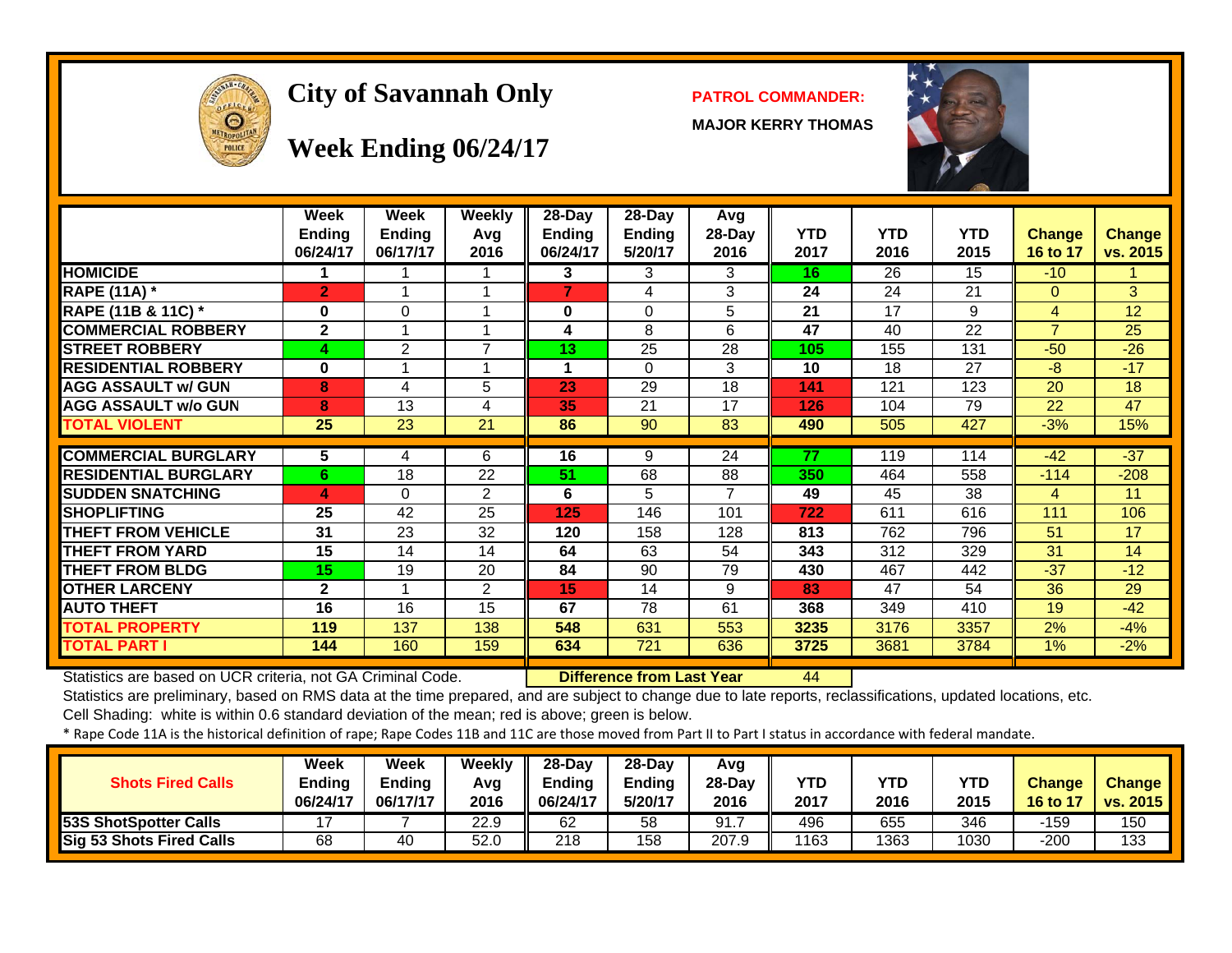

#### **COMPSTATWEST CHATHAM PRECINCTWeek Ending 06/24/17**

**PRECINCT COMMANDER:**

**CAPT. JOHN BEST**



|                             | Week           | Week           | <b>Weekly</b> | $28 - Day$     | $28 - Day$     | Avg    |                |                |            |                |                |
|-----------------------------|----------------|----------------|---------------|----------------|----------------|--------|----------------|----------------|------------|----------------|----------------|
|                             | <b>Ending</b>  | <b>Ending</b>  | Avg           | <b>Ending</b>  | <b>Ending</b>  | 28-Day | <b>YTD</b>     | <b>YTD</b>     | <b>YTD</b> | <b>Change</b>  | <b>Change</b>  |
|                             | 06/24/17       | 06/17/17       | 2016          | 06/24/17       | 5/20/17        | 2016   | 2017           | 2016           | 2015       | 16 to 17       | vs. 2015       |
| <b>HOMICIDE</b>             | 0              | 0              | 0             | 0              | 0              | 0      | $\mathbf{2}$   | 3              | 0          | $-1$           | $\overline{2}$ |
| <b>RAPE (11A)</b> *         | 0              |                | 0             |                |                |        | 4              | 8              | 7          | $-4$           | $-3$           |
| RAPE (11B & 11C) *          | $\bf{0}$       | $\Omega$       | $\Omega$      | $\bf{0}$       | 0              |        | 4              | $\overline{7}$ | 4          | $-3$           | 3 <sup>1</sup> |
| <b>COMMERCIAL ROBBERY</b>   | $\bf{0}$       | $\Omega$       | 0             |                |                |        | 5              | 10             | 7          | -5             | $-2$           |
| <b>STREET ROBBERY</b>       | 1              |                | 1             | 6              | $\overline{2}$ | 3      | 14             | 17             | 13         | $-3$           |                |
| <b>RESIDENTIAL ROBBERY</b>  | $\bf{0}$       | 0              | $\Omega$      | $\bf{0}$       | 0              |        | $\overline{2}$ | 10             | 5          | $-8$           | $-3$           |
| <b>AGG ASSAULT w/ GUN</b>   | $\overline{2}$ | 0              | 1             | 4              | 4              | 4      | 22             | 22             | 14         | $\Omega$       | 8              |
| <b>AGG ASSAULT w/o GUN</b>  | $\overline{2}$ | $\overline{2}$ | 1             | 6              | $\overline{2}$ | 4      | 24             | 22             | 19         | $\overline{2}$ | 5              |
| <b>TOTAL VIOLENT</b>        | 5              | 4              | 4             | 18             | 10             | 16     | 77             | 99             | 66         | $-22%$         | 17%            |
|                             |                |                |               |                |                |        |                |                |            |                |                |
| <b>COMMERCIAL BURGLARY</b>  | 0              |                |               | 3              | 5              | 5.     | 23             | 32             | 34         | $-9$           | $-11$          |
| <b>RESIDENTIAL BURGLARY</b> | 3              | 4              | 6             | 16             | 17             | 22     | 124            | 152            | 135        | $-28$          | $-11$          |
| <b>SUDDEN SNATCHING</b>     | 4              |                | 0             | $\overline{2}$ | $\Omega$       |        | 5              | 6              | 3          | -1             | $\overline{2}$ |
| <b>SHOPLIFTING</b>          | 5              | $\overline{2}$ | 3             | 13             | 10             | 14     | 80             | 88             | 104        | -8             | $-24$          |
| <b>THEFT FROM VEHICLE</b>   | 6              | 5              | 7             | 39             | 35             | 29     | 154            | 175            | 143        | $-21$          | 11             |
| <b>THEFT FROM YARD</b>      | 5              | 4              | 3             | 18             | 19             | 10     | 78             | 64             | 74         | 14             | 4              |
| <b>THEFT FROM BLDG</b>      | 9              | $\overline{2}$ | 4             | 24             | 22             | 16     | 131            | 81             | 97         | 50             | 34             |
| <b>OTHER LARCENY</b>        | 0              | $\Omega$       | 1             | $\mathbf{2}$   | 4              | 4      | 25             | 10             | 16         | 15             | 9              |
| <b>AUTO THEFT</b>           | 4              | 3              | 4             | 16             | 20             | 16     | 91             | 83             | 90         | 8              |                |
| <b>TOTAL PROPERTY</b>       | 33             | 22             | 29            | 133            | 132            | 118    | 711            | 691            | 696        | 3%             | 2%             |
| <b>TOTAL PART I</b>         | 38             | 26             | 33            | 151            | 142            | 134    | 788            | 790            | 762        | 0%             | 3%             |

Statistics are based on UCR criteria, not GA Criminal Code. **Difference from Last Year** -2

Statistics are preliminary, based on RMS data at the time prepared, and are subject to change due to late reports, reclassifications, updated locations, etc.

Cell Shading: white is within 0.6 standard deviation of the mean; red is above; green is below.

| <b>Citizen Initiated Calls</b> | Week<br>Ending<br>06/24/17 | <b>Week</b><br><b>Ending</b><br>06/17/17 | Weekly<br>Avg<br>2016 | $28$ -Day<br><b>Ending</b><br>06/24/17 | $28-Dav$<br><b>Ending</b><br>5/20/17 | Avg<br>28-Dav<br>2016 | YTD<br>2017 | YTD<br>2016 | YTD<br>2015 | <b>Change</b><br>16 to 17 | <b>Change</b><br>vs. 2015 |
|--------------------------------|----------------------------|------------------------------------------|-----------------------|----------------------------------------|--------------------------------------|-----------------------|-------------|-------------|-------------|---------------------------|---------------------------|
| Midnight Shift                 | 128                        | 102                                      | 114                   | 486                                    | 458                                  | 455                   | 2788        | 2754        | 2752        | 34                        | 36                        |
| Day Shift                      | 298                        | 285                                      | 282                   | 1108                                   | 1151                                 | 1127                  | 6783        | 7176        | 6978        | $-393$                    | $-195$                    |
| <b>Afternoon Shift</b>         | 312                        | 301                                      | 294                   | 1194                                   | 1251                                 | 1177                  | 7189        | 7232        | 7240        | $-43$                     | $-51$                     |
| <b>TOTAL CITIZEN CFS</b>       | 738                        | 738                                      | 690                   | 2788                                   | 2860                                 | 2758                  | 16760       | 17162       | 16970       | $-2.3%$                   | $-1.2%$                   |
| <b>53S ShotSpotter Calls</b>   |                            |                                          |                       |                                        |                                      |                       |             |             |             | -2                        |                           |
| Sig 53 Shots Fired Calls       | 10                         | 13                                       | 10                    | 36                                     | 31                                   | 38                    | 206         | 250         | 207         | -44                       | -1                        |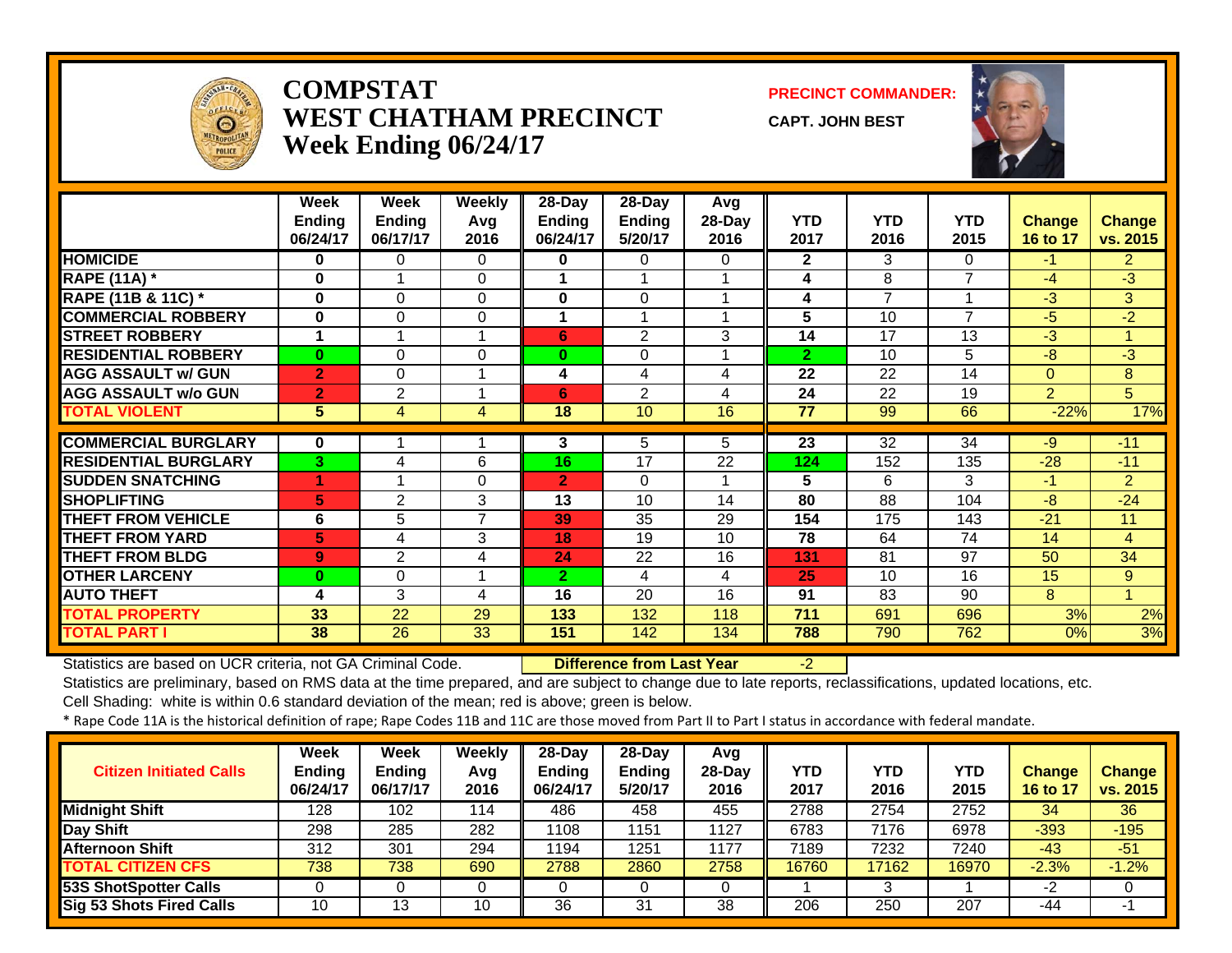#### **BEAT 11 West Chatham Precinct Week Ending 06/24/17**



|                             |                |                | <b>Last 4 Weeks</b> |                | 28 Days        | 28 Day  |                |                |                |                |                |
|-----------------------------|----------------|----------------|---------------------|----------------|----------------|---------|----------------|----------------|----------------|----------------|----------------|
|                             | <b>Ending</b>  | <b>Ending</b>  | <b>Ending</b>       | <b>Ending</b>  | <b>Ending</b>  | Average | <b>YTD</b>     | <b>YTD</b>     | <b>YTD</b>     | <b>Change</b>  | <b>Change</b>  |
|                             | 06/03/17       | 06/10/17       | 06/17/17            | 06/24/17       | 06/24/17       | 2016    | 2017           | 2016           | 2015           | 16 to 17       | vs. 2015       |
| <b>HOMICIDE</b>             | 0              | 0              | 0                   | $\Omega$       | $\Omega$       | 0.0     | $\Omega$       | $\Omega$       | 0              | $\Omega$       | $\overline{0}$ |
| <b>RAPE (11A) *</b>         | $\mathbf{0}$   | 0              | $\mathbf 0$         | $\mathbf{0}$   | $\Omega$       | 0.1     | $\Omega$       | 1              | $\mathbf{1}$   | $-1$           | $-1$           |
| RAPE (11B & 11C) *          | 0              | $\Omega$       | $\mathbf 0$         | $\mathbf{0}$   | $\Omega$       | 0.1     | $\mathbf{1}$   | $\Omega$       | $\Omega$       | 1              | 1              |
| <b>COMMERCIAL ROBBERY</b>   | $\mathbf{0}$   | 0              | $\Omega$            | $\mathbf{0}$   | $\Omega$       | 0.3     | $\mathbf{1}$   | $\overline{2}$ | $\overline{2}$ | $-1$           | $-1$           |
| <b>STREET ROBBERY</b>       | 0              | $\mathbf 0$    | 0                   | $\mathbf 0$    | $\mathbf{0}$   | 0.2     | $\overline{2}$ | $\mathbf{1}$   | $\overline{2}$ | $\mathbf{1}$   | $\overline{0}$ |
| <b>RESIDENTIAL ROBBERY</b>  | 0              | $\Omega$       | 0                   | 0              | $\mathbf{0}$   | 0.1     | 0              | $\Omega$       | 0              | $\overline{0}$ | $\overline{0}$ |
| <b>AGG ASSAULT w/ GUN</b>   | $\mathbf{0}$   | 0              | $\mathbf 0$         | $\mathbf{0}$   | $\mathbf{0}$   | 0.1     | 3              | $\mathbf{1}$   | $\mathbf{1}$   | $\overline{2}$ | $\overline{2}$ |
| <b>AGG ASSAULT w/o GUN</b>  | $\mathbf{0}$   | $\mathbf 0$    | $\mathbf{1}$        | $\mathbf 0$    | $\mathbf{1}$   | 0.5     | 3              | 3              | 0              | $\Omega$       | $\overline{3}$ |
| <b>TOTAL VIOLENT</b>        | $\mathbf{0}$   | $\Omega$       | $\mathbf{1}$        | $\mathbf{0}$   | $\mathbf{1}$   | 1.3     | 10             | 8              | 6              | 25%            | 67%            |
|                             |                |                |                     |                |                |         |                |                |                |                |                |
| <b>COMMERCIAL BURGLARY</b>  | 1              | 0              | 0                   | $\mathbf{0}$   | $\mathbf{1}$   | 0.4     | 3              | 4              | 5.             | $-1$           | $-2$           |
| <b>RESIDENTIAL BURGLARY</b> | $\mathbf{1}$   | $\mathbf{1}$   | $\mathbf 0$         | $\mathbf 0$    | $\overline{2}$ | 1.1     | 11             | $\overline{7}$ | 10             | $\overline{4}$ | $\mathbf{1}$   |
| <b>SUDDEN SNATCHING</b>     | $\mathbf{0}$   | $\Omega$       | $\mathbf 0$         | $\mathbf 0$    | $\Omega$       | 0.1     | $\mathbf 0$    | $\mathbf{1}$   | $\mathbf 0$    | $-1$           | $\overline{0}$ |
| <b>SHOPLIFTING</b>          | $\mathbf 0$    | 0              | $\mathbf 0$         | $\mathbf 0$    | $\Omega$       | 0.2     | $\mathbf{1}$   | $\Omega$       | $\mathbf{1}$   | $\mathbf{1}$   | $\overline{0}$ |
| <b>THEFT FROM VEHICLE</b>   | $\overline{2}$ | $\overline{2}$ | 1                   | $\mathbf 0$    | 5              | 3.5     | 23             | 18             | 17             | 5 <sup>5</sup> | 6              |
| <b>THEFT FROM YARD</b>      | $\mathbf{1}$   | $\mathbf{1}$   | 0                   | $\overline{2}$ | 4              | 1.9     | 16             | 13             | 11             | 3              | 5              |
| <b>THEFT FROM BLDG</b>      | 4              | $\overline{2}$ | 1                   | $\overline{2}$ | 9              | 3.3     | 35             | 15             | 27             | 20             | 8              |
| <b>OTHER LARCENY</b>        | 0              | $\mathbf{1}$   | 0                   | $\mathbf 0$    | $\mathbf{1}$   | 0.7     | 3              | 3              | $\overline{2}$ | $\overline{0}$ | $\overline{1}$ |
| <b>AUTO THEFT</b>           | $\mathbf{0}$   | $\mathbf{1}$   | $\Omega$            | $\mathbf 0$    | $\mathbf{1}$   | 2.2     | 13             | 12             | 15             | $\mathbf{1}$   | $-2$           |
| <b>TOTAL PROPERTY</b>       | 9              | 8              | $\overline{2}$      | 4              | 23             | 13.4    | 105            | 73             | 88             | 44%            | 19%            |
| <b>TOTAL PART I</b>         | 9              | 8              | $\overline{3}$      | $\overline{4}$ | 24             | 14.7    | 115            | 81             | 94             | 42%            | 22%            |

 **Difference from Last Year**34

Statistics are based on UCR criteria, not GA Criminal Code.

\* Rape Code 11A is the historical definition of rape (aka Legacy Rape); Rape Codes 11B and 11C are those moved from Part II to Part I in 2017.

| <b>Shots Fired Calls</b>        | Week<br><b>Endina</b><br>06/03/17 | Week<br><b>Ending</b><br>06/10/17 | Week<br><b>Ending</b><br>06/17/17 | Week<br><b>Ending</b><br>06/24/17   06/24/17 | $\parallel$ 28 Davs<br><b>Ending</b> | 28 Dav<br><b>Average II</b><br>2016 | <b>YTD</b><br>2017 | YTD<br>2016 | <b>YTD</b><br>2015 | <b>Change</b><br>16 to 17 | <b>Change</b><br>vs. 2015 |
|---------------------------------|-----------------------------------|-----------------------------------|-----------------------------------|----------------------------------------------|--------------------------------------|-------------------------------------|--------------------|-------------|--------------------|---------------------------|---------------------------|
| 53S ShotSpotter Calls           |                                   |                                   |                                   |                                              |                                      | 0.0                                 |                    |             |                    | 0%                        | 0%                        |
| <b>Sig 53 Shots Fired Calls</b> |                                   |                                   |                                   |                                              |                                      | 1.6                                 | 12                 |             | 16                 | 100%                      | $-25%$                    |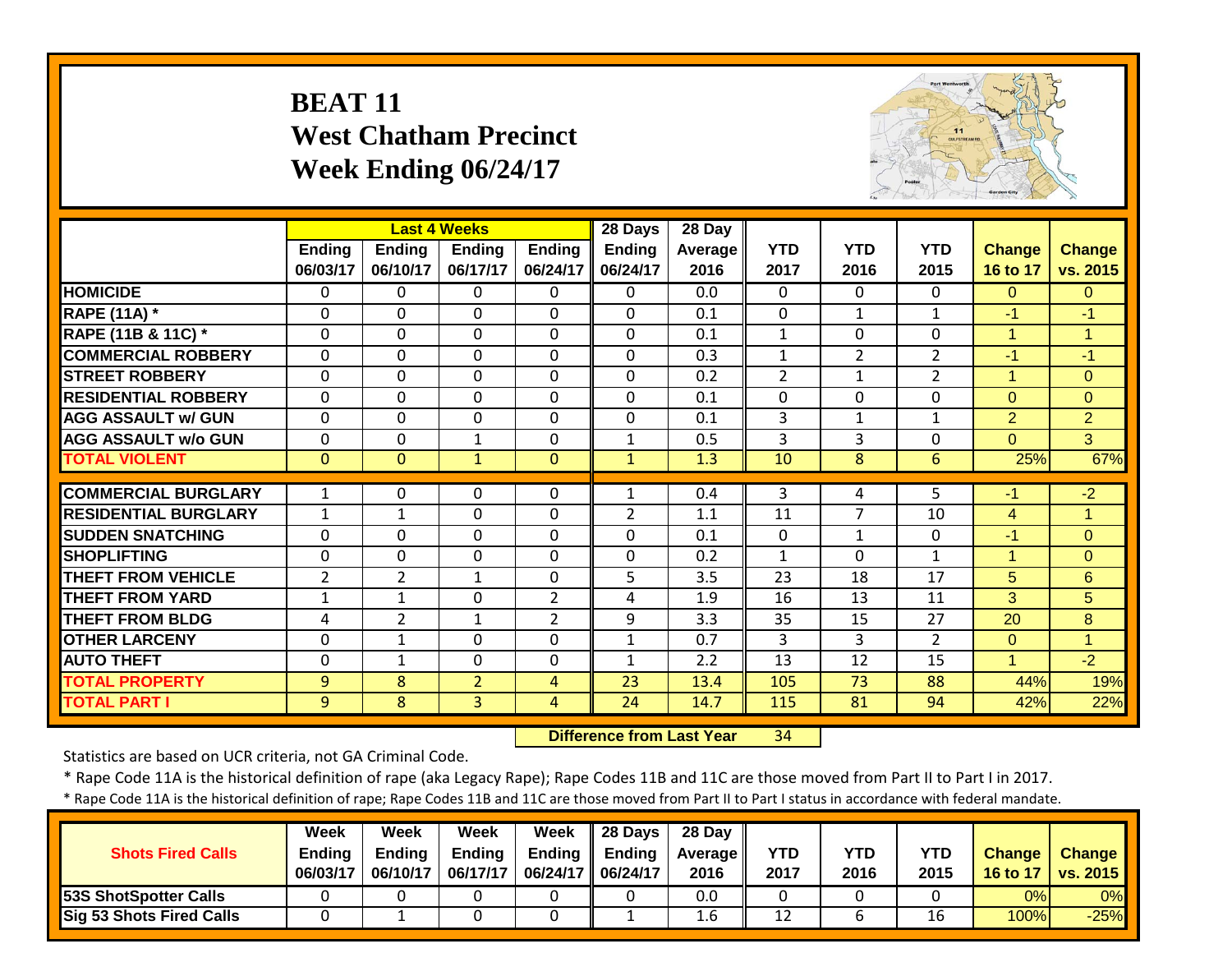#### **BEAT 12 West Chatham Precinct Week Ending 06/24/17**



|                             |                |                | <b>Last 4 Weeks</b> |                | 28 Days        | 28 Day  |              |                |                |                |                |
|-----------------------------|----------------|----------------|---------------------|----------------|----------------|---------|--------------|----------------|----------------|----------------|----------------|
|                             | <b>Ending</b>  | <b>Ending</b>  | <b>Ending</b>       | <b>Ending</b>  | Ending         | Average | <b>YTD</b>   | <b>YTD</b>     | <b>YTD</b>     | Change         | <b>Change</b>  |
|                             | 06/03/17       | 06/10/17       | 06/17/17            | 06/24/17       | 06/24/17       | 2016    | 2017         | 2016           | 2015           | 16 to 17       | vs. 2015       |
| <b>HOMICIDE</b>             | 0              | 0              | 0                   | $\Omega$       | $\Omega$       | 0.1     | $\Omega$     | $\mathbf{1}$   | 0              | $-1$           | $\Omega$       |
| <b>RAPE (11A)</b> *         | 0              | $\Omega$       | $\mathbf{1}$        | $\mathbf{0}$   | $\mathbf{1}$   | 0.2     | $\mathbf{1}$ | $\mathbf{1}$   | $\overline{2}$ | $\Omega$       | $-1$           |
| RAPE (11B & 11C) *          | 0              | $\Omega$       | 0                   | $\mathbf{0}$   | $\Omega$       | 0.6     | 0            | 5              | $\mathbf{1}$   | $-5$           | $-1$           |
| <b>COMMERCIAL ROBBERY</b>   | $\mathbf{0}$   | $\Omega$       | $\Omega$            | $\mathbf{0}$   | $\mathbf{0}$   | 0.3     | $\mathbf{1}$ | 3              | $\mathbf{1}$   | $-2$           | $\Omega$       |
| <b>STREET ROBBERY</b>       | $\mathbf{1}$   | $\mathbf{1}$   | $\mathbf 0$         | $\mathbf{1}$   | 3              | 0.6     | 3            | 5              | 3              | $-2$           | $\overline{0}$ |
| <b>RESIDENTIAL ROBBERY</b>  | $\Omega$       | $\Omega$       | $\mathbf 0$         | $\Omega$       | $\Omega$       | 0.3     | $\mathbf 0$  | $\mathbf{1}$   | $\Omega$       | $-1$           | $\overline{0}$ |
| <b>AGG ASSAULT w/ GUN</b>   | 0              | 0              | $\mathbf 0$         | $\mathbf 0$    | $\Omega$       | 0.7     | 4            | 5              | $\Omega$       | $-1$           | $\overline{4}$ |
| <b>AGG ASSAULT w/o GUN</b>  | $\mathbf{1}$   | 0              | 0                   | $\mathbf{1}$   | $\overline{2}$ | 0.8     | 8            | 3              | 4              | 5 <sup>5</sup> | $\overline{4}$ |
| <b>TOTAL VIOLENT</b>        | $\overline{2}$ | $\mathbf{1}$   | $\mathbf{1}$        | $\overline{2}$ | 6              | 3.6     | 17           | 24             | 11             | $-29%$         | 55%            |
|                             |                |                |                     |                |                |         |              |                |                |                |                |
| <b>COMMERCIAL BURGLARY</b>  | $\Omega$       | 0              | 0                   | $\mathbf{0}$   | $\Omega$       | 0.5     | 1            | 4              | 3              | $-3$           | $-2$           |
| <b>RESIDENTIAL BURGLARY</b> | $\overline{2}$ | $\mathbf{1}$   | $\mathbf{1}$        | $\overline{2}$ | 6              | 7.1     | 23           | 57             | 36             | $-34$          | $-13$          |
| <b>ISUDDEN SNATCHING</b>    | $\mathbf 0$    | $\Omega$       | $\mathbf 0$         | $\mathbf 0$    | $\Omega$       | 0.3     | $\Omega$     | $\overline{2}$ | $\Omega$       | $-2$           | $\Omega$       |
| <b>SHOPLIFTING</b>          | $\mathbf{1}$   | $\Omega$       | $\mathbf 0$         | $\mathbf 0$    | 1              | 2.9     | 12           | 18             | 14             | $-6$           | $-2$           |
| <b>THEFT FROM VEHICLE</b>   | 5              | 3              | 0                   | $\overline{2}$ | 10             | 8.6     | 48           | 49             | 40             | $-1$           | 8              |
| <b>THEFT FROM YARD</b>      | $\overline{2}$ | $\mathbf{1}$   | 0                   | $\Omega$       | 3              | 2.6     | 12           | 15             | 19             | $-3$           | $-7$           |
| <b>THEFT FROM BLDG</b>      | $\mathbf{1}$   | 0              | 0                   | 3              | 4              | 2.7     | 24           | 15             | 13             | 9              | 11             |
| <b>OTHER LARCENY</b>        | $\mathbf{1}$   | $\mathbf 0$    | $\mathbf 0$         | $\mathbf 0$    | $\mathbf{1}$   | 0.9     | 4            | $\overline{3}$ | 4              | $\mathbf{1}$   | $\overline{0}$ |
| <b>AUTO THEFT</b>           | 0              | $\mathbf{1}$   | 0                   | $\mathbf{1}$   | $\overline{2}$ | 4.0     | 13           | 22             | 20             | $-9$           | $-7$           |
| <b>TOTAL PROPERTY</b>       | 12             | 6              | $\mathbf{1}$        | 8              | 27             | 29.5    | 137          | 185            | 149            | $-26%$         | $-8%$          |
| <b>TOTAL PART I</b>         | 14             | $\overline{7}$ | $\overline{2}$      | 10             | 33             | 33.1    | 154          | 209            | 160            | $-26%$         | $-4%$          |

 **Difference from Last Year**‐55

Statistics are based on UCR criteria, not GA Criminal Code.

\* Rape Code 11A is the historical definition of rape (aka Legacy Rape); Rape Codes 11B and 11C are those moved from Part II to Part I in 2017.

| <b>Shots Fired Calls</b>        | Week<br><b>Ending</b><br>06/03/17 | Week<br>Endina<br>06/10/17 | Week<br><b>Endina</b><br>06/17/17 | Week<br>Ending<br>06/24/17 | 28 Days<br><b>Ending</b><br>06/24/17 | 28 Day<br><b>Average II</b><br>2016 | YTD<br>2017 | YTD<br>2016 | YTD<br>2015 | <b>Change</b><br><b>16 to 17</b> | <b>Change</b><br>$\sqrt{vs. 2015}$ |
|---------------------------------|-----------------------------------|----------------------------|-----------------------------------|----------------------------|--------------------------------------|-------------------------------------|-------------|-------------|-------------|----------------------------------|------------------------------------|
| <b>53S ShotSpotter Calls</b>    |                                   |                            |                                   |                            |                                      | 0.0                                 |             |             |             | 0%                               | $0\%$                              |
| <b>Sig 53 Shots Fired Calls</b> |                                   |                            |                                   | -                          |                                      | 6.5                                 | 44          | 40          | 34          | 10%                              | 29%                                |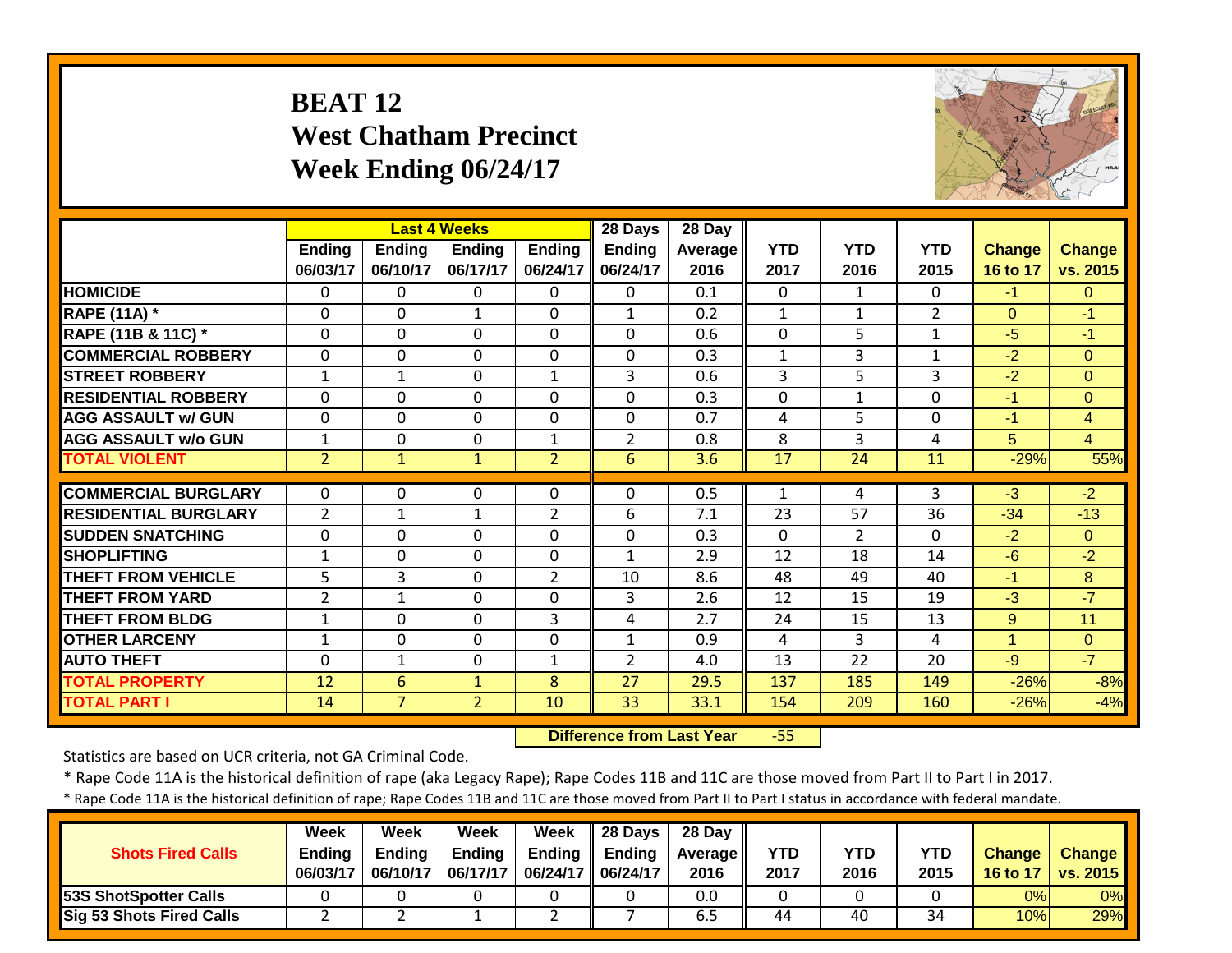#### **BEAT 13 West Chatham Precinct Week Ending 06/24/17**



|                             |               |               | <b>Last 4 Weeks</b> |                | 28 Days        | 28 Day  |                |                |                |                |                |
|-----------------------------|---------------|---------------|---------------------|----------------|----------------|---------|----------------|----------------|----------------|----------------|----------------|
|                             | <b>Ending</b> | <b>Ending</b> | Ending              | <b>Ending</b>  | Ending         | Average | <b>YTD</b>     | <b>YTD</b>     | <b>YTD</b>     | Change         | <b>Change</b>  |
|                             | 06/03/17      | 06/10/17      | 06/17/17            | 06/24/17       | 06/24/17       | 2016    | 2017           | 2016           | 2015           | 16 to 17       | vs. 2015       |
| <b>HOMICIDE</b>             | 0             | 0             | 0                   | $\Omega$       | $\Omega$       | 0.1     | 1              | $\Omega$       | 0              | 1.             | 1              |
| <b>RAPE (11A) *</b>         | 0             | $\Omega$      | $\Omega$            | $\Omega$       | $\Omega$       | 0.4     | $\overline{2}$ | 3              | $\Omega$       | $-1$           | $\overline{2}$ |
| RAPE (11B & 11C) *          | 0             | $\Omega$      | $\Omega$            | $\Omega$       | $\Omega$       | 0.1     | 0              | $\mathbf 0$    | $\Omega$       | $\overline{0}$ | $\Omega$       |
| <b>COMMERCIAL ROBBERY</b>   | $\mathbf{0}$  | $\Omega$      | 0                   | $\Omega$       | $\Omega$       | 0.2     | $\mathbf{1}$   | $\mathbf{1}$   | $\mathbf{1}$   | $\Omega$       | $\overline{0}$ |
| <b>STREET ROBBERY</b>       | $\mathbf{1}$  | $\Omega$      | $\mathbf 0$         | $\Omega$       | $\mathbf{1}$   | 0.8     | 3              | 3              | $\overline{2}$ | $\overline{0}$ | $\mathbf{1}$   |
| <b>RESIDENTIAL ROBBERY</b>  | $\Omega$      | $\Omega$      | $\mathbf 0$         | $\mathbf 0$    | $\Omega$       | 0.2     | $\mathbf{1}$   | $\overline{2}$ | $\overline{2}$ | $-1$           | $-1$           |
| <b>AGG ASSAULT w/ GUN</b>   | $\mathbf{0}$  | 0             | $\mathbf 0$         | $\mathbf{1}$   | $\mathbf{1}$   | 1.2     | 5              | 8              | 5              | $-3$           | $\overline{0}$ |
| <b>AGG ASSAULT w/o GUN</b>  | $\mathbf{0}$  | $\mathbf 1$   | $\mathbf 0$         | $\mathbf 0$    | $\mathbf{1}$   | 0.8     | $\overline{7}$ | 6              | 5              | $\mathbf{1}$   | $\overline{2}$ |
| <b>TOTAL VIOLENT</b>        | $\mathbf{1}$  | $\mathbf{1}$  | $\mathbf{0}$        | $\mathbf{1}$   | $\overline{3}$ | 3.6     | 20             | 23             | 15             | $-13%$         | 33%            |
|                             |               |               |                     |                |                |         |                |                |                |                |                |
| <b>COMMERCIAL BURGLARY</b>  | $\mathbf{0}$  | $\mathbf{1}$  | 1                   | $\Omega$       | $\overline{2}$ | 1.1     | 10             | $\overline{7}$ | 12             | 3              | $-2$           |
| <b>RESIDENTIAL BURGLARY</b> | $\mathbf{0}$  | 0             | 0                   | $\mathbf 0$    | $\Omega$       | 3.1     | 17             | 18             | 24             | $-1$           | $-7$           |
| <b>SUDDEN SNATCHING</b>     | $\mathbf 0$   | $\Omega$      | $\mathbf 0$         | $\mathbf 0$    | $\Omega$       | 0.3     | $\mathbf{1}$   | $\Omega$       | 3              | $\mathbf{1}$   | $-2$           |
| <b>SHOPLIFTING</b>          | $\mathbf 0$   | $\mathbf{1}$  | 0                   | $\mathbf 0$    | $\mathbf{1}$   | 1.6     | 12             | 10             | 4              | $\overline{2}$ | 8              |
| <b>THEFT FROM VEHICLE</b>   | $\Omega$      | $\mathbf{1}$  | 0                   | $\overline{2}$ | 3              | 4.2     | 16             | 30             | 25             | $-14$          | $-9$           |
| <b>THEFT FROM YARD</b>      | $\Omega$      | 0             | $\mathbf{1}$        | 3              | 4              | 1.9     | 11             | 11             | 11             | $\Omega$       | $\overline{0}$ |
| <b>THEFT FROM BLDG</b>      | $\Omega$      | 0             | 0                   | $\mathbf{1}$   | $\mathbf{1}$   | 2.1     | 12             | 11             | 15             | $\mathbf{1}$   | $-3$           |
| <b>OTHER LARCENY</b>        | $\mathbf{0}$  | $\mathbf 0$   | $\mathbf 0$         | $\mathbf 0$    | $\mathbf 0$    | 0.1     | $\overline{2}$ | $\mathbf 0$    | $\overline{2}$ | $\overline{2}$ | $\overline{0}$ |
| <b>AUTO THEFT</b>           | $\mathbf{0}$  | 0             | $\mathbf 0$         | $\mathbf{1}$   | $\mathbf{1}$   | 2.7     | 13             | 15             | 18             | $-2$           | $-5$           |
| <b>TOTAL PROPERTY</b>       | $\mathbf{0}$  | 3             | $\overline{2}$      | $\overline{7}$ | 12             | 17.1    | 94             | 102            | 114            | $-8%$          | $-18%$         |
| <b>TOTAL PART I</b>         | $\mathbf{1}$  | 4             | 2 <sup>1</sup>      | 8              | 15             | 20.7    | 114            | 125            | 129            | $-9%$          | $-12%$         |

 **Difference from Last Year** $-11$ 

Statistics are based on UCR criteria, not GA Criminal Code.

\* Rape Code 11A is the historical definition of rape (aka Legacy Rape); Rape Codes 11B and 11C are those moved from Part II to Part I in 2017.

| <b>Shots Fired Calls</b>        | Week<br><b>Ending</b><br>06/03/17 | Week<br>Endina<br>06/10/17 | Week<br><b>Endina</b><br>06/17/17 | Week<br>Ending<br>06/24/17 | 28 Days<br><b>Ending</b><br>06/24/17 | 28 Day<br><b>Average II</b><br>2016 | <b>YTD</b><br>2017 | YTD<br>2016 | YTD<br>2017 | <b>Change</b><br>16 to 17 | <b>Change</b><br><b>vs. 2015</b> |
|---------------------------------|-----------------------------------|----------------------------|-----------------------------------|----------------------------|--------------------------------------|-------------------------------------|--------------------|-------------|-------------|---------------------------|----------------------------------|
| <b>53S ShotSpotter Calls</b>    |                                   |                            |                                   |                            |                                      | 0.2                                 |                    |             |             | 0%                        | $0\%$                            |
| <b>Sig 53 Shots Fired Calls</b> |                                   |                            |                                   |                            | 10                                   | 8.6                                 | 34                 | 63          | 41          | $-46%$                    | $-17%$                           |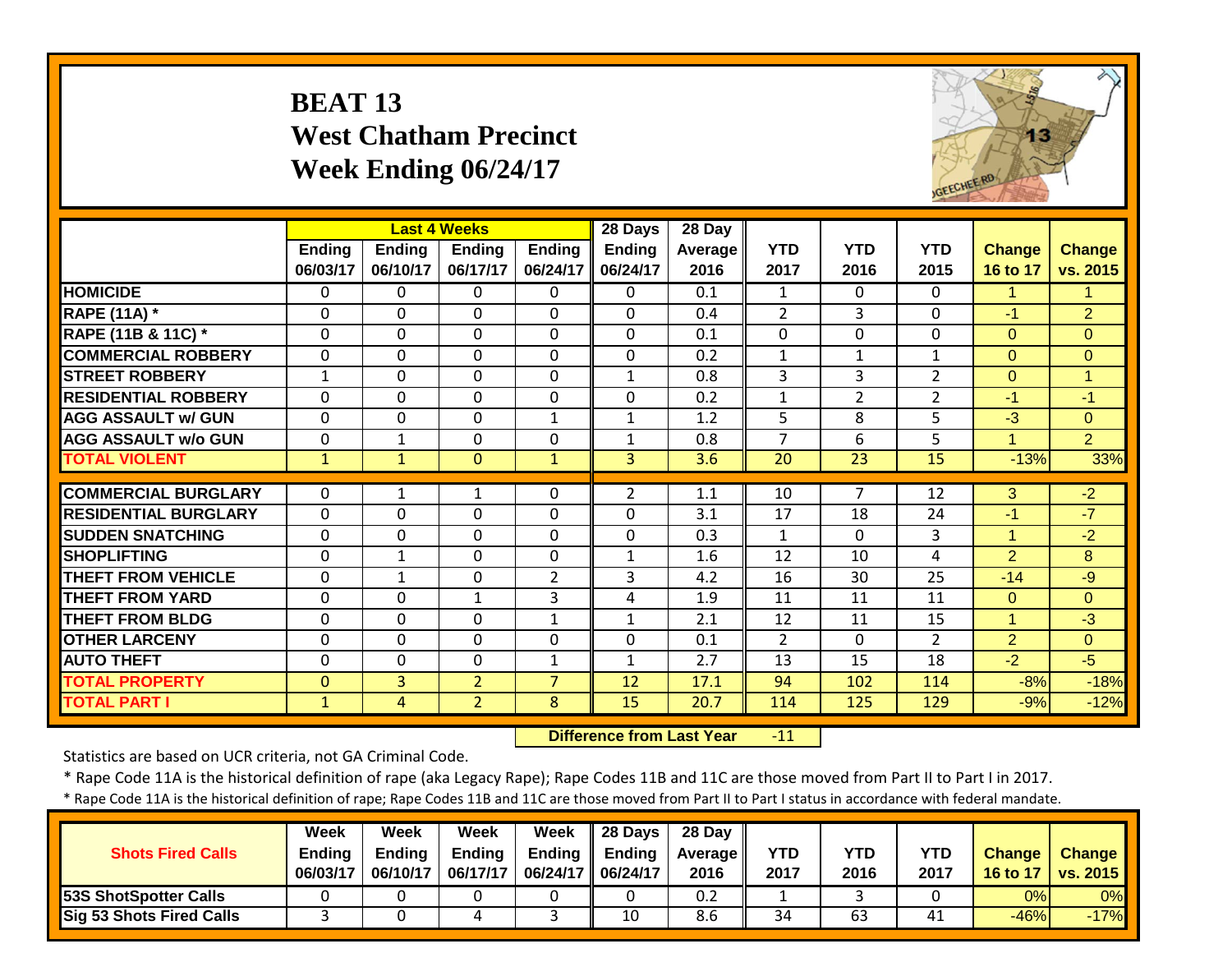#### **BEAT 14 West Chatham Precinct Week Ending 06/24/17**



|                             |                |                | <b>Last 4 Weeks</b> |                | 28 Days        | 28 Day  |                |                |              |                |                |
|-----------------------------|----------------|----------------|---------------------|----------------|----------------|---------|----------------|----------------|--------------|----------------|----------------|
|                             | <b>Ending</b>  | <b>Ending</b>  | <b>Ending</b>       | <b>Ending</b>  | <b>Ending</b>  | Average | <b>YTD</b>     | <b>YTD</b>     | <b>YTD</b>   | <b>Change</b>  | <b>Change</b>  |
|                             | 06/03/17       | 06/10/17       | 06/17/17            | 06/24/17       | 06/24/17       | 2016    | 2017           | 2016           | 2015         | 16 to 17       | vs. 2015       |
| <b>HOMICIDE</b>             | $\Omega$       | 0              | $\Omega$            | $\mathbf{0}$   | 0              | 0.2     | $\mathbf{0}$   | $\mathbf{1}$   | 0            | $-1$           | $\Omega$       |
| <b>RAPE (11A) *</b>         | $\Omega$       | $\Omega$       | $\Omega$            | $\Omega$       | $\Omega$       | 0.0     | $\mathbf{1}$   | $\Omega$       | 3            | $\mathbf{1}$   | $-2$           |
| RAPE (11B & 11C) *          | 0              | $\mathbf 0$    | $\mathbf 0$         | 0              | $\Omega$       | 0.2     | $\mathbf{1}$   | $\mathbf{1}$   | 0            | $\mathbf{0}$   | $\mathbf{1}$   |
| <b>COMMERCIAL ROBBERY</b>   | $\Omega$       | $\mathbf 1$    | $\Omega$            | $\mathbf{0}$   | $\mathbf{1}$   | 0.2     | $\overline{2}$ | $\Omega$       | 0            | $\overline{2}$ | $\overline{2}$ |
| <b>STREET ROBBERY</b>       | $\Omega$       | $\mathbf 0$    | $\Omega$            | 0              | $\Omega$       | 0.4     | $\overline{2}$ | $\mathbf{1}$   | $\mathbf{1}$ | $\mathbf{1}$   | 1              |
| <b>RESIDENTIAL ROBBERY</b>  | $\mathbf{0}$   | $\mathbf 0$    | $\mathbf 0$         | $\mathbf 0$    | $\Omega$       | 0.2     | $\mathbf 0$    | $\mathbf{1}$   | 0            | $-1$           | $\overline{0}$ |
| <b>AGG ASSAULT w/ GUN</b>   | $\mathbf 0$    | $\mathbf 0$    | $\mathbf 0$         | $\mathbf 0$    | $\mathbf 0$    | 0.2     | $\overline{2}$ | $\overline{2}$ | 0            | $\overline{0}$ | $\overline{2}$ |
| <b>AGG ASSAULT w/o GUN</b>  | $\mathbf 0$    | 0              | $\mathbf{1}$        | 0              | $\mathbf{1}$   | 0.5     | $\mathbf{1}$   | 3              | $\mathbf{1}$ | $-2$           | $\overline{0}$ |
| <b>TOTAL VIOLENT</b>        | $\mathbf{0}$   | $\mathbf{1}$   | $\mathbf{1}$        | $\mathbf{0}$   | $\overline{2}$ | 1.6     | 9              | 9              | 5            | 0%             | 80%            |
|                             |                |                |                     |                |                |         |                |                |              |                |                |
| <b>COMMERCIAL BURGLARY</b>  | $\Omega$       | $\Omega$       | $\Omega$            | $\mathbf{0}$   | $\Omega$       | 0.9     | $\overline{2}$ | 5.             | 4            | $-3$           | $-2$           |
| <b>RESIDENTIAL BURGLARY</b> | $\mathbf{0}$   | $\mathbf 1$    | $\overline{2}$      | $\mathbf{1}$   | 4              | 4.0     | 40             | 27             | 16           | 13             | 24             |
| <b>ISUDDEN SNATCHING</b>    | $\mathbf{0}$   | $\mathbf 0$    | $\mathbf 0$         | $\mathbf 0$    | $\Omega$       | 0.1     | $\mathbf{0}$   | $\mathbf{1}$   | $\Omega$     | $-1$           | $\Omega$       |
| <b>SHOPLIFTING</b>          | $\mathbf{0}$   | $\Omega$       | $\mathbf 0$         | $\mathbf 0$    | $\Omega$       | 0.7     | 8              | 6              | 3            | $\overline{2}$ | 5              |
| <b>THEFT FROM VEHICLE</b>   | 5              | $\overline{2}$ | $\mathbf{1}$        | $\Omega$       | 8              | 3.7     | 31             | 18             | 25           | 13             | 6              |
| <b>THEFT FROM YARD</b>      | $\mathbf{1}$   | 1              | $\Omega$            | $\Omega$       | 2              | 1.6     | 13             | 11             | 11           | $\overline{2}$ | $\overline{2}$ |
| <b>THEFT FROM BLDG</b>      | $\mathbf 0$    | $\mathbf 0$    | $\mathbf{1}$        | 2              | 3              | 1.8     | 20             | 9              | 16           | 11             | $\overline{4}$ |
| <b>OTHER LARCENY</b>        | 0              | $\mathbf 0$    | $\mathbf 0$         | 0              | $\mathbf 0$    | 1.2     | 9              | $\overline{2}$ | 5            | $\overline{7}$ | $\overline{4}$ |
| <b>AUTO THEFT</b>           | $\overline{2}$ | $\mathbf 1$    | $\mathbf{1}$        | 0              | 4              | 2.6     | 13             | 11             | 15           | $\overline{2}$ | $-2$           |
| <b>TOTAL PROPERTY</b>       | 8              | 5 <sup>1</sup> | $\overline{5}$      | 3              | 21             | 16.5    | 136            | 90             | 95           | 51%            | 43%            |
| <b>TOTAL PART I</b>         | 8              | 6              | 6                   | $\overline{3}$ | 23             | 18.1    | 145            | 99             | 100          | 46%            | 45%            |

 **Difference from Last Year**46

Statistics are based on UCR criteria, not GA Criminal Code.

\* Rape Code 11A is the historical definition of rape (aka Legacy Rape); Rape Codes 11B and 11C are those moved from Part II to Part I in 2017.

|                              | Week          | Week          | Week          | <b>Week</b>          | $\parallel$ 28 Days       | 28 Day            |      |      |      |               |               |
|------------------------------|---------------|---------------|---------------|----------------------|---------------------------|-------------------|------|------|------|---------------|---------------|
| <b>Shots Fired Calls</b>     | <b>Endina</b> | <b>Ending</b> | <b>Ending</b> |                      | Ending $\parallel$ Ending | <b>Average II</b> | YTD  | YTD  | YTD  | <b>Change</b> | <b>Change</b> |
|                              | 06/03/17      | 06/10/17      | 06/17/17      | 06/24/17    06/24/17 |                           | 2016              | 2017 | 2016 | 2015 | 16 to 17      | vs. 2015      |
| <b>53S ShotSpotter Calls</b> |               |               |               |                      |                           | 0.0               |      |      |      | 0%            | 0%            |
| Sig 53 Shots Fired Calls     |               |               |               |                      | 14                        | $\angle 4$        | 53   | 57   | 42   | $-7%$         | 26%           |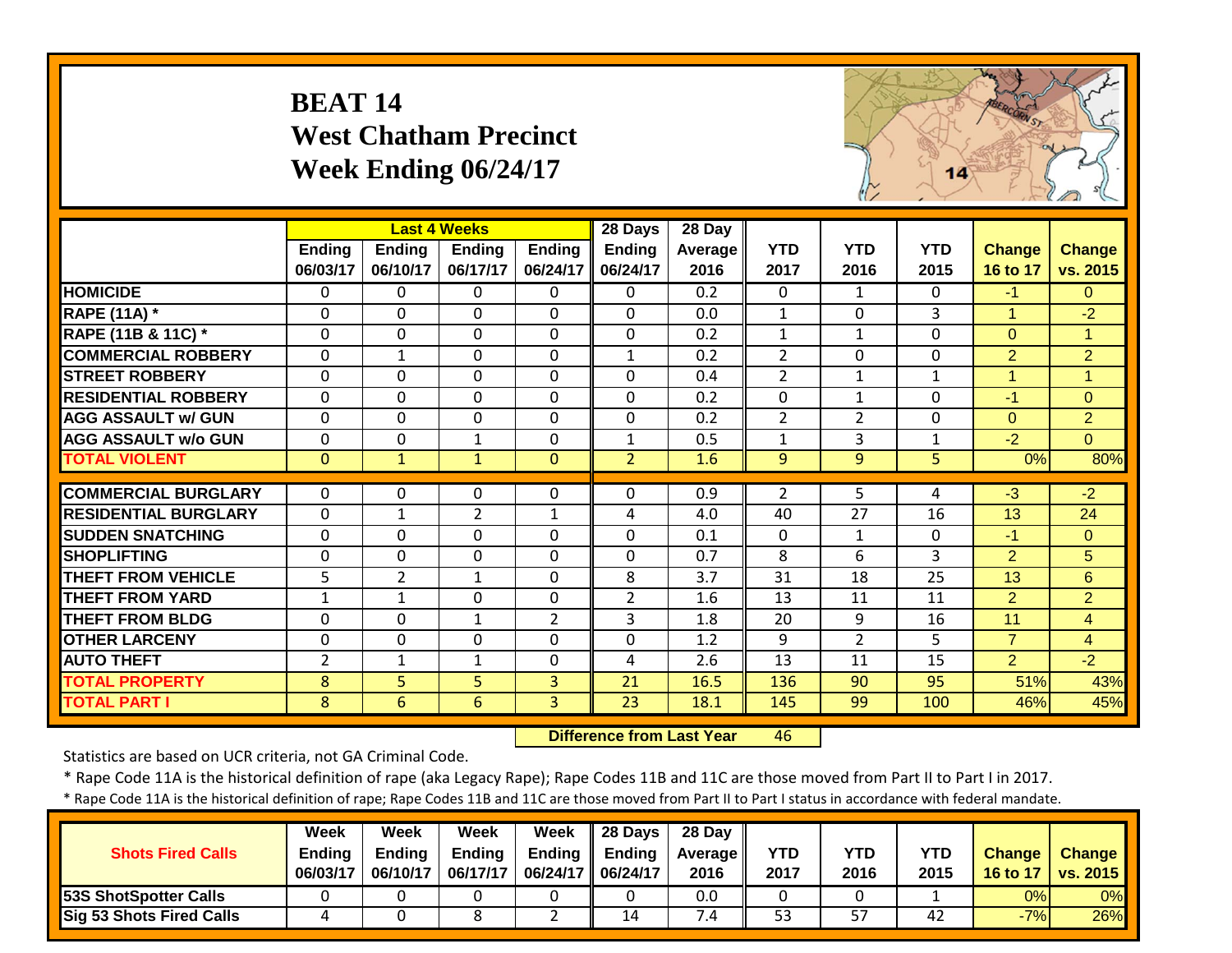#### **BEAT 15 West Chatham Precinct Week Ending 06/24/17**



|                             |                |                | <b>Last 4 Weeks</b> |                | 28 Days        | 28 Day         |                |                |              |                |                |
|-----------------------------|----------------|----------------|---------------------|----------------|----------------|----------------|----------------|----------------|--------------|----------------|----------------|
|                             | Ending         | <b>Ending</b>  | <b>Ending</b>       | <b>Ending</b>  | <b>Ending</b>  | <b>Average</b> | <b>YTD</b>     | <b>YTD</b>     | <b>YTD</b>   | Change         | <b>Change</b>  |
|                             | 06/03/17       | 06/10/17       | 06/17/17            | 06/24/17       | 06/24/17       | 2016           | 2017           | 2016           | 2015         | 16 to 17       | vs. 2015       |
| <b>HOMICIDE</b>             | $\Omega$       | 0              | $\Omega$            | $\Omega$       | $\Omega$       | 0.2            | $\mathbf{0}$   | $\mathbf{1}$   | 0            | $-1$           | $\Omega$       |
| <b>RAPE (11A) *</b>         | $\Omega$       | $\Omega$       | $\Omega$            | $\Omega$       | $\Omega$       | 0.2            | $\Omega$       | $\overline{2}$ | $\mathbf{1}$ | $-2$           | $-1$           |
| RAPE (11B & 11C) *          | 0              | $\Omega$       | $\Omega$            | 0              | $\Omega$       | 0.4            | 0              | $\mathbf{1}$   | 0            | $-1$           | $\Omega$       |
| <b>COMMERCIAL ROBBERY</b>   | $\Omega$       | $\Omega$       | $\Omega$            | $\Omega$       | $\Omega$       | 0.5            | 0              | 3              | 0            | $-3$           | $\Omega$       |
| <b>STREET ROBBERY</b>       | $\mathbf{1}$   | 0              | $\mathbf{1}$        | $\Omega$       | $\overline{2}$ | 0.7            | 3              | 3              | 4            | $\Omega$       | $-1$           |
| <b>RESIDENTIAL ROBBERY</b>  | $\Omega$       | $\mathbf 0$    | $\Omega$            | $\mathbf 0$    | $\mathbf 0$    | 0.3            | $\mathbf 0$    | 3              | $\mathbf{1}$ | $-3$           | $-1$           |
| <b>AGG ASSAULT w/ GUN</b>   | $\mathbf 0$    | $\overline{2}$ | $\Omega$            | $\mathbf{1}$   | 3              | 0.9            | $\overline{7}$ | 4              | 8            | 3              | $-1$           |
| <b>AGG ASSAULT w/o GUN</b>  | $\mathbf 0$    | 0              | $\mathbf 0$         | $\mathbf 0$    | $\mathbf 0$    | 0.9            | 0              | 5              | 4            | $-5$           | $-4$           |
| <b>TOTAL VIOLENT</b>        | $\mathbf{1}$   | $\overline{2}$ | $\mathbf{1}$        | $\mathbf{1}$   | 5              | 4.0            | 10             | 22             | 18           | $-55%$         | $-44%$         |
|                             |                |                |                     |                |                |                |                |                |              |                |                |
| <b>COMMERCIAL BURGLARY</b>  | $\Omega$       | $\Omega$       | 0                   | $\Omega$       | $\mathbf{0}$   | 1.3            | 3              | 6              | 9            | $-3$           | $-6$           |
| <b>RESIDENTIAL BURGLARY</b> | $\mathbf{1}$   | 0              | $\mathbf{1}$        | $\mathbf 0$    | $\overline{2}$ | 3.9            | 23             | 27             | 27           | $-4$           | $-4$           |
| <b>ISUDDEN SNATCHING</b>    | $\mathbf 0$    | 0              | $\Omega$            | $\mathbf{1}$   | $\mathbf{1}$   | 0.2            | $\overline{2}$ | $\overline{2}$ | $\mathbf{0}$ | $\overline{0}$ | $\overline{2}$ |
| <b>SHOPLIFTING</b>          | $\mathbf{1}$   | $\mathbf 0$    | $\Omega$            | $\overline{2}$ | $\overline{3}$ | 1.5            | 6              | 13             | 1            | $-7$           | 5              |
| <b>THEFT FROM VEHICLE</b>   | $\Omega$       | $\mathbf{1}$   | $\Omega$            | $\overline{2}$ | 3              | 2.9            | 17             | 21             | 13           | $-4$           | $\overline{4}$ |
| <b>THEFT FROM YARD</b>      | $\Omega$       | $\Omega$       | $\Omega$            | $\Omega$       | $\Omega$       | 1.0            | 11             | $\overline{7}$ | 6            | 4              | 5              |
| <b>THEFT FROM BLDG</b>      | 1              | $\mathbf{1}$   | $\Omega$            | $\mathbf 0$    | $\overline{2}$ | 2.2            | 13             | 12             | 6            | $\mathbf{1}$   | $\overline{7}$ |
| <b>OTHER LARCENY</b>        | $\mathbf 0$    | $\mathbf{0}$   | $\mathbf{0}$        | $\mathbf 0$    | $\mathbf 0$    | 0.3            | 3              | $\overline{2}$ | 0            | $\mathbf{1}$   | 3 <sup>1</sup> |
| <b>AUTO THEFT</b>           | 0              | 0              | $\mathbf 0$         | $\mathbf{1}$   | 1              | 1.9            | 14             | 11             | 13           | 3              | 1              |
| <b>TOTAL PROPERTY</b>       | 3              | $\overline{2}$ | $\mathbf{1}$        | 6              | 12             | 15.2           | 92             | 101            | 75           | $-9%$          | 23%            |
| <b>TOTAL PART I</b>         | $\overline{4}$ | 4              | $\overline{2}$      | $\overline{7}$ | 17             | 19.2           | 102            | 123            | 93           | $-17%$         | 10%            |

 **Difference from Last Year** $-21$ 

Statistics are based on UCR criteria, not GA Criminal Code.

\* Rape Code 11A is the historical definition of rape (aka Legacy Rape); Rape Codes 11B and 11C are those moved from Part II to Part I in 2017.

| <b>Shots Fired Calls</b>        | Week<br><b>Ending</b><br>06/03/17 | Week<br>Endina<br>06/10/17 | Week<br><b>Ending</b><br>06/17/17 | Week<br>Ending<br>06/24/17 | 28 Days<br><b>Ending</b><br>06/24/17 | 28 Day<br><b>Average II</b><br>2016 | YTD<br>2017 | YTD<br>2016 | YTD<br>2015 | <b>Change</b><br>16 to 17 | <b>Change</b><br>$\sqrt{vs. 2015}$ |
|---------------------------------|-----------------------------------|----------------------------|-----------------------------------|----------------------------|--------------------------------------|-------------------------------------|-------------|-------------|-------------|---------------------------|------------------------------------|
| <b>53S ShotSpotter Calls</b>    |                                   |                            |                                   |                            |                                      | 0.0                                 |             |             |             | 0%                        | $0\%$                              |
| <b>Sig 53 Shots Fired Calls</b> |                                   |                            |                                   |                            |                                      | 8.2                                 | 36          | 52          | 52          | $-31%$                    | $-31%$                             |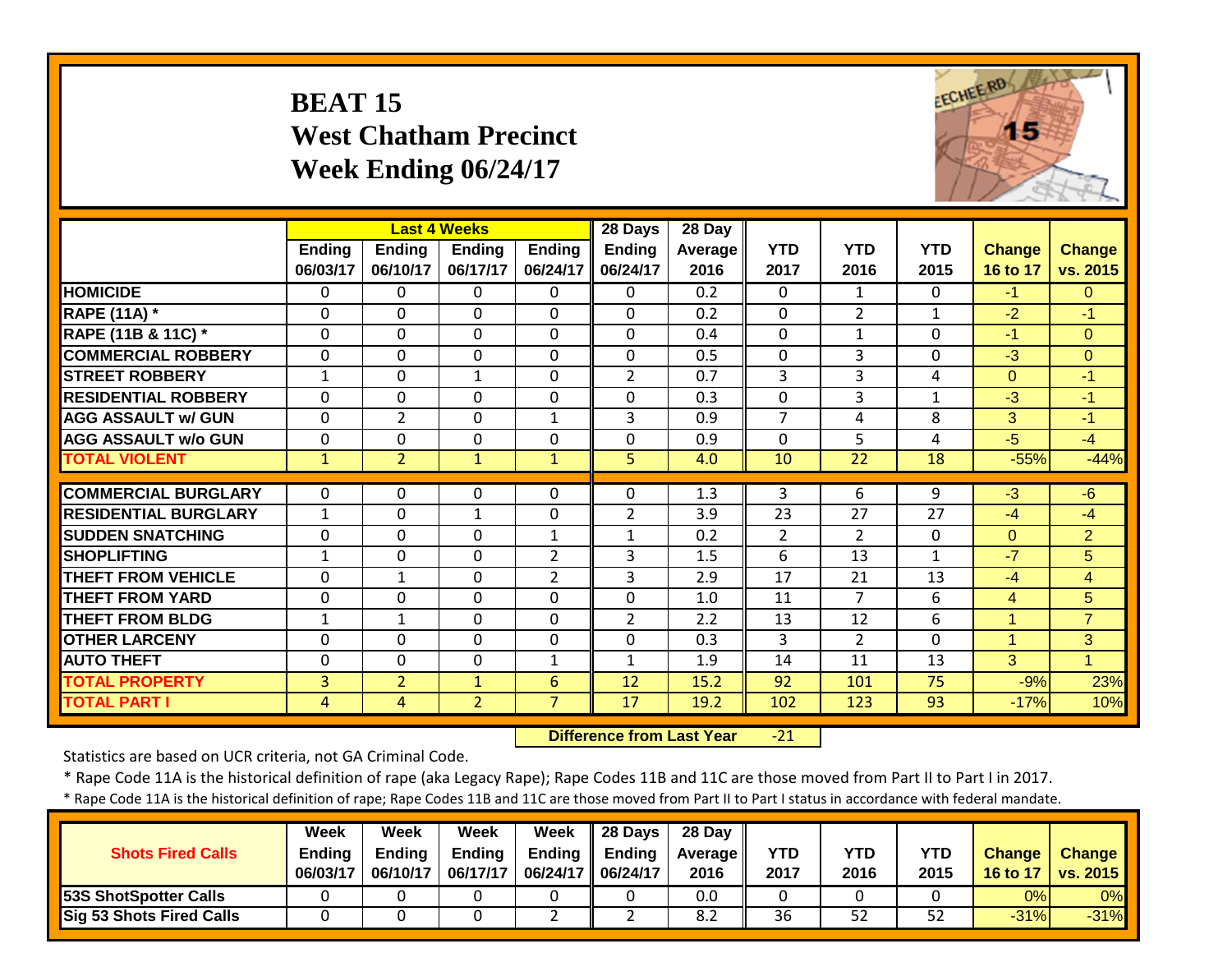#### **BEAT 16 West Chatham Precinct Week Ending 06/24/17**



|                             |                |                | <b>Last 4 Weeks</b> |                | 28 Days        | $\overline{28}$ Day |                |                |                |                |                      |
|-----------------------------|----------------|----------------|---------------------|----------------|----------------|---------------------|----------------|----------------|----------------|----------------|----------------------|
|                             | <b>Ending</b>  | <b>Ending</b>  | <b>Ending</b>       | <b>Ending</b>  | Ending         | <b>Average</b>      | <b>YTD</b>     | <b>YTD</b>     | <b>YTD</b>     | <b>Change</b>  | <b>Change</b>        |
|                             | 06/03/17       | 06/10/17       | 06/17/17            | 06/24/17       | 06/24/17       | 2016                | 2017           | 2016           | 2015           | 16 to 17       | vs. 2015             |
| <b>HOMICIDE</b>             | $\mathbf{0}$   | $\Omega$       | 0                   | $\mathbf 0$    | $\Omega$       | 0.0                 | $\mathbf{1}$   | $\Omega$       | $\Omega$       | 1              | 1.                   |
| <b>RAPE (11A) *</b>         | $\Omega$       | $\Omega$       | 0                   | $\Omega$       | $\Omega$       | 0.2                 | $\Omega$       | $\mathbf{1}$   | $\Omega$       | $-1$           | $\Omega$             |
| RAPE (11B & 11C) *          | $\mathbf 0$    | $\Omega$       | $\Omega$            | $\mathbf 0$    | $\Omega$       | 0.0                 | $\overline{2}$ | $\Omega$       | $\Omega$       | $\overline{2}$ | $\overline{2}$       |
| <b>COMMERCIAL ROBBERY</b>   | $\mathbf 0$    | $\Omega$       | 0                   | $\mathbf 0$    | $\Omega$       | 0.1                 | $\mathbf{0}$   | $\mathbf{1}$   | 3              | $-1$           | $-3$                 |
| <b>STREET ROBBERY</b>       | $\Omega$       | $\Omega$       | 0                   | $\Omega$       | $\Omega$       | 0.4                 | $\mathbf{1}$   | 4              | $\mathbf{1}$   | $-3$           | $\Omega$             |
| <b>RESIDENTIAL ROBBERY</b>  | $\Omega$       | $\Omega$       | 0                   | $\Omega$       | $\Omega$       | 0.4                 | $\mathbf{1}$   | 3              | $\overline{2}$ | $-2$           | $-1$                 |
| <b>AGG ASSAULT w/ GUN</b>   | $\mathbf 0$    | $\Omega$       | 0                   | 0              | $\mathbf 0$    | 0.5                 | $\mathbf{1}$   | $\overline{2}$ | $\mathbf{0}$   | -1             | $\blacktriangleleft$ |
| <b>AGG ASSAULT w/o GUN</b>  | $\mathbf 0$    | $\Omega$       | 0                   | $\mathbf{1}$   | $\mathbf{1}$   | 0.5                 | 5              | $\overline{2}$ | 5              | 3              | $\Omega$             |
| <b>TOTAL VIOLENT</b>        | $\mathbf{0}$   | $\Omega$       | $\Omega$            | $\mathbf{1}$   | $\mathbf{1}$   | 1.9                 | 11             | 13             | 11             | $-15%$         | 0%                   |
|                             |                |                |                     |                |                |                     |                |                |                |                |                      |
| <b>COMMERCIAL BURGLARY</b>  | $\Omega$       | 0              | 0                   | 0              | $\Omega$       | 0.9                 | 4              | 6              | $\mathbf{1}$   | $-2$           | 3                    |
| <b>RESIDENTIAL BURGLARY</b> | $\mathbf{1}$   | 1              | 0                   | 0              | $\overline{2}$ | 3.1                 | 10             | 16             | 22             | $-6$           | $-12$                |
| <b>SUDDEN SNATCHING</b>     | $\mathbf 0$    | $\Omega$       | $\mathbf{1}$        | 0              | $\mathbf{1}$   | 0.1                 | $\overline{2}$ | $\Omega$       | $\Omega$       | $\overline{2}$ | $\overline{2}$       |
| <b>SHOPLIFTING</b>          | $\mathbf{1}$   | $\overline{2}$ | $\overline{2}$      | 3              | 8              | 7.0                 | 41             | 41             | 81             | $\Omega$       | $-40$                |
| <b>THEFT FROM VEHICLE</b>   | 5              | $\overline{2}$ | 3                   | 0              | 10             | 6.3                 | 19             | 39             | 23             | $-20$          | $-4$                 |
| <b>THEFT FROM YARD</b>      | $\mathbf{1}$   | 1              | 3                   | 0              | 5              | 1.4                 | 15             | $\overline{7}$ | 16             | 8              | $-1$                 |
| <b>THEFT FROM BLDG</b>      | 1              | 3              | 0                   | 1              | 5              | 3.7                 | 27             | 19             | 20             | 8              | $\overline{7}$       |
| <b>OTHER LARCENY</b>        | $\mathbf 0$    | $\mathbf 0$    | 0                   | 0              | $\mathbf 0$    | 0.5                 | 4              | $\Omega$       | $\overline{3}$ | 4              | 1                    |
| <b>AUTO THEFT</b>           | $\overline{2}$ | $\overline{2}$ | $\overline{2}$      | $\mathbf{1}$   | $\overline{7}$ | 3.0                 | 25             | 12             | 9              | 13             | 16                   |
| <b>TOTAL PROPERTY</b>       | 11             | 11             | 11                  | 5 <sup>1</sup> | 38             | 25.9                | 147            | 140            | 175            | 5%             | $-16%$               |
| <b>TOTAL PART I</b>         | 11             | 11             | 11                  | $6\phantom{1}$ | 39             | 27.8                | 158            | 153            | 186            | 3%             | $-15%$               |

 **Difference from Last Year**5

Statistics are based on UCR criteria, not GA Criminal Code.

\* Rape Code 11A is the historical definition of rape (aka Legacy Rape); Rape Codes 11B and 11C are those moved from Part II to Part I in 2017.

| <b>Shots Fired Calls</b>        | <b>Week</b><br><b>Ending</b><br>06/03/17 | Week<br>Endina<br>06/10/17 | Week<br><b>Ending</b><br>06/17/17 | Week<br><b>Ending</b><br>06/24/17 | <b>28 Davs</b><br><b>Ending</b><br>06/24/17 | 28 Day<br><b>Average II</b><br>2016 | <b>YTD</b><br>2017 | YTD<br>2016 | YTD<br>2015 | <b>Change</b><br>16 to 17 | <b>Change</b><br><b>vs. 2015</b> |
|---------------------------------|------------------------------------------|----------------------------|-----------------------------------|-----------------------------------|---------------------------------------------|-------------------------------------|--------------------|-------------|-------------|---------------------------|----------------------------------|
| 53S ShotSpotter Calls           |                                          |                            |                                   |                                   |                                             | 0.0                                 |                    |             |             | 0%                        | 0%                               |
| <b>Sig 53 Shots Fired Calls</b> |                                          |                            |                                   |                                   |                                             | b.1                                 | 27                 | 32          | 22          | $-16%$                    | 23%                              |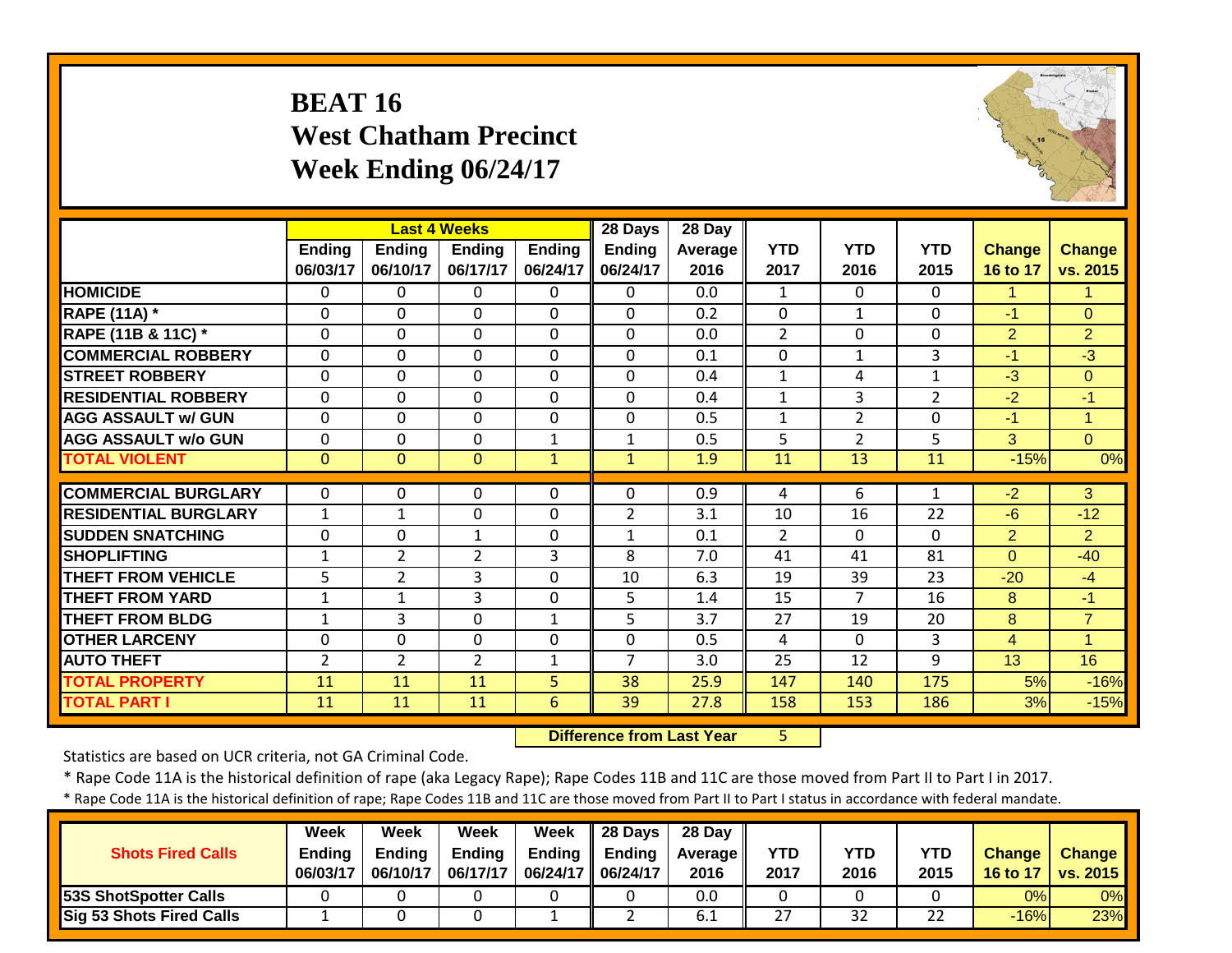

#### **COMPSTATDOWNTOWN PRECINCTWeek Ending 06/24/17**

**PRECINCT COMMANDER:**

**CAPT. JOY GELLATLY**



|                             | Week           | Week           | Weekly   | 28-Day         | 28-Day         | Avg            |                |                 |                 |                |                |
|-----------------------------|----------------|----------------|----------|----------------|----------------|----------------|----------------|-----------------|-----------------|----------------|----------------|
|                             | <b>Ending</b>  | <b>Ending</b>  | Avg      | <b>Ending</b>  | <b>Ending</b>  | 28-Day         | <b>YTD</b>     | <b>YTD</b>      | <b>YTD</b>      | <b>Change</b>  | <b>Change</b>  |
|                             | 06/24/17       | 06/17/17       | 2016     | 06/24/17       | 5/20/17        | 2016           | 2017           | 2016            | 2015            | 16 to 17       | vs. 2015       |
| <b>HOMICIDE</b>             | 0              | 0              | 0        | 0              | 0              | 0              | 3              | 3               |                 | $\Omega$       | $\overline{2}$ |
| <b>RAPE (11A) *</b>         | 1              | 0              | $\Omega$ | $\mathbf{2}$   | 1              |                | $\overline{7}$ | 3               | $\overline{7}$  | 4              | $\overline{0}$ |
| RAPE (11B & 11C) *          | 0              | 0              | 0        | 0              | 0              |                | 6              | 4               | $\overline{2}$  | $\overline{2}$ | $\overline{4}$ |
| <b>COMMERCIAL ROBBERY</b>   | $\bf{0}$       | 0              | $\Omega$ | 0              | 1              |                | $\mathbf{2}$   | 4               | 3               | $-2$           | $-1$           |
| <b>STREET ROBBERY</b>       | $\bf{0}$       |                | 3        | 3              | $\overline{7}$ | 13             | 45             | 74              | $\overline{46}$ | $-29$          | $-1$           |
| <b>RESIDENTIAL ROBBERY</b>  | $\bf{0}$       |                | 0        |                | $\Omega$       | 0              | $\mathbf{2}$   | 3               | 6               | $-1$           | $-4$           |
| <b>AGG ASSAULT w/ GUN</b>   | $\bf{0}$       | 0              | 1        | $\overline{2}$ | 5              | 6              | 28             | 36              | 21              | $-8$           | $\overline{7}$ |
| <b>AGG ASSAULT w/o GUN</b>  |                | $\overline{ }$ |          | 12             | 6              | 5              | 40             | 27              | 17              | 13             | 23             |
| <b>TOTAL VIOLENT</b>        | $\mathbf{2}$   | 9              | 7        | 20             | 20             | 27             | 133            | 154             | 103             | $-14%$         | 29%            |
|                             |                |                |          |                |                |                |                |                 |                 |                |                |
| <b>COMMERCIAL BURGLARY</b>  | $\overline{2}$ |                |          | 4              | 5              | 5              | 21             | $\overline{22}$ | 10              | -1             | 11             |
| <b>RESIDENTIAL BURGLARY</b> |                | 2              | 3        | 4              | 5              | 11             | 35             | 64              | 63              | $-29$          | $-28$          |
| <b>SUDDEN SNATCHING</b>     | $\overline{2}$ | $\Omega$       |          | 4              | 3              | 4              | 26             | 25              | 18              |                | 8              |
| <b>SHOPLIFTING</b>          | 5              | 11             | 5        | 28             | 19             | 19             | 117            | 94              | 105             | 23             | 12             |
| <b>THEFT FROM VEHICLE</b>   | 6              | $\overline{7}$ | 11       | 26             | 29             | 42             | 205            | 254             | 176             | $-49$          | 29             |
| <b>THEFT FROM YARD</b>      | 3              | 3              | 4        | 19             | 18             | 16             | 113            | 95              | 89              | 18             | 24             |
| <b>THEFT FROM BLDG</b>      | $\overline{2}$ | 3              | 5        | 17             | 23             | 21             | 117            | 134             | 108             | $-17$          | 9              |
| <b>OTHER LARCENY</b>        | 0              | 0              | 1        |                | 2              | $\overline{2}$ | 16             | 15              | 10              |                | 6              |
| <b>AUTO THEFT</b>           | $\overline{2}$ | 5              | 4        | 16             | 14             | 16             | 86             | 91              | 86              | $-5$           | $\Omega$       |
| <b>TOTAL PROPERTY</b>       | 23             | 32             | 34       | 119            | 118            | 136            | 736            | 794             | 665             | $-7%$          | 11%            |
| <b>TOTAL PART I</b>         | 25             | 41             | 41       | 139            | 138            | 163            | 869            | 948             | 768             | $-8%$          | 13%            |

Statistics are based on UCR criteria, not GA Criminal Code. **Difference from Last Year** -79

Statistics are preliminary, based on RMS data at the time prepared, and are subject to change due to late reports, reclassifications, updated locations, etc.

Cell Shading: white is within 0.6 standard deviation of the mean; red is above; green is below.

| <b>Citizen Initiated Calls</b>  | Week<br><b>Ending</b><br>06/24/17 | Week<br><b>Ending</b><br>06/17/17 | Weekly<br>Avg<br>2016 | 28-Dav<br>Ending<br>06/24/17 | $28-Dav$<br><b>Ending</b><br>5/20/17 | Avg<br>28-Dav<br>2016 | <b>YTD</b><br>2017 | YTD<br>2016 | <b>YTD</b><br>2015 | <b>Change</b><br>16 to 17 | <b>Change</b><br>vs. 2015 |
|---------------------------------|-----------------------------------|-----------------------------------|-----------------------|------------------------------|--------------------------------------|-----------------------|--------------------|-------------|--------------------|---------------------------|---------------------------|
| <b>Midnight Shift</b>           | 92                                | 90                                | 121                   | 419                          | 449                                  | 484                   | 2757               | 2885        | 2859               | $-128$                    | $-102$                    |
| Day Shift                       | 206                               | 221                               | 233                   | 879                          | 892                                  | 931                   | 5263               | 5513        | 5552               | $-250$                    | $-289$                    |
| Afternoon Shift                 | 216                               | 216                               | 252                   | 884                          | 1017                                 | 1010                  | 5763               | 5972        | 6008               | $-209$                    | $-245$                    |
| <b>TOTAL CITIZEN CFS</b>        | 514                               | 527                               | 606                   | 2182                         | 2358                                 | 2425                  | 13783              | 14370       | 14419              | $-4.1%$                   | $-4.4%$                   |
| <b>53S ShotSpotter Calls</b>    |                                   |                                   | 8                     | 19                           | 10                                   | 30                    | 113                | 211         | 102                | -98                       |                           |
| <b>Sig 53 Shots Fired Calls</b> | 10                                |                                   |                       | 36                           | 40                                   | 43                    | 219                | 285         | 173                | $-66$                     | 46                        |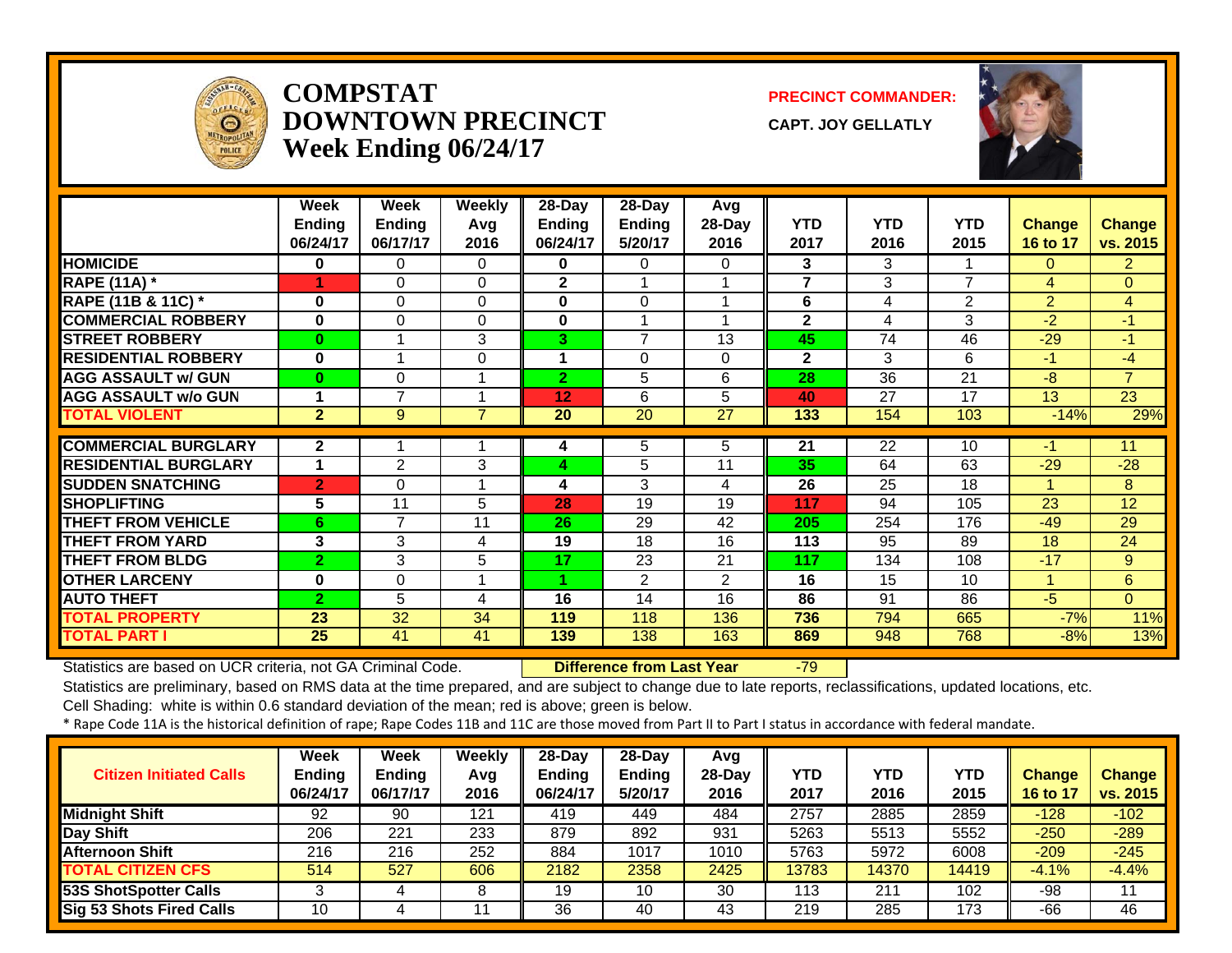#### **BEAT 21 Downtown Precinct Week Ending 06/24/17**



|                             |               |                | <b>Last 4 Weeks</b> |                | 28 Days        | $\overline{28}$ Day |              |                |                |                |                |
|-----------------------------|---------------|----------------|---------------------|----------------|----------------|---------------------|--------------|----------------|----------------|----------------|----------------|
|                             | <b>Ending</b> | <b>Ending</b>  | <b>Ending</b>       | <b>Ending</b>  | <b>Ending</b>  | <b>Average</b>      | <b>YTD</b>   | <b>YTD</b>     | <b>YTD</b>     | <b>Change</b>  | <b>Change</b>  |
|                             | 06/03/17      | 06/10/17       | 06/17/17            | 06/24/17       | 06/24/17       | 2016                | 2017         | 2016           | 2015           | 16 to 17       | vs. 2015       |
| <b>HOMICIDE</b>             | $\mathbf{0}$  | $\Omega$       | 0                   | $\mathbf{0}$   | $\Omega$       | 0.2                 | 0            | $\overline{2}$ | $\Omega$       | $-2$           | $\Omega$       |
| <b>RAPE (11A)</b> *         | 0             | $\Omega$       | 0                   | 0              | $\Omega$       | 0.1                 | $\mathbf{1}$ | $\Omega$       | 1              | $\mathbf{1}$   | $\Omega$       |
| RAPE (11B & 11C) *          | 0             | $\Omega$       | 0                   | $\Omega$       | $\Omega$       | 0.1                 | $\mathbf{1}$ | $\Omega$       | $\mathbf{1}$   | $\mathbf{1}$   | $\Omega$       |
| <b>COMMERCIAL ROBBERY</b>   | $\mathbf 0$   | $\mathbf 0$    | 0                   | $\mathbf 0$    | $\mathbf 0$    | 0.3                 | $\Omega$     | 3              | $\mathbf 0$    | $-3$           | $\overline{0}$ |
| <b>STREET ROBBERY</b>       | 0             | $\Omega$       | 0                   | 0              | $\Omega$       | 0.7                 | 5            | 6              | 6              | $-1$           | $-1$           |
| <b>RESIDENTIAL ROBBERY</b>  | $\mathbf 0$   | $\Omega$       | 0                   | $\mathbf 0$    | $\Omega$       | 0.1                 | $\Omega$     | $\Omega$       | 3              | $\Omega$       | $-3$           |
| <b>AGG ASSAULT w/ GUN</b>   | $\mathbf 0$   | $\mathbf 0$    | 0                   | 0              | $\mathbf 0$    | 1.1                 | 15           | 8              | $\overline{7}$ | $\overline{7}$ | 8              |
| <b>AGG ASSAULT w/o GUN</b>  | $\mathbf{1}$  | $\Omega$       | 0                   | 0              | $\mathbf{1}$   | 1.4                 | 6            | 8              | 6              | $-2$           | $\overline{0}$ |
| <b>TOTAL VIOLENT</b>        | $\mathbf{1}$  | $\mathbf{0}$   | $\overline{0}$      | $\mathbf{0}$   | $\mathbf{1}$   | 3.9                 | 28           | 27             | 24             | 4%             | 17%            |
|                             |               |                |                     |                |                |                     |              |                |                |                |                |
| <b>COMMERCIAL BURGLARY</b>  | $\mathbf{0}$  | $\Omega$       | 1                   | 0              | 1              | 0.7                 | 3            | $\mathbf{1}$   | $\mathbf{1}$   | $\overline{2}$ | $\overline{2}$ |
| <b>RESIDENTIAL BURGLARY</b> | $\mathbf 0$   | $\mathbf 0$    | 0                   | $\mathbf{1}$   | $\mathbf{1}$   | 1.9                 | 8            | 11             | 22             | $-3$           | $-14$          |
| <b>SUDDEN SNATCHING</b>     | $\Omega$      | $\Omega$       | 0                   | $\mathbf 0$    | $\Omega$       | 0.1                 | $\Omega$     | $\mathbf{1}$   | $\Omega$       | $-1$           | $\Omega$       |
| <b>SHOPLIFTING</b>          | 0             | $\mathbf{1}$   | $\overline{2}$      | $\overline{2}$ | 5              | 2.1                 | 18           | 8              | 13             | 10             | 5              |
| <b>THEFT FROM VEHICLE</b>   | $1\,$         | $\mathbf{0}$   | $\mathbf{1}$        | $\mathbf{1}$   | 3              | 2.5                 | 14           | 12             | 30             | $\overline{2}$ | $-16$          |
| <b>THEFT FROM YARD</b>      | $\mathbf{1}$  | $\mathbf{1}$   | 0                   | 0              | $\overline{2}$ | 1.7                 | 6            | 8              | 4              | $-2$           | $\overline{2}$ |
| <b>THEFT FROM BLDG</b>      | $\mathbf{1}$  | $\Omega$       | $\mathbf{1}$        | 0              | $\overline{2}$ | 2.0                 | 10           | 12             | 14             | $-2$           | $-4$           |
| <b>OTHER LARCENY</b>        | $\mathbf 0$   | $\mathbf 0$    | 0                   | 0              | $\mathbf 0$    | 0.2                 | $\mathbf{1}$ | $\mathbf{1}$   | $\mathbf{1}$   | $\overline{0}$ | $\overline{0}$ |
| <b>AUTO THEFT</b>           | $\mathbf{1}$  | $\Omega$       | 0                   | 0              | $\mathbf{1}$   | 2.5                 | 13           | 18             | 15             | $-5$           | $-2$           |
| <b>TOTAL PROPERTY</b>       | 4             | $\overline{2}$ | 5                   | 4              | 15             | 13.6                | 73           | 72             | 100            | 1%             | $-27%$         |
| <b>TOTAL PART I</b>         | 5             | $\overline{2}$ | 5                   | 4              | 16             | 17.5                | 101          | 99             | 124            | 2%             | $-19%$         |

 **Difference from Last Year**r 2

Statistics are based on UCR criteria, not GA Criminal Code.

\* Rape Code 11A is the historical definition of rape (aka Legacy Rape); Rape Codes 11B and 11C are those moved from Part II to Part I in 2017.

| <b>Shots Fired Calls</b>        | <b>Week</b><br><b>Ending</b><br>06/03/17 | Week<br><b>Ending</b><br>06/10/17 | Week<br><b>Ending</b><br>06/17/17 | Week<br><b>Ending</b><br>06/24/17   06/24/17 | $\parallel$ 28 Days<br><b>Ending</b> | 28 Dav<br><b>Average</b> I<br>2016 | <b>YTD</b><br>2017 | YTD<br>2016 | YTD<br>2015 | <b>Change</b><br>16 to 17 | <b>Change</b><br>vs. 2015 |
|---------------------------------|------------------------------------------|-----------------------------------|-----------------------------------|----------------------------------------------|--------------------------------------|------------------------------------|--------------------|-------------|-------------|---------------------------|---------------------------|
| 53S ShotSpotter Calls           |                                          |                                   |                                   |                                              |                                      | 0.0                                |                    |             |             | 0%                        | 0%                        |
| <b>Sig 53 Shots Fired Calls</b> |                                          |                                   |                                   |                                              |                                      | 9.3                                | 53                 | 57          | 39          | $-7%$                     | $36\%$                    |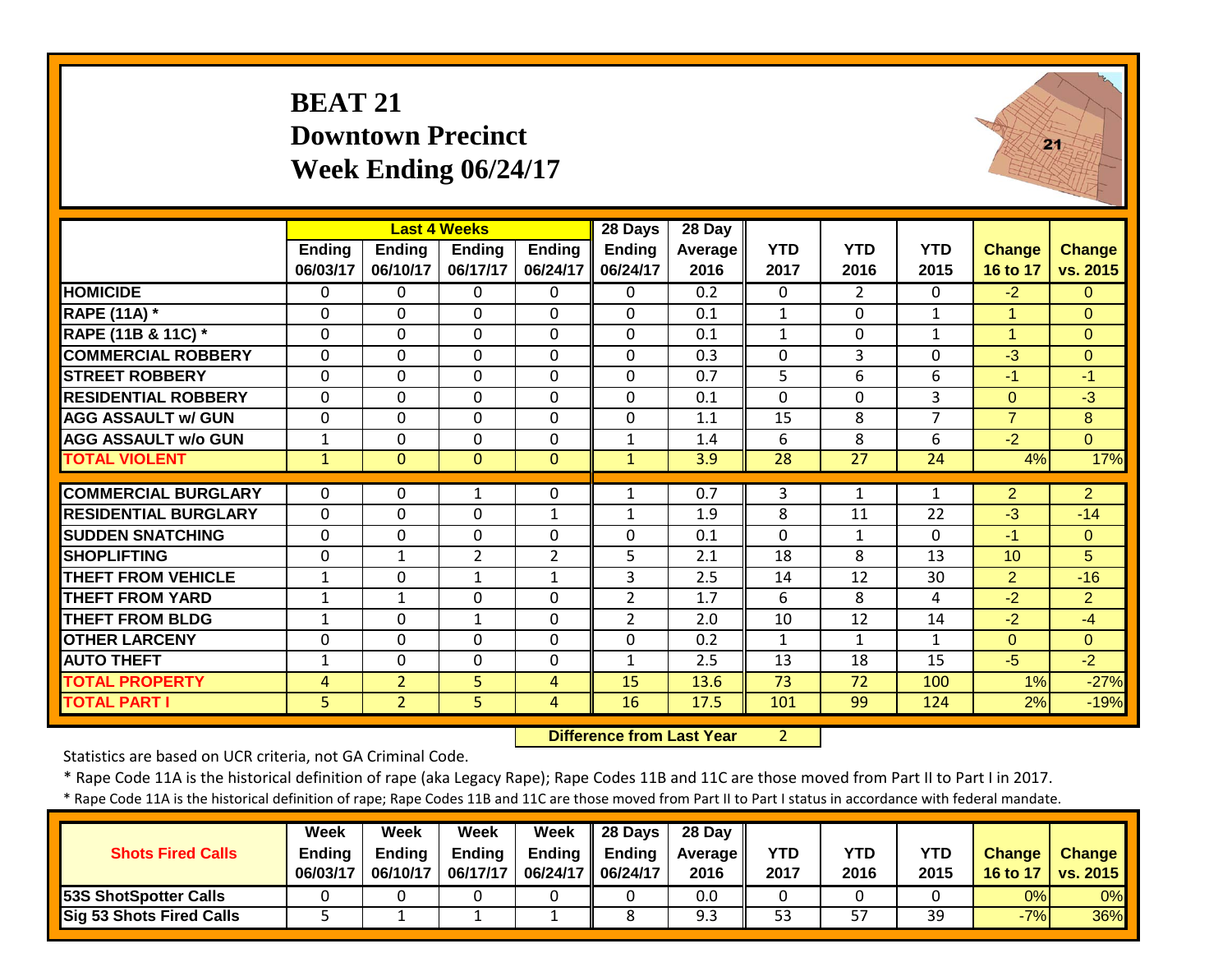#### **BEAT 22 Downtown Precinct Week Ending 06/24/17**



|                                                 |                             |                  | <b>Last 4 Weeks</b>            |                                  | 28 Days        | 28 Day      |                |                |            |                |                     |
|-------------------------------------------------|-----------------------------|------------------|--------------------------------|----------------------------------|----------------|-------------|----------------|----------------|------------|----------------|---------------------|
|                                                 | <b>Ending</b>               | <b>Ending</b>    | <b>Ending</b>                  | <b>Ending</b>                    | <b>Ending</b>  | Average     | <b>YTD</b>     | <b>YTD</b>     | <b>YTD</b> | <b>Change</b>  | <b>Change</b>       |
|                                                 | 06/03/17                    | 06/10/17         | 06/17/17                       | 06/24/17                         | 06/24/17       | 2016        | 2017           | 2016           | 2015       | 16 to 17       | vs. 2015            |
| <b>HOMICIDE</b>                                 | $\Omega$                    | $\Omega$         | $\Omega$                       | $\Omega$                         | $\Omega$       | 0.0         | $\mathbf{0}$   | $\mathbf{0}$   | 0          | $\Omega$       | $\Omega$            |
| <b>RAPE (11A) *</b>                             | $\mathbf{1}$                | $\mathbf 0$      | $\mathbf 0$                    | 1                                | $\overline{2}$ | 0.4         | 4              | $1\,$          | 4          | 3              | $\overline{0}$      |
| RAPE (11B & 11C) *                              | $\Omega$                    | $\mathbf 0$      | $\mathbf 0$                    | $\Omega$                         | 0              | 0.2         | 1              | $\mathbf{1}$   | 0          | $\overline{0}$ | 1                   |
| <b>COMMERCIAL ROBBERY</b>                       | $\mathbf 0$                 | $\mathbf 0$      | $\mathbf 0$                    | $\mathbf 0$                      | 0              | 0.1         | $\mathbf{0}$   | $\Omega$       | 0          | $\Omega$       | $\overline{0}$      |
| <b>STREET ROBBERY</b>                           | $\Omega$                    | $\mathbf 0$      | $\mathbf 0$                    | $\Omega$                         | $\Omega$       | 3.4         | 4              | 10             | 12         | $-6$           | $-8$                |
| <b>RESIDENTIAL ROBBERY</b>                      | $\mathbf{0}$                | 0                | $\mathbf 0$                    | $\Omega$                         | 0              | 0.0         | $\Omega$       | $\Omega$       | 0          | $\overline{0}$ | $\overline{0}$      |
| <b>AGG ASSAULT w/ GUN</b>                       | $\Omega$                    | 0                | $\Omega$                       | $\Omega$                         | 0              | 0.6         | 2              | $\overline{2}$ | 1          | $\Omega$       | 1                   |
| <b>AGG ASSAULT w/o GUN</b>                      | $\mathbf{1}$                | 1                | $\overline{2}$                 | 0                                | 4              | 0.9         | 8              | 5              | 1          | 3              | $\overline{7}$      |
| <b>TOTAL VIOLENT</b>                            | $\overline{2}$              | $\mathbf{1}$     | $\overline{2}$                 | $\mathbf{1}$                     | 6              | 5.6         | 19             | 19             | 18         | 0%             | 6%                  |
| <b>COMMERCIAL BURGLARY</b>                      | $\mathbf{0}$                | $\Omega$         | $\Omega$                       | $\mathbf{1}$                     | $\mathbf{1}$   | 0.8         | 9              | 5              | 4          | $\overline{4}$ | 5                   |
| <b>RESIDENTIAL BURGLARY</b>                     | $\mathbf 0$                 | $\mathbf 0$      | $\mathbf 0$                    | $\Omega$                         | 0              | 0.5         | $\mathbf 0$    | 6              | 0          | $-6$           |                     |
| <b>SUDDEN SNATCHING</b>                         |                             |                  |                                |                                  |                |             | 18             |                |            |                | $\overline{0}$<br>8 |
|                                                 | $\overline{2}$              | $\mathbf 0$      | $\mathbf 0$                    | $\Omega$                         | $\overline{2}$ | 2.9         |                | 16<br>25       | 10         | $\overline{2}$ |                     |
| <b>SHOPLIFTING</b><br><b>THEFT FROM VEHICLE</b> | $\mathbf{1}$<br>$\mathbf 0$ | 0<br>$\mathbf 0$ | $\overline{2}$<br>$\mathbf{1}$ | $\overline{2}$<br>$\overline{2}$ | 5<br>3         | 3.0<br>10.9 | 23<br>32       | 65             | 9<br>26    | $-2$<br>$-33$  | 14<br>6             |
|                                                 |                             |                  |                                |                                  |                |             | 28             | 21             | 17         | $\overline{7}$ | 11                  |
| <b>THEFT FROM YARD</b>                          | $\overline{2}$              | $\mathbf 0$      | $\mathbf 0$                    | $\overline{2}$                   | 4              | 3.1         |                |                |            |                |                     |
| <b>THEFT FROM BLDG</b>                          | 5                           | $\overline{3}$   | $\overline{2}$                 | $\mathbf 0$                      | 10             | 8.0         | 46             | 49             | 34         | $-3$           | 12                  |
| <b>OTHER LARCENY</b>                            | $\mathbf 0$                 | $\mathbf 0$      | $\mathbf 0$                    | $\mathbf 0$                      | $\Omega$       | 0.4         | $\overline{3}$ | 3              | 0          | $\Omega$       | 3                   |
| <b>AUTO THEFT</b>                               | $\mathbf 0$                 | $\mathbf{1}$     | $\mathbf{1}$                   | 1                                | 3              | 3.1         | 12             | 17             | 8          | $-5$           | $\overline{4}$      |
| <b>TOTAL PROPERTY</b>                           | 10                          | 4                | 6                              | 8                                | 28             | 32.7        | 171            | 207            | 108        | $-17%$         | 58%                 |
| <b>TOTAL PART I</b>                             | 12                          | 5                | 8                              | 9                                | 34             | 38.3        | 190            | 226            | 126        | $-16%$         | 51%                 |

 **Difference from Last Year**r -36

Statistics are based on UCR criteria, not GA Criminal Code.

\* Rape Code 11A is the historical definition of rape (aka Legacy Rape); Rape Codes 11B and 11C are those moved from Part II to Part I in 2017.

| <b>Shots Fired Calls</b>        | Week<br><b>Endina</b><br>06/03/17 | Week<br><b>Ending</b><br>06/10/17 | Week<br><b>Ending</b><br>06/17/17 | Week<br><b>Ending</b><br>06/24/17   06/24/17 | $\parallel$ 28 Davs<br><b>Ending</b> | 28 Dav<br><b>Average II</b><br>2016 | <b>YTD</b><br>2017 | YTD<br>2016 | <b>YTD</b><br>2015 | <b>Change</b><br>16 to 17 | <b>Change</b><br>vs. 2015 |
|---------------------------------|-----------------------------------|-----------------------------------|-----------------------------------|----------------------------------------------|--------------------------------------|-------------------------------------|--------------------|-------------|--------------------|---------------------------|---------------------------|
| 53S ShotSpotter Calls           |                                   |                                   |                                   |                                              |                                      | 1.2                                 |                    |             |                    | 0%                        | 0%                        |
| <b>Sig 53 Shots Fired Calls</b> |                                   |                                   |                                   |                                              |                                      | 1.8                                 | 12                 | 12          |                    | 0%                        | 9%                        |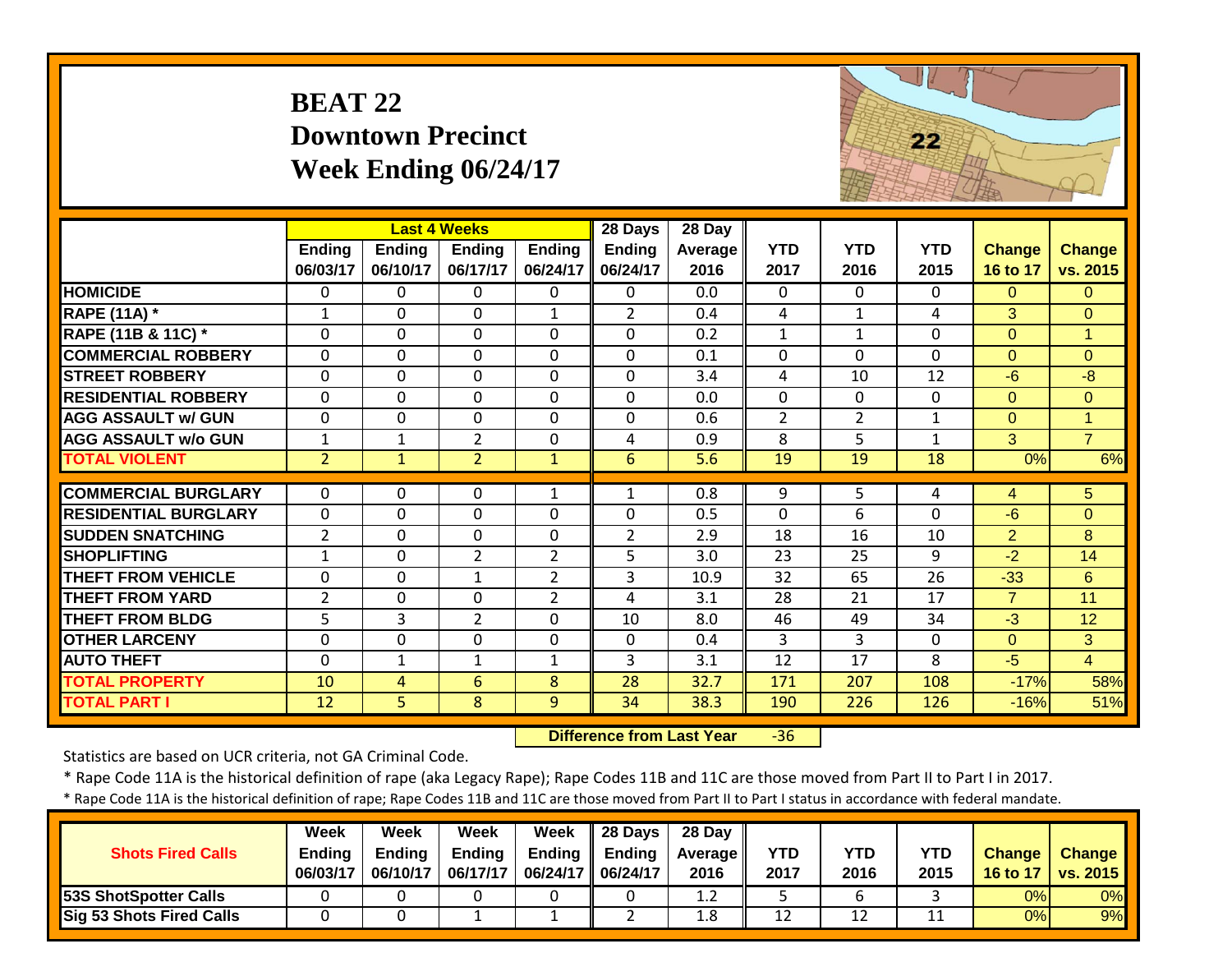## **BEAT 23 Downtown Precinct Week Ending 06/24/17**



|                             |                |                | <b>Last 4 Weeks</b> |                | 28 Days        | 28 Day  |              |                |                |                      |                |
|-----------------------------|----------------|----------------|---------------------|----------------|----------------|---------|--------------|----------------|----------------|----------------------|----------------|
|                             | <b>Ending</b>  | <b>Ending</b>  | <b>Ending</b>       | <b>Ending</b>  | <b>Ending</b>  | Average | <b>YTD</b>   | <b>YTD</b>     | <b>YTD</b>     | <b>Change</b>        | <b>Change</b>  |
|                             | 06/03/17       | 06/10/17       | 06/17/17            | 06/24/17       | 06/24/17       | 2016    | 2017         | 2016           | 2015           | 16 to 17             | vs. 2015       |
| <b>HOMICIDE</b>             | 0              | 0              | $\Omega$            | $\Omega$       | 0              | 0.0     | 2            | $\Omega$       | $\Omega$       | $\overline{2}$       | 2 <sup>1</sup> |
| <b>RAPE (11A) *</b>         | $\Omega$       | $\Omega$       | $\Omega$            | $\Omega$       | $\Omega$       | 0.1     | $\mathbf{1}$ | $\mathbf{1}$   | 1              | $\Omega$             | $\Omega$       |
| RAPE (11B & 11C) *          | $\Omega$       | $\Omega$       | $\Omega$            | $\Omega$       | $\Omega$       | 0.0     | 2            | $\Omega$       | 0              | $\overline{2}$       | $\overline{2}$ |
| <b>COMMERCIAL ROBBERY</b>   | $\Omega$       | $\mathbf 0$    | $\mathbf 0$         | $\Omega$       | $\Omega$       | 0.0     | $\Omega$     | $\Omega$       | 0              | $\Omega$             | $\Omega$       |
| <b>STREET ROBBERY</b>       | $\Omega$       | $\mathbf 0$    | $\mathbf 0$         | $\Omega$       | $\Omega$       | 1.7     | 3            | 9              | $\overline{7}$ | $-6$                 | $-4$           |
| <b>RESIDENTIAL ROBBERY</b>  | $\Omega$       | $\mathbf 0$    | $\mathbf 0$         | $\Omega$       | $\Omega$       | 0.2     | $\mathbf 0$  | $\mathbf{1}$   | $\mathbf{1}$   | $-1$                 | $-1$           |
| <b>AGG ASSAULT w/ GUN</b>   | $\mathbf{0}$   | $\mathbf 0$    | $\mathbf 0$         | $\mathbf 0$    | $\Omega$       | 0.6     | $\mathbf{1}$ | $\overline{2}$ | 3              | $-1$                 | $-2$           |
| <b>AGG ASSAULT w/o GUN</b>  | 0              | 0              | $\mathbf{1}$        | $\mathbf 0$    | $\mathbf{1}$   | 0.8     | 6            | 6              | $\overline{2}$ | $\Omega$             | $\overline{4}$ |
| <b>TOTAL VIOLENT</b>        | $\overline{0}$ | $\overline{0}$ | $\mathbf{1}$        | $\mathbf{0}$   | $\mathbf{1}$   | 3.3     | 15           | 19             | 14             | $-21%$               | 7%             |
|                             |                |                |                     |                |                |         |              |                |                |                      |                |
| <b>COMMERCIAL BURGLARY</b>  | $\Omega$       | 0              | 0                   | 0              | $\Omega$       | 0.1     | 1            | $\mathbf{0}$   | 0              |                      | 1              |
| <b>RESIDENTIAL BURGLARY</b> | $\mathbf{0}$   | $\mathbf 0$    | $\mathbf 0$         | $\mathbf 0$    | $\mathbf 0$    | 1.3     | 3            | 4              | 5              | $-1$                 | $-2$           |
| <b>ISUDDEN SNATCHING</b>    | $\mathbf{0}$   | $\mathbf 0$    | $\Omega$            | $\overline{2}$ | $\overline{2}$ | 0.4     | 4            | $\overline{2}$ | $\overline{2}$ | 2                    | $\overline{2}$ |
| <b>SHOPLIFTING</b>          | $\mathbf{1}$   | 0              | $\mathbf 0$         | $\mathbf 0$    | 1              | 2.0     | 8            | 10             | 11             | $-2$                 | $-3$           |
| <b>THEFT FROM VEHICLE</b>   | $\mathbf{1}$   | $\overline{2}$ | $\overline{2}$      | $\mathbf{1}$   | 6              | 4.4     | 25           | 33             | 18             | $-8$                 | $\overline{7}$ |
| <b>THEFT FROM YARD</b>      | 0              | $\mathbf 0$    | $\mathbf 0$         | $\mathbf 0$    | $\Omega$       | 1.7     | 4            | 6              | 6              | $-2$                 | $-2$           |
| <b>THEFT FROM BLDG</b>      | 1              | $\mathbf 0$    | $\mathbf 0$         | $\mathbf{1}$   | $\overline{2}$ | 3.1     | 17           | 22             | 15             | $-5$                 | $\overline{2}$ |
| <b>OTHER LARCENY</b>        | $\Omega$       | $\mathbf 0$    | $\mathbf 0$         | $\mathbf 0$    | $\Omega$       | 0.3     | $\mathbf{1}$ | $\Omega$       | 0              | $\blacktriangleleft$ | $\mathbf{1}$   |
| <b>AUTO THEFT</b>           | 0              | 1              | $\Omega$            | $\Omega$       | $\mathbf{1}$   | 2.0     | 4            | 12             | 8              | $-8$                 | $-4$           |
| <b>TOTAL PROPERTY</b>       | 3              | 3              | $\overline{2}$      | 4              | 12             | 15.3    | 67           | 89             | 65             | $-25%$               | 3%             |
| <b>TOTAL PART I</b>         | 3              | $\overline{3}$ | $\overline{3}$      | 4              | 13             | 18.6    | 82           | 108            | 79             | $-24%$               | 4%             |

 **Difference from Last Year** $-26$ 

Statistics are based on UCR criteria, not GA Criminal Code.

\* Rape Code 11A is the historical definition of rape (aka Legacy Rape); Rape Codes 11B and 11C are those moved from Part II to Part I in 2017.

| <b>Shots Fired Calls</b>     | Week<br><b>Ending</b><br>06/03/17 | Week<br><b>Ending</b><br>06/10/17 | Week<br><b>Ending</b><br>06/17/17 | Week<br>06/24/17   06/24/17 | $\parallel$ 28 Days<br>Ending $\parallel$ Ending | 28 Day<br><b>Average</b> II<br>2016 | YTD<br>2017 | YTD<br>2016 | YTD<br>2015    | <b>Change</b><br>16 to 17 | <b>Change</b><br><b>vs. 2015</b> |
|------------------------------|-----------------------------------|-----------------------------------|-----------------------------------|-----------------------------|--------------------------------------------------|-------------------------------------|-------------|-------------|----------------|---------------------------|----------------------------------|
| <b>53S ShotSpotter Calls</b> |                                   |                                   |                                   |                             |                                                  | 3.5                                 | 18          | 24          | 20             | 0%                        | $0\%$                            |
| Sig 53 Shots Fired Calls     |                                   |                                   |                                   |                             |                                                  | 3.5                                 | 13          | 21          | 21<br><u>_</u> | $-38%$                    | $-38%$                           |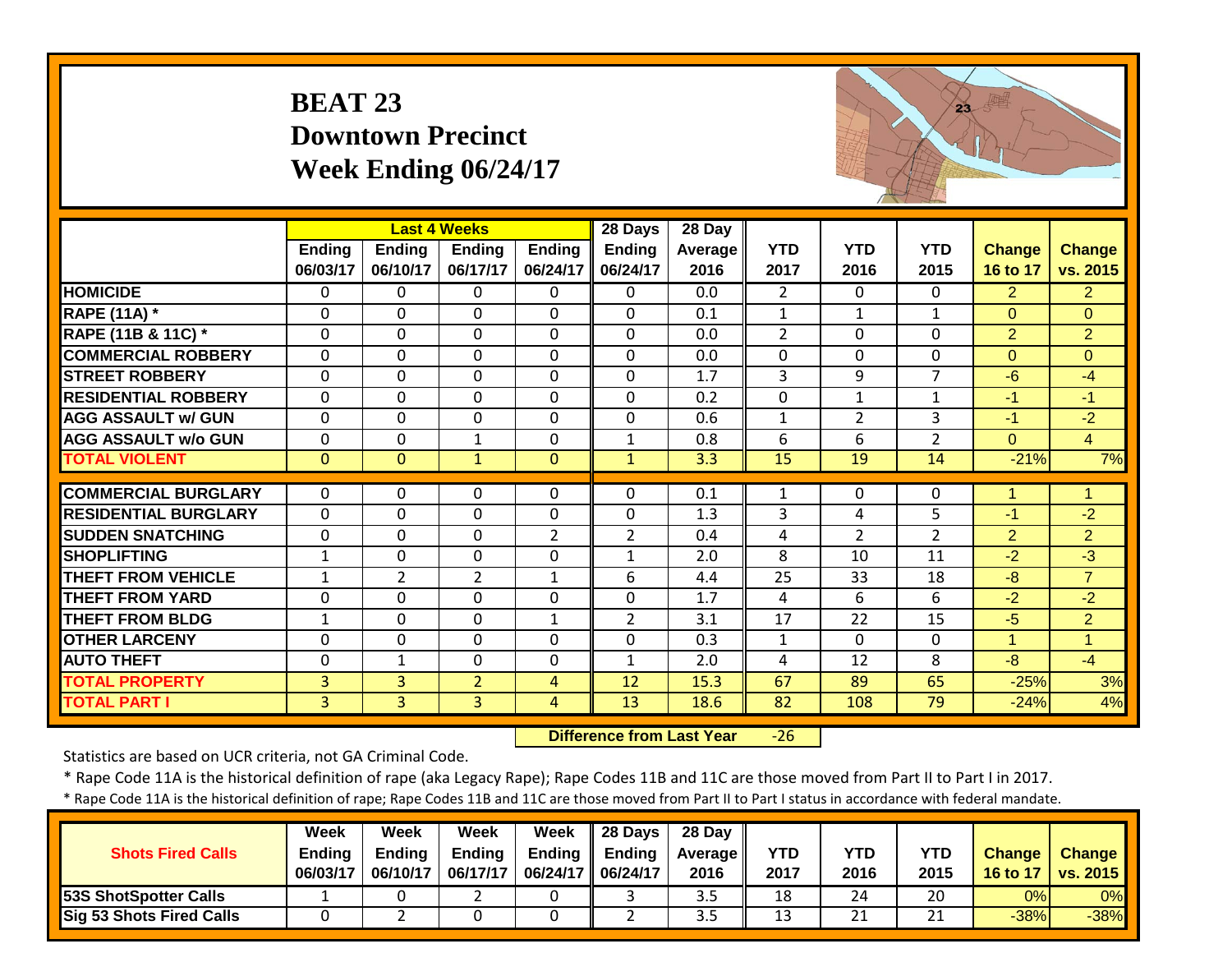#### **BEAT 24 Downtown Precinct Week Ending 06/24/17**



|                             |                |                | <b>Last 4 Weeks</b> |                | 28 Days       | 28 Day  |                |              |                |                      |                |
|-----------------------------|----------------|----------------|---------------------|----------------|---------------|---------|----------------|--------------|----------------|----------------------|----------------|
|                             | <b>Ending</b>  | <b>Ending</b>  | <b>Ending</b>       | <b>Ending</b>  | <b>Ending</b> | Average | <b>YTD</b>     | <b>YTD</b>   | <b>YTD</b>     | <b>Change</b>        | Change         |
|                             | 06/03/17       | 06/10/17       | 06/17/17            | 06/24/17       | 06/24/17      | 2016    | 2017           | 2016         | 2015           | 16 to 17             | vs. 2015       |
| <b>HOMICIDE</b>             | $\mathbf{0}$   | $\Omega$       | 0                   | $\mathbf{0}$   | $\Omega$      | 0.1     | $\Omega$       | $\Omega$     | $\Omega$       | $\Omega$             | $\Omega$       |
| <b>RAPE (11A)</b> *         | $\Omega$       | $\Omega$       | 0                   | $\Omega$       | $\Omega$      | 0.2     | $\mathbf{1}$   | $\Omega$     | $\mathbf{1}$   | $\blacktriangleleft$ | $\Omega$       |
| RAPE (11B & 11C) *          | 0              | $\mathbf 0$    | 0                   | 0              | $\Omega$      | 0.2     | 0              | $\mathbf 0$  | $\mathbf 0$    | $\overline{0}$       | $\mathbf{0}$   |
| <b>COMMERCIAL ROBBERY</b>   | $\Omega$       | $\Omega$       | 0                   | 0              | $\Omega$      | 0.1     | $\mathbf{1}$   | $\Omega$     | 1              | $\blacktriangleleft$ | $\Omega$       |
| <b>STREET ROBBERY</b>       | $\mathbf 0$    | $\Omega$       | $\mathbf{1}$        | 0              | $\mathbf{1}$  | 3.1     | 12             | 16           | 8              | $-4$                 | $\overline{4}$ |
| <b>RESIDENTIAL ROBBERY</b>  | $\mathbf 0$    | 0              | 0                   | 0              | $\mathbf 0$   | 0.2     | $\mathbf 0$    | $\mathbf{1}$ | 1              | -1                   | $-1$           |
| <b>AGG ASSAULT w/ GUN</b>   | $\Omega$       | $\mathbf{1}$   | 0                   | 0              | $\mathbf{1}$  | 0.1     | $\overline{2}$ | $\Omega$     | 1              | 2                    | $\mathbf{1}$   |
| <b>AGG ASSAULT w/o GUN</b>  | 0              | $\Omega$       | $\mathbf 1$         | 0              | $\mathbf{1}$  | 0.5     | 3              | $\mathbf{1}$ | $\overline{2}$ | 2 <sup>1</sup>       | $\overline{1}$ |
| <b>TOTAL VIOLENT</b>        | $\mathbf{0}$   | $\mathbf{1}$   | $\overline{2}$      | $\overline{0}$ | 3             | 4.3     | 19             | 18           | 14             | 6%                   | 36%            |
|                             |                |                |                     |                |               |         |                |              |                |                      |                |
| <b>COMMERCIAL BURGLARY</b>  | $\Omega$       | 0              | 0                   | $\Omega$       | $\Omega$      | 0.5     | 2              | 1            | $\mathbf{1}$   | 4                    | 1              |
| <b>RESIDENTIAL BURGLARY</b> | $\Omega$       | $\Omega$       | 0                   | 0              | $\mathbf 0$   | 1.5     | 5              | 7            | 8              | $-2$                 | $-3$           |
| <b>ISUDDEN SNATCHING</b>    | 0              | $\Omega$       | 0                   | 0              | $\Omega$      | 0.5     | 1              | 5            | 5              | $-4$                 | $-4$           |
| <b>ISHOPLIFTING</b>         | $\overline{2}$ | 3              | 5                   | 0              | 10            | 5.0     | 27             | 25           | 56             | $\overline{2}$       | $-29$          |
| <b>THEFT FROM VEHICLE</b>   | $\mathbf{1}$   | $\overline{2}$ | 3                   | 0              | 6             | 10.3    | 61             | 73           | 53             | $-12$                | 8              |
| <b>THEFT FROM YARD</b>      | $\overline{2}$ | 1              | $\overline{2}$      | 0              | 5             | 5.1     | 38             | 32           | 37             | 6                    | $\overline{1}$ |
| <b>THEFT FROM BLDG</b>      | $\Omega$       | $\Omega$       | 0                   | 0              | $\Omega$      | 3.7     | 18             | 25           | 21             | $-7$                 | $-3$           |
| <b>OTHER LARCENY</b>        | 0              | $\mathbf{1}$   | 0                   | 0              | $\mathbf{1}$  | 0.8     | 6              | 5            | 7              | 1                    | $-1$           |
| <b>AUTO THEFT</b>           | $\overline{2}$ | 0              | $\mathbf{1}$        | 0              | 3             | 3.3     | 23             | 13           | 17             | 10                   | 6              |
| <b>TOTAL PROPERTY</b>       | $\overline{7}$ | $\overline{7}$ | 11                  | $\Omega$       | 25            | 30.7    | 181            | 186          | 205            | $-3%$                | $-12%$         |
| <b>TOTAL PART I</b>         | $\overline{7}$ | 8              | 13                  | $\mathbf{0}$   | 28            | 35.0    | 200            | 204          | 219            | $-2%$                | $-9%$          |

 **Difference from Last Year**‐4

Statistics are based on UCR criteria, not GA Criminal Code.

\* Rape Code 11A is the historical definition of rape (aka Legacy Rape); Rape Codes 11B and 11C are those moved from Part II to Part I in 2017.

| <b>Shots Fired Calls</b>        | Week<br><b>Ending</b><br>06/03/17 | Week<br><b>Ending</b><br>06/10/17 | Week<br><b>Ending</b><br>06/17/17 | Week<br>06/24/17   06/24/17 | $\parallel$ 28 Days<br>Ending $\parallel$ Ending | 28 Day<br><b>Average</b> II<br>2016 | <b>YTD</b><br>2017 | <b>YTD</b><br>2016 | <b>YTD</b><br>2015 | <b>Change</b><br>16 to 17 | <b>Change</b><br>vs. 2015 |
|---------------------------------|-----------------------------------|-----------------------------------|-----------------------------------|-----------------------------|--------------------------------------------------|-------------------------------------|--------------------|--------------------|--------------------|---------------------------|---------------------------|
| <b>53S ShotSpotter Calls</b>    |                                   |                                   |                                   |                             |                                                  | 3.8                                 | 16                 | 29                 |                    | 0%                        | 0%                        |
| <b>Sig 53 Shots Fired Calls</b> |                                   |                                   |                                   |                             |                                                  | 8.8                                 | 41                 | 65                 | 24                 | $-37%$                    | 71%                       |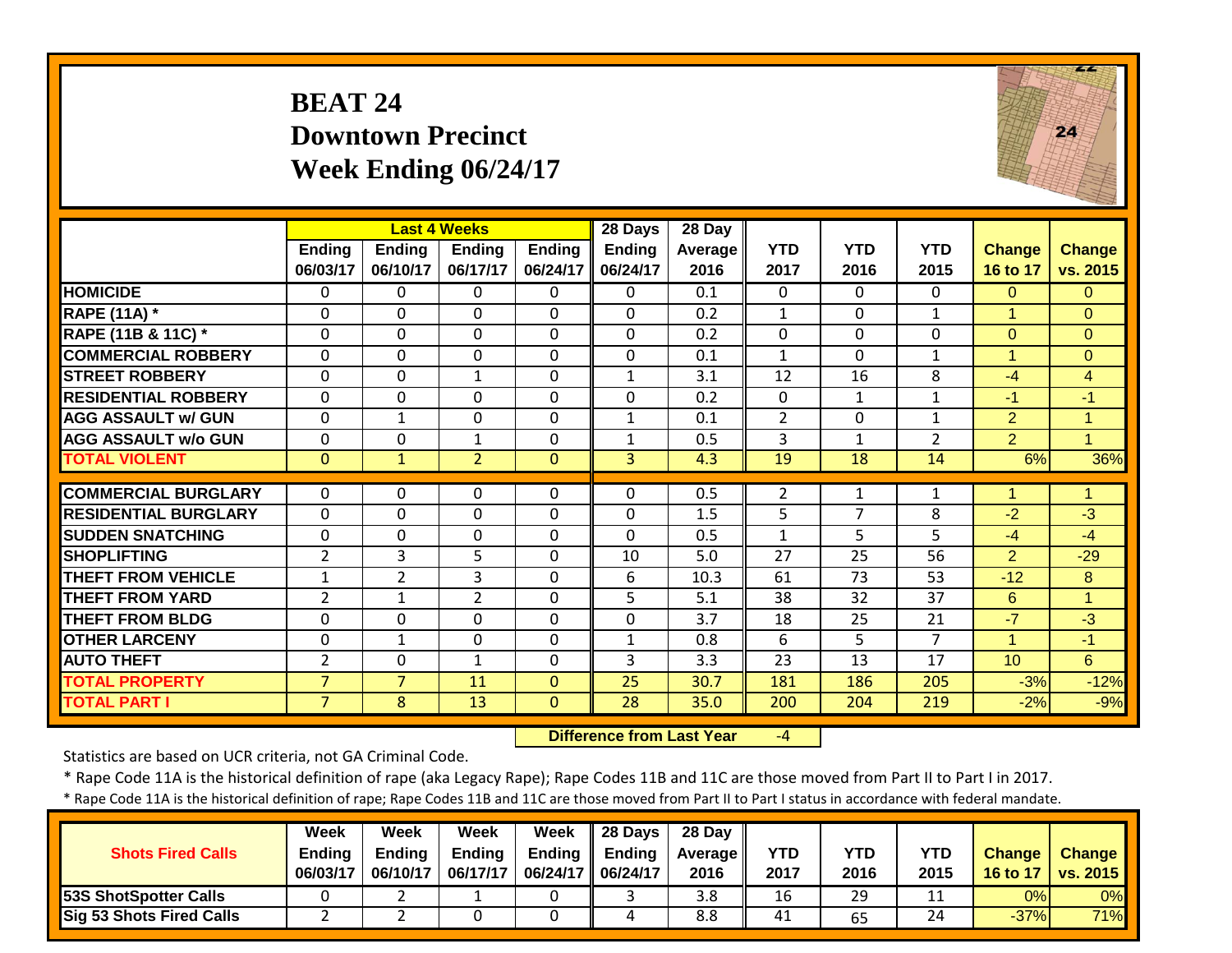#### **BEAT 25 Downtown Precinct Week Ending 06/24/17**

 $25$ 

|                             |                           |                           | <b>Last 4 Weeks</b>       |                           | 28 Days            | 28 Day                 |                    |                    |                    |                           |                           |
|-----------------------------|---------------------------|---------------------------|---------------------------|---------------------------|--------------------|------------------------|--------------------|--------------------|--------------------|---------------------------|---------------------------|
|                             | <b>Ending</b><br>06/03/17 | <b>Ending</b><br>06/10/17 | <b>Ending</b><br>06/17/17 | <b>Ending</b><br>06/24/17 | Ending<br>06/24/17 | <b>Average</b><br>2016 | <b>YTD</b><br>2017 | <b>YTD</b><br>2016 | <b>YTD</b><br>2015 | <b>Change</b><br>16 to 17 | <b>Change</b><br>vs. 2015 |
| <b>HOMICIDE</b>             | 0                         | 0                         | 0                         | $\Omega$                  | $\Omega$           | 0.0                    | $\Omega$           | 0                  | $\mathbf{1}$       | $\Omega$                  | $-1$                      |
| <b>RAPE (11A)</b> *         | 0                         | $\Omega$                  | $\mathbf 0$               | $\mathbf{0}$              | $\Omega$           | 0.1                    | $\Omega$           | $\mathbf{1}$       | 0                  | $-1$                      | $\Omega$                  |
| RAPE (11B & 11C) *          | $\mathbf{0}$              | 0                         | $\mathbf 0$               | $\mathbf 0$               | $\mathbf 0$        | 0.2                    | $\mathbf 0$        | $\overline{2}$     | 0                  | $-2$                      | $\overline{0}$            |
| <b>COMMERCIAL ROBBERY</b>   | $\mathbf{0}$              | 0                         | $\mathbf 0$               | $\mathbf 0$               | $\mathbf 0$        | 0.1                    | $\mathbf{1}$       | $\mathbf{1}$       | $\overline{2}$     | $\Omega$                  | $-1$                      |
| <b>STREET ROBBERY</b>       | $\mathbf{1}$              | 0                         | $\mathbf 0$               | $\mathbf{0}$              | $\mathbf{1}$       | 2.4                    | 12                 | 18                 | $\overline{7}$     | $-6$                      | 5                         |
| <b>RESIDENTIAL ROBBERY</b>  | $\mathbf{0}$              | 0                         | $\Omega$                  | $\mathbf{0}$              | $\Omega$           | 0.0                    | 0                  | $\Omega$           | 0                  | $\Omega$                  | $\Omega$                  |
| <b>AGG ASSAULT w/ GUN</b>   | $\mathbf{1}$              | 0                         | $\mathbf 0$               | $\mathbf 0$               | $\mathbf{1}$       | 0.9                    | 4                  | 4                  | $\overline{7}$     | $\overline{0}$            | $-3$                      |
| <b>AGG ASSAULT w/o GUN</b>  | $\Omega$                  | $\Omega$                  | 0                         | $\mathbf 0$               | $\Omega$           | 0.8                    | 4                  | 3                  | 1                  | $\mathbf{1}$              | 3                         |
| <b>TOTAL VIOLENT</b>        | $\overline{2}$            | $\mathbf{0}$              | $\overline{0}$            | $\mathbf{0}$              | $\overline{2}$     | 4.5                    | 21                 | 29                 | 18                 | $-28%$                    | 17%                       |
| <b>COMMERCIAL BURGLARY</b>  | $\Omega$                  |                           |                           |                           |                    |                        |                    |                    |                    | $-6$                      | 1                         |
|                             |                           | 1                         | 0                         | $\mathbf{1}$              | $\overline{2}$     | 1.6                    | 4                  | 10                 | 3                  |                           |                           |
| <b>RESIDENTIAL BURGLARY</b> | $\mathbf 0$               | $\Omega$                  | 0                         | $\mathbf 0$               | $\Omega$           | 1.7                    | 3                  | 13                 | 9                  | $-10$                     | $-6$                      |
| <b>ISUDDEN SNATCHING</b>    | $\mathbf{0}$              | 0                         | 0                         | $\mathbf 0$               | $\Omega$           | 0.2                    | $\overline{2}$     | $\mathbf{1}$       | 0                  | 1                         | $\overline{2}$            |
| <b>SHOPLIFTING</b>          | $\overline{2}$            | $\mathbf 1$               | $\overline{2}$            | $\mathbf{1}$              | 6                  | 4.0                    | 33                 | 13                 | 9                  | 20                        | 24                        |
| <b>THEFT FROM VEHICLE</b>   | $\mathbf{1}$              | $\overline{2}$            | 0                         | $\mathbf 0$               | $\overline{3}$     | 9.5                    | 40                 | 55                 | 28                 | $-15$                     | 12                        |
| <b>THEFT FROM YARD</b>      | $\mathbf{1}$              | $\overline{2}$            | $\mathbf{1}$              | $\mathbf{1}$              | 5                  | 2.3                    | 22                 | 16                 | 10                 | 6                         | 12                        |
| <b>THEFT FROM BLDG</b>      | 0                         | $\mathbf{1}$              | 0                         | $\mathbf{1}$              | $\overline{2}$     | 2.3                    | 18                 | 11                 | 14                 | $\overline{7}$            | $\overline{4}$            |
| <b>OTHER LARCENY</b>        | 0                         | 0                         | 0                         | $\mathbf 0$               | 0                  | 0.3                    | $\mathbf{1}$       | 3                  | $\overline{2}$     | $-2$                      | $-1$                      |
| <b>AUTO THEFT</b>           | 2                         | $\overline{2}$            | $\mathbf 1$               | $\mathbf{1}$              | 6                  | 3.2                    | 24                 | 20                 | 19                 | $\overline{4}$            | 5                         |
| <b>TOTAL PROPERTY</b>       | 6                         | 9                         | 4                         | 5                         | 24                 | 25.0                   | 147                | 142                | 94                 | 4%                        | 56%                       |
| <b>TOTAL PART I</b>         | 8                         | 9                         | $\overline{4}$            | 5                         | 26                 | 29.5                   | 168                | 171                | 112                | $-2%$                     | 50%                       |

 **Difference from Last Year**r -3

Statistics are based on UCR criteria, not GA Criminal Code.

\* Rape Code 11A is the historical definition of rape (aka Legacy Rape); Rape Codes 11B and 11C are those moved from Part II to Part I in 2017.

| <b>Shots Fired Calls</b>        | <b>Week</b><br><b>Ending</b><br>06/03/17 | Week<br><b>Ending</b><br>06/10/17 | Week<br><b>Ending</b><br>06/17/17 | Week<br>06/24/17   06/24/17 | $\parallel$ 28 Days<br>Ending $\parallel$ Ending | 28 Day<br><b>Average II</b><br>2016 | <b>YTD</b><br>2017 | YTD<br>2016 | <b>YTD</b><br>2015 | <b>Change</b><br>16 to 17 | <b>Change</b><br><b>vs. 2015</b> |
|---------------------------------|------------------------------------------|-----------------------------------|-----------------------------------|-----------------------------|--------------------------------------------------|-------------------------------------|--------------------|-------------|--------------------|---------------------------|----------------------------------|
| 53S ShotSpotter Calls           |                                          |                                   |                                   |                             |                                                  | 6.3                                 | 24                 | 42          | 28                 | 0%                        | 0%                               |
| <b>Sig 53 Shots Fired Calls</b> |                                          |                                   |                                   |                             |                                                  | 6.4                                 | 27                 | 55          | 28                 | $-51%$                    | $-4%$                            |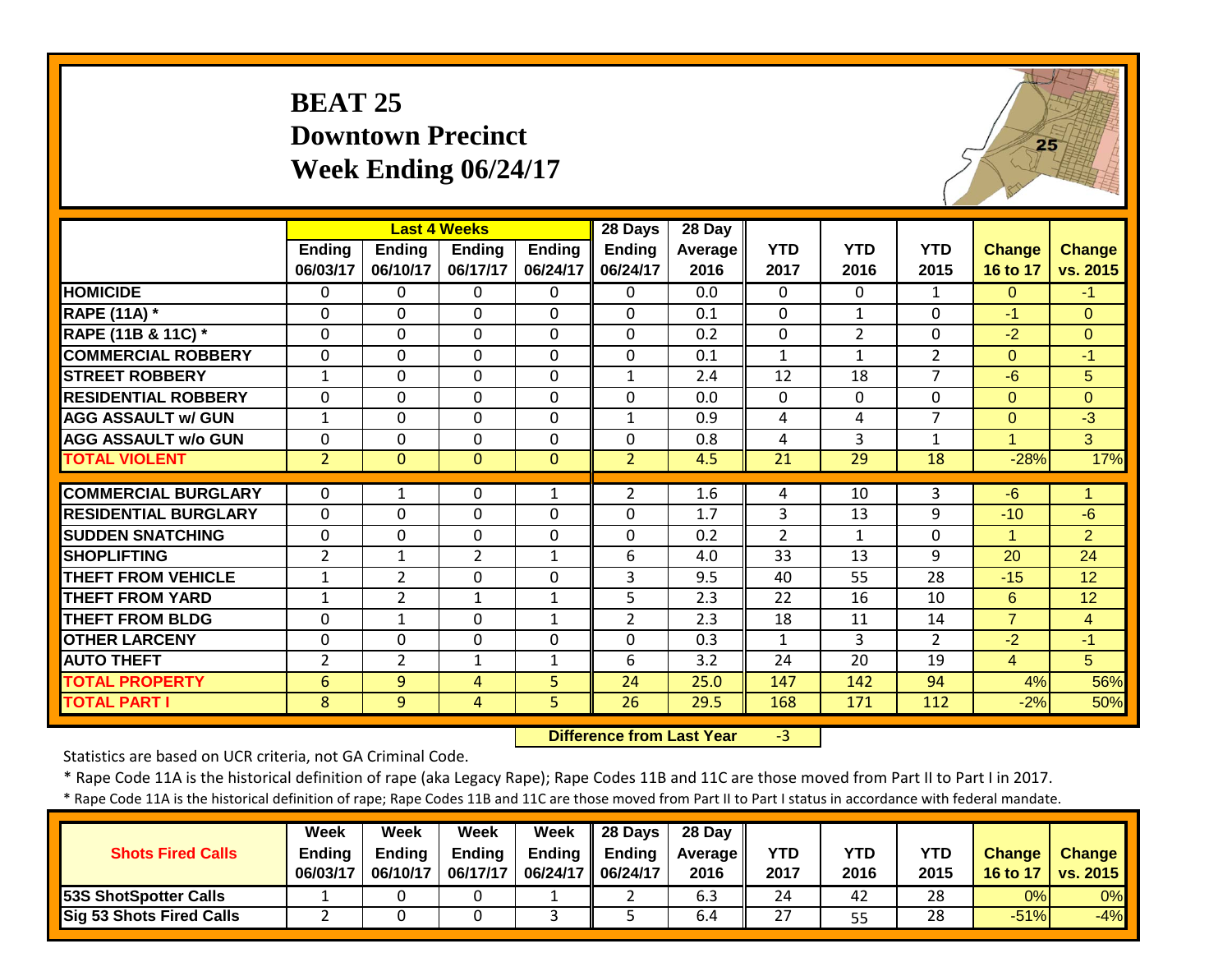#### **BEAT 26 Downtown Precinct Week Ending 06/24/17**



|                             |                |                | <b>Last 4 Weeks</b> |                | 28 Days        | 28 Day  |                |              |                |                |                |
|-----------------------------|----------------|----------------|---------------------|----------------|----------------|---------|----------------|--------------|----------------|----------------|----------------|
|                             | <b>Ending</b>  | <b>Ending</b>  | <b>Ending</b>       | <b>Ending</b>  | <b>Ending</b>  | Average | <b>YTD</b>     | <b>YTD</b>   | <b>YTD</b>     | <b>Change</b>  | <b>Change</b>  |
|                             | 06/03/17       | 06/10/17       | 06/17/17            | 06/24/17       | 06/24/17       | 2016    | 2017           | 2016         | 2015           | 16 to 17       | vs. 2015       |
| <b>HOMICIDE</b>             | $\mathbf{0}$   | $\Omega$       | 0                   | $\Omega$       | $\Omega$       | 0.2     | $\mathbf{1}$   | $\mathbf{1}$ | $\Omega$       | $\Omega$       | 1              |
| <b>RAPE (11A)</b> *         | $\Omega$       | $\Omega$       | 0                   | $\Omega$       | $\Omega$       | 0.1     | $\Omega$       | $\mathbf 0$  | $\Omega$       | $\overline{0}$ | $\Omega$       |
| RAPE (11B & 11C) *          | $\mathbf 0$    | $\Omega$       | $\Omega$            | $\mathbf 0$    | $\Omega$       | 0.5     | $\overline{2}$ | $\mathbf{1}$ | 1              | $\mathbf{1}$   | $\mathbf{1}$   |
| <b>COMMERCIAL ROBBERY</b>   | $\Omega$       | $\Omega$       | 0                   | $\Omega$       | $\Omega$       | 0.0     | $\Omega$       | $\Omega$     | $\Omega$       | $\Omega$       | $\Omega$       |
| <b>STREET ROBBERY</b>       | $\mathbf 0$    | 1              | 0                   | $\mathbf 0$    | $\mathbf{1}$   | 1.7     | 9              | 15           | 6              | $-6$           | 3              |
| <b>RESIDENTIAL ROBBERY</b>  | $\mathbf 0$    | $\Omega$       | $\mathbf{1}$        | $\Omega$       | $\mathbf{1}$   | 0.1     | $\overline{2}$ | $\mathbf{1}$ | $\mathbf{1}$   | $\mathbf{1}$   | $\mathbf{1}$   |
| <b>AGG ASSAULT w/ GUN</b>   | $\mathbf 0$    | $\Omega$       | 0                   | $\mathbf 0$    | $\Omega$       | 2.3     | 4              | 20           | $\overline{2}$ | $-16$          | $\overline{2}$ |
| <b>AGG ASSAULT w/o GUN</b>  | 1              | $\Omega$       | 3                   | $\mathbf{1}$   | 5              | 1.1     | 13             | 4            | 5              | 9 <sup>°</sup> | 8              |
| <b>TOTAL VIOLENT</b>        | $\mathbf{1}$   | $\mathbf{1}$   | 4                   | $\mathbf{1}$   | $\overline{7}$ | 5.9     | 31             | 42           | 15             | $-26%$         | 107%           |
|                             |                |                |                     |                |                |         |                |              |                |                |                |
| <b>COMMERCIAL BURGLARY</b>  | $\Omega$       | $\Omega$       | 0                   | $\Omega$       | $\Omega$       | 1.3     | $\overline{2}$ | 5            | $\mathbf{1}$   | $-3$           | $\mathbf{1}$   |
| <b>RESIDENTIAL BURGLARY</b> | $\mathbf{1}$   | $\Omega$       | $\overline{2}$      | $\Omega$       | 3              | 4.1     | 16             | 23           | 19             | $-7$           | $-3$           |
| <b>ISUDDEN SNATCHING</b>    | 0              | $\Omega$       | 0                   | $\Omega$       | $\mathbf{0}$   | 0.0     | $\mathbf{1}$   | $\Omega$     | 1              | 1              | $\Omega$       |
| <b>SHOPLIFTING</b>          | $\mathbf 0$    | $\mathbf{1}$   | 0                   | $\mathbf 0$    | $\mathbf{1}$   | 2.4     | 8              | 13           | $\overline{7}$ | $-5$           | 1              |
| <b>THEFT FROM VEHICLE</b>   | 3              | $\Omega$       | 0                   | $\overline{2}$ | 5              | 4.6     | 33             | 16           | 21             | 17             | 12             |
| <b>THEFT FROM YARD</b>      | $\overline{2}$ | $\mathbf{1}$   | 0                   | $\Omega$       | 3              | 1.7     | 15             | 12           | 15             | 3              | $\Omega$       |
| <b>THEFT FROM BLDG</b>      | 1              | 0              | 0                   | 0              | $\mathbf{1}$   | 1.9     | 8              | 15           | 10             | $-7$           | $-2$           |
| <b>OTHER LARCENY</b>        | $\Omega$       | 0              | 0                   | $\Omega$       | $\Omega$       | 0.5     | 4              | 3            | $\Omega$       | 1              | 4              |
| <b>AUTO THEFT</b>           | $\mathbf{0}$   | 0              | $\overline{2}$      | $\Omega$       | $\overline{2}$ | 2.1     | 10             | 11           | 19             | $-1$           | $-9$           |
| <b>TOTAL PROPERTY</b>       | $\overline{7}$ | $\overline{2}$ | 4                   | $\overline{2}$ | 15             | 18.7    | 97             | 98           | 93             | $-1%$          | 4%             |
| <b>TOTAL PART I</b>         | 8              | 3              | 8                   | 3              | 22             | 24.6    | 128            | 140          | 108            | $-9%$          | 19%            |

 **Difference from Last Year** $-12$ 

Statistics are based on UCR criteria, not GA Criminal Code.

\* Rape Code 11A is the historical definition of rape (aka Legacy Rape); Rape Codes 11B and 11C are those moved from Part II to Part I in 2017.

| <b>Shots Fired Calls</b>        | <b>Week</b><br><b>Ending</b><br>06/03/17 | Week<br><b>Ending</b><br>06/10/17 | Week<br><b>Ending</b><br>06/17/17 | Week<br>Ending<br>06/24/17   06/24/17 | $\parallel$ 28 Days<br><b>Ending</b> | 28 Day<br><b>Average</b> I<br>2016 | <b>YTD</b><br>2017 | YTD<br>2016 | <b>YTD</b><br>2015 | <b>Change</b><br>16 to 17 | <b>Change</b><br>vs. 2015 |
|---------------------------------|------------------------------------------|-----------------------------------|-----------------------------------|---------------------------------------|--------------------------------------|------------------------------------|--------------------|-------------|--------------------|---------------------------|---------------------------|
| 53S ShotSpotter Calls           |                                          |                                   |                                   |                                       | 11                                   | 15.6                               | 50                 | 110         | 40                 | 0%                        | 0%                        |
| <b>Sig 53 Shots Fired Calls</b> |                                          |                                   |                                   |                                       | 15                                   | 13.3                               | 73                 | 75          | 50                 | $-3%$                     | 46%                       |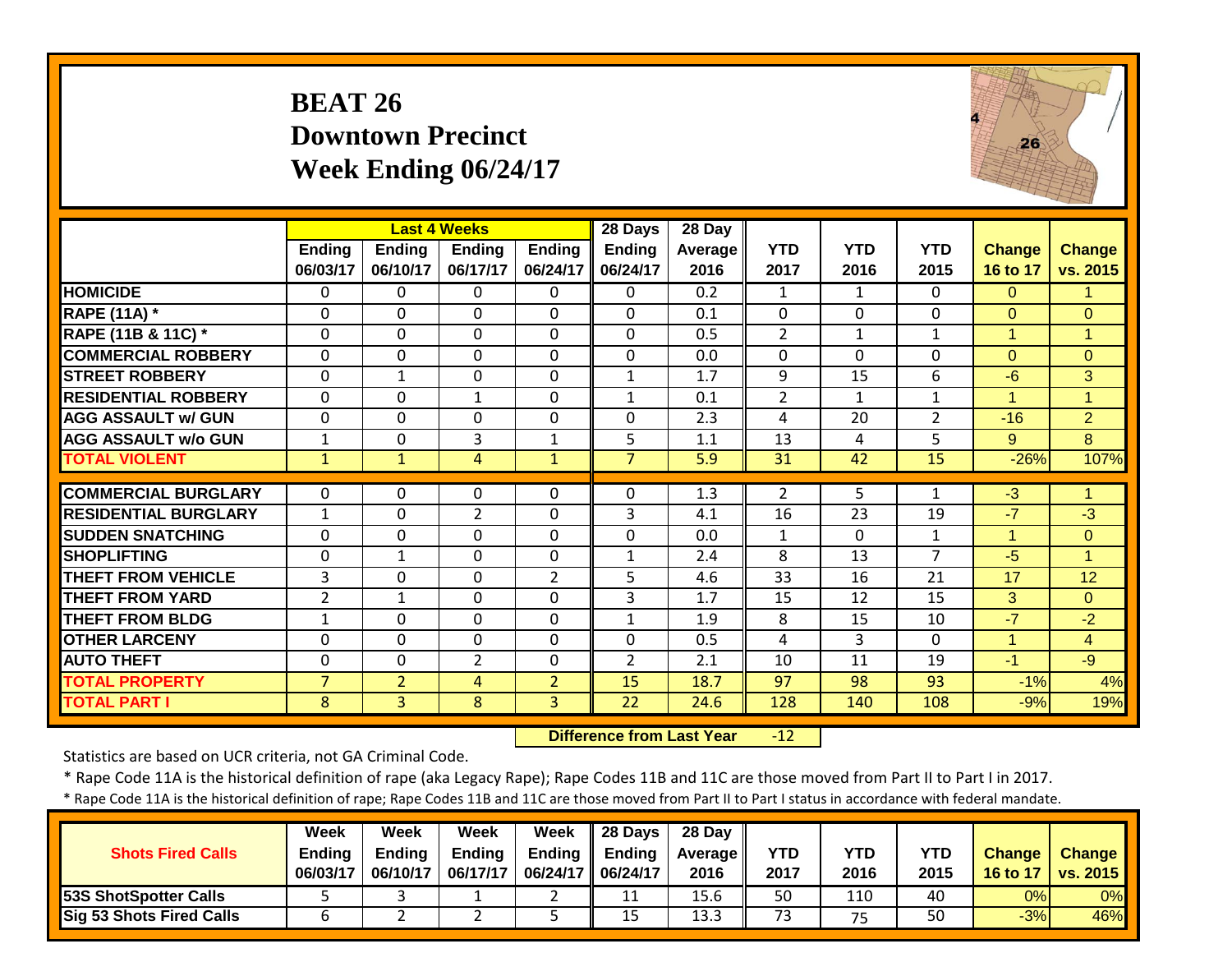

#### **COMPSTATCENTRAL PRECINCTWeek Ending 06/24/17**

**PRECINCT COMMANDER:**

**CAPT. BEN HERRON**



|                             | Week<br><b>Ending</b><br>06/24/17 | Week<br><b>Ending</b><br>06/17/17 | Weekly<br>Avg<br>2016 | 28-Day<br><b>Ending</b><br>06/24/17 | 28-Day<br><b>Ending</b><br>5/20/17 | Avg<br>28-Day<br>2016 | <b>YTD</b><br>2017 | <b>YTD</b><br>2016 | <b>YTD</b><br>2015 | <b>Change</b><br>16 to 17 | <b>Change</b><br>vs. 2015 |
|-----------------------------|-----------------------------------|-----------------------------------|-----------------------|-------------------------------------|------------------------------------|-----------------------|--------------------|--------------------|--------------------|---------------------------|---------------------------|
| <b>HOMICIDE</b>             |                                   | 0                                 | $\Omega$              | $\mathbf{2}$                        |                                    | $\overline{2}$        |                    | 14                 | 8                  | $-7$                      | $-1$                      |
| <b>RAPE (11A) *</b>         | $\bf{0}$                          | $\Omega$                          | $\Omega$              | 3                                   | $\overline{2}$                     |                       | 10                 | 6                  | 3                  | 4                         | $\overline{7}$            |
| RAPE (11B & 11C) *          | $\bf{0}$                          | $\Omega$                          | $\Omega$              | 0                                   | $\Omega$                           |                       | 6                  | 3                  | 4                  | 3                         | $\overline{2}$            |
| <b>COMMERCIAL ROBBERY</b>   | $\bf{0}$                          | $\Omega$                          | $\Omega$              |                                     | $\overline{2}$                     |                       | 9                  | 10                 | 3                  | $-1$                      | 6                         |
| <b>STREET ROBBERY</b>       | $\overline{2}$                    |                                   | 2                     | 4                                   | 8                                  | 8                     | 27                 | 39                 | 40                 | $-12$                     | $-13$                     |
| <b>RESIDENTIAL ROBBERY</b>  | $\bf{0}$                          | $\Omega$                          | 0                     | $\bf{0}$                            | $\Omega$                           |                       | 4                  | 7                  | 5                  | $-3$                      | $-1$                      |
| <b>AGG ASSAULT w/ GUN</b>   | 4                                 | 3                                 | 1                     | 10                                  | 10                                 | 5                     | 55                 | 29                 | 48                 | 26                        | $\overline{7}$            |
| <b>AGG ASSAULT w/o GUN</b>  | $\overline{2}$                    | 2                                 |                       | 6                                   | 11                                 | 4                     | 39                 | 27                 | 24                 | 12 <sup>2</sup>           | 15                        |
| <b>TOTAL VIOLENT</b>        | 9                                 | 6                                 | 6                     | 26                                  | 34                                 | 23                    | 157                | 135                | 135                | 16%                       | 16%                       |
| <b>COMMERCIAL BURGLARY</b>  | $\overline{2}$                    |                                   |                       | 7                                   |                                    | 8                     | 17                 | 37                 | 40                 | $-20$                     | $-23$                     |
| <b>RESIDENTIAL BURGLARY</b> | $\overline{2}$                    | $\mathbf{2}^{\prime}$<br>8        | 2<br>7                | 15                                  | 18                                 | 30                    | 100                | 119                | 211                | $-19$                     | $-111$                    |
| <b>SUDDEN SNATCHING</b>     |                                   |                                   | $\Omega$              | $\mathbf{2}$                        | $\Omega$                           |                       | 13                 |                    | 6                  | 3.                        | $\overline{7}$            |
|                             | $\overline{2}$                    | $\Omega$                          |                       |                                     |                                    |                       |                    | 10                 |                    |                           |                           |
| <b>ISHOPLIFTING</b>         | 3                                 | 4                                 | 3                     | 16                                  | 27                                 | 13                    | 118                | 71                 | 46                 | 47                        | 72                        |
| <b>THEFT FROM VEHICLE</b>   | 6                                 | 6                                 | 9                     | 31                                  | 33                                 | 35                    | 222                | 202                | 292                | 20                        | $-70$                     |
| <b>THEFT FROM YARD</b>      | 5                                 | 8                                 | 4                     | 25                                  | 16                                 | 17                    | 114                | 104                | 96                 | 10 <sup>°</sup>           | 18                        |
| <b>THEFT FROM BLDG</b>      | 3 <sup>1</sup>                    | 5                                 | 6                     | 18                                  | 22                                 | 23                    | 84                 | 141                | 92                 | $-57$                     | $-8$                      |
| <b>OTHER LARCENY</b>        | $\overline{2}$                    | $\Omega$                          | $\Omega$              | 5                                   | 3                                  | $\overline{2}$        | 25                 | 9                  | 20                 | 16                        | 5                         |
| <b>AUTO THEFT</b>           | $\overline{7}$                    | 6                                 | 4                     | 23                                  | 30                                 | 18                    | 113                | 105                | 131                | 8                         | $-18$                     |
| <b>TOTAL PROPERTY</b>       | 32                                | 39                                | 37                    | 142                                 | 150                                | 146                   | 806                | 798                | 934                | 1%                        | $-14%$                    |
| <b>TOTAL PART I</b>         | 41                                | 45                                | 42                    | 168                                 | 184                                | 169                   | 963                | 933                | 1069               | 3%                        | $-10%$                    |

Statistics are based on UCR criteria, not GA Criminal Code. **Difference from Last Year** 30

Statistics are preliminary, based on RMS data at the time prepared, and are subject to change due to late reports, reclassifications, updated locations, etc. Cell Shading: white is within 0.6 standard deviation of the mean; red is above; green is below.

| <b>Citizen Initiated Calls</b> | Week<br><b>Ending</b><br>06/24/17 | <b>Week</b><br><b>Ending</b><br>06/17/17 | <b>Weekly</b><br>Avg<br>2015 | $28$ -Day<br><b>Ending</b><br>06/24/17 | 28-Day<br><b>Ending</b><br>5/20/17 | Avg<br>28-Dav<br>2016 | <b>YTD</b><br>2017 | YTD<br>2016 | <b>YTD</b><br>2015 | <b>Change</b><br>16 to 17 | <b>Change</b><br>vs. 2015 |
|--------------------------------|-----------------------------------|------------------------------------------|------------------------------|----------------------------------------|------------------------------------|-----------------------|--------------------|-------------|--------------------|---------------------------|---------------------------|
| Midnight Shift                 | 93                                | 106                                      | 126                          | 416                                    | 480                                | 503                   | 2706               | 3088        | 2994               | $-382$                    | $-288$                    |
| Day Shift                      | 234                               | 214                                      | 271                          | 943                                    | 1027                               | 1085                  | 6063               | 6442        | 6486               | $-379$                    | $-423$                    |
| <b>Afternoon Shift</b>         | 264                               | 281                                      | 294                          | 1126                                   | 1166                               | 1176                  | 6677               | 7054        | 7021               | $-377$                    | $-344$                    |
| <b>TOTAL CITIZEN CFS</b>       | 591                               | 601                                      | 691                          | 2485                                   | 2673                               | 2764                  | 15446              | 16584       | 16501              | $-6.9%$                   | $-6.4%$                   |
| <b>53S ShotSpotter Calls</b>   |                                   |                                          | 12                           | 29                                     | 41                                 | 49                    | 317                | 362         | 213                | -45                       | 104                       |
| Sig 53 Shots Fired Calls       | 27                                | 13                                       | 19                           | 75                                     | 65                                 | 74                    | 478                | 476         | 421                |                           | 57                        |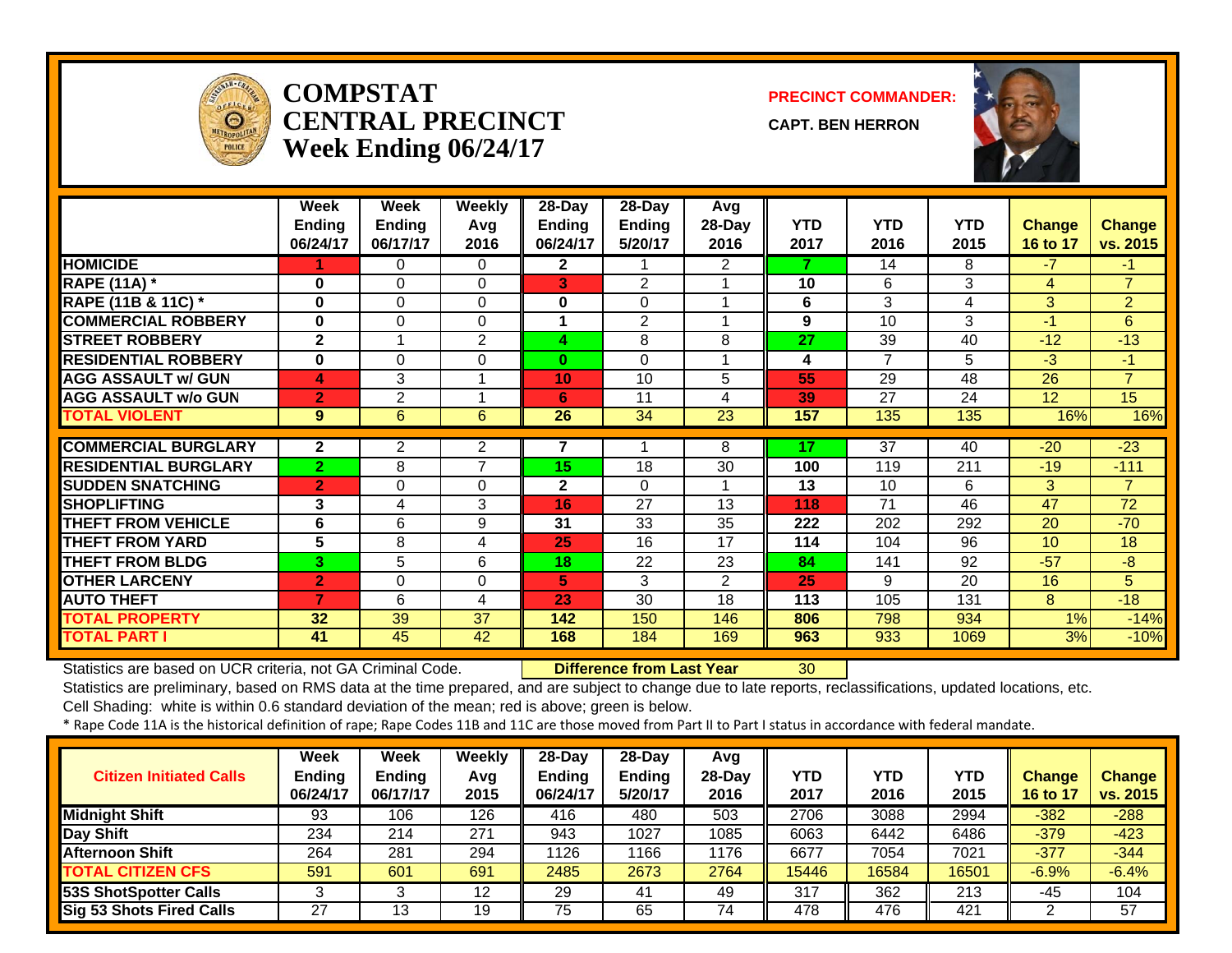| <b>BEAT 31</b>              |
|-----------------------------|
| <b>Central Precinct</b>     |
| <b>Week Ending 06/24/17</b> |



|                             |                |                | <b>Last 4 Weeks</b> |               | 28 Days        | 28 Day  |                |                 |                |                |                |
|-----------------------------|----------------|----------------|---------------------|---------------|----------------|---------|----------------|-----------------|----------------|----------------|----------------|
|                             | <b>Ending</b>  | <b>Ending</b>  | <b>Ending</b>       | <b>Ending</b> | <b>Ending</b>  | Average | <b>YTD</b>     | <b>YTD</b>      | <b>YTD</b>     | Change         | Change         |
|                             | 06/03/17       | 06/10/17       | 06/17/17            | 06/24/17      | 06/24/17       | 2016    | 2017           | 2016            | 2015           | 16 to 17       | vs. 2015       |
| <b>HOMICIDE</b>             | 0              | 1              | $\Omega$            | 1             | $\mathbf{2}$   | 0.2     | 2              | 1               | $\overline{2}$ | 1.             | 0              |
| <b>RAPE (11A) *</b>         | 1              | $\Omega$       | $\Omega$            | $\Omega$      | $\mathbf{1}$   | 0.0     | 4              | $\Omega$        | 1              | 4              | 3              |
| RAPE (11B & 11C) *          | $\Omega$       | $\Omega$       | $\Omega$            | $\Omega$      | $\mathbf{0}$   | 0.2     | $\Omega$       | $\mathbf{1}$    | $\Omega$       | $-1$           | $\Omega$       |
| <b>COMMERCIAL ROBBERY</b>   | $\Omega$       | $\Omega$       | $\Omega$            | $\Omega$      | $\Omega$       | 0.1     | $\mathbf 0$    | $\mathbf{1}$    | $\Omega$       | $-1$           | $\overline{0}$ |
| <b>STREET ROBBERY</b>       | $\Omega$       | $\Omega$       | $\Omega$            | $\Omega$      | $\mathbf{0}$   | 0.8     | 3              | $\overline{2}$  | 10             | $\mathbf{1}$   | $-7$           |
| <b>RESIDENTIAL ROBBERY</b>  | $\Omega$       | $\Omega$       | $\mathbf 0$         | $\Omega$      | $\mathbf{0}$   | 0.2     | $\overline{2}$ | $\overline{2}$  | $\overline{2}$ | $\Omega$       | $\Omega$       |
| <b>AGG ASSAULT w/ GUN</b>   | $\overline{2}$ | $\mathbf 0$    | $\mathbf{1}$        | $\Omega$      | 3              | 1.5     | 16             | 9               | 16             | $\overline{7}$ | $\Omega$       |
| <b>AGG ASSAULT w/o GUN</b>  | $\mathbf 0$    | $\mathbf 0$    | $\mathbf{1}$        | $\mathbf 0$   | $\mathbf{1}$   | 0.8     | 14             | $\overline{7}$  | 4              | $\overline{7}$ | 10             |
| <b>TOTAL VIOLENT</b>        | 3              | $\mathbf{1}$   | $\overline{2}$      | $\mathbf{1}$  | $\overline{7}$ | 4.0     | 41             | $\overline{23}$ | 35             | 78%            | 17%            |
|                             |                |                |                     |               |                |         |                |                 |                |                |                |
| <b>COMMERCIAL BURGLARY</b>  | $\Omega$       | $\Omega$       | $\overline{2}$      | $\Omega$      | $\overline{2}$ | 0.5     | 4              | 3               | 6              | 1              | $-2$           |
| <b>RESIDENTIAL BURGLARY</b> | $\mathbf{1}$   | 3              | 4                   | $\mathbf 0$   | 8              | 6.0     | 46             | 26              | 45             | 20             | 1              |
| <b>SUDDEN SNATCHING</b>     | $\mathbf 0$    | 0              | $\mathbf 0$         | $\mathbf{1}$  | $\mathbf{1}$   | 0.3     | 5              | 3               | $\mathbf{1}$   | $\overline{2}$ | $\overline{4}$ |
| <b>SHOPLIFTING</b>          | $\mathbf 0$    | $\overline{2}$ | $\Omega$            | 1             | 3              | 0.5     | 3              | $\overline{2}$  | $\Omega$       | $\mathbf{1}$   | 3              |
| <b>THEFT FROM VEHICLE</b>   | $\mathbf{1}$   | $\Omega$       | $\Omega$            | $\mathbf{1}$  | $\overline{2}$ | 2.8     | 21             | 20              | 27             | $\mathbf{1}$   | $-6$           |
| <b>THEFT FROM YARD</b>      | $\Omega$       | $\overline{2}$ | $\overline{2}$      | $\Omega$      | 4              | 1.8     | 10             | 11              | 9              | $-1$           | $\mathbf{1}$   |
| <b>THEFT FROM BLDG</b>      | 0              | $\mathbf{1}$   | $\mathbf 0$         | $\mathbf{1}$  | $\overline{2}$ | 2.4     | $\overline{7}$ | 12              | 11             | $-5$           | $-4$           |
| <b>OTHER LARCENY</b>        | $\mathbf 0$    | $\mathbf 0$    | $\mathbf 0$         | $\mathbf 0$   | $\mathbf{0}$   | 0.3     | $\mathbf{1}$   | $\overline{2}$  | $\mathbf{1}$   | $-1$           | $\overline{O}$ |
| <b>AUTO THEFT</b>           | 0              | 1              | $\overline{2}$      | 1             | 4              | 3.0     | 23             | 20              | 21             | 3              | $\overline{2}$ |
| <b>TOTAL PROPERTY</b>       | $\overline{2}$ | 9              | 10                  | 5             | 26             | 17.6    | 120            | 99              | 121            | 21%            | $-1%$          |
| <b>TOTAL PART I</b>         | 5              | 10             | 12                  | 6             | 33             | 21.6    | 161            | 122             | 156            | 32%            | 3%             |

 **Difference from Last Year**r 39

Statistics are based on UCR criteria, not GA Criminal Code.

\* Rape Code 11A is the historical definition of rape (aka Legacy Rape); Rape Codes 11B and 11C are those moved from Part II to Part I in 2017.

| <b>Shots Fired Calls</b>      | Week<br><b>Endina</b><br>06/03/17 | Week<br><b>Ending</b><br>06/10/17 | Week<br>Ending<br>06/17/17 | Week<br>Ending<br>06/24/17   06/24/17 | $\parallel$ 28 Days<br><b>Ending</b> | 28 Day<br>Average I<br>2016 | <b>YTD</b><br>2017 | YTD<br>2016 | <b>YTD</b><br>2015 | <b>Change</b><br>16 to 17 | <b>Change</b><br><b>vs. 2015</b> |
|-------------------------------|-----------------------------------|-----------------------------------|----------------------------|---------------------------------------|--------------------------------------|-----------------------------|--------------------|-------------|--------------------|---------------------------|----------------------------------|
| <b>153S ShotSpotter Calls</b> |                                   |                                   |                            |                                       | 10                                   | 16.8                        | 116                | 119         | 93                 | 0%                        | $0\%$                            |
| Sig 53 Shots Fired Calls      |                                   |                                   |                            | 4                                     | 14                                   | 13.                         | 109                | 85          | 81                 | 28%                       | 35%                              |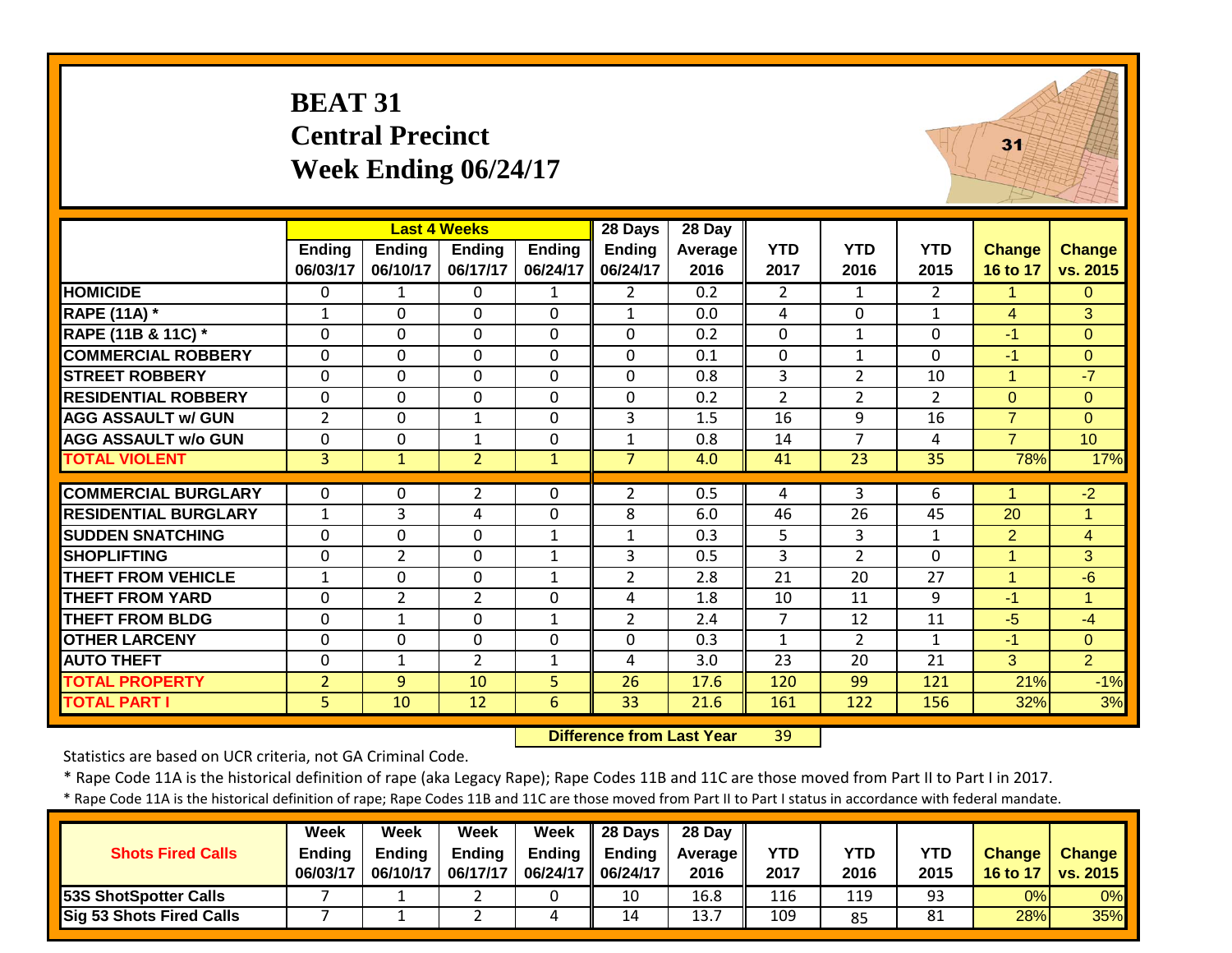#### **BEAT 32 Central Precinct Week Ending 06/24/17**



|                             |                |                | <b>Last 4 Weeks</b> |                | 28 Days        | 28 Day  |                |                |                |                |                |
|-----------------------------|----------------|----------------|---------------------|----------------|----------------|---------|----------------|----------------|----------------|----------------|----------------|
|                             | <b>Ending</b>  | <b>Ending</b>  | <b>Ending</b>       | <b>Ending</b>  | <b>Ending</b>  | Average | <b>YTD</b>     | <b>YTD</b>     | <b>YTD</b>     | <b>Change</b>  | <b>Change</b>  |
|                             | 06/03/17       | 06/10/17       | 06/17/17            | 06/24/17       | 06/24/17       | 2016    | 2017           | 2016           | 2015           | 16 to 17       | vs. 2015       |
| <b>HOMICIDE</b>             | $\mathbf{0}$   | 0              | 0                   | $\Omega$       | $\Omega$       | 0.3     | 0              | $\overline{2}$ | $\mathbf{1}$   | $-2$           | $-1$           |
| <b>RAPE (11A)</b> *         | $\mathbf{0}$   | $\Omega$       | $\Omega$            | $\Omega$       | $\Omega$       | 0.1     | $\Omega$       | $\mathbf{1}$   | $\mathbf{1}$   | $-1$           | $-1$           |
| RAPE (11B & 11C) *          | 0              | $\Omega$       | $\mathbf 0$         | $\Omega$       | $\Omega$       | 0.0     | 0              | $\mathbf 0$    | $\mathbf 0$    | $\overline{0}$ | $\overline{0}$ |
| <b>COMMERCIAL ROBBERY</b>   | $\mathbf{1}$   | $\Omega$       | $\mathbf 0$         | $\Omega$       | $\mathbf{1}$   | 0.4     | $\overline{2}$ | 4              | $\mathbf{1}$   | $-2$           | $\overline{1}$ |
| <b>STREET ROBBERY</b>       | $\mathbf 0$    | $\Omega$       | $\Omega$            | $\mathbf 0$    | $\Omega$       | 1.1     | $\overline{2}$ | 9              | $\mathbf{1}$   | $-7$           | $\mathbf{1}$   |
| <b>RESIDENTIAL ROBBERY</b>  | $\Omega$       | $\Omega$       | $\mathbf 0$         | $\mathbf 0$    | $\Omega$       | 0.0     | $\mathbf 0$    | $\mathbf{1}$   | $\Omega$       | $-1$           | $\mathbf{0}$   |
| <b>AGG ASSAULT w/ GUN</b>   | $\mathbf 0$    | 0              | $\mathbf 0$         | $\mathbf 0$    | $\mathbf 0$    | 1.0     | 5              | 6              | $\overline{7}$ | $-1$           | $-2$           |
| <b>AGG ASSAULT w/o GUN</b>  | $\mathbf 0$    | 0              | $\mathbf 0$         | $\mathbf 0$    | $\mathbf 0$    | 0.5     | 4              | 3              | 6              | $\mathbf{1}$   | $-2$           |
| <b>TOTAL VIOLENT</b>        | $\mathbf{1}$   | $\Omega$       | $\mathbf{0}$        | $\mathbf 0$    | $\mathbf{1}$   | 3.4     | 13             | 26             | 17             | $-50%$         | $-24%$         |
|                             |                |                |                     |                |                |         |                |                |                |                |                |
| <b>COMMERCIAL BURGLARY</b>  | $\mathbf{1}$   | 0              | 0                   | 1              | 2              | 1.8     | 7              | 6              | 7              | 4              | $\Omega$       |
| <b>RESIDENTIAL BURGLARY</b> | $\mathbf 0$    | $\mathbf 1$    | $\mathbf 0$         | $\overline{2}$ | 3              | 4.5     | 19             | 15             | 32             | $\overline{4}$ | $-13$          |
| <b>ISUDDEN SNATCHING</b>    | $\mathbf 0$    | $\Omega$       | 0                   | $\mathbf 0$    | $\Omega$       | 0.2     | $\mathbf{1}$   | $\overline{2}$ | 1              | $-1$           | $\Omega$       |
| <b>SHOPLIFTING</b>          | 1              | $\Omega$       | 1                   | $\Omega$       | $\overline{2}$ | 2.1     | 23             | 20             | 14             | 3              | 9              |
| <b>THEFT FROM VEHICLE</b>   | $\overline{2}$ | $\mathbf 1$    | $\mathbf 1$         | $\overline{2}$ | 6              | 4.3     | 18             | 32             | 24             | $-14$          | $-6$           |
| <b>THEFT FROM YARD</b>      | $\mathbf{1}$   | $\Omega$       | 0                   | $\mathbf 1$    | $\overline{2}$ | 1.8     | 13             | 11             | 10             | $\overline{2}$ | 3              |
| <b>THEFT FROM BLDG</b>      | $\mathbf{1}$   | $\mathbf{1}$   | $\mathbf 1$         | $\mathbf{1}$   | 4              | 2.7     | 18             | 20             | 14             | $-2$           | 4              |
| <b>OTHER LARCENY</b>        | 0              | $\overline{2}$ | 0                   | $\mathbf 0$    | $\overline{2}$ | 0.1     | $\overline{7}$ | $\mathbf{1}$   | 3              | 6              | 4              |
| <b>AUTO THEFT</b>           | 3              | $\mathbf{1}$   | $\overline{2}$      | $\overline{2}$ | 8              | 2.8     | 20             | 19             | 22             | 4              | $-2$           |
| <b>TOTAL PROPERTY</b>       | 9              | 6              | 5                   | 9              | 29             | 20.2    | 126            | 126            | 127            | 0%             | $-1%$          |
| <b>TOTAL PART I</b>         | 10             | 6              | 5                   | 9              | 30             | 23.6    | 139            | 152            | 144            | $-9%$          | $-3%$          |

 **Difference from Last Year**r -13

Statistics are based on UCR criteria, not GA Criminal Code.

\* Rape Code 11A is the historical definition of rape (aka Legacy Rape); Rape Codes 11B and 11C are those moved from Part II to Part I in 2017.

| <b>Shots Fired Calls</b>        | Week<br><b>Ending</b><br>06/03/17 | Week<br><b>Ending</b><br>06/10/17 | Week<br><b>Ending</b><br>06/17/17 | Week<br>06/24/17   06/24/17 | $\parallel$ 28 Days<br>Ending $\parallel$ Ending | 28 Day<br><b>Average</b> II<br>2016 | <b>YTD</b><br>2017 | YTD<br>2016 | <b>YTD</b><br>2015 | <b>Change</b><br>16 to 17 | <b>Change</b><br><b>vs. 2015</b> |
|---------------------------------|-----------------------------------|-----------------------------------|-----------------------------------|-----------------------------|--------------------------------------------------|-------------------------------------|--------------------|-------------|--------------------|---------------------------|----------------------------------|
| 53S ShotSpotter Calls           |                                   |                                   |                                   |                             |                                                  | 0.1                                 |                    |             |                    | 0%                        | 0%                               |
| <b>Sig 53 Shots Fired Calls</b> |                                   |                                   |                                   |                             |                                                  | 9.4                                 | 48                 | 35          | 47                 | 37%                       | 2%                               |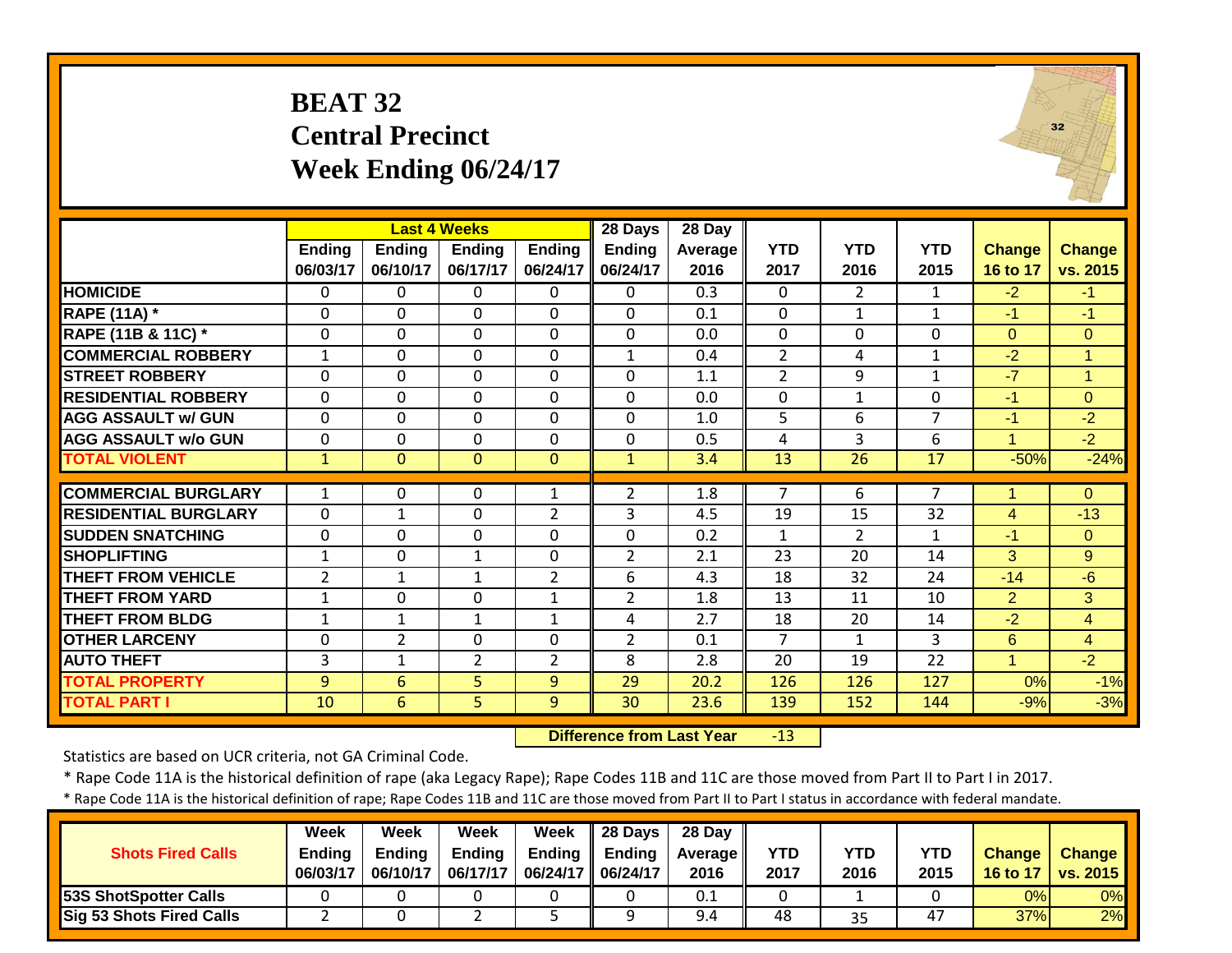#### **BEAT 33 Central Precinct Week Ending 06/24/17**



|                             |                           |                           | <b>Last 4 Weeks</b>       |                           | 28 Days                   | 28 Day          |                    |                    |                    |                           |                           |
|-----------------------------|---------------------------|---------------------------|---------------------------|---------------------------|---------------------------|-----------------|--------------------|--------------------|--------------------|---------------------------|---------------------------|
|                             | <b>Ending</b><br>06/03/17 | <b>Ending</b><br>06/10/17 | <b>Ending</b><br>06/17/17 | <b>Ending</b><br>06/24/17 | <b>Ending</b><br>06/24/17 | Average<br>2016 | <b>YTD</b><br>2017 | <b>YTD</b><br>2016 | <b>YTD</b><br>2015 | <b>Change</b><br>16 to 17 | <b>Change</b><br>vs. 2015 |
| <b>HOMICIDE</b>             | $\mathbf{0}$              | $\Omega$                  | $\Omega$                  | $\Omega$                  | $\Omega$                  | 0.8             | $\mathbf{0}$       | 6                  | $\mathbf{1}$       | $-6$                      | $-1$                      |
| <b>RAPE (11A)</b> *         | 0                         | $\mathbf{1}$              | $\Omega$                  | $\Omega$                  | $\mathbf{1}$              | 0.4             | $\overline{2}$     | $\overline{2}$     | $\mathbf{1}$       | $\mathbf{0}$              | 1                         |
| RAPE (11B & 11C) *          | 0                         | 0                         | $\Omega$                  | $\mathbf 0$               | $\mathbf 0$               | 0.2             | $\overline{2}$     | $\Omega$           | 0                  | $\overline{2}$            | $\overline{2}$            |
| <b>COMMERCIAL ROBBERY</b>   | $\mathbf{0}$              | 0                         | $\mathbf 0$               | $\Omega$                  | $\mathbf 0$               | 0.2             | $\overline{2}$     | $\overline{2}$     | 0                  | $\Omega$                  | $\overline{2}$            |
| <b>STREET ROBBERY</b>       | 0                         | 0                         | $\Omega$                  | $\Omega$                  | $\mathbf 0$               | 2.1             | 11                 | 10                 | 12                 | 1                         | $-1$                      |
| <b>RESIDENTIAL ROBBERY</b>  | $\mathbf{0}$              | 0                         | $\Omega$                  | $\Omega$                  | $\Omega$                  | 0.1             | $\Omega$           | $\mathbf{1}$       | $\mathbf{1}$       | $-1$                      | $-1$                      |
| <b>AGG ASSAULT w/ GUN</b>   | $\mathbf 0$               | 0                         | $\mathbf 0$               | $\Omega$                  | $\overline{0}$            | 0.4             | 6                  | $\overline{2}$     | $\overline{7}$     | 4                         | $-1$                      |
| <b>AGG ASSAULT w/o GUN</b>  | $\mathbf 0$               | 0                         | $\mathbf 0$               | $\mathbf{1}$              | $\mathbf{1}$              | 0.8             | 8                  | 5                  | 3                  | 3                         | 5                         |
| <b>TOTAL VIOLENT</b>        | $\mathbf{0}$              | $\mathbf{1}$              | $\mathbf{0}$              | $\mathbf{1}$              | $\overline{2}$            | 5.0             | 31                 | 28                 | 25                 | 11%                       | 24%                       |
| <b>COMMERCIAL BURGLARY</b>  | $\mathbf{0}$              | 0                         | $\Omega$                  | $\Omega$                  | $\Omega$                  | 2.4             | $\overline{2}$     | 12                 | 17                 | $-10$                     | $-15$                     |
| <b>RESIDENTIAL BURGLARY</b> | $\Omega$                  | $\Omega$                  | $\mathbf{1}$              | $\Omega$                  | $\mathbf{1}$              | 3.8             | 6                  | 14                 | 28                 | $-8$                      | $-22$                     |
| <b>SUDDEN SNATCHING</b>     | 0                         | 0                         | $\Omega$                  | $\mathbf 0$               | $\Omega$                  | 0.5             | $\overline{2}$     | 4                  | $\overline{2}$     | $-2$                      | $\Omega$                  |
| <b>SHOPLIFTING</b>          | $\mathbf{1}$              | $\mathbf 1$               | 0                         | $\mathbf{1}$              | 3                         | 2.1             | 20                 | 12                 | 11                 | 8                         | 9                         |
| <b>THEFT FROM VEHICLE</b>   | $\overline{2}$            | $\mathbf{1}$              | $\mathbf{1}$              | $\mathbf 0$               | 4                         | 8.1             | 53                 | 45                 | 64                 | 8                         | $-11$                     |
| <b>THEFT FROM YARD</b>      | $\mathbf{1}$              | 4                         | $\overline{3}$            | $\overline{2}$            | 10                        | 6.0             | 39                 | 42                 | 27                 | $-3$                      | 12                        |
| <b>THEFT FROM BLDG</b>      | 1                         | $\overline{2}$            | 1                         | $\Omega$                  | 4                         | 4.8             | 16                 | 36                 | 18                 | $-20$                     | $-2$                      |
| <b>OTHER LARCENY</b>        | $\Omega$                  | 0                         | $\Omega$                  | $\overline{2}$            | $\overline{2}$            | 0.5             | 4                  | 4                  | 5                  | $\Omega$                  | $-1$                      |
| <b>AUTO THEFT</b>           | 1                         | $\mathbf{1}$              | $\mathbf{1}$              | 2                         | 5                         | 3.4             | 21                 | 22                 | 28                 | $-1$                      | $-7$                      |
| <b>TOTAL PROPERTY</b>       | 6                         | 9                         | $\overline{7}$            | $\overline{7}$            | 29                        | 31.7            | 163                | 191                | 200                | $-15%$                    | $-19%$                    |
| <b>TOTAL PART I</b>         | 6                         | 10                        | $\overline{7}$            | 8                         | 31                        | 36.6            | 194                | 219                | 225                | $-11%$                    | $-14%$                    |

 **Difference from Last Year**‐25

Statistics are based on UCR criteria, not GA Criminal Code.

\* Rape Code 11A is the historical definition of rape (aka Legacy Rape); Rape Codes 11B and 11C are those moved from Part II to Part I in 2017.

| <b>Shots Fired Calls</b>        | Week<br><b>Ending</b><br>06/03/17 | Week<br>Endina<br>06/10/17 | Week<br><b>Endina</b><br>06/17/17 | Week<br><b>Ending</b><br>06/24/17 | 28 Days<br><b>Ending</b><br>06/24/17 | 28 Day<br><b>Average</b> II<br>2016 | YTD<br>2017 | YTD<br>2016 | YTD<br>2015 | <b>Change</b><br>16 to 17 | <b>Change</b><br><b>vs. 2015</b> |
|---------------------------------|-----------------------------------|----------------------------|-----------------------------------|-----------------------------------|--------------------------------------|-------------------------------------|-------------|-------------|-------------|---------------------------|----------------------------------|
| <b>53S ShotSpotter Calls</b>    |                                   |                            |                                   |                                   | 4                                    | 5.4                                 | 34          | 40          | 26          | 0%                        | $0\%$                            |
| <b>Sig 53 Shots Fired Calls</b> | ᆠᆂ                                |                            |                                   | -                                 | 15                                   | 12.8                                | 73          | 95          | 64          | $-23%$                    | 14%                              |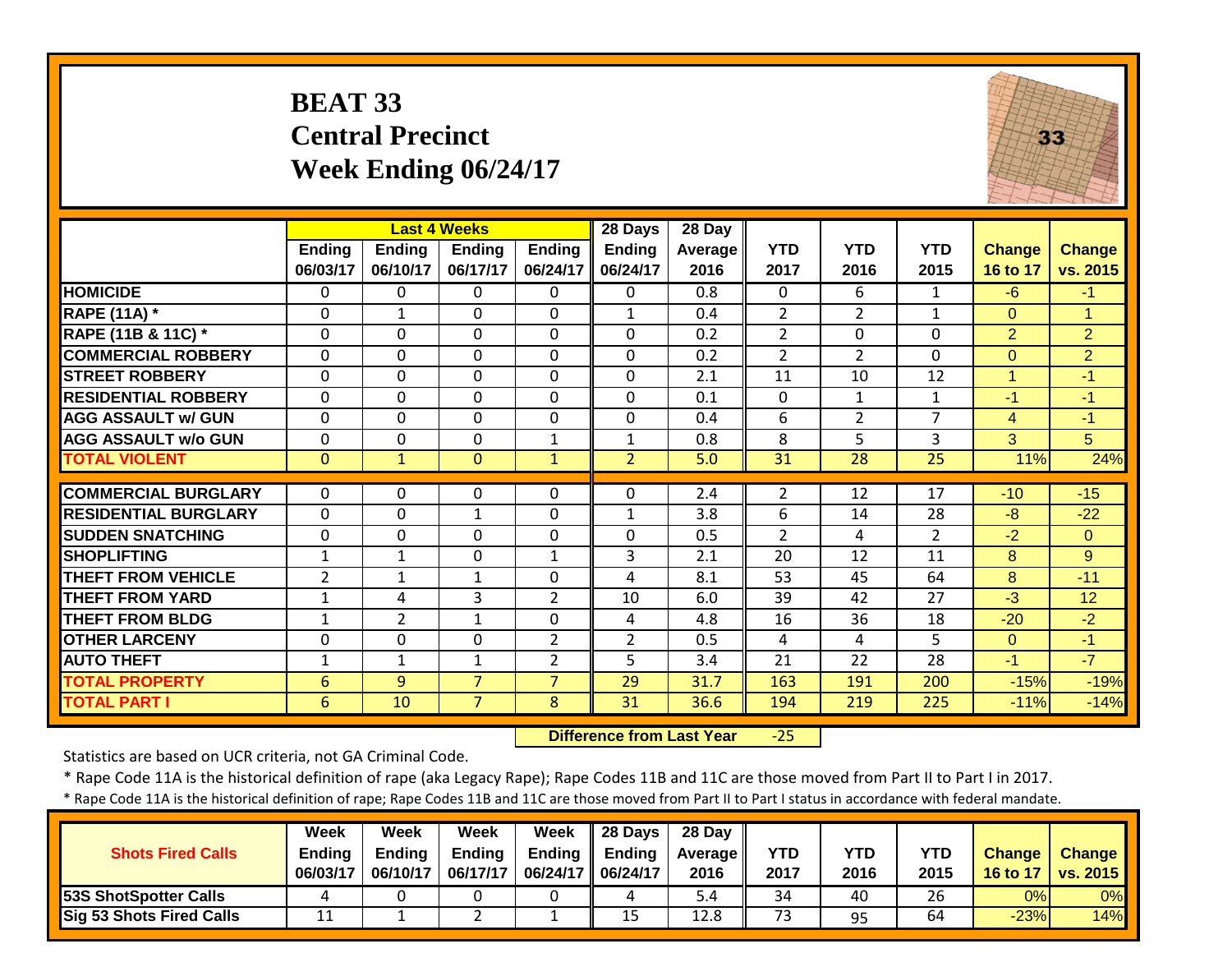|                             | <b>BEAT 34</b>            | <b>Central Precinct</b>   | Week Ending 06/24/17                             |                           |                               |                           |                    |                    |                    | 34                        |                           |
|-----------------------------|---------------------------|---------------------------|--------------------------------------------------|---------------------------|-------------------------------|---------------------------|--------------------|--------------------|--------------------|---------------------------|---------------------------|
|                             | <b>Ending</b><br>06/03/17 | <b>Ending</b><br>06/10/17 | <b>Last 4 Weeks</b><br><b>Ending</b><br>06/17/17 | <b>Ending</b><br>06/24/17 | 28 Days<br>Ending<br>06/24/17 | 28 Day<br>Average<br>2016 | <b>YTD</b><br>2017 | <b>YTD</b><br>2016 | <b>YTD</b><br>2015 | <b>Change</b><br>16 to 17 | <b>Change</b><br>vs. 2015 |
| <b>HOMICIDE</b>             | $\mathbf{0}$              | $\Omega$                  | 0                                                | $\Omega$                  | $\Omega$                      | 0.0                       | $\mathbf{1}$       | $\Omega$           | $\Omega$           | 1                         | 1                         |
| <b>RAPE (11A) *</b>         | $\mathbf{1}$              | 0                         | 0                                                | $\mathbf 0$               | $\mathbf{1}$                  | 0.1                       | 3                  | $\mathbf{1}$       | $\mathbf{0}$       | $\overline{2}$            | 3                         |
| RAPE (11B & 11C) *          | $\mathbf 0$               | 0                         | $\mathbf 0$                                      | $\Omega$                  | $\mathbf 0$                   | 0.2                       | $\overline{2}$     | $\mathbf{1}$       | 3                  | $\mathbf{1}$              | $-1$                      |
| <b>COMMERCIAL ROBBERY</b>   | $\mathbf 0$               | $\Omega$                  | 0                                                | $\mathbf 0$               | $\Omega$                      | 0.2                       | 4                  | $\overline{2}$     | $\mathbf{1}$       | $\overline{2}$            | 3                         |
| <b>STREET ROBBERY</b>       | $\Omega$                  | 0                         | 0                                                | $\Omega$                  | $\Omega$                      | 0.8                       | $\overline{2}$     | 2                  | 4                  | $\overline{0}$            | $-2$                      |
| <b>RESIDENTIAL ROBBERY</b>  | $\mathbf 0$               | $\Omega$                  | 0                                                | $\mathbf 0$               | $\Omega$                      | 0.2                       | $\mathbf 0$        | 0                  | $\Omega$           | $\overline{0}$            | $\overline{0}$            |
| <b>AGG ASSAULT w/ GUN</b>   | 0                         | $\Omega$                  | $\mathbf{1}$                                     | 0                         | 1                             | 0.5                       | 6                  | $\Omega$           | 4                  | 6                         | $\overline{2}$            |
| <b>AGG ASSAULT w/o GUN</b>  | $\mathbf 0$               | $\mathbf{1}$              | $\Omega$                                         | $\mathbf{1}$              | $\overline{2}$                | 0.5                       | 5                  | 5                  | $\mathbf{1}$       | $\Omega$                  | $\overline{4}$            |
| <b>TOTAL VIOLENT</b>        | $\mathbf{1}$              | $\mathbf{1}$              | $\mathbf{1}$                                     | $\mathbf{1}$              | $\overline{4}$                | 2.4                       | 23                 | 11                 | 13                 | 109%                      | 77%                       |
| <b>COMMERCIAL BURGLARY</b>  | $\mathbf{0}$              | 0                         | 0                                                | $\Omega$                  | $\Omega$                      | 1.4                       | 0                  | 5                  | 4                  | $-5$                      | $-4$                      |
| <b>RESIDENTIAL BURGLARY</b> | $\mathbf{0}$              | $\Omega$                  | 0                                                | $\Omega$                  | $\Omega$                      | 4.4                       | 4                  | 13                 | 19                 | $-9$                      | $-15$                     |
| <b>SUDDEN SNATCHING</b>     | 0                         | 0                         | 0                                                | 0                         | $\mathbf 0$                   | 0.1                       | $\overline{2}$     | $\Omega$           | $\mathbf{0}$       | $\overline{2}$            | $\overline{2}$            |
| <b>SHOPLIFTING</b>          | $\overline{2}$            | $\mathbf{1}$              | 3                                                | $\mathbf{1}$              | $\overline{7}$                | 4.4                       | 38                 | 24                 | 10                 | 14                        | 28                        |
| <b>THEFT FROM VEHICLE</b>   | 3                         | $\overline{2}$            | 3                                                | $\overline{2}$            | 10                            | 7.0                       | 52                 | 34                 | 57                 | 18                        | $-5$                      |
| <b>THEFT FROM YARD</b>      | 1                         | $\Omega$                  | 0                                                | $\Omega$                  | $\mathbf{1}$                  | 2.6                       | 25                 | 9                  | 21                 | 16                        | 4                         |
| <b>THEFT FROM BLDG</b>      | $\mathbf 0$               | $\mathbf{1}$              | $\overline{2}$                                   | $\mathbf 0$               | 3                             | 5.3                       | 22                 | 38                 | 12                 | $-16$                     | 10                        |
| <b>OTHER LARCENY</b>        | 0                         | $\mathbf{1}$              | 0                                                | 0                         | $\mathbf{1}$                  | 0.3                       | 4                  | 1                  | 3                  | 3                         | $\mathbf{1}$              |
| <b>AUTO THEFT</b>           | $\mathbf 0$               | $\mathbf{1}$              | 0                                                | $\mathbf{1}$              | $\overline{2}$                | 3.4                       | 16                 | 17                 | 16                 | $-1$                      | $\Omega$                  |
| <b>TOTAL PROPERTY</b>       | 6                         | 6                         | 8                                                | $\overline{4}$            | 24                            | 28.8                      | 163                | 141                | 142                | 16%                       | 15%                       |
| <b>TOTAL PART I</b>         | $\overline{7}$            | $\overline{7}$            | $\overline{9}$                                   | $\overline{5}$            | $\overline{28}$               | 31.1                      | 186                | 152                | 155                | 22%                       | 20%                       |

 **Difference from Last Year**r 34

Statistics are based on UCR criteria, not GA Criminal Code.

\* Rape Code 11A is the historical definition of rape (aka Legacy Rape); Rape Codes 11B and 11C are those moved from Part II to Part I in 2017.

| <b>Shots Fired Calls</b>        | Week<br><b>Ending</b><br>06/03/17 | Week<br><b>Ending</b><br>06/10/17 | Week<br><b>Ending</b><br>06/17/17 | Week<br><b>Ending</b><br>06/24/17   06/24/17 | $\parallel$ 28 Days<br><b>Ending</b> | 28 Day<br><b>Average</b> II<br>2016 | <b>YTD</b><br>2017 | YTD<br>2016 | YTD<br>2015 | <b>Change</b><br>16 to 17 | <b>Change</b><br><b>vs. 2015</b> |
|---------------------------------|-----------------------------------|-----------------------------------|-----------------------------------|----------------------------------------------|--------------------------------------|-------------------------------------|--------------------|-------------|-------------|---------------------------|----------------------------------|
| <b>53S ShotSpotter Calls</b>    |                                   |                                   |                                   |                                              |                                      | 0.2                                 |                    |             |             | 0%                        | 0%                               |
| <b>Sig 53 Shots Fired Calls</b> |                                   |                                   |                                   |                                              |                                      | $\sqrt{.4}$                         | 50                 | 52          | 53          | $-4%$                     | $-6%$                            |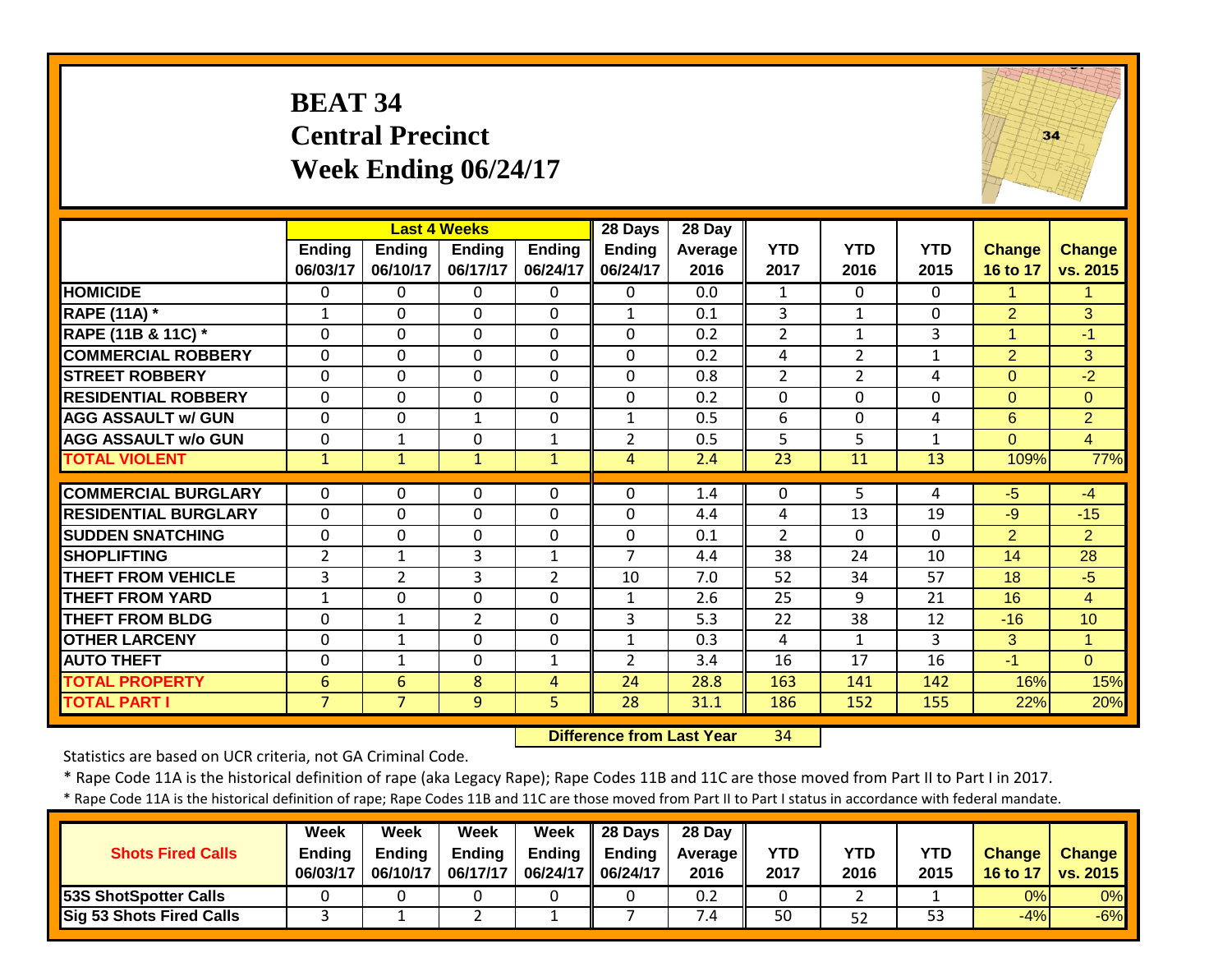|                             | <b>BEAT 35</b>            | <b>Central Precinct</b><br>Week Ending 06/24/17  |                           |                           |                               |                           |                    |                    | 37                 | 35                        |                           |
|-----------------------------|---------------------------|--------------------------------------------------|---------------------------|---------------------------|-------------------------------|---------------------------|--------------------|--------------------|--------------------|---------------------------|---------------------------|
|                             | <b>Ending</b><br>06/03/17 | <b>Last 4 Weeks</b><br><b>Ending</b><br>06/10/17 | <b>Ending</b><br>06/17/17 | <b>Ending</b><br>06/24/17 | 28 Days<br>Ending<br>06/24/17 | 28 Day<br>Average<br>2016 | <b>YTD</b><br>2017 | <b>YTD</b><br>2016 | <b>YTD</b><br>2015 | <b>Change</b><br>16 to 17 | <b>Change</b><br>vs. 2015 |
| <b>HOMICIDE</b>             | $\Omega$                  | $\Omega$                                         | $\mathbf 0$               | $\Omega$                  | $\Omega$                      | 0.5                       | 4                  | $5^{\circ}$        | 4                  | $-1$                      | $\overline{0}$            |
| <b>RAPE (11A) *</b>         | $\mathbf 0$               | 0                                                | $\mathbf 0$               | $\mathbf 0$               | $\mathbf{0}$                  | 0.2                       | $\mathbf{1}$       | $\mathbf{1}$       | 0                  | $\Omega$                  | $\mathbf{1}$              |
| RAPE (11B & 11C) *          | 0                         | 0                                                | $\mathbf 0$               | $\mathbf{0}$              | $\mathbf 0$                   | 0.2                       | $\overline{2}$     | $\mathbf{1}$       | $\mathbf{1}$       | 1                         | $\overline{1}$            |
| <b>COMMERCIAL ROBBERY</b>   | $\mathbf{0}$              | $\Omega$                                         | $\Omega$                  | $\Omega$                  | $\mathbf{0}$                  | 0.1                       | $\mathbf{0}$       | $\Omega$           | $\Omega$           | $\Omega$                  | $\mathbf{0}$              |
| <b>STREET ROBBERY</b>       | 1                         | $\Omega$                                         | $\Omega$                  | 1                         | $\overline{2}$                | 1.5                       | 4                  | 9                  | 8                  | $-5$                      | $-4$                      |
| <b>RESIDENTIAL ROBBERY</b>  | $\Omega$                  | $\Omega$                                         | $\Omega$                  | $\Omega$                  | $\Omega$                      | 0.4                       | $\overline{2}$     | 3                  | $\overline{2}$     | $-1$                      | $\mathbf{0}$              |
| <b>AGG ASSAULT w/ GUN</b>   | $\mathbf{1}$              | $\mathbf 0$                                      | $1\,$                     | 3                         | 5                             | 1.2                       | 17                 | 6                  | 12                 | 11                        | 5                         |
| <b>AGG ASSAULT w/o GUN</b>  | $\mathbf{1}$              | 0                                                | $\mathbf{1}$              | 0                         | $\overline{2}$                | 1.2                       | $\overline{7}$     | 6                  | 6                  | $\blacktriangleleft$      | $\overline{1}$            |
| <b>TOTAL VIOLENT</b>        | 3                         | $\Omega$                                         | $\overline{2}$            | $\overline{A}$            | 9 <sup>°</sup>                | 5.3                       | 37                 | 31                 | 33                 | 19%                       | 12%                       |
| <b>COMMERCIAL BURGLARY</b>  | $\mathbf{0}$              | $\Omega$                                         | $\Omega$                  | $\mathbf{0}$              | $\Omega$                      | 1.0                       | $\mathbf{0}$       | 4                  | 4                  | $-4$                      | $-4$                      |
| <b>RESIDENTIAL BURGLARY</b> | $\mathbf{0}$              | 0                                                | 3                         | $\Omega$                  | 3                             | 8.0                       | 21                 | 37                 | 63                 | $-16$                     | $-42$                     |
| <b>SUDDEN SNATCHING</b>     | $\mathbf 0$               | 0                                                | $\mathbf{0}$              | $\mathbf 0$               | $\mathbf{0}$                  | 0.2                       | $\mathbf{1}$       | $1\,$              | 0                  | $\Omega$                  | $\mathbf{1}$              |
| <b>SHOPLIFTING</b>          | 0                         | $\mathbf 0$                                      | $\Omega$                  | $\mathbf{0}$              | $\Omega$                      | 0.3                       | 3                  | $\overline{2}$     | 4                  | 1                         | $-1$                      |
| <b>THEFT FROM VEHICLE</b>   | 3                         | $\overline{2}$                                   | $\Omega$                  | $\Omega$                  | 5                             | 5.0                       | 26                 | $\overline{29}$    | 31                 | $-3$                      | $-5$                      |
| <b>THEFT FROM YARD</b>      | $\mathbf{1}$              | $\overline{2}$                                   | $\mathbf{1}$              | $\Omega$                  | 4                             | 2.1                       | 19                 | 12                 | 13                 | $\overline{7}$            | 6                         |
| <b>THEFT FROM BLDG</b>      | $\mathbf{1}$              | $\overline{2}$                                   | $\Omega$                  | $\mathbf{1}$              | 4                             | 4.9                       | 13                 | 24                 | 18                 | $-11$                     | $-5$                      |
| <b>OTHER LARCENY</b>        | $\mathbf{0}$              | $\mathbf 0$                                      | $\mathbf 0$               | $\mathbf 0$               | $\mathbf 0$                   | 0.3                       | 4                  | $\mathbf{1}$       | $\overline{2}$     | 3                         | $\overline{2}$            |
| <b>AUTO THEFT</b>           | 0                         | $\mathbf{1}$                                     | $\mathbf 0$               | $\mathbf{1}$              | $\overline{2}$                | 3.9                       | 17                 | 17                 | 22                 | $\Omega$                  | $-5$                      |
| <b>TOTAL PROPERTY</b>       | 5                         | $\overline{7}$                                   | 4                         | $\overline{2}$            | 18                            | 25.6                      | 104                | 127                | 157                | $-18%$                    | $-34%$                    |
| <b>TOTAL PART I</b>         | 8                         | $\overline{7}$                                   | 6                         | 6                         | $\overline{27}$               | 30.9                      | 141                | 158                | 190                | $-11%$                    | $-26%$                    |

 **Difference from Last Year**r -17

Statistics are based on UCR criteria, not GA Criminal Code.

\* Rape Code 11A is the historical definition of rape (aka Legacy Rape); Rape Codes 11B and 11C are those moved from Part II to Part I in 2017.

| <b>Shots Fired Calls</b>        | Week<br><b>Ending</b><br>06/03/17 | Week<br><b>Ending</b><br>06/10/17 | Week<br><b>Ending</b><br>06/17/17 | Week<br><b>Endina</b><br>06/24/17   06/24/17 | $\parallel$ 28 Days<br>Endina | 28 Day<br><b>Average</b> I<br>2016 | <b>YTD</b><br>2017 | YTD<br>2016 | YTD<br>2015 | <b>Change</b><br>16 to 17 | <b>Change</b><br><b>vs. 2015</b> |
|---------------------------------|-----------------------------------|-----------------------------------|-----------------------------------|----------------------------------------------|-------------------------------|------------------------------------|--------------------|-------------|-------------|---------------------------|----------------------------------|
| <b>53S ShotSpotter Calls</b>    |                                   |                                   |                                   |                                              | 10                            | 23.4                               | 139                | 170         |             | 0%                        | 0%                               |
| <b>Sig 53 Shots Fired Calls</b> |                                   |                                   |                                   | 11                                           | 19                            | 18.2                               | 123                | 127         | 101         | $-3%$                     | 22%                              |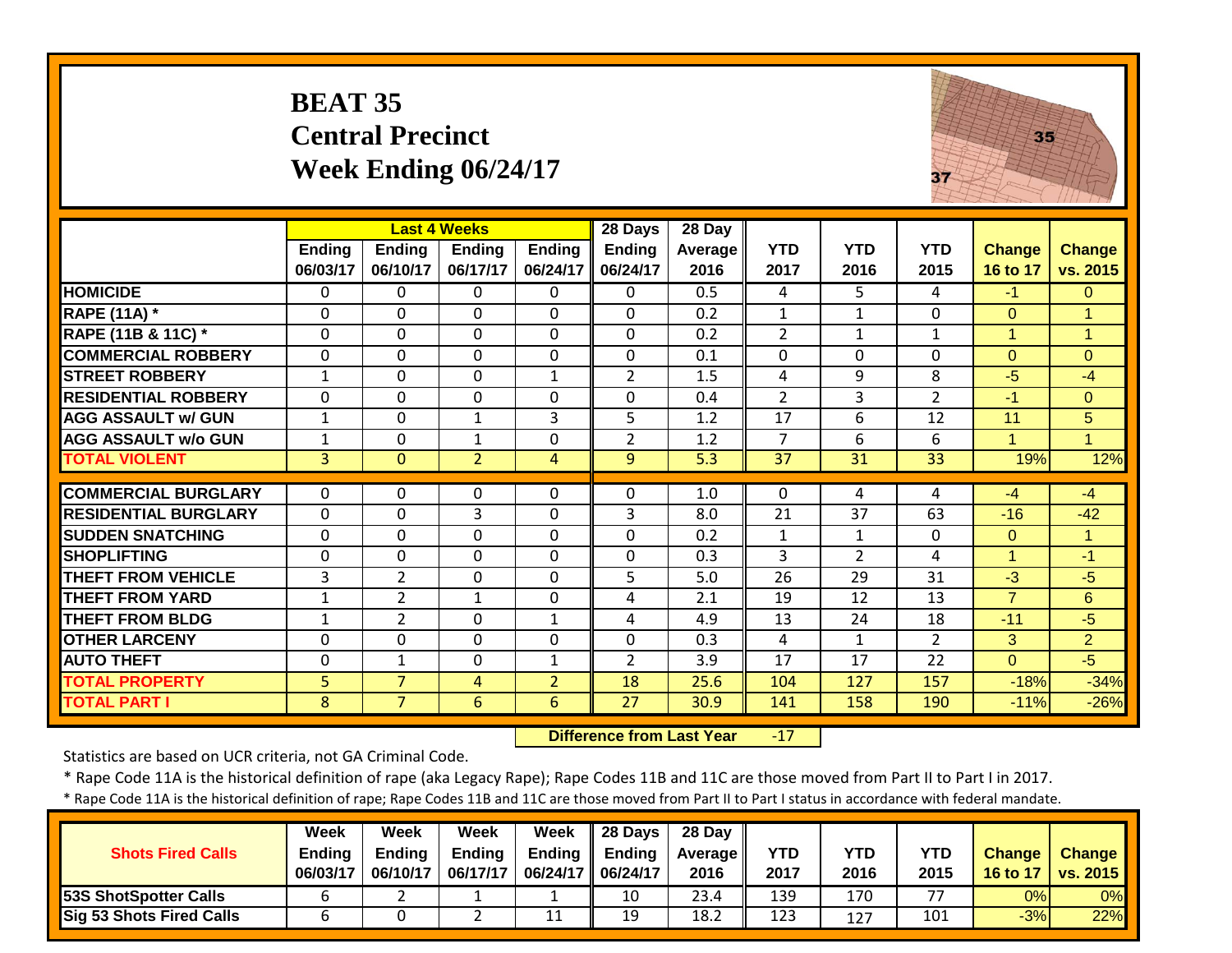|                             | <b>BEAT 37</b> | <b>Central Precinct</b><br>Week Ending 06/24/17 |                     |                |                |                  |                 |                 | 37              |                |                |
|-----------------------------|----------------|-------------------------------------------------|---------------------|----------------|----------------|------------------|-----------------|-----------------|-----------------|----------------|----------------|
|                             |                |                                                 | <b>Last 4 Weeks</b> |                | 28 Days        | 28 Day           |                 |                 |                 |                |                |
|                             | Ending         | <b>Ending</b>                                   | <b>Ending</b>       | <b>Ending</b>  | <b>Ending</b>  | Average          | <b>YTD</b>      | <b>YTD</b>      | <b>YTD</b>      | <b>Change</b>  | <b>Change</b>  |
|                             | 06/03/17       | 06/10/17                                        | 06/17/17            | 06/24/17       | 06/24/17       | 2016             | 2017            | 2016            | 2015            | 16 to 17       | vs. 2015       |
| <b>HOMICIDE</b>             | $\Omega$       | $\Omega$                                        | $\Omega$            | $\mathbf{0}$   | $\Omega$       | 0.1              | $\Omega$        | $\Omega$        | $\Omega$        | $\Omega$       | $\Omega$       |
| <b>RAPE (11A) *</b>         | $\mathbf{0}$   | $\Omega$                                        | $\Omega$            | $\mathbf{0}$   | $\Omega$       | 0.1              | 0               | $\mathbf{1}$    | $\mathbf 0$     | $-1$           | $\Omega$       |
| RAPE (11B & 11C) *          | $\mathbf{0}$   | $\mathbf 0$                                     | $\Omega$            | $\mathbf 0$    | $\Omega$       | 0.2              | $\mathbf 0$     | $\Omega$        | $\Omega$        | $\Omega$       | $\Omega$       |
| <b>COMMERCIAL ROBBERY</b>   | $\Omega$       | $\Omega$                                        | $\Omega$            | $\Omega$       | $\Omega$       | 0.1              | $\mathbf{1}$    | $\mathbf{1}$    | $\mathbf{1}$    | $\Omega$       | $\Omega$       |
| <b>STREET ROBBERY</b>       | $\Omega$       | $\Omega$                                        | $\mathbf{1}$        | $\mathbf{1}$   | $\overline{2}$ | 1.5              | $\overline{5}$  | $\overline{7}$  | $\overline{5}$  | $-2$           | $\Omega$       |
| <b>RESIDENTIAL ROBBERY</b>  | $\Omega$       | $\Omega$                                        | $\Omega$            | $\mathbf{0}$   | $\Omega$       | 0.0              | $\mathbf 0$     | $\Omega$        | $\Omega$        | $\Omega$       | $\Omega$       |
| <b>AGG ASSAULT w/ GUN</b>   | $\Omega$       | $\Omega$                                        | $\Omega$            | $\mathbf{1}$   | $\mathbf{1}$   | 0.5              | 5               | 6               | $\overline{2}$  | $-1$           | 3              |
| <b>AGG ASSAULT w/o GUN</b>  | $\mathbf{0}$   | 0                                               | $\mathbf{0}$        | $\mathbf 0$    | $\mathbf 0$    | 0.2              | $\mathbf{1}$    | $\mathbf{1}$    | 4               | $\overline{0}$ | $\overline{3}$ |
| <b>TOTAL VIOLENT</b>        | $\Omega$       | $\Omega$                                        | $\mathbf{1}$        | $\overline{2}$ | $\overline{3}$ | 2.6              | $\overline{12}$ | $\overline{16}$ | 12              | $-25%$         | 0%             |
| <b>COMMERCIAL BURGLARY</b>  | $\Omega$       | $\overline{2}$                                  | $\Omega$            | $\mathbf{1}$   | 3              | 1.3              | 4               | $\overline{7}$  | $\overline{2}$  | $-3$           | $\overline{2}$ |
| <b>RESIDENTIAL BURGLARY</b> | $\mathbf 0$    | $\overline{0}$                                  | $\mathbf{0}$        | $\mathbf 0$    | $\mathbf 0$    | 3.1              | 4               | 14              | 24              | $-10$          | $-20$          |
| <b>SUDDEN SNATCHING</b>     | $\Omega$       | $\Omega$                                        | $\mathbf{0}$        | $\mathbf{1}$   | $\mathbf{1}$   | 0.2              | $\overline{2}$  | $\Omega$        | $\overline{2}$  | $\overline{2}$ | $\Omega$       |
| <b>SHOPLIFTING</b>          | $\mathbf{1}$   | 0                                               | $\Omega$            | $\mathbf 0$    | $\mathbf{1}$   | 3.3              | 31              | 11              | $\overline{7}$  | 20             | 24             |
| <b>THEFT FROM VEHICLE</b>   | $\mathbf{1}$   | $\mathbf{1}$                                    | $\mathbf{1}$        | $\mathbf{1}$   | 4              | $\overline{7.3}$ | 52              | 42              | $\overline{89}$ | 10             | $-37$          |
| <b>THEFT FROM YARD</b>      | $\mathbf{0}$   | $\Omega$                                        | $\overline{2}$      | $\overline{2}$ | 4              | 3.1              | 8               | 19              | 16              | $-11$          | $-8$           |
| <b>THEFT FROM BLDG</b>      | $\mathbf{0}$   | 0                                               | $\mathbf{1}$        | $\mathbf 0$    | $\mathbf{1}$   | 2.4              | 8               | 11              | 19              | $-3$           | $-11$          |
| <b>OTHER LARCENY</b>        | $\mathbf{0}$   | $\Omega$                                        | $\Omega$            | $\Omega$       | $\Omega$       | 0.2              | 5               | $\Omega$        | 6               | 5              | $-1$           |
| <b>AUTO THEFT</b>           | $\mathbf{1}$   | 0                                               | $\mathbf{1}$        | $\mathbf 0$    | $\overline{2}$ | 1.4              | 16              | 10              | 22              | $6\phantom{1}$ | $-6$           |
| <b>TOTAL PROPERTY</b>       | $\overline{3}$ | 3                                               | 5                   | 5              | 16             | 22.2             | 130             | 114             | 187             | 14%            | $-30%$         |
| <b>TOTAL PART I</b>         | $\overline{3}$ | $\overline{3}$                                  | 6                   | $\overline{7}$ | 19             | 24.8             | 142             | 130             | 199             | 9%             | $-29%$         |

 **Difference from Last Year**r 12

Statistics are based on UCR criteria, not GA Criminal Code.

\* Rape Code 11A is the historical definition of rape (aka Legacy Rape); Rape Codes 11B and 11C are those moved from Part II to Part I in 2017.

| <b>Shots Fired Calls</b>        | Week<br><b>Ending</b><br>06/03/17 | Week<br><b>Ending</b><br>06/10/17 | Week<br><b>Ending</b><br>06/17/17 | Week<br>Ending<br>06/24/17   06/24/17 | $\parallel$ 28 Days<br><b>Ending</b> | 28 Dav<br><b>Average</b> I<br>2016 | <b>YTD</b><br>2017 | YTD<br>2016 | YTD<br>2015 | <b>Change</b><br>16 to 17 | <b>Change</b><br>vs. 2015 |
|---------------------------------|-----------------------------------|-----------------------------------|-----------------------------------|---------------------------------------|--------------------------------------|------------------------------------|--------------------|-------------|-------------|---------------------------|---------------------------|
| 53S ShotSpotter Calls           |                                   |                                   |                                   |                                       |                                      | 3.5                                | 28                 | 30          |             | 0%                        | 0%                        |
| <b>Sig 53 Shots Fired Calls</b> |                                   |                                   |                                   |                                       | 11                                   | 12.7                               | 75                 | 82          | ᆕ<br>כ ו    | $-9%$                     | 0%                        |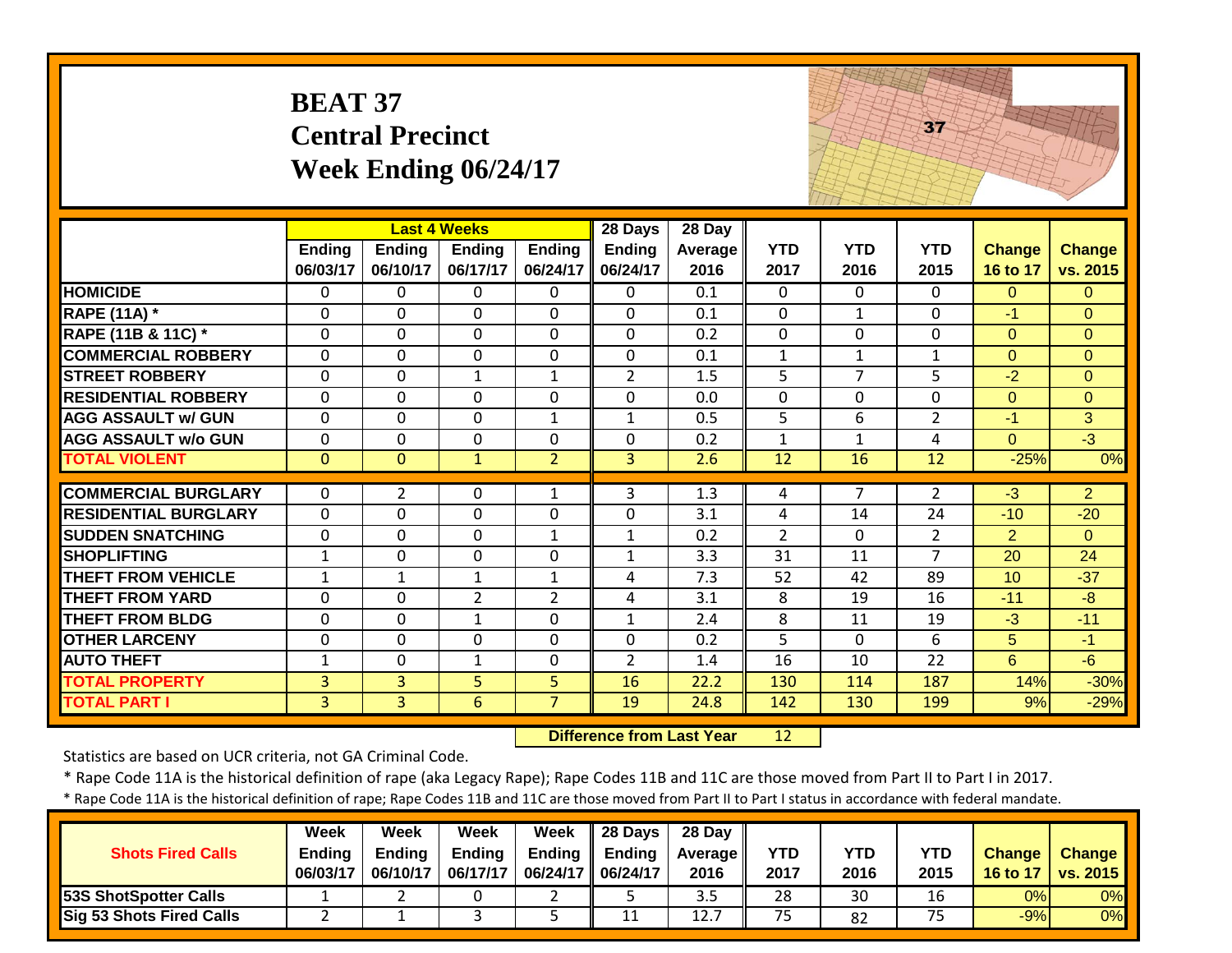

#### **COMPSTATSOUTHSIDE PRECINCT Week Ending 06/24/17**

**PRECINCT COMMANDER:**

**CAPT. ASHLEY BROWN** 



|                                                           | Week           | Week          | <b>Weekly</b>  | 28-Day        | 28-Day         | Avg             |                |            |                          |                 |                |
|-----------------------------------------------------------|----------------|---------------|----------------|---------------|----------------|-----------------|----------------|------------|--------------------------|-----------------|----------------|
|                                                           | <b>Ending</b>  | <b>Ending</b> | Avg            | <b>Ending</b> | <b>Ending</b>  | $28-Dav$        | <b>YTD</b>     | <b>YTD</b> | <b>YTD</b>               | <b>Change</b>   | <b>Change</b>  |
|                                                           | 06/24/17       | 06/17/17      | 2016           | 06/24/17      | 5/20/17        | 2016            | 2017           | 2016       | 2015                     | 16 to 17        | vs. 2015       |
| <b>HOMICIDE</b>                                           | 0              |               | 0              |               | 0              | 0               | $\overline{2}$ | 3          | 4                        | $-1$            | $-2$           |
| <b>RAPE (11A) *</b>                                       | 0              |               | $\Omega$       |               | $\Omega$       |                 | $\overline{2}$ | 8          | 3                        | $-6$            | $-1$           |
| RAPE (11B & 11C) *                                        | $\bf{0}$       | $\Omega$      | 0              | 0             | $\Omega$       |                 | 3              | 4          |                          | $-1$            | $\overline{2}$ |
| <b>COMMERCIAL ROBBERY</b>                                 | $\overline{2}$ | 0             | 1              | $\mathbf{2}$  | $\overline{2}$ | 2               | 14             | 16         | 5                        | $-2$            | 9              |
| <b>STREET ROBBERY</b>                                     | 1              | 0             | 1              |               | 3              | $\overline{2}$  | 12             | 14         | 21                       | $-2$            | $-9$           |
| <b>RESIDENTIAL ROBBERY</b>                                | $\bf{0}$       | 0             | $\Omega$       | 0             | $\Omega$       | $\Omega$        | 1              |            | $\overline{\phantom{a}}$ | $\Omega$        | $-6$           |
| <b>AGG ASSAULT w/ GUN</b>                                 |                | 0             | $\Omega$       | $\mathbf 2$   | 6              | 2               | 20             | 10         | 11                       | 10              | 9              |
| <b>AGG ASSAULT w/o GUN</b>                                |                |               |                | 9             | $\Omega$       | 2               | 14             | 20         | 11                       | $-6$            | 3              |
| <b>TOTAL VIOLENT</b>                                      | 5              | 3             | 3              | 16            | 11             | $\overline{12}$ | 68             | 76         | 63                       | $-11%$          | 8%             |
|                                                           |                |               |                |               |                |                 |                |            | 19                       |                 | $\overline{2}$ |
| <b>COMMERCIAL BURGLARY</b><br><b>RESIDENTIAL BURGLARY</b> |                | 0             |                | $\mathbf{2}$  | 0              | 5.              | 21             | 22         |                          | -1              |                |
|                                                           |                |               |                |               |                |                 |                |            |                          |                 |                |
|                                                           |                | 3             | 4              | 11            | 14             | 15              | 79             | 81         | 121                      | $-2$            | $-42$          |
| <b>SUDDEN SNATCHING</b>                                   | $\bf{0}$       | 0             | 0              | 0             |                |                 | 3              | 4          | 9                        | $-1$            | $-6$           |
| <b>SHOPLIFTING</b>                                        | 12             | 11            | 12             | 44            | 56             | 49              | 328            | 312        | 343                      | 16              | $-15$          |
| <b>THEFT FROM VEHICLE</b>                                 | 13             | 3             | 5              | 34            | 54             | 20              | 220            | 120        | 157                      | 100             | 63             |
| <b>THEFT FROM YARD</b>                                    | $\bf{0}$       | $\Omega$      | 2              | $\bf{0}$      | 5              | 9               | 28             | 49         | 54                       | $-21$           | $-26$          |
| <b>THEFT FROM BLDG</b>                                    | 3              | 4             | 3              | 17            | 18             | 13              | 101            | 69         | 108                      | 32              | $-7$           |
| <b>OTHER LARCENY</b>                                      | 0              | 0             | 0              | 4             | $\overline{2}$ | $\overline{2}$  | 18             | 9          | 11                       | 9               | $\overline{7}$ |
| <b>AUTO THEFT</b>                                         | 4              | 3             | $\overline{2}$ | 12            | 18             | 9               | 76             | 51         | 86                       | $\overline{25}$ | $-10$          |
| <b>TOTAL PROPERTY</b><br><b>TOTAL PART I</b>              | 31<br>36       | 24<br>27      | 30             | 124           | 168<br>179     | 120             | 874            | 717        | 908<br>971               | 22%<br>19%      | $-4%$<br>$-3%$ |

Statistics are based on UCR criteria, not GA Criminal Code. **Difference from Last Year** 149

Statistics are preliminary, based on RMS data at the time prepared, and are subject to change due to late reports, reclassifications, updated locations, etc.

Cell Shading: white is within 0.6 standard deviation of the mean; red is above; green is below.

| <b>Citizen Initiated Calls</b>  | <b>Week</b><br>Ending<br>06/24/17 | <b>Week</b><br><b>Ending</b><br>06/17/17 | Weekly<br>Avg<br>2016 | $28-Dav$<br><b>Ending</b><br>06/24/17 | $28$ -Dav<br><b>Ending</b><br>5/20/17 | Avg<br>28-Day<br>2016 | <b>YTD</b><br>2017 | YTD<br>2016 | YTD<br>2015 | Change<br>16 to 17 | <b>Change</b><br>vs. 2015 |
|---------------------------------|-----------------------------------|------------------------------------------|-----------------------|---------------------------------------|---------------------------------------|-----------------------|--------------------|-------------|-------------|--------------------|---------------------------|
| <b>Midnight Shift</b>           | 81                                | 83                                       | 91                    | 339                                   | 338                                   | 364                   | 2233               | 2334        | 2370        | $-101$             | $-137$                    |
| Day Shift                       | 221                               | 204                                      | 247                   | 853                                   | 975                                   | 986                   | 6085               | 6550        | 6486        | $-465$             | $-401$                    |
| <b>Afternoon Shift</b>          | 203                               | 193                                      | 246                   | 871                                   | 905                                   | 982                   | 6029               | 6320        | 6330        | $-291$             | $-301$                    |
| <b>TOTAL CITIZEN CFS</b>        | 505                               | 480                                      | 583                   | 2063                                  | 2218                                  | 2332                  | 14347              | 15204       | 15187       | $-5.6%$            | $-5.5%$                   |
| <b>53S ShotSpotter Calls</b>    | 10                                |                                          |                       |                                       |                                       |                       |                    |             |             |                    |                           |
| <b>Sig 53 Shots Fired Calls</b> | 15                                |                                          | Q                     | 34                                    | 21                                    | 35                    | 197                | 204         | 170         |                    | 27                        |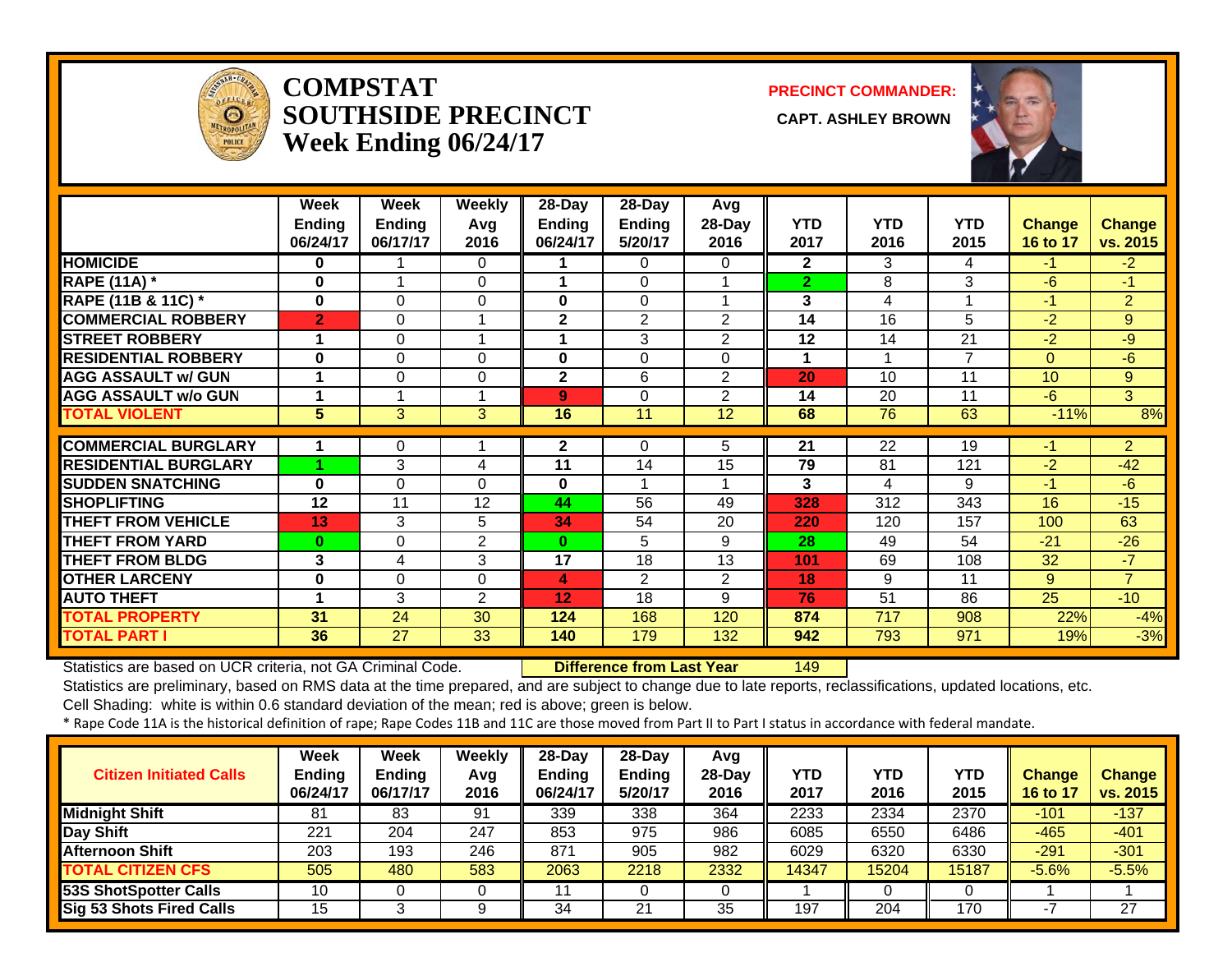## **BEAT 41 Southside Precinct Week Ending 06/24/17**



|                             |                           |                           | <b>Last 4 Weeks</b>       |                           | 28 Days                   | 28 Day          |                    |                    |                    |                           |                           |
|-----------------------------|---------------------------|---------------------------|---------------------------|---------------------------|---------------------------|-----------------|--------------------|--------------------|--------------------|---------------------------|---------------------------|
|                             | <b>Ending</b><br>06/03/17 | <b>Ending</b><br>06/10/17 | <b>Ending</b><br>06/17/17 | <b>Ending</b><br>06/24/17 | <b>Ending</b><br>06/24/17 | Average<br>2016 | <b>YTD</b><br>2017 | <b>YTD</b><br>2016 | <b>YTD</b><br>2015 | <b>Change</b><br>16 to 17 | <b>Change</b><br>vs. 2015 |
| <b>HOMICIDE</b>             | 0                         | $\Omega$                  | $\Omega$                  | $\Omega$                  | 0                         | 0.0             | $\Omega$           | $\Omega$           | 1                  | $\Omega$                  | $-1$                      |
| <b>RAPE (11A)</b> *         | 0                         | $\Omega$                  | $\Omega$                  | $\Omega$                  | $\Omega$                  | 0.2             | $\Omega$           | 3                  | 0                  | $-3$                      | $\Omega$                  |
| RAPE (11B & 11C) *          | 0                         | $\Omega$                  | $\Omega$                  | $\mathbf 0$               | $\Omega$                  | 0.0             | $\Omega$           | $\Omega$           | 1                  | $\Omega$                  | $-1$                      |
| <b>COMMERCIAL ROBBERY</b>   | $\mathbf{0}$              | 0                         | $\mathbf 0$               | $\mathbf{1}$              | 1                         | 0.4             | $\overline{7}$     | 4                  | 1                  | 3                         | 6                         |
| <b>STREET ROBBERY</b>       | $\mathbf{0}$              | $\Omega$                  | $\Omega$                  | $\mathbf 0$               | $\Omega$                  | 0.3             | $\overline{2}$     | $\overline{3}$     | $\overline{2}$     | $-1$                      | $\Omega$                  |
| <b>RESIDENTIAL ROBBERY</b>  | $\Omega$                  | $\mathbf 0$               | $\mathbf 0$               | $\mathbf 0$               | $\Omega$                  | 0.1             | $\Omega$           | $\Omega$           | $\overline{2}$     | $\Omega$                  | $-2$                      |
| <b>AGG ASSAULT w/ GUN</b>   | $\mathbf 0$               | $\mathbf 0$               | $\Omega$                  | $\overline{0}$            | $\Omega$                  | 0.3             | $\mathbf 0$        | $\overline{2}$     | 0                  | $-2$                      | $\overline{0}$            |
| <b>AGG ASSAULT w/o GUN</b>  | $\mathbf 0$               | 1                         | $\mathbf 0$               | $\overline{0}$            | 1                         | 0.5             | $\mathbf{1}$       | 3                  | 0                  | $-2$                      | $\overline{1}$            |
| <b>TOTAL VIOLENT</b>        | $\mathbf{0}$              | $\mathbf{1}$              | $\mathbf{0}$              | $\mathbf{1}$              | $\overline{2}$            | 1.8             | 10                 | 15                 | $\overline{7}$     | $-33%$                    | 43%                       |
|                             |                           |                           |                           |                           |                           |                 |                    |                    |                    |                           |                           |
| <b>COMMERCIAL BURGLARY</b>  | $\mathbf{0}$              | 0                         | $\Omega$                  | 1                         | $\mathbf{1}$              | 1.8             | 6                  | 13                 | 3                  | $-7$                      | 3                         |
| <b>RESIDENTIAL BURGLARY</b> | $\mathbf 0$               | $\Omega$                  | $\mathbf{1}$              | $\overline{0}$            | $\mathbf{1}$              | 1.1             | 8                  | 8                  | 5                  | $\Omega$                  | 3                         |
| <b>SUDDEN SNATCHING</b>     | 0                         | $\Omega$                  | $\Omega$                  | $\overline{0}$            | 0                         | 0.0             | $\mathbf{1}$       | $\Omega$           | 0                  | $\blacktriangleleft$      | 1                         |
| <b>SHOPLIFTING</b>          | 0                         | $\mathbf{1}$              | $\mathbf{1}$              | $\mathbf{1}$              | 3                         | 2.4             | 18                 | 8                  | 8                  | 10                        | 10                        |
| <b>THEFT FROM VEHICLE</b>   | $\mathbf{1}$              | 0                         | $\Omega$                  | $\overline{2}$            | 3                         | 4.6             | 31                 | 31                 | 33                 | $\Omega$                  | $-2$                      |
| <b>THEFT FROM YARD</b>      | 0                         | $\Omega$                  | $\mathbf 0$               | $\mathbf 0$               | $\Omega$                  | 1.7             | 5                  | 7                  | 25                 | $-2$                      | $-20$                     |
| <b>THEFT FROM BLDG</b>      | 1                         | 1                         | $\Omega$                  | $\mathbf{1}$              | 3                         | 2.3             | 17                 | 10                 | 33                 | $\overline{7}$            | $-16$                     |
| <b>OTHER LARCENY</b>        | 0                         | 0                         | $\Omega$                  | $\Omega$                  | $\Omega$                  | 0.2             | 3                  | 1                  | 3                  | $\overline{2}$            | $\Omega$                  |
| <b>AUTO THEFT</b>           | 0                         | 2                         | $\Omega$                  | $\Omega$                  | $\overline{2}$            | 1.5             | 9                  | 8                  | 14                 | 1                         | $-5$                      |
| <b>TOTAL PROPERTY</b>       | $\overline{2}$            | $\overline{4}$            | $\overline{2}$            | 5                         | 13                        | 15.5            | 98                 | 86                 | 124                | 14%                       | $-21%$                    |
| <b>TOTAL PART I</b>         | $\overline{2}$            | 5                         | $\overline{2}$            | 6                         | 15                        | 17.2            | 108                | 101                | 131                | 7%                        | $-18%$                    |

 **Difference from Last Year**

7

Statistics are based on UCR criteria, not GA Criminal Code.

\* Rape Code 11A is the historical definition of rape (aka Legacy Rape); Rape Codes 11B and 11C are those moved from Part II to Part I in 2017.

| <b>Shots Fired Calls</b>        | Week<br><b>Ending</b><br>06/03/17 | Week<br><b>Ending</b><br>06/10/17 | Week<br><b>Ending</b><br>06/17/17 | Week<br>Ending<br>06/24/17   06/24/17 | $\parallel$ 28 Days<br><b>Ending</b> | 28 Day<br><b>Average</b> I<br>2016 | <b>YTD</b><br>2017 | YTD<br>2016 | YTD<br>2015 | <b>Change</b><br>16 to 17 | <b>Change</b><br>vs. 2015 |
|---------------------------------|-----------------------------------|-----------------------------------|-----------------------------------|---------------------------------------|--------------------------------------|------------------------------------|--------------------|-------------|-------------|---------------------------|---------------------------|
| 53S ShotSpotter Calls           |                                   |                                   |                                   |                                       |                                      | 0.1                                |                    |             |             | 0%                        | 0%                        |
| <b>Sig 53 Shots Fired Calls</b> |                                   |                                   |                                   | 4                                     |                                      | 1.8 <sup>°</sup>                   | 10                 | 14          |             | $-29%$                    | 0%                        |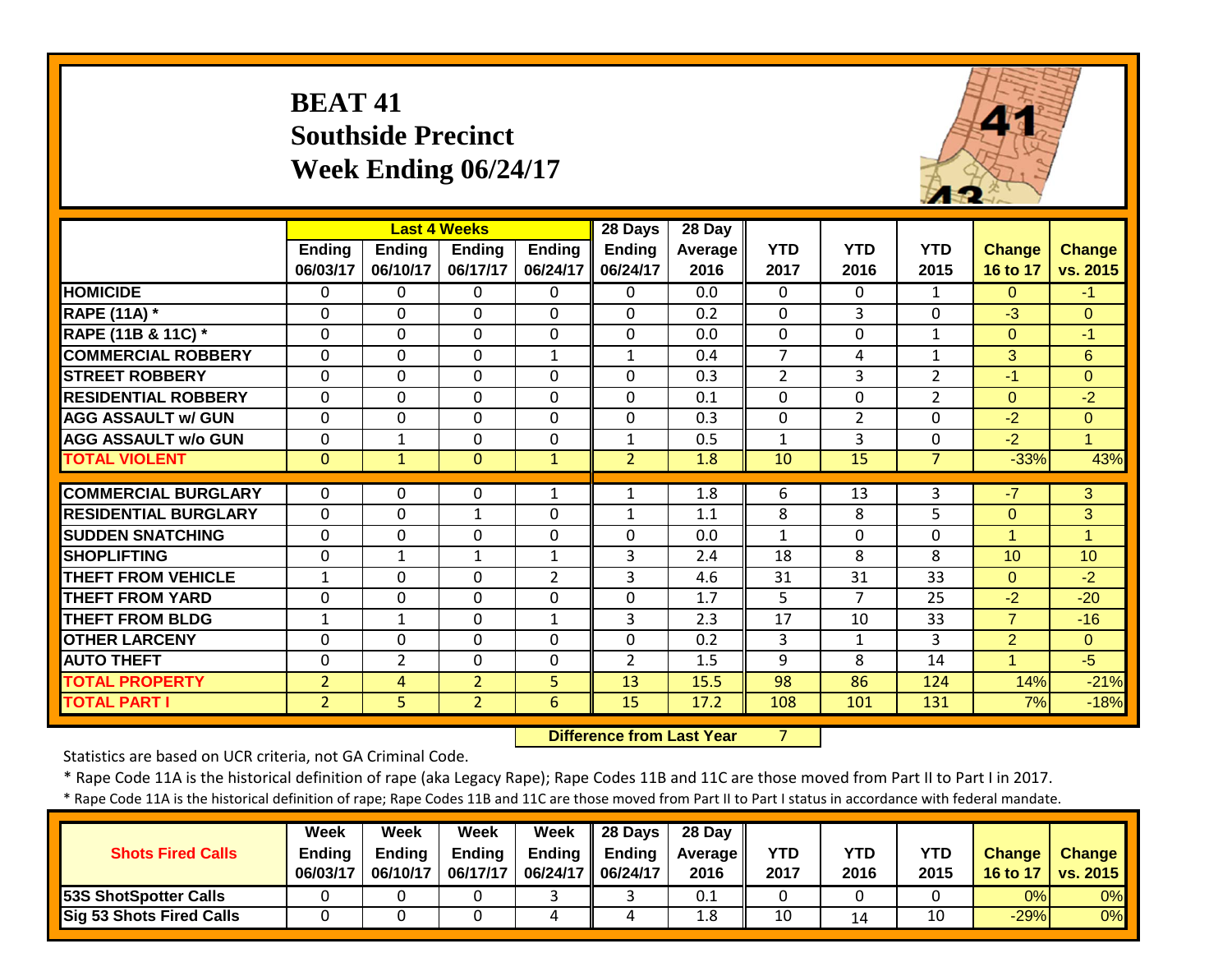# **BEAT 42 Southside Precinct Week Ending 06/24/17**



|                             |                |                | <b>Last 4 Weeks</b> |                | 28 Days        | 28 Day  |              |                |                |                |                |
|-----------------------------|----------------|----------------|---------------------|----------------|----------------|---------|--------------|----------------|----------------|----------------|----------------|
|                             | Ending         | <b>Ending</b>  | <b>Ending</b>       | <b>Ending</b>  | <b>Ending</b>  | Average | <b>YTD</b>   | <b>YTD</b>     | <b>YTD</b>     | <b>Change</b>  | <b>Change</b>  |
|                             | 06/03/17       | 06/10/17       | 06/17/17            | 06/24/17       | 06/24/17       | 2016    | 2017         | 2016           | 2015           | 16 to 17       | vs. 2015       |
| <b>HOMICIDE</b>             | 0              | 0              | 1                   | $\Omega$       | $\mathbf 1$    | 0.1     | 1            | $\Omega$       | 0              | 1.             | 1              |
| <b>RAPE (11A) *</b>         | $\Omega$       | $\Omega$       | $\mathbf{1}$        | $\Omega$       | $\mathbf{1}$   | 0.2     | 1            | $\Omega$       | 0              | $\mathbf{1}$   | 1              |
| RAPE (11B & 11C) *          | $\Omega$       | $\Omega$       | $\Omega$            | $\Omega$       | $\Omega$       | 0.4     | 2            | $\mathbf{1}$   | 0              | $\mathbf{1}$   | 2              |
| <b>COMMERCIAL ROBBERY</b>   | $\Omega$       | $\Omega$       | $\Omega$            | $\Omega$       | $\mathbf{0}$   | 0.6     | 2            | 4              | 0              | $-2$           | $\overline{2}$ |
| <b>STREET ROBBERY</b>       | $\Omega$       | $\mathbf 0$    | $\mathbf 0$         | $\mathbf{1}$   | $\mathbf{1}$   | 0.9     | 4            | 4              | 6              | $\mathbf{0}$   | $-2$           |
| <b>RESIDENTIAL ROBBERY</b>  | 0              | 0              | 0                   | 0              | 0              | 0.2     | $\mathbf{1}$ | $\mathbf{1}$   | $\overline{2}$ | $\mathbf{0}$   | $-1$           |
| <b>AGG ASSAULT w/ GUN</b>   | $\mathbf{1}$   | $\mathbf 0$    | $\Omega$            | $\Omega$       | $\mathbf{1}$   | 0.5     | 5            | 5 <sup>1</sup> | $\overline{2}$ | $\Omega$       | 3              |
| <b>AGG ASSAULT w/o GUN</b>  | $\mathbf{1}$   | $\mathbf 0$    | $\mathbf 0$         | $\Omega$       | $\mathbf{1}$   | 0.7     | 6            | $\overline{7}$ | $\overline{7}$ | $-1$           | $-1$           |
| <b>TOTAL VIOLENT</b>        | $\overline{2}$ | $\mathbf{0}$   | $\overline{2}$      | $\mathbf{1}$   | 5              | 3.7     | 22           | 22             | 17             | 0%             | 29%            |
| <b>COMMERCIAL BURGLARY</b>  | $\mathbf{1}$   | $\Omega$       | $\Omega$            | $\Omega$       |                |         | 7            | $\overline{3}$ | 8              |                | $-1$           |
|                             |                |                |                     |                | 1              | 1.4     |              |                |                | $\overline{4}$ |                |
| <b>RESIDENTIAL BURGLARY</b> | $\mathbf 0$    | 3              | $\mathbf 0$         | $\mathbf 0$    | 3              | 4.5     | 15           | 28             | 36             | $-13$          | $-21$          |
| <b>ISUDDEN SNATCHING</b>    | $\mathbf{0}$   | 0              | $\mathbf 0$         | $\mathbf 0$    | $\mathbf 0$    | 0.1     | $\mathbf{0}$ | $\Omega$       | 3              | $\Omega$       | $-3$           |
| <b>SHOPLIFTING</b>          | $\mathbf{1}$   | $\mathbf 0$    | 3                   | $\mathbf 0$    | 4              | 9.0     | 43           | 45             | 91             | $-2$           | $-48$          |
| <b>THEFT FROM VEHICLE</b>   | $\overline{2}$ | $\overline{2}$ | $\overline{2}$      | 3              | 9              | 5.8     | 65           | 38             | 41             | 27             | 24             |
| <b>THEFT FROM YARD</b>      | $\mathbf{0}$   | $\mathbf 0$    | $\mathbf 0$         | $\mathbf 0$    | $\overline{0}$ | 2.3     | 6            | 16             | 14             | $-10$          | $-8$           |
| <b>THEFT FROM BLDG</b>      | 3              | 0              | $\mathbf{1}$        | 1              | 5              | 3.0     | 23           | 18             | 24             | 5              | $-1$           |
| <b>OTHER LARCENY</b>        | 0              | $\overline{2}$ | 0                   | $\mathbf 0$    | $\overline{2}$ | 0.5     | 5            | $\overline{2}$ | 3              | 3              | $\overline{2}$ |
| <b>AUTO THEFT</b>           | $\mathbf 1$    | 3              | 3                   | 1              | 8              | 2.3     | 38           | 17             | 33             | 21             | 5              |
| <b>TOTAL PROPERTY</b>       | 8              | 10             | 9                   | 5 <sup>1</sup> | 32             | 28.8    | 202          | 167            | 253            | 21%            | $-20%$         |
| <b>TOTAL PART I</b>         | 10             | 10             | 11                  | 6              | 37             | 32.4    | 224          | 189            | 270            | 19%            | $-17%$         |

 **Difference from Last Year**r 35

Statistics are based on UCR criteria, not GA Criminal Code.

\* Rape Code 11A is the historical definition of rape (aka Legacy Rape); Rape Codes 11B and 11C are those moved from Part II to Part I in 2017.

| <b>Shots Fired Calls</b>     | Week<br><b>Ending</b><br>06/03/17 | Week<br><b>Ending</b><br>06/10/17 | Week<br><b>Ending</b><br>06/17/17 | Week<br>06/24/17   06/24/17 | $\parallel$ 28 Days<br>Ending $\parallel$ Ending | 28 Day<br><b>Average</b> II<br>2016 | YTD<br>2017 | YTD<br>2016 | YTD<br>2015 | <b>Change</b><br>16 to 17 | <b>Change</b><br><b>vs. 2015</b> |
|------------------------------|-----------------------------------|-----------------------------------|-----------------------------------|-----------------------------|--------------------------------------------------|-------------------------------------|-------------|-------------|-------------|---------------------------|----------------------------------|
| <b>53S ShotSpotter Calls</b> |                                   |                                   |                                   |                             |                                                  | 0.0                                 |             |             |             | 0%                        | $0\%$                            |
| Sig 53 Shots Fired Calls     |                                   |                                   |                                   | <u>.</u>                    |                                                  | '.ხ                                 | 36          | 45          | 43          | $-20%$                    | $-16%$                           |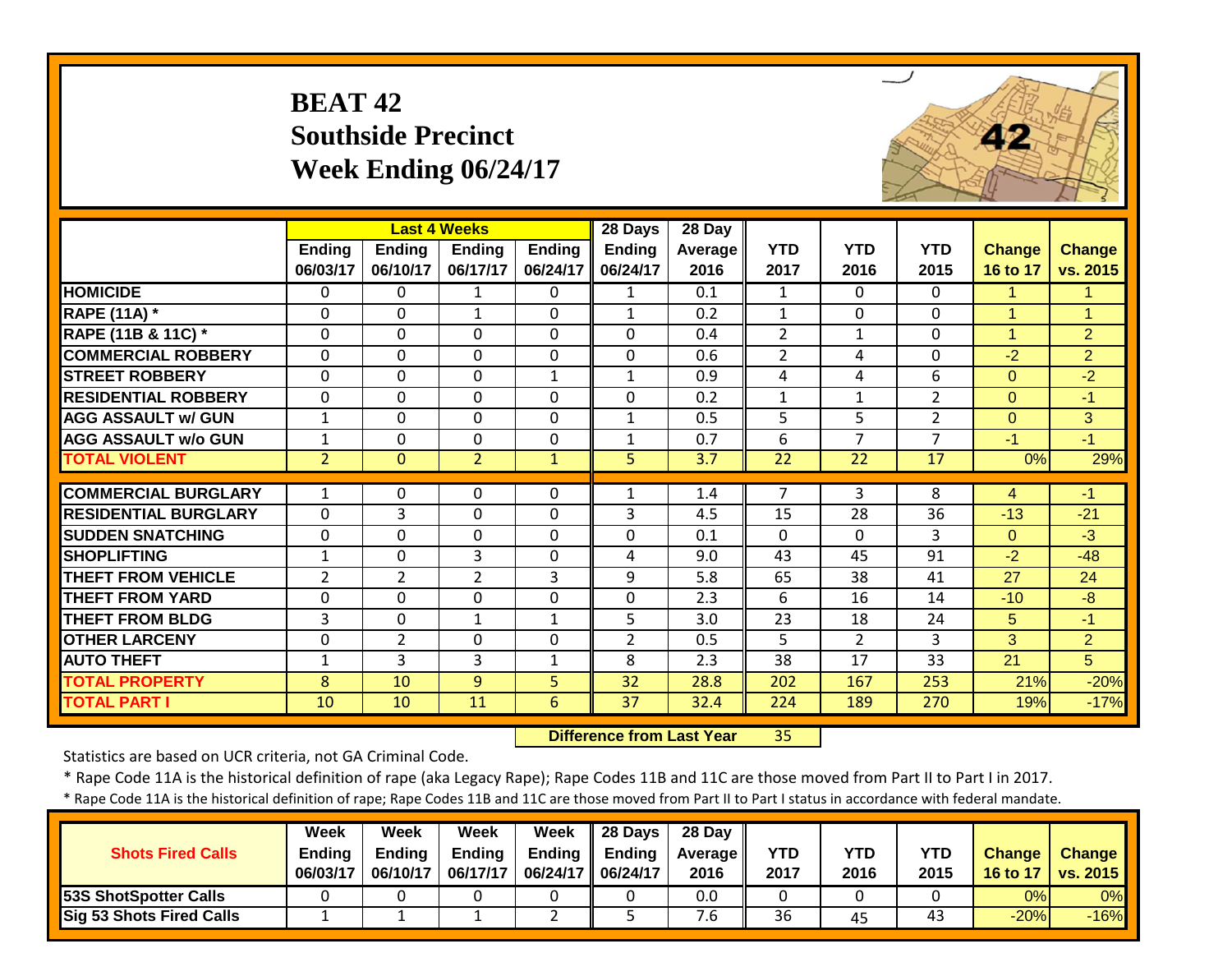#### **BEAT 43 Southside Precinct Week Ending 06/24/17**



|                             |              |                | <b>Last 4 Weeks</b> |                | 28 Days        | 28 Day         |                |                |                |              |                |
|-----------------------------|--------------|----------------|---------------------|----------------|----------------|----------------|----------------|----------------|----------------|--------------|----------------|
|                             | Ending       | <b>Ending</b>  | Ending              | <b>Ending</b>  | <b>Ending</b>  | <b>Average</b> | <b>YTD</b>     | <b>YTD</b>     | <b>YTD</b>     | Change       | <b>Change</b>  |
|                             | 06/03/17     | 06/10/17       | 06/17/17            | 06/24/17       | 06/24/17       | 2016           | 2017           | 2016           | 2015           | 16 to 17     | vs. 2015       |
| <b>HOMICIDE</b>             | $\Omega$     | 0              | $\Omega$            | $\Omega$       | $\Omega$       | 0.2            | $\mathbf{0}$   | 2              | $\mathbf{1}$   | $-2$         | $-1$           |
| <b>RAPE (11A) *</b>         | $\Omega$     | $\Omega$       | $\Omega$            | $\Omega$       | $\Omega$       | 0.1            | $\Omega$       | $\Omega$       | $\Omega$       | $\Omega$     | $\Omega$       |
| RAPE (11B & 11C) *          | 0            | $\mathbf 0$    | $\Omega$            | $\Omega$       | $\mathbf{0}$   | 0.1            | 0              | $\mathbf{1}$   | 0              | $-1$         | $\Omega$       |
| <b>COMMERCIAL ROBBERY</b>   | $\Omega$     | $\Omega$       | $\Omega$            | $\Omega$       | $\mathbf{0}$   | 0.8            | $\mathbf{1}$   | 4              | 4              | $-3$         | $-3$           |
| <b>STREET ROBBERY</b>       | $\Omega$     | $\mathbf{0}$   | $\Omega$            | $\Omega$       | $\mathbf{0}$   | 0.5            | $\overline{2}$ | 3              | 8              | $-1$         | $-6$           |
| <b>RESIDENTIAL ROBBERY</b>  | $\mathbf{0}$ | $\Omega$       | $\Omega$            | $\mathbf 0$    | $\mathbf 0$    | 0.1            | $\mathbf 0$    | $\Omega$       | $\Omega$       | $\Omega$     | $\overline{0}$ |
| <b>AGG ASSAULT w/ GUN</b>   | $\mathbf{0}$ | $\mathbf{0}$   | $\mathbf{0}$        | $\mathbf 0$    | $\mathbf 0$    | 0.1            | $\overline{2}$ | $\mathbf{1}$   | 3              | $\mathbf{1}$ | $-1$           |
| <b>AGG ASSAULT w/o GUN</b>  | $\Omega$     | $\mathbf{1}$   | $\mathbf{1}$        | $\mathbf{1}$   | 3              | 0.5            | 3              | 4              | $\mathbf{1}$   | $-1$         | $\overline{2}$ |
| <b>TOTAL VIOLENT</b>        | $\mathbf{0}$ | $\mathbf{1}$   | $\mathbf{1}$        | $\mathbf{1}$   | $\overline{3}$ | 2.3            | 8              | 15             | 17             | $-47%$       | $-53%$         |
|                             |              |                |                     |                |                |                |                |                |                |              |                |
| <b>COMMERCIAL BURGLARY</b>  | $\Omega$     | $\Omega$       | 0                   | $\Omega$       | $\mathbf{0}$   | 1.1            | $\overline{2}$ | 5              | 6              | $-3$         | $-4$           |
| <b>RESIDENTIAL BURGLARY</b> | $\mathbf{0}$ | 0              | $\mathbf{1}$        | $\mathbf 0$    | $\mathbf{1}$   | 2.1            | 15             | 10             | 14             | 5            | $\overline{1}$ |
| <b>ISUDDEN SNATCHING</b>    | $\mathbf{0}$ | 0              | $\Omega$            | $\mathbf 0$    | $\Omega$       | 0.3            | $\mathbf{1}$   | $\overline{2}$ | $\overline{2}$ | $-1$         | $-1$           |
| <b>SHOPLIFTING</b>          | 4            | 4              | 4                   | $\overline{2}$ | 14             | 25.6           | 164            | 188            | 171            | $-24$        | $-7$           |
| <b>THEFT FROM VEHICLE</b>   | $\Omega$     | $\mathbf{1}$   | $\Omega$            | $\Omega$       | $\mathbf{1}$   | 2.8            | 31             | 18             | 22             | 13           | 9              |
| <b>THEFT FROM YARD</b>      | $\Omega$     | $\Omega$       | $\Omega$            | $\Omega$       | $\Omega$       | 1.3            | $\overline{7}$ | 11             | 5              | $-4$         | $\overline{2}$ |
| <b>THEFT FROM BLDG</b>      | 1            | $\mathbf{1}$   | $\mathbf{1}$        | $\mathbf 0$    | 3              | 2.9            | 29             | 18             | 19             | 11           | 10             |
| <b>OTHER LARCENY</b>        | $\mathbf{0}$ | $\mathbf 0$    | $\mathbf 0$         | $\mathbf 0$    | $\mathbf{0}$   | 0.2            | $\overline{2}$ | $\mathbf{1}$   | $\mathbf{1}$   | $\mathbf{1}$ | $\overline{1}$ |
| <b>AUTO THEFT</b>           | 0            | 0              | $\mathbf 0$         | $\mathbf 0$    | $\mathbf{0}$   | 1.1            | 9              | 6              | 11             | 3            | $-2$           |
| <b>TOTAL PROPERTY</b>       | 5            | 6              | 6                   | $\overline{2}$ | 19             | 37.5           | 260            | 259            | 251            | 0%           | 4%             |
| <b>TOTAL PART I</b>         | 5            | 7 <sup>1</sup> | $\overline{7}$      | $\overline{3}$ | 22             | 39.8           | 268            | 274            | 268            | $-2%$        | 0%             |

 **Difference from Last Year**‐6

Statistics are based on UCR criteria, not GA Criminal Code.

\* Rape Code 11A is the historical definition of rape (aka Legacy Rape); Rape Codes 11B and 11C are those moved from Part II to Part I in 2017.

| <b>Shots Fired Calls</b>        | Week<br><b>Endina</b><br>06/03/17 | Week<br><b>Ending</b><br>06/10/17 | Week<br><b>Ending</b><br>06/17/17 | Week<br>Ending<br>06/24/17   06/24/17 | $\parallel$ 28 Davs<br><b>Ending</b> | 28 Dav<br><b>Average II</b><br>2016 | <b>YTD</b><br>2017 | YTD<br>2016 | <b>YTD</b><br>2015 | <b>Change</b><br>16 to 17 | <b>Change</b><br>vs. 2015 |
|---------------------------------|-----------------------------------|-----------------------------------|-----------------------------------|---------------------------------------|--------------------------------------|-------------------------------------|--------------------|-------------|--------------------|---------------------------|---------------------------|
| 53S ShotSpotter Calls           |                                   |                                   |                                   |                                       |                                      | 0.0                                 |                    |             |                    | 0%                        | 0%                        |
| <b>Sig 53 Shots Fired Calls</b> |                                   |                                   |                                   |                                       |                                      | 5.4                                 | 22                 | 24          | 24                 | $-8%$                     | $-8%$                     |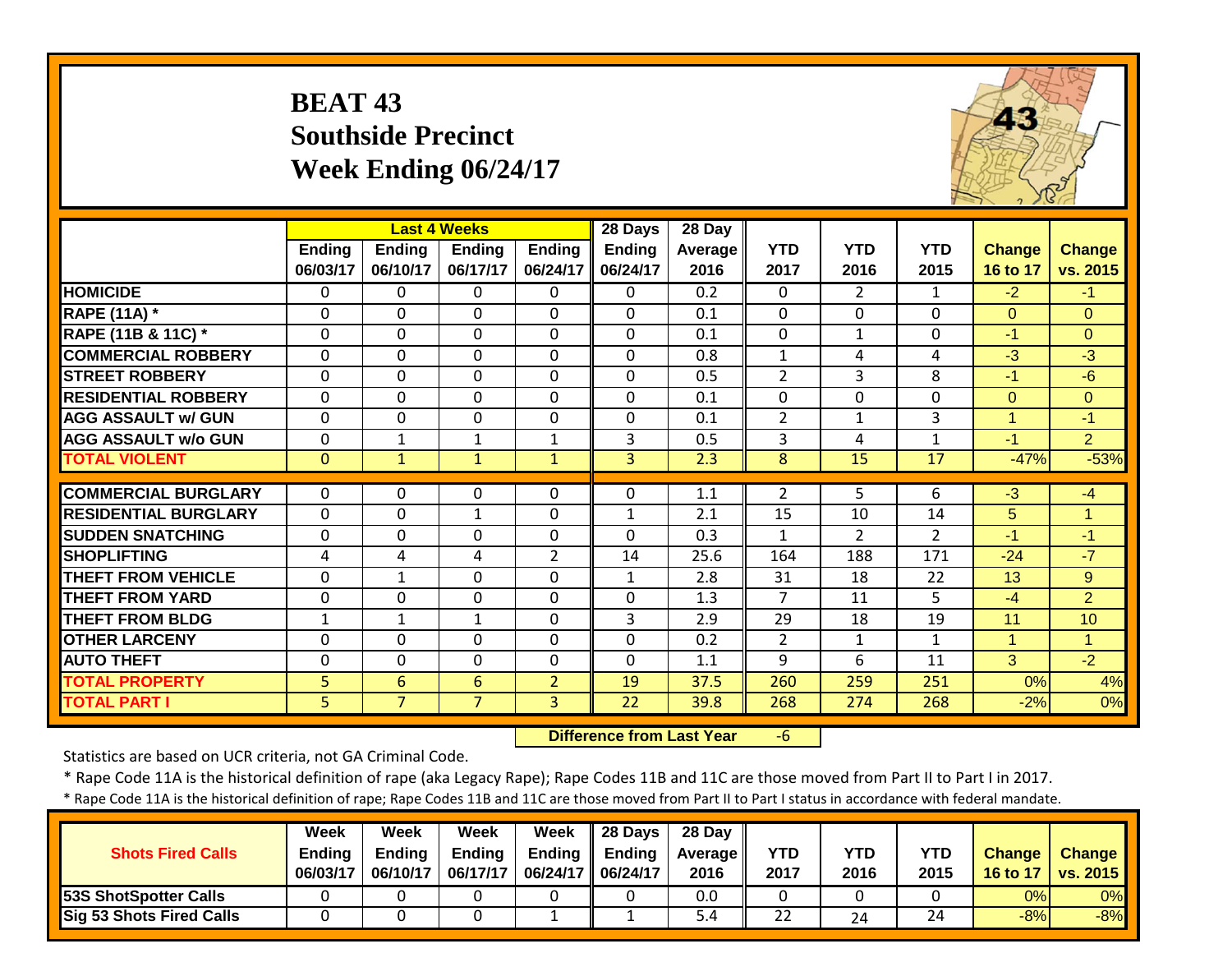#### **BEAT 44 Southside Precinct Week Ending 06/24/17**



|                             |                           |                           | <b>Last 4 Weeks</b>       |                           | 28 Days                   | 28 Day                 |                    |                    |                    |                           |                    |
|-----------------------------|---------------------------|---------------------------|---------------------------|---------------------------|---------------------------|------------------------|--------------------|--------------------|--------------------|---------------------------|--------------------|
|                             | <b>Ending</b><br>06/03/17 | <b>Ending</b><br>06/10/17 | <b>Ending</b><br>06/17/17 | <b>Ending</b><br>06/24/17 | <b>Ending</b><br>06/24/17 | <b>Average</b><br>2016 | <b>YTD</b><br>2017 | <b>YTD</b><br>2016 | <b>YTD</b><br>2015 | <b>Change</b><br>16 to 17 | Change<br>vs. 2015 |
| <b>HOMICIDE</b>             | $\mathbf{0}$              | $\Omega$                  | $\Omega$                  | $\Omega$                  | $\Omega$                  | 0.1                    | $\mathbf{1}$       | $\Omega$           | $\mathbf{1}$       | 1.                        | $\Omega$           |
| <b>RAPE (11A)</b> *         | $\Omega$                  | $\Omega$                  | $\mathbf 0$               | $\Omega$                  | $\Omega$                  | 0.2                    | $\mathbf{1}$       | 3                  | $\overline{2}$     | $-2$                      | $-1$               |
| RAPE (11B & 11C) *          | 0                         | $\mathbf 0$               | $\mathbf 0$               | $\mathbf 0$               | $\mathbf 0$               | 0.3                    | $\mathbf{1}$       | $\overline{2}$     | 0                  | $-1$                      | $\mathbf{1}$       |
| <b>COMMERCIAL ROBBERY</b>   | $\Omega$                  | $\Omega$                  | $\mathbf 0$               | $\Omega$                  | $\Omega$                  | 0.2                    | $\mathbf{1}$       | $\overline{2}$     | $\mathbf 0$        | $-1$                      | $\overline{1}$     |
| <b>STREET ROBBERY</b>       | $\mathbf 0$               | $\Omega$                  | $\Omega$                  | $\mathbf 0$               | $\Omega$                  | 0.2                    | 3                  | $\mathbf{1}$       | 3                  | $\overline{2}$            | $\mathbf{0}$       |
| <b>RESIDENTIAL ROBBERY</b>  | $\mathbf 0$               | $\Omega$                  | $\mathbf 0$               | $\mathbf 0$               | $\Omega$                  | 0.1                    | $\mathbf 0$        | $\mathbf 0$        | 3                  | $\overline{0}$            | $-3$               |
| <b>AGG ASSAULT w/ GUN</b>   | $\Omega$                  | $\Omega$                  | $\mathbf 0$               | $\Omega$                  | $\Omega$                  | 0.5                    | 9                  | $\overline{2}$     | 4                  | $\overline{7}$            | 5                  |
| <b>AGG ASSAULT w/o GUN</b>  | $\overline{2}$            | $\mathbf{1}$              | $\mathbf 0$               | $\Omega$                  | 3                         | 0.6                    | 3                  | 6                  | 3                  | $-3$                      | $\Omega$           |
| <b>TOTAL VIOLENT</b>        | $\overline{2}$            | $\mathbf{1}$              | $\mathbf{0}$              | $\mathbf{0}$              | $\overline{3}$            | 2.3                    | 19                 | 16                 | 16                 | 19%                       | 19%                |
|                             |                           |                           |                           |                           |                           |                        |                    |                    |                    |                           |                    |
| <b>COMMERCIAL BURGLARY</b>  | $\Omega$                  | $\Omega$                  | 0                         | 0                         | $\Omega$                  | 0.2                    | 4                  | 1                  | 1                  | 3                         | 3                  |
| <b>RESIDENTIAL BURGLARY</b> | $\mathbf{1}$              | $\overline{2}$            | $\mathbf{1}$              | $\mathbf{1}$              | 5                         | 3.7                    | 27                 | 17                 | 47                 | 10                        | $-20$              |
| <b>ISUDDEN SNATCHING</b>    | $\mathbf 0$               | $\Omega$                  | $\mathbf 0$               | $\mathbf 0$               | $\overline{0}$            | 0.2                    | $\mathbf 0$        | $\mathbf{1}$       | $\overline{2}$     | $-1$                      | $-2$               |
| <b>SHOPLIFTING</b>          | $\mathbf{1}$              | $\mathbf{1}$              | 0                         | $\mathbf{1}$              | 3                         | 1.1                    | 14                 | $\overline{7}$     | 6                  | $\overline{7}$            | 8                  |
| <b>THEFT FROM VEHICLE</b>   | $\mathbf{1}$              | 6                         | $\mathbf{1}$              | $\mathbf{1}$              | 9                         | 4.1                    | 48                 | 20                 | 44                 | 28                        | $\overline{4}$     |
| <b>THEFT FROM YARD</b>      | $\mathbf 0$               | $\mathbf 0$               | 0                         | $\mathbf 0$               | $\overline{0}$            | 1.6                    | 9                  | 9                  | $\overline{7}$     | $\Omega$                  | $\overline{2}$     |
| <b>THEFT FROM BLDG</b>      | 1                         | $\overline{2}$            | $\mathbf{1}$              | $\mathbf{1}$              | 5                         | 2.8                    | 18                 | 16                 | 19                 | $\overline{2}$            | $-1$               |
| <b>OTHER LARCENY</b>        | $\mathbf{1}$              | $\Omega$                  | 0                         | $\Omega$                  | 1                         | 0.2                    | 4                  | $\overline{2}$     | 4                  | $\overline{2}$            | $\Omega$           |
| <b>AUTO THEFT</b>           | 1                         | $\Omega$                  | 0                         | $\mathbf 0$               | $\mathbf{1}$              | 2.1                    | 11                 | 14                 | 19                 | $-3$                      | $-8$               |
| <b>TOTAL PROPERTY</b>       | 6                         | 11                        | $\overline{3}$            | $\overline{4}$            | 24                        | 16.1                   | 135                | 87                 | 149                | 55%                       | $-9%$              |
| <b>TOTAL PART I</b>         | 8                         | 12                        | 3                         | 4                         | $\overline{27}$           | 18.4                   | 154                | 103                | 165                | 50%                       | $-7%$              |

 **Difference from Last Year**51

Statistics are based on UCR criteria, not GA Criminal Code.

\* Rape Code 11A is the historical definition of rape (aka Legacy Rape); Rape Codes 11B and 11C are those moved from Part II to Part I in 2017.

| <b>Shots Fired Calls</b>        | Week<br><b>Ending</b><br>06/03/17 | Week<br><b>Ending</b><br>06/10/17 | Week<br><b>Ending</b><br>06/17/17 | Week<br>06/24/17   06/24/17 | $\parallel$ 28 Days<br>Ending $\parallel$ Ending | 28 Day<br><b>Average</b> II<br>2016 | <b>YTD</b><br>2017 | <b>YTD</b><br>2016 | <b>YTD</b><br>2015 | <b>Change</b><br>16 to 17 | <b>Change</b><br><b>vs. 2015</b> |
|---------------------------------|-----------------------------------|-----------------------------------|-----------------------------------|-----------------------------|--------------------------------------------------|-------------------------------------|--------------------|--------------------|--------------------|---------------------------|----------------------------------|
| <b>53S ShotSpotter Calls</b>    |                                   |                                   |                                   |                             |                                                  | 0.0                                 |                    |                    |                    | 0%                        | 0%                               |
| <b>Sig 53 Shots Fired Calls</b> |                                   |                                   |                                   |                             | 10                                               | 8.2                                 | 57                 | 43                 | 38                 | 33%                       | $50\%$                           |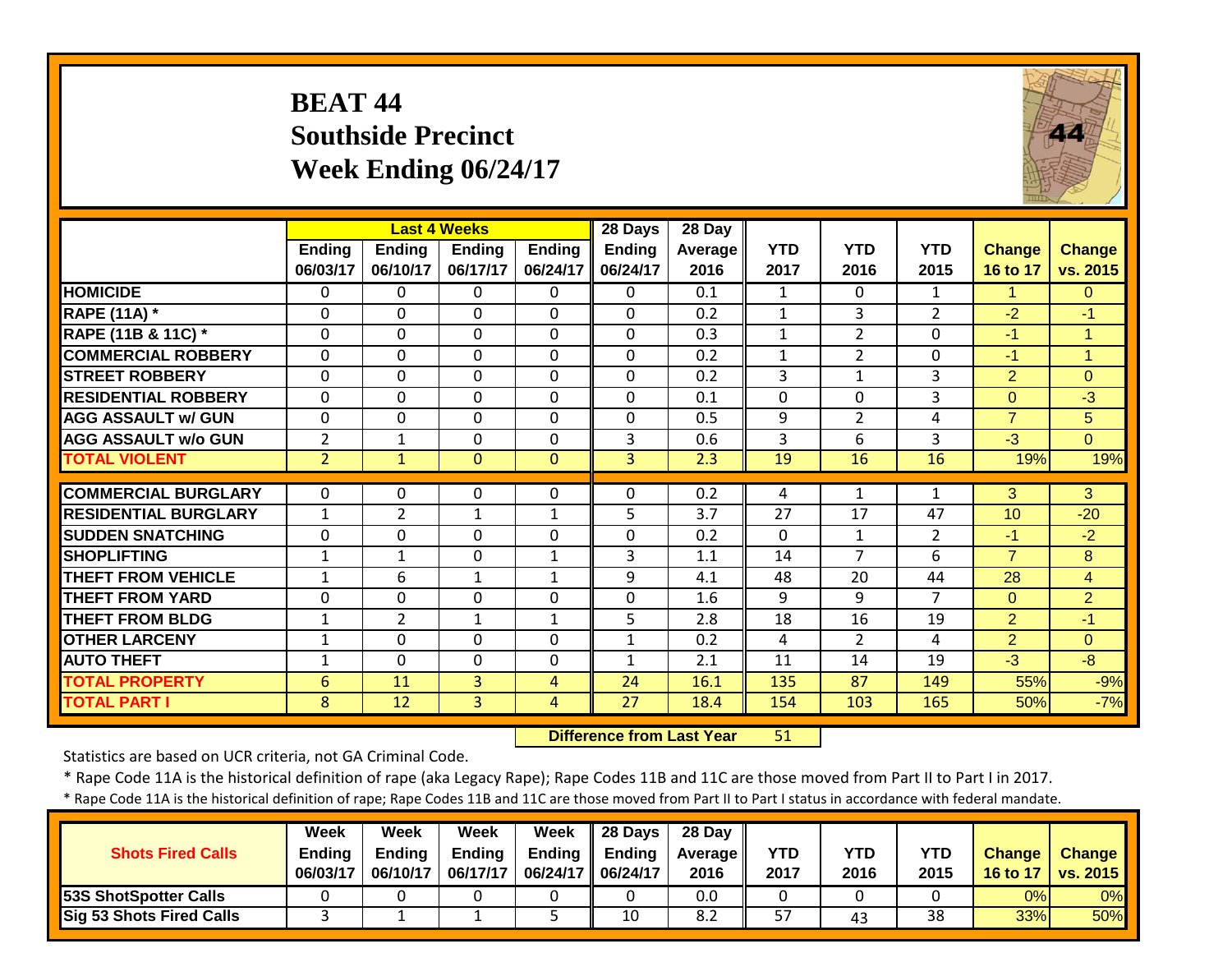#### **BEAT 45 Southside Precinct Week Ending 06/24/17**



|                             |               |               | <b>Last 4 Weeks</b> |               | 28 Days      | 28 Day  |                |                    |                    |                |                |
|-----------------------------|---------------|---------------|---------------------|---------------|--------------|---------|----------------|--------------------|--------------------|----------------|----------------|
|                             | <b>Ending</b> | <b>Ending</b> | <b>Ending</b>       | <b>Ending</b> | Ending       | Average | <b>YTD</b>     | <b>YTD</b><br>2016 | <b>YTD</b><br>2015 | <b>Change</b>  | <b>Change</b>  |
|                             | 06/03/17      | 06/10/17      | 06/17/17            | 06/24/17      | 06/24/17     | 2016    | 2017           |                    |                    | 16 to 17       | vs. 2015       |
| <b>HOMICIDE</b>             | $\mathbf{0}$  | 0             | 0                   | $\Omega$      | $\Omega$     | 0.1     | $\Omega$       | $\mathbf{1}$       | 0                  | $-1$           | $\Omega$       |
| <b>RAPE (11A)</b> *         | 0             | $\Omega$      | $\Omega$            | $\mathbf{0}$  | $\mathbf{0}$ | 0.0     | $\Omega$       | $\mathbf{1}$       | 0                  | $-1$           | $\Omega$       |
| RAPE (11B & 11C) *          | $\mathbf{0}$  | $\Omega$      | $\mathbf 0$         | $\mathbf 0$   | $\Omega$     | 0.2     | 0              | $\Omega$           | $\Omega$           | $\overline{0}$ | $\Omega$       |
| <b>COMMERCIAL ROBBERY</b>   | $\mathbf{0}$  | $\Omega$      | $\mathbf 0$         | $\mathbf{0}$  | $\Omega$     | 0.0     | $\Omega$       | $\Omega$           | $\Omega$           | $\Omega$       | $\Omega$       |
| <b>STREET ROBBERY</b>       | $\mathbf 0$   | $\Omega$      | $\Omega$            | $\mathbf 0$   | $\Omega$     | 0.2     | $\mathbf 0$    | $\Omega$           | $\Omega$           | $\overline{0}$ | $\overline{0}$ |
| <b>RESIDENTIAL ROBBERY</b>  | $\Omega$      | $\Omega$      | $\mathbf 0$         | $\mathbf 0$   | $\Omega$     | 0.0     | $\mathbf 0$    | $\Omega$           | $\Omega$           | $\Omega$       | $\overline{0}$ |
| <b>AGG ASSAULT w/ GUN</b>   | $\mathbf 0$   | 0             | $\mathbf 0$         | $\mathbf{1}$  | $\mathbf{1}$ | 0.0     | $\mathbf 1$    | $\mathbf 0$        | $\mathbf{0}$       | $\mathbf{1}$   | $\overline{1}$ |
| <b>AGG ASSAULT w/o GUN</b>  | $\mathbf 0$   | 0             | $\mathbf 0$         | $\mathbf 0$   | $\mathbf 0$  | 0.1     | $\mathbf 0$    | $\mathbf 0$        | 0                  | $\overline{0}$ | $\overline{0}$ |
| <b>TOTAL VIOLENT</b>        | $\mathbf{0}$  | $\Omega$      | $\mathbf 0$         | $\mathbf{1}$  | $\mathbf{1}$ | 0.5     | $\mathbf{1}$   | $\overline{2}$     | $\mathbf{0}$       | $-50%$         | #DIV/0!        |
|                             |               |               |                     |               |              |         |                |                    |                    |                |                |
| <b>COMMERCIAL BURGLARY</b>  | $\Omega$      | 0             | 0                   | $\mathbf{0}$  | $\Omega$     | 0.0     | 0              | 0                  | 1                  | $\Omega$       | $-1$           |
| <b>RESIDENTIAL BURGLARY</b> | $\mathbf 0$   | $\Omega$      | $\mathbf 0$         | $\mathbf 0$   | $\Omega$     | 1.4     | $\overline{7}$ | $\overline{7}$     | 9                  | $\Omega$       | $-2$           |
| <b>ISUDDEN SNATCHING</b>    | $\mathbf 0$   | $\Omega$      | 0                   | $\mathbf 0$   | $\Omega$     | 0.0     | $\Omega$       | $\Omega$           | $\Omega$           | $\Omega$       | $\Omega$       |
| <b>SHOPLIFTING</b>          | $\Omega$      | $\Omega$      | 0                   | $\Omega$      | $\Omega$     | 0.0     | $\Omega$       | $\Omega$           | $\Omega$           | $\Omega$       | $\Omega$       |
| <b>THEFT FROM VEHICLE</b>   | $\mathbf 0$   | 3             | 0                   | $\Omega$      | 3            | 0.7     | 8              | 4                  | 1                  | $\overline{4}$ | $\overline{7}$ |
| <b>THEFT FROM YARD</b>      | 0             | 0             | 0                   | $\mathbf{0}$  | $\Omega$     | 0.3     | 0              | $\mathbf{1}$       | 1                  | $-1$           | $-1$           |
| <b>THEFT FROM BLDG</b>      | 0             | 0             | 0                   | 0             | $\Omega$     | 0.2     | $\overline{2}$ | $\mathbf{1}$       | 3                  | $\mathbf{1}$   | $-1$           |
| <b>OTHER LARCENY</b>        | 0             | 0             | 0                   | $\mathbf 0$   | $\Omega$     | 0.2     | $\mathbf 1$    | $\mathbf{1}$       | 0                  | $\overline{0}$ | $\overline{1}$ |
| <b>AUTO THEFT</b>           | 1             | 0             | 0                   | $\mathbf 0$   | 1            | 0.4     | 3              | 1                  | 2                  | $\overline{2}$ | $\overline{1}$ |
| <b>TOTAL PROPERTY</b>       | $\mathbf{1}$  | 3             | $\Omega$            | $\Omega$      | 4            | 3.2     | 21             | 15                 | 17                 | 40%            | 24%            |
| <b>TOTAL PART I</b>         | $\mathbf{1}$  | 3             | $\mathbf{0}$        | $\mathbf{1}$  | 5            | 3.7     | 22             | 17                 | 17                 | 29%            | 29%            |

 **Difference from Last Year**5

Statistics are based on UCR criteria, not GA Criminal Code.

\* Rape Code 11A is the historical definition of rape (aka Legacy Rape); Rape Codes 11B and 11C are those moved from Part II to Part I in 2017.

| <b>Shots Fired Calls</b>        | Week<br><b>Endina</b><br>06/03/17 | Week<br><b>Ending</b><br>06/10/17 | Week<br><b>Ending</b><br>06/17/17 | Week<br>Ending<br>06/24/17   06/24/17 | $\parallel$ 28 Davs<br><b>Ending</b> | 28 Dav<br><b>Average II</b><br>2016 | <b>YTD</b><br>2017 | YTD<br>2016 | <b>YTD</b><br>2015 | <b>Change</b><br>16 to 17 | <b>Change</b><br>vs. 2015 |
|---------------------------------|-----------------------------------|-----------------------------------|-----------------------------------|---------------------------------------|--------------------------------------|-------------------------------------|--------------------|-------------|--------------------|---------------------------|---------------------------|
| 53S ShotSpotter Calls           |                                   |                                   |                                   |                                       |                                      | 0.0                                 |                    |             |                    | 0%                        | 0%                        |
| <b>Sig 53 Shots Fired Calls</b> |                                   |                                   |                                   |                                       |                                      | 4.2                                 | 21                 | つつ          | 19                 | $-22%$                    | 11%                       |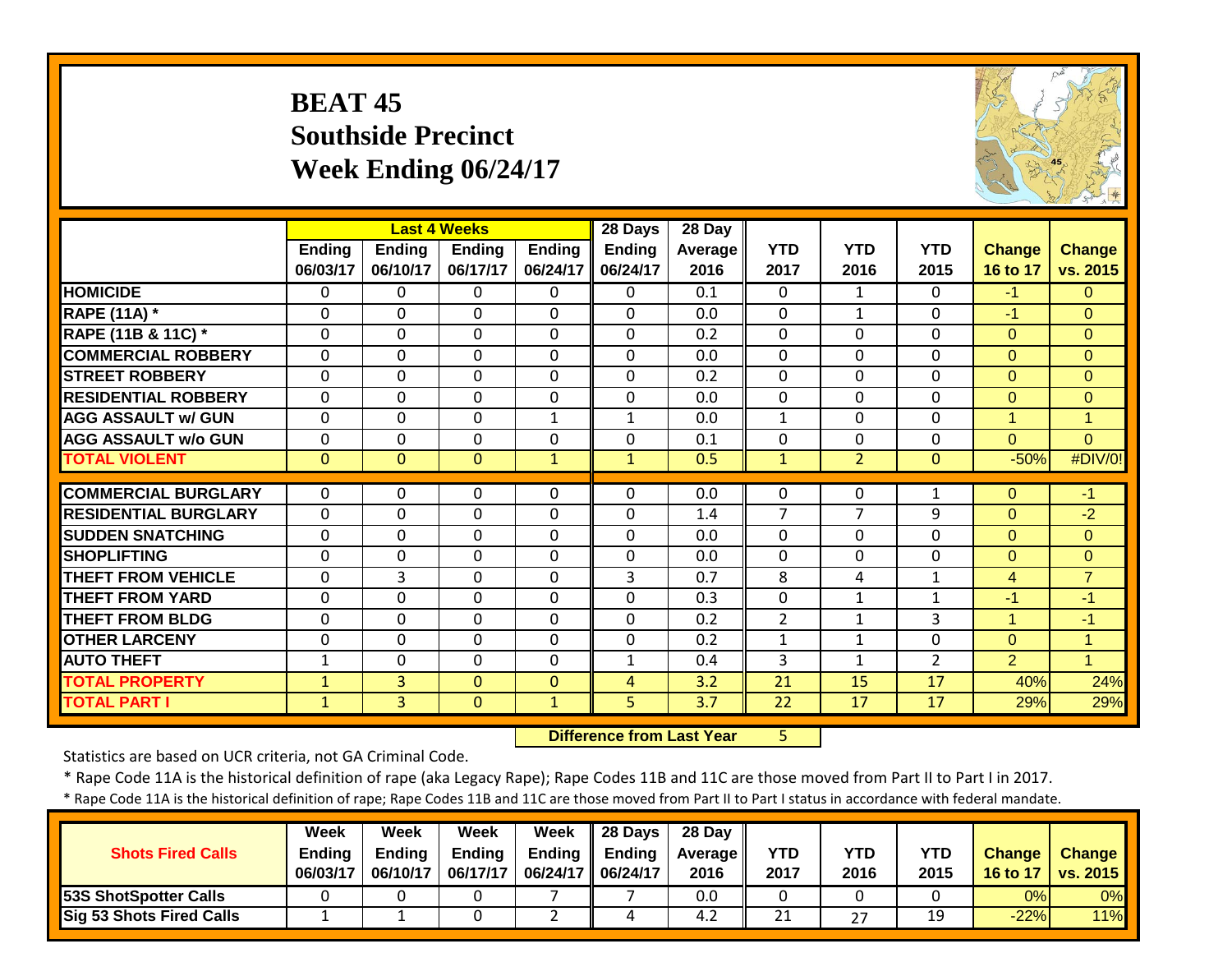#### **BEAT 46 Southside Precinct Week Ending 06/24/17**



|                             |                |                | <b>Last 4 Weeks</b> |                | 28 Days        | 28 Day         |                |                |                |                |                |
|-----------------------------|----------------|----------------|---------------------|----------------|----------------|----------------|----------------|----------------|----------------|----------------|----------------|
|                             | <b>Ending</b>  | <b>Ending</b>  | <b>Ending</b>       | <b>Ending</b>  | <b>Ending</b>  | <b>Average</b> | <b>YTD</b>     | <b>YTD</b>     | <b>YTD</b>     | <b>Change</b>  | <b>Change</b>  |
|                             | 06/03/17       | 06/10/17       | 06/17/17            | 06/24/17       | 06/24/17       | 2016           | 2017           | 2016           | 2015           | 16 to 17       | vs. 2015       |
| <b>HOMICIDE</b>             | $\mathbf{0}$   | $\Omega$       | 0                   | $\Omega$       | $\Omega$       | 0.0            | $\Omega$       | $\Omega$       | $\mathbf{1}$   | $\Omega$       | $-1$           |
| <b>RAPE (11A)</b> *         | $\Omega$       | $\Omega$       | $\Omega$            | $\Omega$       | $\Omega$       | 0.1            | $\Omega$       | $\mathbf{1}$   | $\mathbf{1}$   | $-1$           | $-1$           |
| RAPE (11B & 11C) *          | 0              | $\Omega$       | $\mathbf 0$         | $\mathbf 0$    | $\Omega$       | 0.1            | 0              | $\mathbf 0$    | 0              | $\overline{0}$ | $\Omega$       |
| <b>COMMERCIAL ROBBERY</b>   | 0              | $\mathbf 0$    | 0                   | $\mathbf{1}$   | $\mathbf{1}$   | 0.4            | 3              | $\overline{2}$ | $\mathbf 0$    | $\mathbf{1}$   | 3              |
| <b>STREET ROBBERY</b>       | $\mathbf 0$    | $\Omega$       | $\Omega$            | $\mathbf 0$    | $\Omega$       | 0.3            | $\mathbf{1}$   | 3              | $\overline{2}$ | $-2$           | $-1$           |
| <b>RESIDENTIAL ROBBERY</b>  | $\mathbf 0$    | $\Omega$       | $\mathbf 0$         | $\Omega$       | $\Omega$       | 0.0            | $\mathbf 0$    | $\Omega$       | $\Omega$       | $\overline{0}$ | $\mathbf{0}$   |
| <b>AGG ASSAULT w/ GUN</b>   | $\mathbf 0$    | $\mathbf 0$    | $\mathbf 0$         | $\mathbf 0$    | $\overline{0}$ | 0.2            | 3              | $\mathbf 0$    | $\overline{2}$ | 3              | $\overline{1}$ |
| <b>AGG ASSAULT w/o GUN</b>  | $\mathbf 0$    | $\mathbf{1}$   | 0                   | $\mathbf 0$    | $\mathbf{1}$   | 0.1            | $\mathbf{1}$   | $\mathbf 0$    | $\mathbf{0}$   | $\mathbf{1}$   | $\overline{1}$ |
| <b>TOTAL VIOLENT</b>        | $\mathbf{0}$   | $\mathbf{1}$   | $\mathbf{0}$        | $\mathbf{1}$   | $\overline{2}$ | 1.1            | 8              | $6\phantom{1}$ | 6              | 33%            | 33%            |
|                             |                |                |                     |                |                |                |                |                |                |                |                |
| <b>COMMERCIAL BURGLARY</b>  | 0              | 0              | 0                   | $\Omega$       | $\Omega$       | 0.0            | $\overline{2}$ | $\Omega$       | 0              | $\overline{2}$ | $\overline{2}$ |
| <b>RESIDENTIAL BURGLARY</b> | $\mathbf{1}$   | $\Omega$       | 0                   | $\mathbf 0$    | $\mathbf{1}$   | 1.8            | $\overline{7}$ | 11             | 10             | $-4$           | $-3$           |
| <b>ISUDDEN SNATCHING</b>    | $\mathbf 0$    | $\Omega$       | 0                   | $\mathbf 0$    | $\Omega$       | 0.2            | $\mathbf{1}$   | $\mathbf{1}$   | $\overline{2}$ | $\Omega$       | $-1$           |
| <b>SHOPLIFTING</b>          | 4              | 5              | 3                   | 8              | 20             | 10.9           | 89             | 64             | 67             | 25             | 22             |
| <b>THEFT FROM VEHICLE</b>   | $\mathbf 0$    | $\overline{2}$ | 0                   | $\overline{7}$ | 9              | 2.0            | 37             | 9              | 16             | 28             | 21             |
| <b>THEFT FROM YARD</b>      | 0              | $\Omega$       | 0                   | 0              | $\Omega$       | 1.5            | $\mathbf{1}$   | 5              | 2              | $-4$           | $-1$           |
| <b>THEFT FROM BLDG</b>      | 0              | $\Omega$       | $\mathbf{1}$        | $\mathbf 0$    | 1              | 1.6            | 12             | 6              | 10             | 6              | $\overline{2}$ |
| <b>OTHER LARCENY</b>        | 0              | $\mathbf{1}$   | 0                   | $\Omega$       | $\mathbf{1}$   | 0.4            | 3              | $\overline{2}$ | $\Omega$       | 1              | 3              |
| <b>AUTO THEFT</b>           | 0              | $\Omega$       | 0                   | $\Omega$       | $\Omega$       | 1.1            | 6              | 5              | 7              | 1              | $-1$           |
| <b>TOTAL PROPERTY</b>       | 5              | 8              | 4                   | 15             | 32             | 19.5           | 158            | 103            | 114            | 53%            | 39%            |
| <b>TOTAL PART I</b>         | 5 <sup>1</sup> | 9              | 4                   | 16             | 34             | 20.7           | 166            | 109            | 120            | 52%            | 38%            |

 **Difference from Last Year**r 57

Statistics are based on UCR criteria, not GA Criminal Code.

\* Rape Code 11A is the historical definition of rape (aka Legacy Rape); Rape Codes 11B and 11C are those moved from Part II to Part I in 2017.

| <b>Shots Fired Calls</b>        | Week<br><b>Endina</b><br>06/03/17 | Week<br><b>Ending</b><br>06/10/17 | Week<br><b>Ending</b><br>06/17/17 | Week<br>Ending<br>06/24/17   06/24/17 | $\parallel$ 28 Davs<br><b>Ending</b> | 28 Dav<br><b>Average II</b><br>2016 | <b>YTD</b><br>2017 | YTD<br>2016 | <b>YTD</b><br>2015 | <b>Change</b><br>16 to 17 | <b>Change</b><br>vs. 2015 |
|---------------------------------|-----------------------------------|-----------------------------------|-----------------------------------|---------------------------------------|--------------------------------------|-------------------------------------|--------------------|-------------|--------------------|---------------------------|---------------------------|
| 53S ShotSpotter Calls           |                                   |                                   |                                   |                                       |                                      | 0.0                                 |                    |             |                    | 0%                        | 0%                        |
| <b>Sig 53 Shots Fired Calls</b> |                                   |                                   |                                   |                                       | 10                                   | 8.0                                 | 51                 | 51          | 36                 | 0%                        | 42%                       |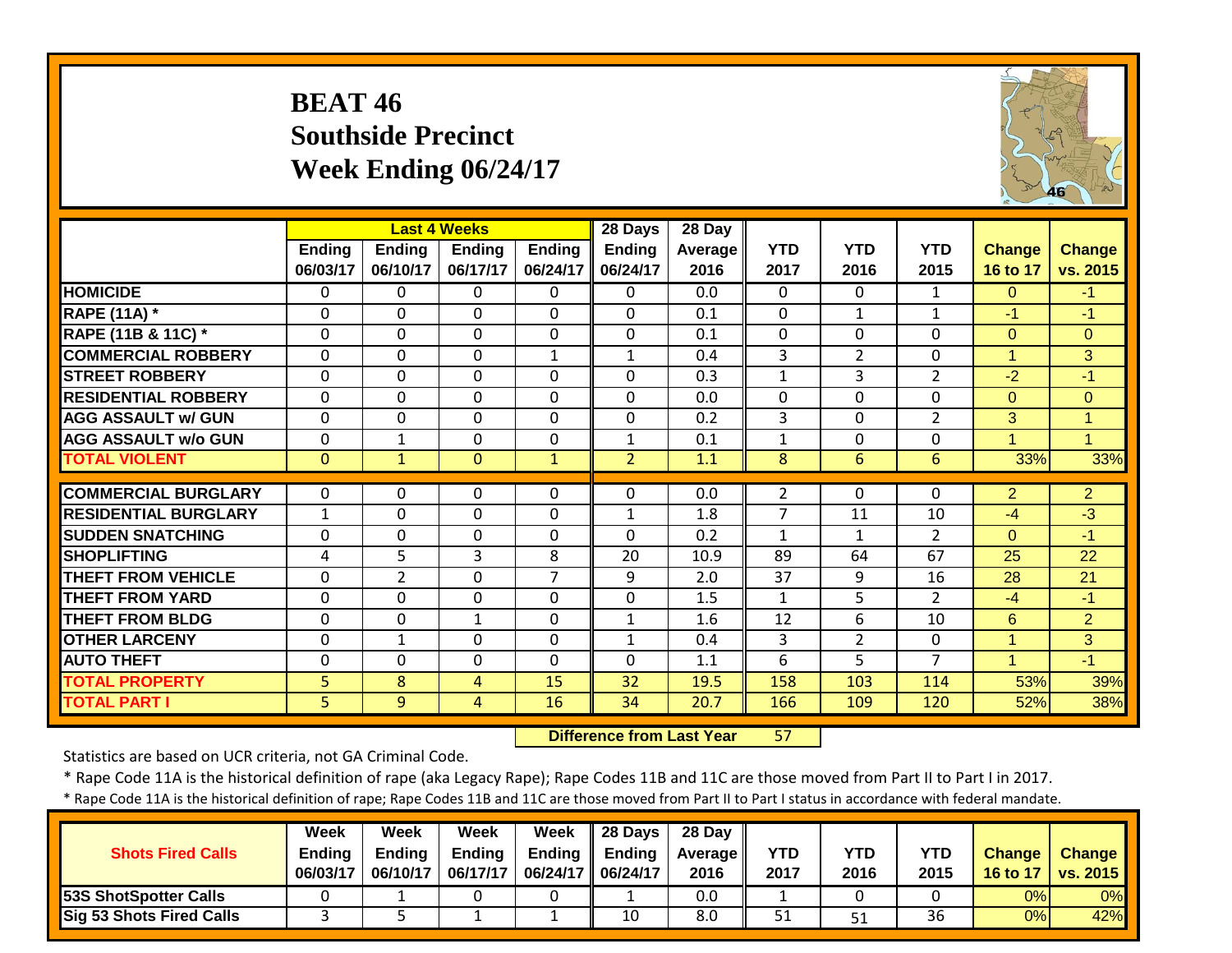

#### **COMPSTATISLANDS PRECINCT** CAPT. CARY HILL **Week Ending 06/24/17**

**PRECINCT COMMANDER:**



|                             | Week                      | Week                      | <b>Weekly</b>  | $28 - Day$         | $28 - Day$               | Avg            |                    |                    |                    |                           |                           |
|-----------------------------|---------------------------|---------------------------|----------------|--------------------|--------------------------|----------------|--------------------|--------------------|--------------------|---------------------------|---------------------------|
|                             | <b>Ending</b><br>06/24/17 | <b>Ending</b><br>06/17/17 | Avg<br>2016    | Ending<br>06/24/17 | <b>Ending</b><br>5/20/17 | 28-Day<br>2016 | <b>YTD</b><br>2017 | <b>YTD</b><br>2016 | <b>YTD</b><br>2015 | <b>Change</b><br>16 to 17 | <b>Change</b><br>vs. 2015 |
| <b>HOMICIDE</b>             | $\mathbf{0}$              | 0                         | $\Omega$       | 0                  | 2                        | 0              | 4                  | 5                  | 3                  | $-1$                      |                           |
| <b>RAPE (11A)</b> *         | 1                         | 0                         | $\Omega$       | 1                  | $\Omega$                 | $\Omega$       | 3                  | $\overline{2}$     | 4                  | 1                         | $-1$                      |
| RAPE (11B & 11C) *          | $\bf{0}$                  | $\Omega$                  | 0              |                    |                          |                | 5                  | 3                  | $\overline{2}$     | $\overline{2}$            | 3                         |
| <b>COMMERCIAL ROBBERY</b>   | $\bf{0}$                  |                           | 0              |                    | $\overline{2}$           |                | 20                 | 6                  | 5                  | 14                        | 15                        |
| <b>STREET ROBBERY</b>       | $\overline{2}$            | $\Omega$                  |                | 4                  | 5                        | 3              | 13                 | 24                 | 21                 | $-11$                     | $-8$                      |
| <b>RESIDENTIAL ROBBERY</b>  | 0                         | $\Omega$                  | $\Omega$       | 0                  | $\Omega$                 | $\Omega$       | 3                  | 3                  | 4                  | $\Omega$                  | $-1$                      |
| <b>AGG ASSAULT w/ GUN</b>   | $\mathbf 1$               |                           | 1              | 5                  | 6                        | 4              | 26                 | 32                 | 32                 | $-6$                      | $-6$                      |
| <b>AGG ASSAULT w/o GUN</b>  | $\overline{2}$            |                           |                | 5                  | $\overline{2}$           | 3              | 24                 | 15                 | 17                 | 9                         | $\overline{7}$            |
| <b>TOTAL VIOLENT</b>        | $6\phantom{1}$            | 3                         | 3              | 17                 | 18                       | 14             | 98                 | 90                 | 88                 | 9%                        | 11%                       |
|                             |                           |                           |                |                    |                          |                |                    |                    |                    |                           |                           |
| <b>COMMERCIAL BURGLARY</b>  | 0                         | 0                         | 0              | 0                  | 0                        | $\overline{2}$ | 3                  | 16                 | 14                 | $-13$                     | $-11$                     |
| <b>RESIDENTIAL BURGLARY</b> | $\overline{2}$            | 3                         | 6              | 18                 | 23                       | 24             | 125                | 134                | 98                 | $-9$                      | 27                        |
| <b>SUDDEN SNATCHING</b>     | 0                         | $\Omega$                  | $\Omega$       | 0                  |                          |                | 4                  | 5                  | $\mathcal{P}$      | $-1$                      | $\overline{2}$            |
| <b>SHOPLIFTING</b>          | 3                         | 14                        | 6              | 23                 | 29                       | 23             | 149                | 139                | 126                | 10                        | 23                        |
| <b>THEFT FROM VEHICLE</b>   | 4                         | 5                         | 5              | 20                 | 17                       | 20             | 124                | 119                | 110                | 5                         | 14                        |
| <b>THEFT FROM YARD</b>      | $\mathbf{2}$              |                           | $\overline{2}$ | 7                  | 13                       | 8              | 47                 | 40                 | 60                 | 7                         | $-13$                     |
| <b>THEFT FROM BLDG</b>      | $\overline{2}$            | 4                         | 4              | 16                 | 16                       | 16             | 79                 | 91                 | 84                 | $-12$                     | $-5$                      |
| <b>OTHER LARCENY</b>        | $\bf{0}$                  | 0                         |                | 3                  | 5                        | $\overline{2}$ | 18                 | 19                 | 11                 | $-1$                      | $\overline{7}$            |
| <b>AUTO THEFT</b>           | 8                         |                           | 3              | 14                 | $\overline{7}$           | 11             | 63                 | 65                 | 51                 | $-2$                      | 12                        |
| <b>TOTAL PROPERTY</b>       | 21                        | 28                        | 27             | 101                | 111                      | 107            | 612                | 628                | 556                | $-3%$                     | 10%                       |
| <b>TOTAL PART I</b>         | 27                        | 31                        | 30             | 118                | 129                      | 120            | 710                | 718                | 644                | $-1%$                     | 10%                       |

Statistics are based on UCR criteria, not GA Criminal Code. **Difference from Last Year** -8

Statistics are preliminary, based on RMS data at the time prepared, and are subject to change due to late reports, reclassifications, updated locations, etc.

Cell Shading: white is within 0.6 standard deviation of the mean; red is above; green is below.

| <b>Citizen Initiated Calls</b>  | <b>Week</b><br><b>Ending</b><br>06/24/17 | <b>Week</b><br><b>Ending</b><br>06/17/17 | Weekly<br>Avg<br>2016 | $28$ -Dav<br>Ending<br>06/24/17 | 28-Day<br><b>Ending</b><br>5/20/17 | Avg<br>$28$ -Day<br>2016 | YTD<br>2017 | <b>YTD</b><br>2016 | <b>YTD</b><br>2015 | <b>Change</b><br>16 to 17 | <b>Change</b><br>vs. 2015 |
|---------------------------------|------------------------------------------|------------------------------------------|-----------------------|---------------------------------|------------------------------------|--------------------------|-------------|--------------------|--------------------|---------------------------|---------------------------|
| <b>Midnight Shift</b>           | 78                                       | 78                                       | 82                    | 316                             | 256                                | 330                      | 2208        | 2487               | 2422               | $-279$                    | $-214$                    |
| <b>Day Shift</b>                | 209                                      | 172                                      | 190                   | 725                             | 764                                | 761                      | 5765        | 6580               | 6298               | $-815$                    | $-533$                    |
| <b>Afternoon Shift</b>          | 215                                      | 235                                      | 219                   | 927                             | 857                                | 876                      | 6291        | 7403               | 6981               | $-1112$                   | $-690$                    |
| <b>TOTAL CITIZEN CFS</b>        | 502                                      | 485                                      | 492                   | 1968                            | 1877                               | 1966                     | 14264       | 16470              | 15700              | $-13.4%$                  | $-9.1%$                   |
| 53S ShotSpotter Calls           |                                          |                                          |                       |                                 |                                    | 12                       | 64          | 79                 | 30                 | $-15$                     | 34                        |
| <b>Sig 53 Shots Fired Calls</b> |                                          | 20                                       | 16                    | 81                              | 44                                 | 62                       | 340         | 412                | 317                | $-72$                     | 23                        |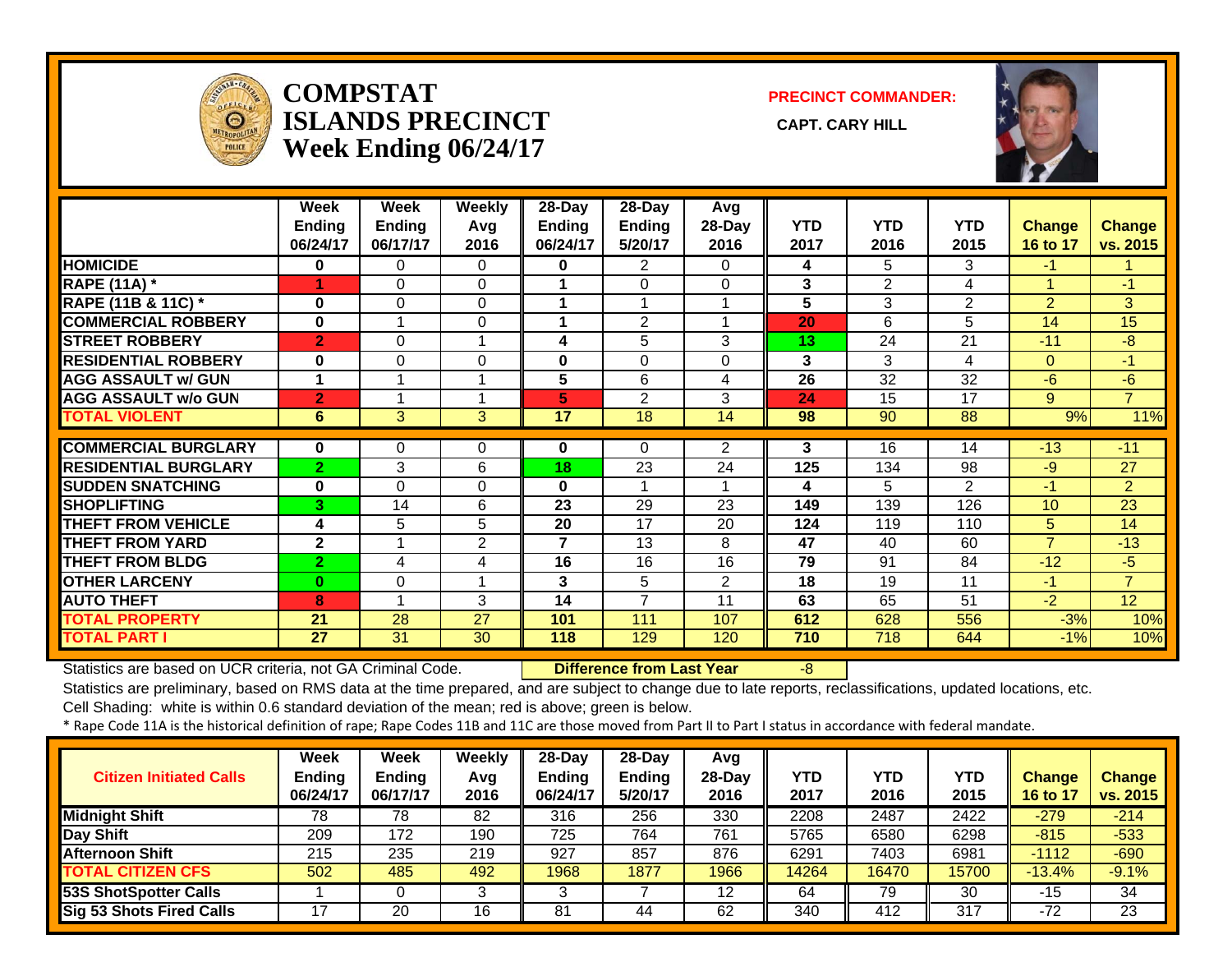|                             | <b>BEAT 51</b>     | <b>Islands Precinct</b> | Week Ending 06/24/17                      |                    |                               |                             |                    |                    |                    |                           |                           |
|-----------------------------|--------------------|-------------------------|-------------------------------------------|--------------------|-------------------------------|-----------------------------|--------------------|--------------------|--------------------|---------------------------|---------------------------|
|                             | Ending<br>06/03/17 | Ending<br>06/10/17      | <b>Last 4 Weeks</b><br>Ending<br>06/17/17 | Ending<br>06/24/17 | 28 Days<br>Ending<br>06/24/17 | $28$ Day<br>Average<br>2016 | <b>YTD</b><br>2017 | <b>YTD</b><br>2016 | <b>YTD</b><br>2015 | <b>Change</b><br>16 to 17 | <b>Change</b><br>vs. 2015 |
| <b>HOMICIDE</b>             | $\Omega$           | $\Omega$                | 0                                         | $\Omega$           | $\Omega$                      | 0.2                         | $\overline{2}$     | $\overline{2}$     | $\Omega$           | $\Omega$                  | $\overline{2}$            |
| <b>RAPE (11A) *</b>         | $\mathbf 0$        | $\Omega$                | 0                                         | $\Omega$           | $\Omega$                      | 0.2                         | 0                  | $\Omega$           | $\mathbf{0}$       | $\Omega$                  | $\Omega$                  |
| RAPE (11B & 11C) *          | $\mathbf 0$        | $\Omega$                | 0                                         | $\Omega$           | $\Omega$                      | 0.2                         | $\Omega$           | $\mathbf{1}$       | $\Omega$           | $-1$                      | $\overline{0}$            |
| <b>COMMERCIAL ROBBERY</b>   | $\mathbf 0$        | $\Omega$                | $\mathbf{1}$                              | $\Omega$           | $\mathbf{1}$                  | 0.4                         | 11                 | $\mathbf{1}$       | $\overline{2}$     | 10 <sup>1</sup>           | $\overline{9}$            |
| <b>STREET ROBBERY</b>       | $\mathbf{1}$       | $\mathbf{1}$            | $\Omega$                                  | $\mathbf 0$        | $\overline{2}$                | 1.5                         | $\overline{7}$     | 11                 | 9                  | $-4$                      | $-2$                      |
| <b>RESIDENTIAL ROBBERY</b>  | $\mathbf 0$        | 0                       | 0                                         | $\boldsymbol{0}$   | $\mathbf 0$                   | 0.3                         | $\mathbf 0$        | 3                  | $\overline{2}$     | $-3$                      | $-2$                      |
| <b>AGG ASSAULT w/ GUN</b>   | 0                  | $\overline{2}$          | 0                                         | $\mathbf{1}$       | 3                             | 1.6                         | 9                  | 15                 | 9                  | $-6$                      | $\overline{0}$            |
| <b>AGG ASSAULT w/o GUN</b>  | $\mathbf 0$        | 0                       | 0                                         | $\mathbf{1}$       | $\mathbf{1}$                  | 0.7                         | 5                  | $\overline{2}$     | $\overline{3}$     | 3                         | $\overline{2}$            |
| <b>TOTAL VIOLENT</b>        | $\mathbf{1}$       | $\overline{3}$          | $\mathbf{1}$                              | $\overline{2}$     | $\overline{7}$                | 5.0                         | $\overline{34}$    | $\overline{35}$    | $\overline{25}$    | $-3%$                     | 36%                       |
| <b>COMMERCIAL BURGLARY</b>  | $\mathbf{0}$       | 0                       | 0                                         | $\Omega$           | $\Omega$                      | 1.1                         | $\overline{2}$     | 11                 | 5.                 | $-9$                      | $-3$                      |
| <b>RESIDENTIAL BURGLARY</b> | 3                  | $\Omega$                | $\mathbf{1}$                              | $\mathbf{1}$       | 5                             | 6.8                         | 29                 | 46                 | 22                 | $-17$                     | $\overline{7}$            |
| <b>SUDDEN SNATCHING</b>     | $\mathbf 0$        | $\mathbf 0$             | 0                                         | $\mathbf 0$        | $\mathbf 0$                   | 0.2                         | $\mathbf 0$        | $\Omega$           | $\Omega$           | $\overline{0}$            | $\overline{0}$            |
| <b>SHOPLIFTING</b>          | 5                  | $\mathbf{1}$            | 12                                        | 3                  | 21                            | 13.7                        | 111                | 82                 | 97                 | 29                        | 14                        |
| <b>THEFT FROM VEHICLE</b>   | 4                  | $\mathbf{1}$            | 3                                         | $1\,$              | 9                             | 5.7                         | 50                 | 37                 | 34                 | 13                        | 16                        |
| <b>THEFT FROM YARD</b>      | $\mathbf{1}$       | 0                       | 0                                         | $\mathbf{1}$       | $\overline{2}$                | 2.1                         | 15                 | 13                 | 15                 | $\overline{2}$            | $\Omega$                  |
| <b>THEFT FROM BLDG</b>      | $\mathbf{1}$       | 3                       | $\mathbf{1}$                              | $\mathbf 0$        | 5                             | 4.1                         | 18                 | 21                 | 25                 | $-3$                      | $-7$                      |
| <b>OTHER LARCENY</b>        | $\mathbf 0$        | $\mathbf 0$             | 0                                         | $\mathbf 0$        | $\mathbf{0}$                  | 0.5                         | 4                  | $\overline{3}$     | $\mathbf{1}$       | $\mathbf{1}$              | 3                         |
| <b>AUTO THEFT</b>           | $\overline{2}$     | $\mathbf{1}$            | 0                                         | 2                  | 5                             | 3.1                         | 19                 | 17                 | 19                 | $\overline{2}$            | $\Omega$                  |
| <b>TOTAL PROPERTY</b>       | 16                 | 6                       | 17                                        | 8                  | 47                            | 37.3                        | 248                | 230                | 218                | 8%                        | 14%                       |
| <b>TOTAL PART I</b>         | $\overline{17}$    | 9                       | 18                                        | 10                 | $\overline{54}$               | 42.3                        | 282                | 265                | 243                | 6%                        | 16%                       |

 **Difference from Last Year**r 17

Statistics are based on UCR criteria, not GA Criminal Code.

\* Rape Code 11A is the historical definition of rape (aka Legacy Rape); Rape Codes 11B and 11C are those moved from Part II to Part I in 2017.

| <b>Shots Fired Calls</b>        | Week<br><b>Ending</b><br>06/03/17 | Week<br><b>Ending</b><br>06/10/17 | Week<br><b>Ending</b><br>06/17/17 | Week<br><b>Endina</b><br>06/24/17   06/24/17 | $\parallel$ 28 Days<br><b>Ending</b> | 28 Day<br><b>Average</b> I<br>2016 | <b>YTD</b><br>2017 | YTD<br>2016 | YTD<br>2015 | <b>Change</b><br>16 to 17 | <b>Change</b><br><b>vs. 2015</b> |
|---------------------------------|-----------------------------------|-----------------------------------|-----------------------------------|----------------------------------------------|--------------------------------------|------------------------------------|--------------------|-------------|-------------|---------------------------|----------------------------------|
| <b>53S ShotSpotter Calls</b>    |                                   |                                   |                                   |                                              |                                      | 10.8                               | 47                 | 73          | ີ           | 0%                        | $0\%$                            |
| <b>Sig 53 Shots Fired Calls</b> |                                   | 18                                |                                   | 11                                           | 41                                   | 20.9                               | 113                | 167         | 91          | $-32%$                    | 24%                              |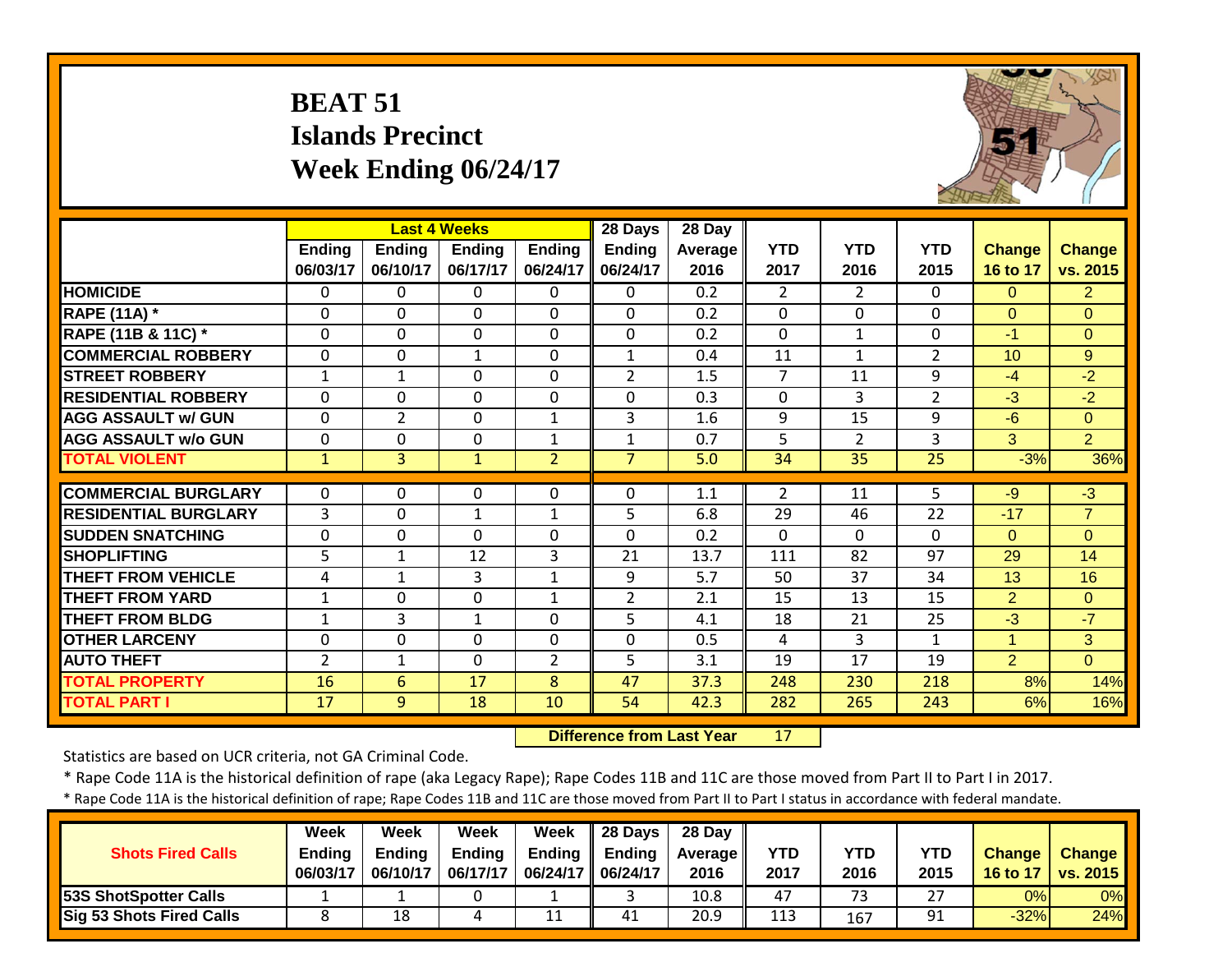## **BEAT 52 Islands Precinct Week Ending 06/24/17**



|                             |                |               | <b>Last 4 Weeks</b> |                | 28 Days        | 28 Day         |                |                |                |                |                |
|-----------------------------|----------------|---------------|---------------------|----------------|----------------|----------------|----------------|----------------|----------------|----------------|----------------|
|                             | <b>Ending</b>  | <b>Ending</b> | <b>Ending</b>       | <b>Ending</b>  | <b>Ending</b>  | <b>Average</b> | <b>YTD</b>     | <b>YTD</b>     | <b>YTD</b>     | <b>Change</b>  | <b>Change</b>  |
|                             | 06/03/17       | 06/10/17      | 06/17/17            | 06/24/17       | 06/24/17       | 2016           | 2017           | 2016           | 2015           | 16 to 17       | vs. 2015       |
| <b>HOMICIDE</b>             | $\mathbf{0}$   | $\Omega$      | 0                   | $\Omega$       | $\Omega$       | 0.2            | $\Omega$       | $\overline{2}$ | 0              | $-2$           | $\Omega$       |
| <b>RAPE (11A)</b> *         | $\Omega$       | $\Omega$      | $\mathbf 0$         | $\Omega$       | $\mathbf 0$    | 0.0            | $\Omega$       | $\mathbf{0}$   | $\mathbf{1}$   | $\Omega$       | $-1$           |
| RAPE (11B & 11C) *          | $\mathbf 0$    | $\mathbf 0$   | $\mathbf 0$         | $\mathbf 0$    | $\mathbf 0$    | 0.3            | $\mathbf{1}$   | $\overline{2}$ | 1              | $-1$           | $\Omega$       |
| <b>COMMERCIAL ROBBERY</b>   | $\mathbf 0$    | $\Omega$      | $\mathbf 0$         | $\mathbf 0$    | $\mathbf 0$    | 0.2            | $\mathbf 0$    | $\overline{2}$ | $\mathbf 0$    | $-2$           | $\mathbf{0}$   |
| <b>STREET ROBBERY</b>       | $\mathbf 0$    | $\Omega$      | $\mathbf 0$         | 0              | $\Omega$       | 0.5            | $\mathbf 0$    | 4              | 1              | $-4$           | $-1$           |
| <b>RESIDENTIAL ROBBERY</b>  | 0              | $\Omega$      | $\Omega$            | $\Omega$       | $\Omega$       | 0.1            | 0              | $\Omega$       | $\Omega$       | $\overline{0}$ | $\Omega$       |
| <b>AGG ASSAULT w/ GUN</b>   | $\mathbf{1}$   | $\Omega$      | $\mathbf 0$         | $\mathbf 0$    | $\mathbf{1}$   | 0.3            | 4              | $\mathbf{1}$   | 10             | 3              | $-6$           |
| <b>AGG ASSAULT w/o GUN</b>  | 1              | $\Omega$      | 0                   | $\mathbf{1}$   | 2              | 0.5            | 6              | 3              | 6              | 3              | $\overline{0}$ |
| <b>TOTAL VIOLENT</b>        | $\overline{2}$ | $\Omega$      | $\mathbf{0}$        | $\mathbf{1}$   | $\overline{3}$ | 2.1            | 11             | 14             | 19             | $-21%$         | $-42%$         |
|                             |                |               |                     |                |                |                |                |                |                |                |                |
| <b>COMMERCIAL BURGLARY</b>  | $\Omega$       | $\Omega$      | $\Omega$            | $\Omega$       | $\Omega$       | 0.1            | $\Omega$       | $\mathbf{1}$   | 1              | $-1$           | $-1$           |
| <b>RESIDENTIAL BURGLARY</b> | $\mathbf{1}$   | $\Omega$      | 0                   | $\mathbf 0$    | $\mathbf{1}$   | 2.6            | 6              | 17             | 20             | $-11$          | $-14$          |
| <b>SUDDEN SNATCHING</b>     | $\overline{0}$ | $\Omega$      | 0                   | $\Omega$       | $\Omega$       | 0.2            | $\mathbf{1}$   | 1              | $\Omega$       | $\overline{0}$ | 1              |
| <b>SHOPLIFTING</b>          | 0              | $\Omega$      | 0                   | $\Omega$       | $\mathbf 0$    | 0.2            | $\Omega$       | $\mathbf{1}$   | $\overline{2}$ | $-1$           | $-2$           |
| <b>THEFT FROM VEHICLE</b>   | $\mathbf 0$    | $\Omega$      | $\mathbf{1}$        | $\mathbf 0$    | $\mathbf{1}$   | 1.9            | 12             | 8              | 9              | 4              | 3              |
| <b>THEFT FROM YARD</b>      | 0              | $\Omega$      | 0                   | 0              | $\Omega$       | 0.7            | $\overline{2}$ | 4              | 9              | $-2$           | $-7$           |
| <b>THEFT FROM BLDG</b>      | $\mathbf 1$    | 1             | 0                   | $\mathbf 1$    | 3              | 3.1            | 17             | 24             | 9              | $-7$           | 8              |
| <b>OTHER LARCENY</b>        | 0              | 1             | $\Omega$            | $\mathbf 0$    | $\mathbf{1}$   | 0.2            | 4              | 1              | 1              | 3              | 3              |
| <b>AUTO THEFT</b>           | 0              | 1             | 0                   | 0              | $\mathbf{1}$   | 1.4            | 6              | 9              | 6              | $-3$           | $\Omega$       |
| <b>TOTAL PROPERTY</b>       | $\overline{2}$ | 3             | $\mathbf{1}$        | 1              | 7              | 10.3           | 48             | 66             | 57             | $-27%$         | $-16%$         |
| <b>TOTAL PART I</b>         | 4              | 3             | $\mathbf{1}$        | $\overline{2}$ | 10             | 12.4           | 59             | 80             | 76             | $-26%$         | $-22%$         |

 **Difference from Last Year**‐21

Statistics are based on UCR criteria, not GA Criminal Code.

\* Rape Code 11A is the historical definition of rape (aka Legacy Rape); Rape Codes 11B and 11C are those moved from Part II to Part I in 2017.

| <b>Shots Fired Calls</b>        | Week<br><b>Ending</b><br>06/03/17 | Week<br>Endina<br>06/10/17 | Week<br><b>Ending</b><br>06/17/17 | Week<br>Ending<br>06/24/17 | 28 Days<br><b>Ending</b><br>06/24/17 | 28 Day<br><b>Average II</b><br>2016 | <b>YTD</b><br>2017 | YTD<br>2016 | YTD<br>2015 | <b>Change</b><br>16 to 17 | <b>Change</b><br>$\sqrt{vs. 2015}$ |
|---------------------------------|-----------------------------------|----------------------------|-----------------------------------|----------------------------|--------------------------------------|-------------------------------------|--------------------|-------------|-------------|---------------------------|------------------------------------|
| <b>53S ShotSpotter Calls</b>    |                                   |                            |                                   |                            |                                      | 0.0                                 |                    |             |             | 0%                        | 0%                                 |
| <b>Sig 53 Shots Fired Calls</b> |                                   |                            |                                   | _                          |                                      | 6.3                                 | 51                 | 37          | 54          | 38%                       | $-6%$                              |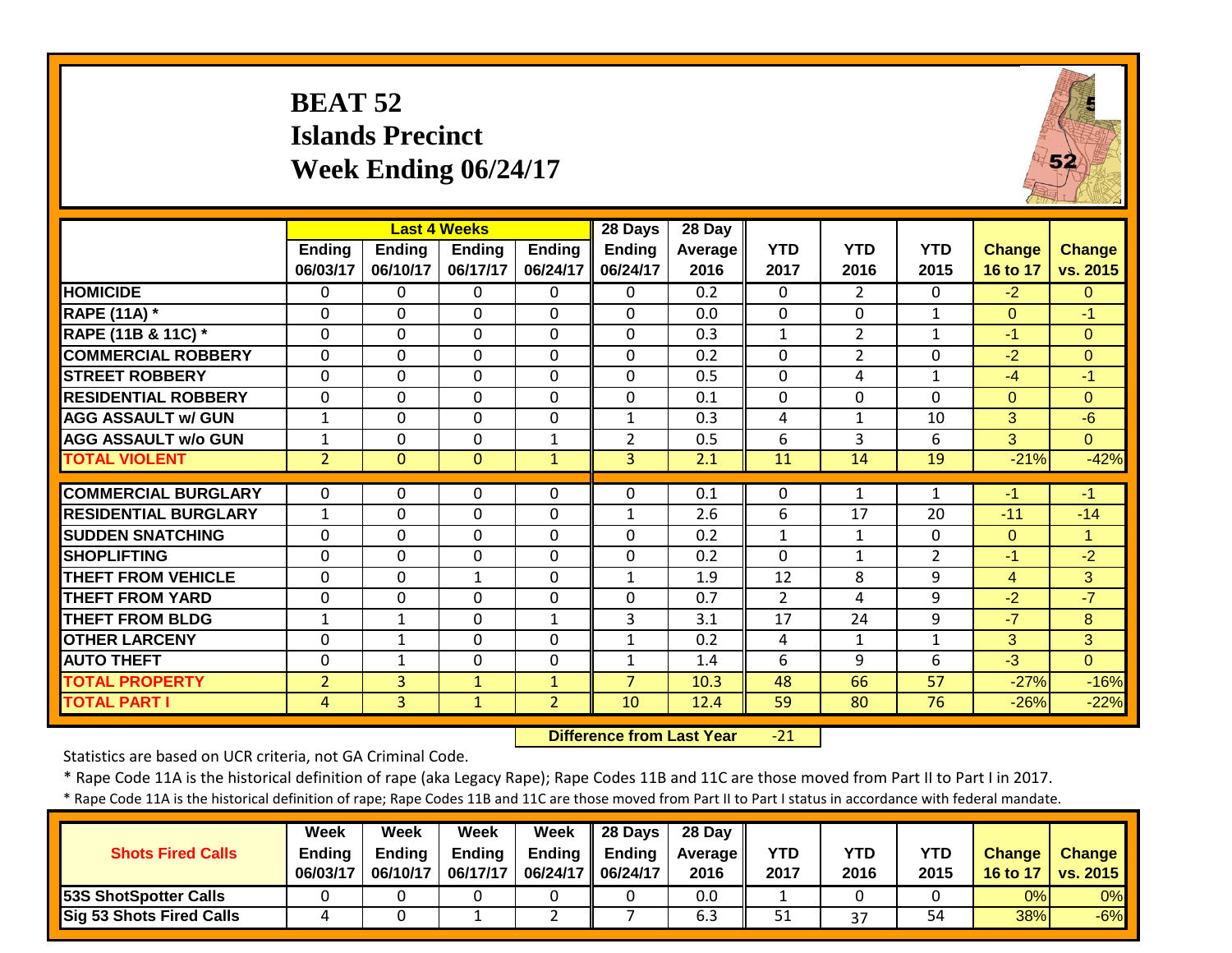|                               | <b>BEAT 53</b>            | <b>Islands Precinct</b><br>Week Ending 06/24/17 |                     |                           |                           |                  |                    |                    |                    |                           |                           |
|-------------------------------|---------------------------|-------------------------------------------------|---------------------|---------------------------|---------------------------|------------------|--------------------|--------------------|--------------------|---------------------------|---------------------------|
|                               |                           |                                                 | <b>Last 4 Weeks</b> |                           | 28 Days                   | 28 Day           |                    |                    |                    |                           |                           |
|                               | <b>Ending</b><br>06/03/17 | <b>Ending</b><br>06/10/17                       | Ending<br>06/17/17  | <b>Ending</b><br>06/24/17 | <b>Ending</b><br>06/24/17 | Average<br>2016  | <b>YTD</b><br>2017 | <b>YTD</b><br>2016 | <b>YTD</b><br>2015 | <b>Change</b><br>16 to 17 | <b>Change</b><br>vs. 2015 |
| <b>HOMICIDE</b>               | $\mathbf{0}$              | 0                                               | 0                   | $\mathbf{0}$              | $\Omega$                  | 0.1              | $\mathbf{1}$       | $\mathbf{1}$       | $\mathbf{0}$       | $\overline{0}$            | $\mathbf{1}$              |
| <b>RAPE (11A) *</b>           | $\Omega$                  | $\Omega$                                        | $\Omega$            | $\Omega$                  | $\Omega$                  | 0.0              | $\mathbf 0$        | $\Omega$           | $\overline{2}$     | 0                         | $-2$                      |
| <b>RAPE (11B &amp; 11C) *</b> | $\mathbf{0}$              | $\mathbf 0$                                     | $\overline{0}$      | $\mathbf 0$               | $\overline{0}$            | 0.0              | $\overline{2}$     | $\overline{0}$     | $\Omega$           | $\overline{2}$            | $\overline{2}$            |
| <b>COMMERCIAL ROBBERY</b>     | $\mathbf 0$               | $\Omega$                                        | $\Omega$            | $\Omega$                  | $\Omega$                  | 0.1              | $\mathbf{1}$       | $\mathbf{1}$       | $\Omega$           | $\overline{0}$            | $\mathbf{1}$              |
| <b>STREET ROBBERY</b>         | $\mathbf 0$               | $\Omega$                                        | $\mathbf 0$         | $\mathbf{1}$              | $\mathbf{1}$              | 0.5              | 3                  | $\overline{2}$     | $\mathbf{1}$       | $\mathbf{1}$              | $\overline{2}$            |
| <b>RESIDENTIAL ROBBERY</b>    | $\mathbf{0}$              | 0                                               | $\mathbf 0$         | $\mathbf 0$               | $\Omega$                  | 0.1              | $\mathbf{1}$       | $\Omega$           | $\Omega$           | $\mathbf{1}$              | $\mathbf{1}$              |
| <b>AGG ASSAULT w/ GUN</b>     | $\mathbf 0$               | 0                                               | $\mathbf 0$         | $\mathbf 0$               | $\Omega$                  | 1.0              | 6                  | 9                  | $\overline{2}$     | $-3$                      | $\overline{4}$            |
| <b>AGG ASSAULT w/o GUN</b>    | $\Omega$                  | $\mathbf{1}$                                    | $\mathbf{1}$        | $\Omega$                  | 2                         | 0.6              | 5                  | 5                  | 5                  | $\overline{0}$            | $\Omega$                  |
| <b>TOTAL VIOLENT</b>          | $\mathbf{0}$              | $\mathbf{1}$                                    | $\mathbf{1}$        | $\mathbf{1}$              | $\overline{3}$            | $\overline{2.3}$ | $\overline{19}$    | $\overline{18}$    | $\overline{10}$    | 6%                        | 90%                       |
| <b>COMMERCIAL BURGLARY</b>    | $\Omega$                  | $\Omega$                                        | $\Omega$            | $\Omega$                  | $\Omega$                  | 0.2              | $\Omega$           | 1                  | $\Omega$           | $-1$                      | $\Omega$                  |
| <b>RESIDENTIAL BURGLARY</b>   | $\overline{2}$            | 0                                               | $\mathbf 0$         | $\Omega$                  | $\overline{2}$            | 3.5              | 13                 | 13                 | 16                 | $\overline{0}$            | $-3$                      |
| <b>SUDDEN SNATCHING</b>       | $\mathbf 0$               | $\Omega$                                        | $\mathbf 0$         | $\mathbf 0$               | $\Omega$                  | 0.2              | $\overline{2}$     | $\Omega$           | $\mathbf{1}$       | $\overline{2}$            | $\mathbf{1}$              |
| <b>SHOPLIFTING</b>            | $\mathbf 0$               | 0                                               | $\mathbf 0$         | $\mathbf 0$               | $\Omega$                  | 0.9              | 9                  | 5                  | $\mathbf{1}$       | $\overline{4}$            | 8                         |
| <b>THEFT FROM VEHICLE</b>     | $\mathbf{0}$              | $\mathbf{1}$                                    | $\Omega$            | $\Omega$                  | $\mathbf{1}$              | 2.7              | 12                 | 13                 | 9                  | $-1$                      | 3                         |
| <b>THEFT FROM YARD</b>        | $\mathbf{1}$              | 0                                               | $\Omega$            | $1\,$                     | $\overline{2}$            | 1.5              | 6                  | $\overline{7}$     | 11                 | $-1$                      | $-5$                      |
| <b>THEFT FROM BLDG</b>        | $\mathbf 0$               | 4                                               | $\overline{2}$      | $\mathbf{1}$              | $\overline{7}$            | 2.5              | 16                 | 15                 | 14                 | $\mathbf{1}$              | $\overline{2}$            |
| <b>OTHER LARCENY</b>          | $\mathbf{0}$              | 0                                               | $\mathbf 0$         | $\Omega$                  | $\Omega$                  | 0.3              | $\overline{2}$     | $\overline{2}$     | 0                  | $\overline{0}$            | $\overline{2}$            |
| <b>AUTO THEFT</b>             | $\mathbf{1}$              | 0                                               | $\mathbf{1}$        | $\mathbf 0$               | 2                         | 1.8              | 13                 | 10                 | $\overline{7}$     | 3                         | 6                         |
| <b>TOTAL PROPERTY</b>         | 4                         | 5                                               | $\overline{3}$      | $\overline{2}$            | 14                        | 13.6             | 73                 | 66                 | 59                 | 11%                       | 24%                       |
| <b>TOTAL PART I</b>           | 4                         | 6                                               | $\overline{4}$      | 3                         | $\overline{17}$           | 15.9             | 92                 | 84                 | 69                 | 10%                       | 33%                       |

 **Difference from Last Year**r 8

Statistics are based on UCR criteria, not GA Criminal Code.

\* Rape Code 11A is the historical definition of rape (aka Legacy Rape); Rape Codes 11B and 11C are those moved from Part II to Part I in 2017.

| <b>Shots Fired Calls</b>        | Week<br><b>Ending</b><br>06/03/17 | Week<br><b>Ending</b><br>06/10/17 | Week<br><b>Ending</b><br>06/17/17 | Week<br>06/24/17   06/24/17 | $\parallel$ 28 Days<br>Ending $\parallel$ Ending | 28 Day<br><b>Average</b> II<br>2016 | <b>YTD</b><br>2017 | YTD<br>2016 | YTD<br>2015 | <b>Change</b><br>16 to 17 | <b>Change</b><br>vs. 2015 |
|---------------------------------|-----------------------------------|-----------------------------------|-----------------------------------|-----------------------------|--------------------------------------------------|-------------------------------------|--------------------|-------------|-------------|---------------------------|---------------------------|
| <b>53S ShotSpotter Calls</b>    |                                   |                                   |                                   |                             |                                                  | 0.8                                 | 16                 |             |             | 0%                        | $0\%$                     |
| <b>Sig 53 Shots Fired Calls</b> |                                   |                                   |                                   |                             | 16                                               | 15.0                                | 67                 | 99          | 65          | $-32%$                    | 3%                        |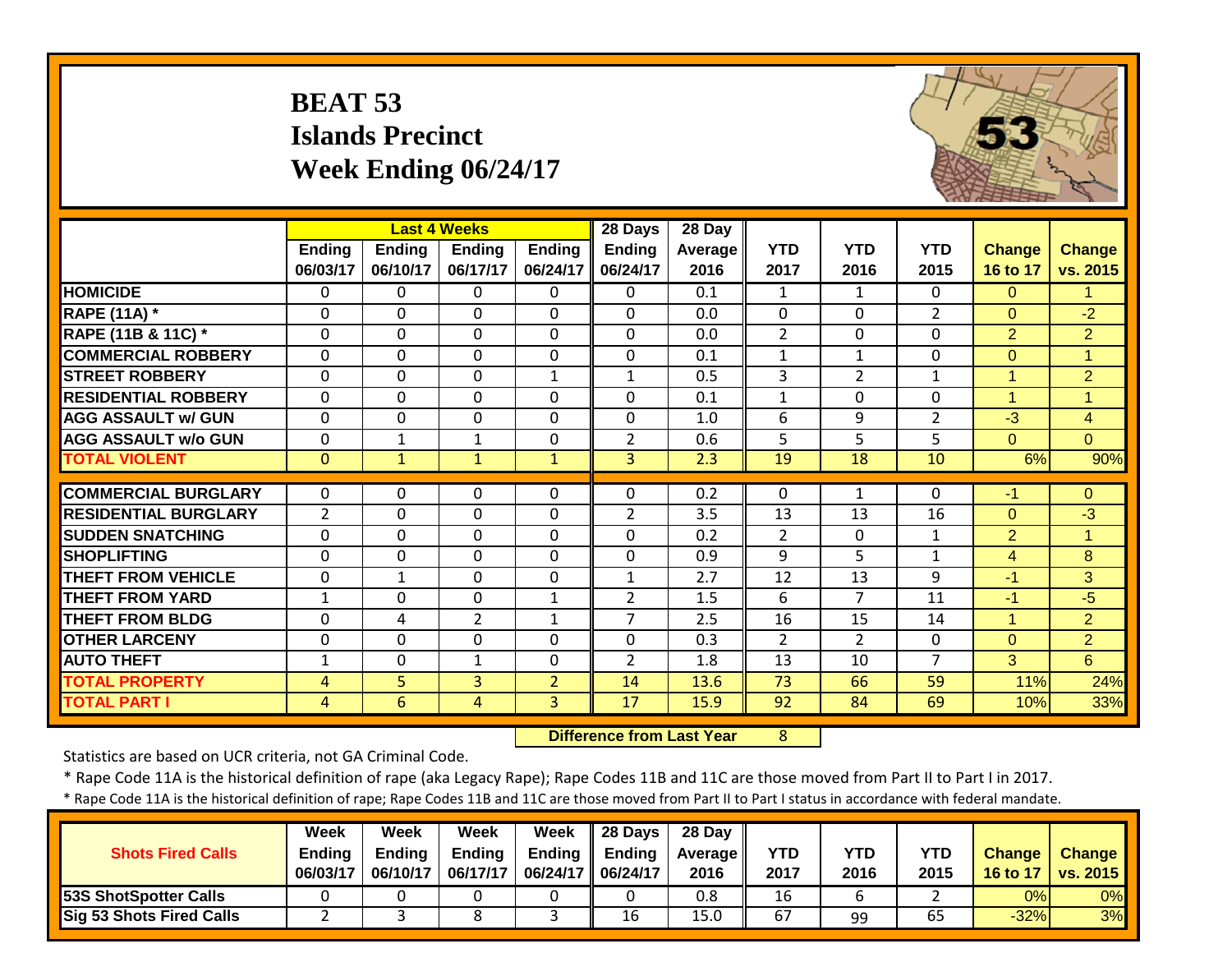|                             | <b>BEAT 54</b>     | <b>Islands Precinct</b>   | Week Ending 06/24/17                      |                           |                               |                             |                    |                    |                    |                           |                           |
|-----------------------------|--------------------|---------------------------|-------------------------------------------|---------------------------|-------------------------------|-----------------------------|--------------------|--------------------|--------------------|---------------------------|---------------------------|
|                             | Ending<br>06/03/17 | <b>Ending</b><br>06/10/17 | <b>Last 4 Weeks</b><br>Ending<br>06/17/17 | <b>Ending</b><br>06/24/17 | 28 Days<br>Ending<br>06/24/17 | $28$ Day<br>Average<br>2016 | <b>YTD</b><br>2017 | <b>YTD</b><br>2016 | <b>YTD</b><br>2015 | <b>Change</b><br>16 to 17 | <b>Change</b><br>vs. 2015 |
| <b>HOMICIDE</b>             | $\Omega$           | 0                         | $\Omega$                                  | $\Omega$                  | 0                             | $\overline{0.1}$            | $\Omega$           | $\Omega$           | $\overline{2}$     | $\Omega$                  | $-2$                      |
| <b>RAPE (11A) *</b>         | $\Omega$           | $\Omega$                  | $\mathbf 0$                               | $\mathbf{0}$              | $\Omega$                      | 0.1                         | $\Omega$           | $\mathbf{1}$       | $\mathbf{1}$       | $-1$                      | $-1$                      |
| RAPE (11B & 11C) *          | $\Omega$           | $\Omega$                  | $\Omega$                                  | $\Omega$                  | $\Omega$                      | 0.1                         | $\Omega$           | $\Omega$           | $\mathbf{1}$       | $\Omega$                  | $-1$                      |
| <b>COMMERCIAL ROBBERY</b>   | $\mathbf 0$        | $\Omega$                  | $\mathbf 0$                               | $\Omega$                  | $\Omega$                      | 0.5                         | $\overline{7}$     | $\mathbf{1}$       | $\overline{3}$     | 6                         | $\overline{4}$            |
| <b>STREET ROBBERY</b>       | $\Omega$           | $\Omega$                  | $\mathbf 0$                               | $\mathbf{0}$              | $\Omega$                      | 0.8                         | $\mathbf{1}$       | 6                  | 6                  | $-5$                      | $-5$                      |
| <b>RESIDENTIAL ROBBERY</b>  | 0                  | 0                         | $\Omega$                                  | $\Omega$                  | $\mathbf{0}$                  | 0.0                         | $\mathbf{1}$       | $\mathbf{0}$       | $\mathbf{0}$       | $\mathbf{1}$              | $\mathbf{1}$              |
| <b>AGG ASSAULT w/ GUN</b>   | 0                  | 0                         | $\mathbf{1}$                              | $\Omega$                  | $\mathbf{1}$                  | 0.7                         | 6                  | 5                  | $\overline{7}$     | 1                         | $-1$                      |
| <b>AGG ASSAULT w/o GUN</b>  | $\mathbf 0$        | $\Omega$                  | $\mathbf 0$                               | $\Omega$                  | $\mathbf 0$                   | 0.6                         | 5                  | 4                  | $\overline{2}$     | $\blacktriangleleft$      | 3                         |
| <b>TOTAL VIOLENT</b>        | $\mathbf{0}$       | $\Omega$                  | $\mathbf{1}$                              | $\mathbf{0}$              | $\mathbf{1}$                  | 2.8                         | 20                 | 17                 | 22                 | 18%                       | $-9%$                     |
| <b>COMMERCIAL BURGLARY</b>  | $\Omega$           | 0                         | 0                                         | $\mathbf 0$               | $\Omega$                      | 0.2                         | $\Omega$           | $\mathbf{1}$       | 5                  | -1                        | $-5$                      |
| <b>RESIDENTIAL BURGLARY</b> | $\mathbf{1}$       | $\mathbf{1}$              | $\overline{2}$                            | $\mathbf{1}$              | 5                             | 6.1                         | 35                 | 29                 | 12                 | $6\phantom{1}$            | 23                        |
| <b>SUDDEN SNATCHING</b>     | $\mathbf 0$        | 0                         | 0                                         | $\mathbf 0$               | $\mathbf 0$                   | 0.0                         | $\mathbf{1}$       | $\mathbf{0}$       | $\mathbf{1}$       | $\mathbf{1}$              | $\mathbf{O}$              |
| <b>SHOPLIFTING</b>          | 0                  | 0                         | $\overline{2}$                            | $\mathbf 0$               | $\overline{2}$                | 2.0                         | 12                 | 12                 | 6                  | $\overline{0}$            | $6\phantom{1}$            |
| <b>THEFT FROM VEHICLE</b>   | $\mathbf{1}$       | $\mathbf{1}$              | $\overline{0}$                            | $\mathbf{1}$              | $\overline{3}$                | 4.7                         | 16                 | $\overline{35}$    | 29                 | $-19$                     | $-13$                     |
| <b>THEFT FROM YARD</b>      | $\Omega$           | $\overline{2}$            | 1                                         | $\mathbf{0}$              | 3                             | 1.0                         | 12                 | $\overline{2}$     | 6                  | 10                        | 6                         |
| <b>THEFT FROM BLDG</b>      | $\mathbf 0$        | $\Omega$                  | $\Omega$                                  | $\Omega$                  | $\Omega$                      | 2.2                         | 9                  | 12                 | 10                 | $-3$                      | $-1$                      |
| <b>OTHER LARCENY</b>        | 0                  | $\Omega$                  | $\mathbf 0$                               | $\mathbf{0}$              | $\mathbf{0}$                  | 0.2                         | $\overline{2}$     | $\mathbf{1}$       | 3                  | 1                         | $-1$                      |
| <b>AUTO THEFT</b>           | $\mathbf{0}$       | $\Omega$                  | $\mathbf 0$                               | 3                         | $\overline{3}$                | 2.8                         | 15                 | 19                 | 13                 | $-4$                      | $\overline{2}$            |
| <b>TOTAL PROPERTY</b>       | $\overline{2}$     | 4                         | 5                                         | 5                         | 16                            | 19.2                        | 102                | 111                | 85                 | $-8%$                     | 20%                       |
| <b>TOTAL PART I</b>         | $\overline{2}$     | $\overline{4}$            | $\overline{6}$                            | $\overline{5}$            | $\overline{17}$               | 22.0                        | 122                | 128                | 107                | $-5%$                     | 14%                       |

 **Difference from Last Year**‐6 The Store the 1

Statistics are based on UCR criteria, not GA Criminal Code.

\* Rape Code 11A is the historical definition of rape (aka Legacy Rape); Rape Codes 11B and 11C are those moved from Part II to Part I in 2017.

| <b>Shots Fired Calls</b>        | Week<br><b>Ending</b><br>06/03/17 | Week<br><b>Ending</b><br>06/10/17 | Week<br><b>Ending</b><br>06/17/17 | Week<br><b>Ending</b><br>06/24/17   06/24/17 | $\parallel$ 28 Days<br><b>Ending</b> | 28 Day<br><b>Average</b> I<br>2016 | <b>YTD</b><br>2017 | YTD<br>2016 | YTD<br>2015 | <b>Change</b><br>16 to 17 | <b>Change</b><br><b>vs. 2015</b> |
|---------------------------------|-----------------------------------|-----------------------------------|-----------------------------------|----------------------------------------------|--------------------------------------|------------------------------------|--------------------|-------------|-------------|---------------------------|----------------------------------|
| <b>53S ShotSpotter Calls</b>    |                                   |                                   |                                   |                                              |                                      | 0.0                                |                    |             |             | 0%                        | 0%                               |
| <b>Sig 53 Shots Fired Calls</b> |                                   |                                   |                                   |                                              | 10                                   | 10.7                               | 53                 | 55          | 60          | $-4%$                     | $-12%$                           |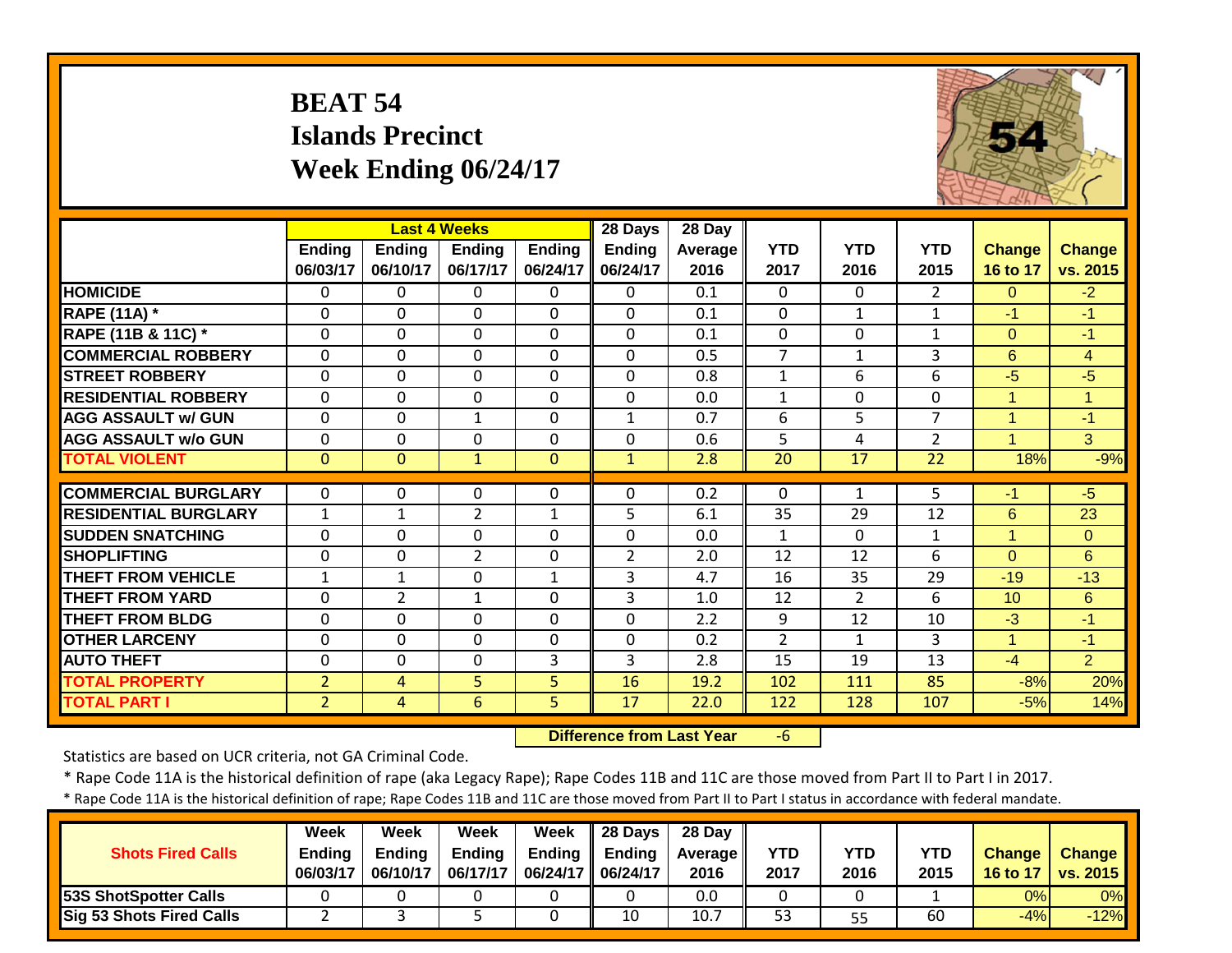## **BEAT 55 Islands Precinct Week Ending 06/24/17**



|                                              |                    |                           | <b>Last 4 Weeks</b>       |                            | 28 Days                   | 28 Day          |                    |                    |                    |                           |                           |
|----------------------------------------------|--------------------|---------------------------|---------------------------|----------------------------|---------------------------|-----------------|--------------------|--------------------|--------------------|---------------------------|---------------------------|
|                                              | Ending<br>06/03/17 | <b>Ending</b><br>06/10/17 | <b>Ending</b><br>06/17/17 | <b>Ending</b><br>06/24/17  | <b>Ending</b><br>06/24/17 | Average<br>2016 | <b>YTD</b><br>2017 | <b>YTD</b><br>2016 | <b>YTD</b><br>2015 | <b>Change</b><br>16 to 17 | <b>Change</b><br>vs. 2015 |
| <b>HOMICIDE</b>                              | $\Omega$           | 0                         | 0                         | $\Omega$                   | $\Omega$                  | 0.0             | $\mathbf{0}$       | $\Omega$           | $\mathbf{1}$       | $\Omega$                  | $-1$                      |
| <b>RAPE (11A)</b> *                          | $\Omega$           | $\mathbf 0$               | $\mathbf 0$               | $\mathbf{1}$               | $\mathbf{1}$              | 0.1             | 3                  | $\mathbf{1}$       | 0                  | $\overline{2}$            | 3                         |
| RAPE (11B & 11C) *                           | $\mathbf 0$        | $\mathbf{1}$              | $\mathbf 0$               | $\mathbf 0$                | $\mathbf{1}$              | 0.2             | $\overline{2}$     | $\mathbf 0$        | 0                  | $\overline{2}$            | $\overline{2}$            |
| <b>COMMERCIAL ROBBERY</b>                    | $\mathbf{0}$       | $\mathbf 0$               | $\mathbf 0$               | $\mathbf 0$                | $\mathbf 0$               | 0.1             | $\mathbf{1}$       | $\mathbf{1}$       | 0                  | $\overline{0}$            | $\overline{1}$            |
| <b>STREET ROBBERY</b>                        | 0                  | $\Omega$                  | $\mathbf 0$               | $\mathbf{1}$               | $\mathbf{1}$              | 0.1             | $\overline{2}$     | $\mathbf{1}$       | $\overline{2}$     | 1                         | $\mathbf{0}$              |
| <b>RESIDENTIAL ROBBERY</b>                   | $\mathbf{0}$       | $\Omega$                  | $\Omega$                  | $\mathbf{0}$               | $\Omega$                  | 0.0             | 0                  | $\Omega$           | 1                  | $\Omega$                  | $-1$                      |
| <b>AGG ASSAULT w/ GUN</b>                    | $\mathbf 0$        | $\mathbf 0$               | $\mathbf 0$               | $\mathbf 0$                | $\Omega$                  | 0.2             | $\mathbf 0$        | $\Omega$           | 1                  | $\Omega$                  | $-1$                      |
| <b>AGG ASSAULT w/o GUN</b>                   | $\mathbf 0$        | 0                         | 0                         | $\mathbf 0$                | $\Omega$                  | 0.5             | $\overline{3}$     | $\mathbf{1}$       | 0                  | $\overline{2}$            | 3                         |
| <b>TOTAL VIOLENT</b>                         | $\mathbf{0}$       | $\mathbf{1}$              | $\mathbf{0}$              | $\overline{2}$             | 3                         | 1.1             | 11                 | 4                  | 5                  | 175%                      | 120%                      |
| <b>COMMERCIAL BURGLARY</b>                   | $\Omega$           | 0                         | $\Omega$                  | $\mathbf{0}$               | $\Omega$                  | 0.2             | 1                  | 2                  | $\overline{2}$     | $-1$                      | $-1$                      |
| <b>RESIDENTIAL BURGLARY</b>                  | 3                  | $\overline{2}$            | 0                         | $\mathbf 0$                | 5                         | 4.0             | 35                 | 23                 | 24                 | 12                        | 11                        |
| <b>SUDDEN SNATCHING</b>                      |                    | 0                         |                           |                            | $\Omega$                  |                 |                    |                    | $\Omega$           |                           |                           |
| <b>SHOPLIFTING</b>                           | $\overline{0}$     | $\mathbf 0$               | 0<br>0                    | $\mathbf 0$<br>$\mathbf 0$ | $\Omega$                  | 0.4<br>6.1      | $\mathbf 0$<br>17  | 4<br>39            | 20                 | $-4$<br>$-22$             | $\mathbf{0}$<br>$-3$      |
| <b>THEFT FROM VEHICLE</b>                    | 0<br>$\mathbf{1}$  | $\overline{2}$            | $\mathbf{1}$              | $\mathbf{1}$               | 5                         | 4.2             | 31                 | 22                 | 27                 | 9                         | $\overline{4}$            |
| <b>THEFT FROM YARD</b>                       | 0                  | $\Omega$                  | 0                         | $\mathbf{0}$               | $\Omega$                  | 2.6             | 12                 | 13                 | 19                 | $-1$                      | $-7$                      |
| <b>THEFT FROM BLDG</b>                       | 0                  | $\Omega$                  | $\mathbf{1}$              | $\mathbf{0}$               | $\mathbf{1}$              | 3.7             | 18                 | 18                 | 24                 | $\Omega$                  | $-6$                      |
| <b>OTHER LARCENY</b>                         | 1                  | $\mathbf{1}$              | 0                         | $\mathbf 0$                | $\overline{2}$            | 1.1             | 5                  | 10                 | 5                  | $-5$                      | $\overline{0}$            |
| <b>AUTO THEFT</b>                            |                    | 0                         |                           | 3                          | 3                         | 1.5             | 8                  | 9                  | 4                  | $-1$                      | $\overline{4}$            |
|                                              | 0                  |                           | 0                         |                            |                           |                 |                    |                    |                    |                           |                           |
| <b>TOTAL PROPERTY</b><br><b>TOTAL PART I</b> | 5                  | 5                         | $\overline{2}$            | 4                          | 16                        | 23.8            | 127                | 140<br>144         | 125<br>130         | $-9%$                     | 2%<br>6%                  |
|                                              | 5                  | 6                         | $\overline{2}$            | 6                          | 19                        | 24.9            | 138                |                    |                    | $-4%$                     |                           |

 **Difference from Last Year**‐6

Statistics are based on UCR criteria, not GA Criminal Code.

\* Rape Code 11A is the historical definition of rape (aka Legacy Rape); Rape Codes 11B and 11C are those moved from Part II to Part I in 2017.

| <b>Shots Fired Calls</b>        | Week<br><b>Ending</b><br>06/03/17 | Week<br>Endina<br>06/10/17 | Week<br><b>Ending</b><br>06/17/17 | Week<br>06/24/17   06/24/17 | $\parallel$ 28 Days<br>Ending $\parallel$ Ending | 28 Dav<br><b>Average II</b><br>2016 | <b>YTD</b><br>2017 | YTD<br>2016 | YTD<br>2015 | <b>Change</b><br>16 to 17 | <b>Change</b><br>vs. 2015 |
|---------------------------------|-----------------------------------|----------------------------|-----------------------------------|-----------------------------|--------------------------------------------------|-------------------------------------|--------------------|-------------|-------------|---------------------------|---------------------------|
| 53S ShotSpotter Calls           |                                   |                            |                                   |                             |                                                  | 0.0                                 |                    |             |             | 0%                        | $0\%$                     |
| <b>Sig 53 Shots Fired Calls</b> |                                   |                            |                                   |                             |                                                  | 5.3                                 | 35                 | 31          | 30          | 13%                       | 17%                       |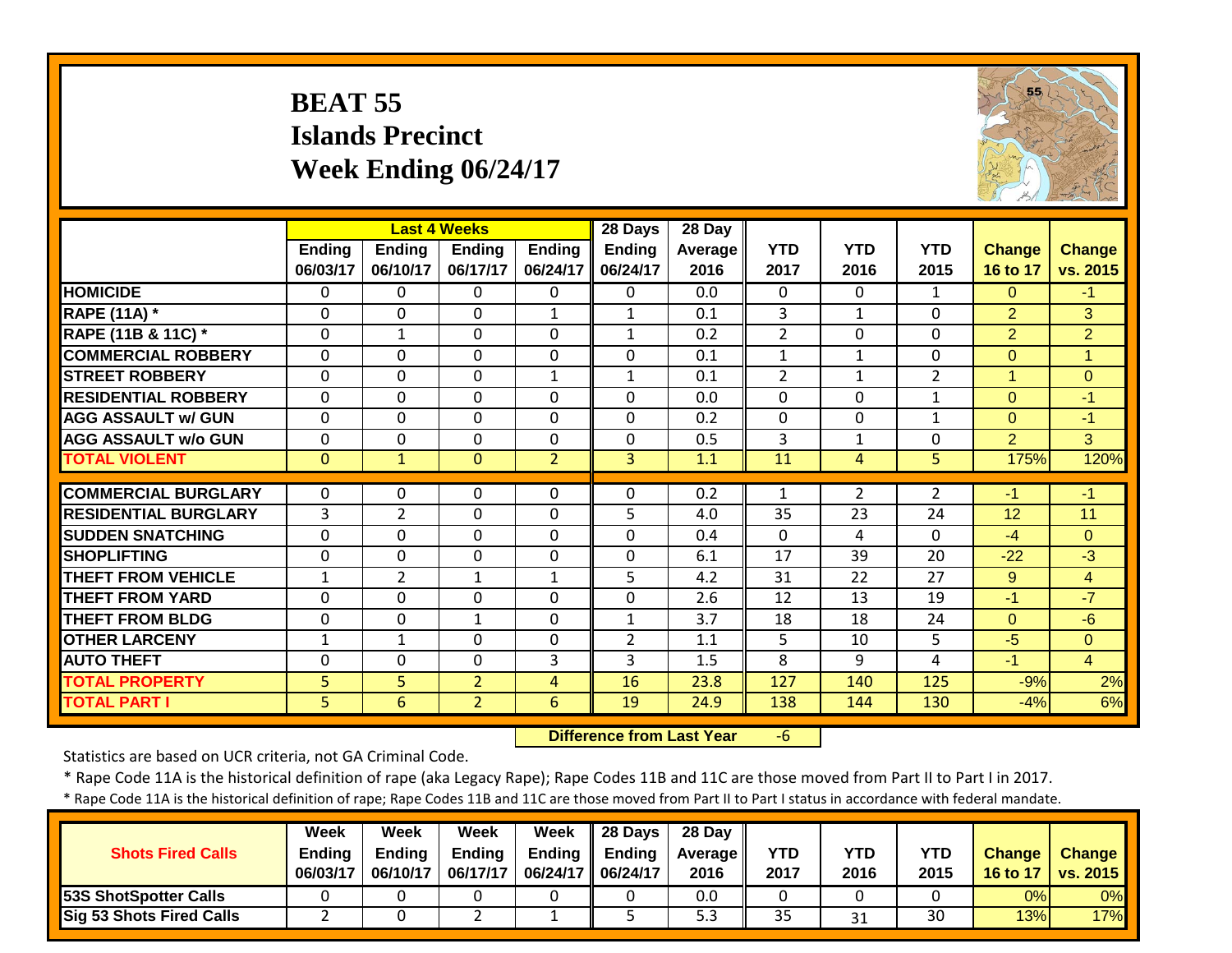## **BEAT 56 Islands Precinct Week Ending 06/24/17**



|                             |               |               | <b>Last 4 Weeks</b> |              | 28 Days                          | 28 Day         |                |                 |                |                |                |
|-----------------------------|---------------|---------------|---------------------|--------------|----------------------------------|----------------|----------------|-----------------|----------------|----------------|----------------|
|                             | <b>Ending</b> | <b>Ending</b> | <b>Ending</b>       | Ending       | <b>Ending</b>                    | <b>Average</b> | <b>YTD</b>     | <b>YTD</b>      | <b>YTD</b>     | Change         | <b>Change</b>  |
|                             | 06/03/17      | 06/10/17      | 06/17/17            | 06/24/17     | 06/24/17                         | 2016           | 2017           | 2016            | 2015           | 16 to 17       | vs. 2015       |
| <b>HOMICIDE</b>             | 0             | 0             | $\Omega$            | $\Omega$     | $\Omega$                         | 0.0            | 1              | $\Omega$        | 0              | 1.             | 1              |
| <b>RAPE (11A)</b> *         | 0             | 0             | $\mathbf 0$         | $\mathbf{0}$ | $\Omega$                         | 0.0            | $\mathbf 0$    | $\mathbf{0}$    | $\mathbf{0}$   | $\overline{0}$ | $\Omega$       |
| RAPE (11B & 11C) *          | $\mathbf{0}$  | 0             | $\mathbf 0$         | 0            | $\Omega$                         | 0.0            | $\mathbf 0$    | $\mathbf{0}$    | $\Omega$       | $\overline{0}$ | $\Omega$       |
| <b>COMMERCIAL ROBBERY</b>   | 0             | 0             | $\mathbf 0$         | $\mathbf 0$  | $\mathbf{0}$                     | 0.0            | $\mathbf 0$    | $\mathbf 0$     | $\mathbf{0}$   | $\overline{0}$ | $\overline{0}$ |
| <b>ISTREET ROBBERY</b>      | $\Omega$      | $\Omega$      | $\Omega$            | $\mathbf{0}$ | $\Omega$                         | 0.0            | 0              | $\Omega$        | $\overline{2}$ | $\overline{0}$ | $-2$           |
| <b>RESIDENTIAL ROBBERY</b>  | $\mathbf{0}$  | 0             | $\mathbf 0$         | $\mathbf 0$  | $\Omega$                         | 0.0            | $\mathbf{1}$   | $\mathbf 0$     | $\mathbf{1}$   | $\mathbf{1}$   | $\overline{0}$ |
| <b>AGG ASSAULT w/ GUN</b>   | $\mathbf 0$   | 0             | $\Omega$            | $\mathbf 0$  | $\Omega$                         | 0.3            | $\mathbf{1}$   | $\overline{2}$  | 3              | $-1$           | $-2$           |
| <b>AGG ASSAULT w/o GUN</b>  | 0             | 0             | $\mathbf 0$         | $\mathbf 0$  | $\Omega$                         | 0.1            | $\mathbf 0$    | $\mathbf 0$     | $\mathbf{1}$   | $\overline{0}$ | $-1$           |
| <b>TOTAL VIOLENT</b>        | $\mathbf{0}$  | $\mathbf{0}$  | $\mathbf{0}$        | $\mathbf{0}$ | $\overline{0}$                   | 0.4            | 3              | $\overline{2}$  | $\overline{7}$ | 50%            | $-57%$         |
| <b>COMMERCIAL BURGLARY</b>  | 0             | 0             | 0                   | $\mathbf 0$  | $\mathbf 0$                      | 0.1            | 0              | 0               | 1              | $\mathbf{O}$   | $-1$           |
| <b>RESIDENTIAL BURGLARY</b> | $\Omega$      | $\mathbf 0$   | $\mathbf 0$         | $\mathbf{0}$ | $\Omega$                         | 1.2            | $\overline{7}$ | 6               | 4              | $\mathbf{1}$   | 3              |
| <b>SUDDEN SNATCHING</b>     | $\mathbf 0$   | $\mathbf 0$   | $\Omega$            | 0            | $\Omega$                         | 0.0            | $\mathbf 0$    | $\mathbf{0}$    | $\Omega$       | $\Omega$       | $\overline{0}$ |
| <b>SHOPLIFTING</b>          | $\Omega$      | $\Omega$      | $\Omega$            | $\mathbf{0}$ | $\Omega$                         | 0.0            | $\Omega$       | $\mathbf{0}$    | $\Omega$       | $\Omega$       | $\Omega$       |
| THEFT FROM VEHICLE          | $\Omega$      | 0             | $\mathbf 0$         | $\mathbf{1}$ | $\mathbf{1}$                     | 0.5            | 3              | 4               | $\overline{2}$ | $-1$           | $\mathbf{1}$   |
| <b>THEFT FROM YARD</b>      | $\Omega$      | 0             | $\mathbf 0$         | $\mathbf{0}$ | $\Omega$                         | 0.3            | $\mathbf 0$    | $\mathbf{1}$    | $\Omega$       | -1             | $\mathbf{0}$   |
| <b>THEFT FROM BLDG</b>      | $\Omega$      | $\Omega$      | $\Omega$            | $\Omega$     | $\Omega$                         | 0.2            | $\mathbf{1}$   | 1               | $\overline{2}$ | $\overline{0}$ | $-1$           |
| <b>OTHER LARCENY</b>        | 0             | $\Omega$      | $\mathbf{0}$        | $\mathbf{0}$ | $\Omega$                         | 0.2            | $\mathbf{1}$   | $\overline{2}$  | 1              | $-1$           | $\mathbf{0}$   |
| <b>AUTO THEFT</b>           | $\Omega$      | $\Omega$      | $\Omega$            | $\mathbf{0}$ | $\Omega$                         | 0.1            | $\overline{2}$ | $\mathbf{1}$    | $\overline{2}$ | $\mathbf{1}$   | $\Omega$       |
| <b>TOTAL PROPERTY</b>       | $\mathbf{0}$  | $\mathbf{0}$  | $\mathbf{0}$        | $\mathbf{1}$ | $\mathbf{1}$                     | 2.5            | 14             | 15              | 12             | $-7%$          | 17%            |
| <b>TOTAL PART I</b>         | $\mathbf{0}$  | $\mathbf{0}$  | $\mathbf{0}$        | $\mathbf{1}$ | $\mathbf{1}$                     | 2.9            | 17             | $\overline{17}$ | 19             | 0%             | $-11%$         |
|                             |               |               |                     |              | <b>Difference from Last Year</b> |                | $\mathbf{0}$   |                 |                |                |                |

 **Difference from Last Year**

Statistics are based on UCR criteria, not GA Criminal Code.

\* Rape Code 11A is the historical definition of rape (aka Legacy Rape); Rape Codes 11B and 11C are those moved from Part II to Part I in 2017.

| <b>Shots Fired Calls</b>        | Week<br><b>Ending</b><br>06/03/17 | Week<br><b>Ending</b><br>06/10/17 | Week<br><b>Ending</b><br>06/17/17 | Week<br><b>Ending</b><br>06/24/17   06/24/17 | $\parallel$ 28 Days<br><b>Ending</b> | 28 Dav<br><b>Average</b> I<br>2016 | <b>YTD</b><br>2017 | YTD<br>2016 | YTD<br>2015 | <b>Change</b><br>16 to 17 | <b>Change</b><br>vs. 2015 |
|---------------------------------|-----------------------------------|-----------------------------------|-----------------------------------|----------------------------------------------|--------------------------------------|------------------------------------|--------------------|-------------|-------------|---------------------------|---------------------------|
| 53S ShotSpotter Calls           |                                   |                                   |                                   |                                              |                                      | 0.0                                |                    |             |             | 0%                        | 0%                        |
| <b>Sig 53 Shots Fired Calls</b> |                                   |                                   |                                   |                                              |                                      | 4.0                                | 21                 | 23          |             | $-9%$                     | 24%                       |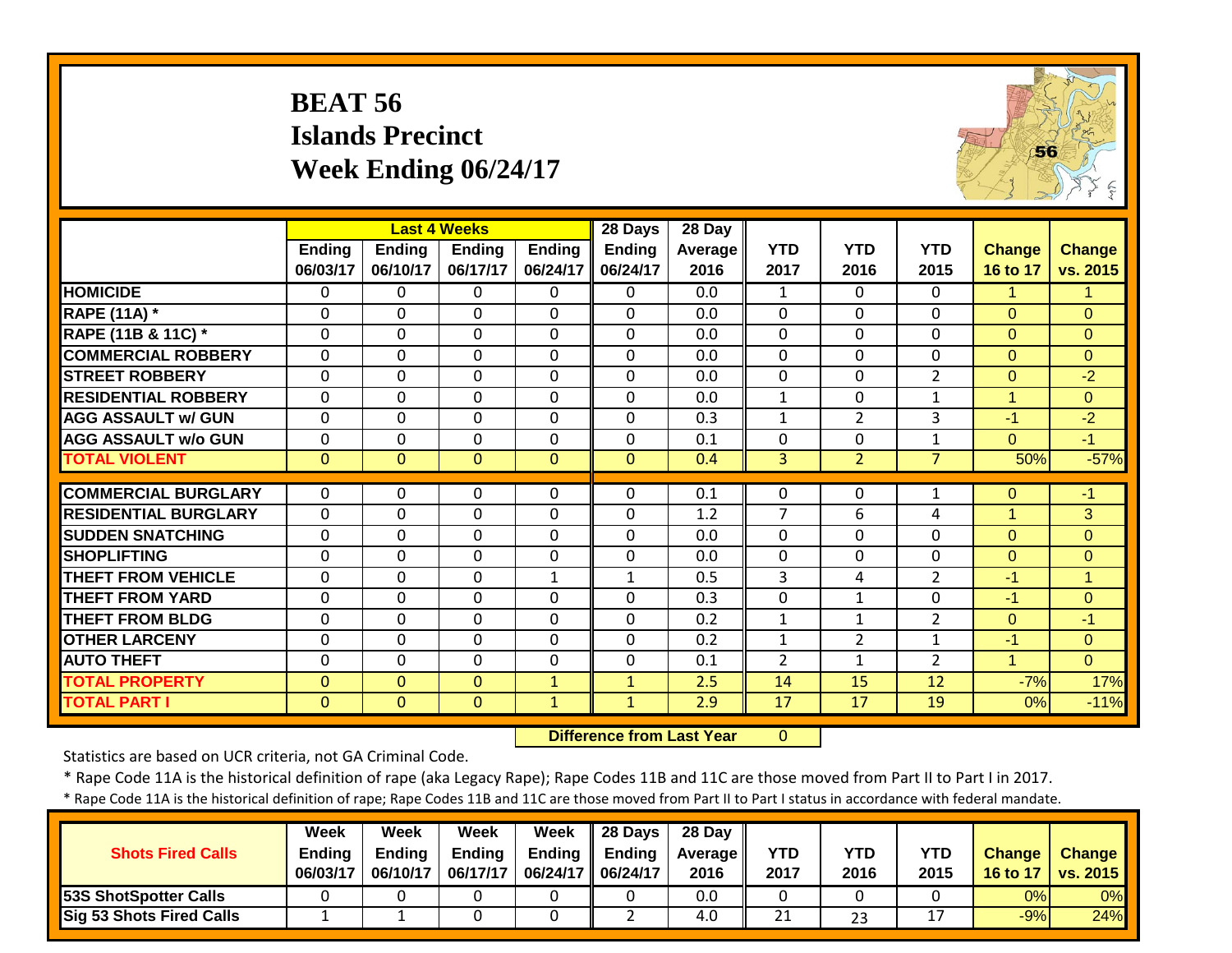

#### **COMPSTATWHITEFIELD PRECINCT LT. TORRENCE GARVINWeek Ending 06/24/17**

#### **PRECINCT COMMANDER:**



|                                              | Week<br><b>Ending</b> | Week<br><b>Ending</b> | <b>Weekly</b><br>Avq | 28-Day<br><b>Ending</b> | $28$ -Day<br><b>Ending</b> | Avg<br>28-Day  | <b>YTD</b>     | <b>YTD</b>     | <b>YTD</b>     | <b>Change</b>  | <b>Change</b>  |
|----------------------------------------------|-----------------------|-----------------------|----------------------|-------------------------|----------------------------|----------------|----------------|----------------|----------------|----------------|----------------|
|                                              | 06/24/17              | 06/17/17              | 2016                 | 06/24/17                | 5/20/17                    | 2016           | 2017           | 2016           | 2015           | 16 to 17       | vs. 2015       |
| <b>HOMICIDE</b>                              | 0                     | 0                     | $\Omega$             | 0                       | $\Omega$                   | 0              | $\overline{2}$ | $\overline{2}$ |                | $\Omega$       |                |
| <b>RAPE (11A) *</b>                          | $\bf{0}$              | $\Omega$              | $\Omega$             | $\bf{0}$                | $\Omega$                   | 0              | 1              | 2              | $\overline{2}$ | $-1$           | $-1$           |
| RAPE (11B & 11C) *                           | $\bf{0}$              | $\Omega$              | $\Omega$             | $\bf{0}$                | $\Omega$                   | $\Omega$       | 6              | 1              |                | 5              | 5              |
| <b>COMMERCIAL ROBBERY</b>                    | $\bf{0}$              | $\Omega$              | $\Omega$             | $\bf{0}$                | $\Omega$                   | $\Omega$       | 0              | $\overline{2}$ | 4              | $-2$           | $-4$           |
| <b>STREET ROBBERY</b>                        | $\bf{0}$              | $\Omega$              | $\Omega$             | $\bf{0}$                |                            |                | 5              | $\overline{2}$ |                | 3 <sup>1</sup> | $\overline{4}$ |
| <b>RESIDENTIAL ROBBERY</b>                   | 0                     | $\Omega$              | 0                    | $\bf{0}$                | $\Omega$                   | $\Omega$       | 0              | $\Omega$       | 4              | $\Omega$       | -4             |
| <b>AGG ASSAULT w/ GUN</b>                    | $\bf{0}$              | $\Omega$              | $\Omega$             | $\bf{0}$                | 0                          |                | 3              | 10             | 5              | $-7$           | $-2$           |
| <b>AGG ASSAULT w/o GUN</b>                   | 0                     | $\Omega$              | 0                    | $\bf{0}$                |                            |                | $\overline{2}$ | 9              | 3              | -7             | $-1$           |
| <b>TOTAL VIOLENT</b>                         | $\bf{0}$              | $\Omega$              | и                    | $\bf{0}$                | $\overline{2}$             | 4              | 19             | 28             | 21             | $-32%$         | $-10%$         |
| <b>COMMERCIAL BURGLARY</b>                   | 0                     | 0                     | 0                    | 0                       |                            | $\overline{2}$ | $\overline{2}$ | 10             | 5              | -8             | $-3$           |
| <b>RESIDENTIAL BURGLARY</b>                  | $\bf{0}$              | $\overline{2}$        | 3                    | 6.                      | 10                         | 13             | 51             | 88             | 73             | $-37$          | $-22$          |
| <b>SUDDEN SNATCHING</b>                      | $\bf{0}$              | $\Omega$              | 0                    | $\bf{0}$                | $\Omega$                   |                | 1              | $\overline{2}$ |                | $-1$           | $\Omega$       |
| <b>SHOPLIFTING</b>                           | $\bf{0}$              | $\overline{2}$        | 2                    | 9                       | 14                         | 9              | 66             | 60             | 95             | 6              | $-29$          |
| <b>THEFT FROM VEHICLE</b>                    | 1                     | 2                     | 3                    | 7                       | 19                         | 11             | 79             | 60             | 38             | 19             | 41             |
| <b>THEFT FROM YARD</b>                       | $\bf{0}$              | 1                     | 1                    | 3                       | 4                          | 5              | 22             | 21             | 23             | $\overline{A}$ | $-1$           |
| <b>THEFT FROM BLDG</b>                       | $\mathbf{2}$          | 3                     | 1                    |                         | 6                          | 6              | 36             | 40             | 33             | $-4$           |                |
| <b>OTHER LARCENY</b>                         | $\bf{0}$              | 1                     | 0                    | 8<br>3                  | $\overline{2}$             |                | 13             | $\overline{2}$ | $\overline{2}$ | 11             | 3<br>11        |
| <b>AUTO THEFT</b>                            | $\bf{0}$              | 1                     | 1                    | $\mathbf{2}$            | 6                          | 4              | 19             | 22             | 14             | $-3$           | 5              |
|                                              |                       |                       |                      |                         |                            |                |                |                |                |                |                |
| <b>TOTAL PROPERTY</b><br><b>TOTAL PART I</b> | 3<br>$\overline{3}$   | 12<br>12              | 13<br>14             | 38<br>38                | 62<br>64                   | 51<br>56       | 289<br>308     | 305<br>333     | 284<br>305     | $-5%$          | 2%<br>1%       |
|                                              |                       |                       |                      |                         |                            |                |                |                |                | $-8%$          |                |

Statistics are based on UCR criteria, not GA Criminal Code. **Difference from Last Year** -25

Statistics are preliminary, based on RMS data at the time prepared, and are subject to change due to late reports, reclassifications, updated locations, etc.

Cell Shading: white is within 0.6 standard deviation of the mean; red is above; green is below.

| <b>Citizen Initiated Calls</b>  | <b>Week</b><br><b>Ending</b><br>06/24/17 | <b>Week</b><br><b>Ending</b><br>06/17/17 | Weekly<br>Avg<br>2016 | $28$ -Dav<br>Ending<br>06/24/17 | 28-Day<br><b>Ending</b><br>5/20/17 | Avg<br>$28$ -Day<br>2016 | YTD<br>2017 | <b>YTD</b><br>2016 | YTD<br>2015 | <b>Change</b><br>16 to 17 | <b>Change</b><br>vs. 2015 |
|---------------------------------|------------------------------------------|------------------------------------------|-----------------------|---------------------------------|------------------------------------|--------------------------|-------------|--------------------|-------------|---------------------------|---------------------------|
| <b>Midnight Shift</b>           | 25                                       | 29                                       | 34                    | 117                             | 107                                | 138                      | 753         | 784                |             | -31                       | 753                       |
| <b>Day Shift</b>                | 65                                       | 84                                       | 101                   | 347                             | 415                                | 403                      | 2419        | 2382               |             | 37                        | 2419                      |
| <b>Afternoon Shift</b>          | 80                                       | 107                                      | 102                   | 358                             | 360                                | 407                      | 2236        | 2418               |             | $-182$                    | 2236                      |
| <b>TOTAL CITIZEN CFS</b>        | 170                                      | 220                                      | 237                   | 822                             | 882                                | 947                      | 5408        | 5584               |             | $-3.2%$                   | #DIV/0!                   |
| 53S ShotSpotter Calls           |                                          |                                          |                       | ⌒<br>ມ                          |                                    |                          |             |                    |             |                           |                           |
| <b>Sig 53 Shots Fired Calls</b> |                                          |                                          |                       | 81                              | 14                                 | 18                       | 73          | 98                 | 83          | $-25$                     | $-10$                     |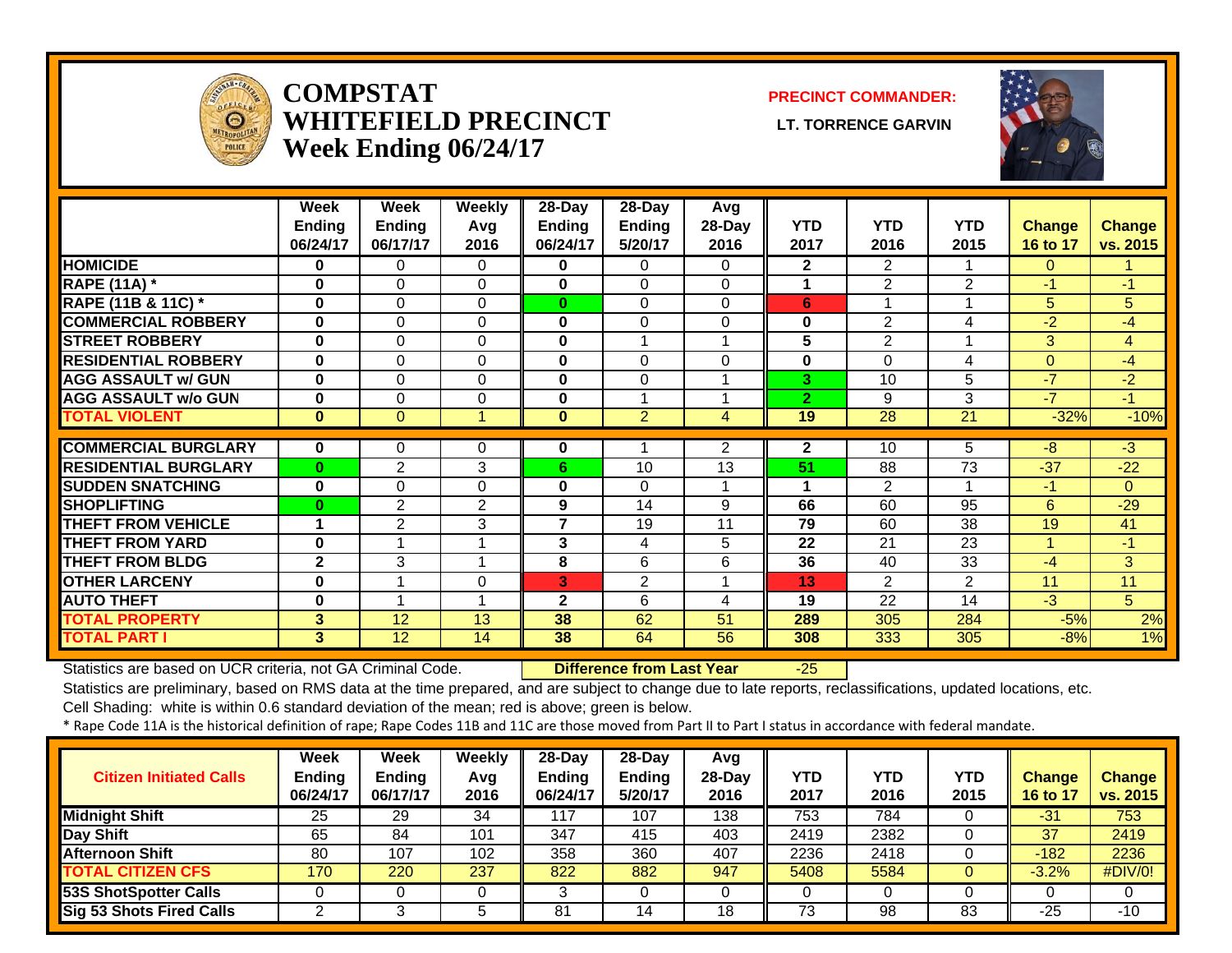# **BEAT 61 Whitefield Precinct Week Ending 06/24/17**

|                             |                           |                           | <b>Last 4 Weeks</b>       |                           | 28 Days            | 28 Day          |                    |                    |                    |                           |                           |
|-----------------------------|---------------------------|---------------------------|---------------------------|---------------------------|--------------------|-----------------|--------------------|--------------------|--------------------|---------------------------|---------------------------|
|                             | <b>Ending</b><br>06/03/17 | <b>Ending</b><br>06/10/17 | <b>Ending</b><br>06/17/17 | <b>Ending</b><br>06/24/17 | Ending<br>06/24/17 | Average<br>2016 | <b>YTD</b><br>2017 | <b>YTD</b><br>2016 | <b>YTD</b><br>2015 | <b>Change</b><br>16 to 17 | <b>Change</b><br>vs. 2015 |
| <b>HOMICIDE</b>             | $\Omega$                  | $\Omega$                  | 0                         | $\Omega$                  | $\Omega$           | 0.0             | $\overline{2}$     | $\Omega$           | 0                  | $\overline{2}$            | $\overline{2}$            |
| <b>RAPE (11A)</b> *         | $\Omega$                  | $\mathbf{0}$              | $\Omega$                  | $\Omega$                  | $\Omega$           | 0.0             | $\mathbf{0}$       | 0                  | $\overline{2}$     | $\Omega$                  | $-2$                      |
| RAPE (11B & 11C) *          | 0                         | $\Omega$                  | 0                         | $\Omega$                  | $\Omega$           | 0.2             | $\mathbf{0}$       | 1                  | 1                  | $-1$                      | $-1$                      |
| <b>COMMERCIAL ROBBERY</b>   | $\Omega$                  | $\Omega$                  | $\Omega$                  | $\Omega$                  | $\Omega$           | 0.1             | $\mathbf{0}$       | 1                  | $\Omega$           | $-1$                      | $\mathbf{0}$              |
| <b>STREET ROBBERY</b>       | $\mathbf 0$               | $\Omega$                  | $\Omega$                  | $\mathbf 0$               | $\Omega$           | 0.2             | $\overline{2}$     | $\Omega$           | $\mathbf{1}$       | $\overline{2}$            | $\mathbf{1}$              |
| <b>RESIDENTIAL ROBBERY</b>  | $\mathbf 0$               | $\Omega$                  | $\Omega$                  | $\mathbf 0$               | $\Omega$           | 0.0             | $\mathbf{0}$       | $\Omega$           | 3                  | $\overline{0}$            | $-3$                      |
| <b>AGG ASSAULT w/ GUN</b>   | $\mathbf 0$               | $\overline{0}$            | $\mathbf 0$               | $\mathbf 0$               | $\mathbf 0$        | 0.2             | $\mathbf{1}$       | 3                  | $\mathbf 0$        | $-2$                      | $\mathbf{1}$              |
| <b>AGG ASSAULT w/o GUN</b>  | $\mathbf 0$               | $\overline{0}$            | $\mathbf 0$               | $\mathbf 0$               | $\mathbf 0$        | 0.5             | $\mathbf{0}$       | 3                  | $\mathbf{1}$       | $-3$                      | $-1$                      |
| <b>TOTAL VIOLENT</b>        | $\mathbf{0}$              | $\mathbf{0}$              | $\overline{0}$            | $\mathbf{0}$              | $\mathbf{0}$       | 1.1             | 5                  | 8                  | 8                  | $-38%$                    | $-38%$                    |
|                             |                           |                           |                           |                           |                    |                 |                    |                    |                    |                           |                           |
| <b>COMMERCIAL BURGLARY</b>  | $\Omega$                  | $\Omega$                  | 0                         | 0                         | 0                  | 0.8             | 1                  | 3                  | $\overline{2}$     | $-2$                      | -1                        |
| <b>RESIDENTIAL BURGLARY</b> | $\mathbf{1}$              | $\Omega$                  | $\mathbf{1}$              | $\mathbf 0$               | $\overline{2}$     | 4.3             | 26                 | 30                 | 29                 | $-4$                      | $-3$                      |
| <b>SUDDEN SNATCHING</b>     | $\Omega$                  | $\Omega$                  | $\Omega$                  | $\Omega$                  | $\Omega$           | 0.2             | $\mathbf{0}$       | 0                  | $\Omega$           | $\Omega$                  | $\Omega$                  |
| <b>SHOPLIFTING</b>          | 4                         | 3                         | $\overline{2}$            | $\mathbf 0$               | 9                  | 7.7             | 63                 | 49                 | 88                 | 14                        | $-25$                     |
| <b>THEFT FROM VEHICLE</b>   | $\mathbf 0$               | 3                         | $\mathbf{1}$              | $\Omega$                  | 4                  | 5.7             | 40                 | 26                 | 14                 | 14                        | 26                        |
| <b>THEFT FROM YARD</b>      | 0                         | $\Omega$                  | 0                         | 0                         | $\Omega$           | 2.8             | 10                 | 10                 | $\overline{7}$     | $\Omega$                  | 3                         |
| <b>THEFT FROM BLDG</b>      | $\mathbf{1}$              | $\Omega$                  | $\mathbf{1}$              | 0                         | $\overline{2}$     | 2.8             | 14                 | 18                 | 13                 | $-4$                      | $\mathbf{1}$              |
| <b>OTHER LARCENY</b>        | 1                         | $\mathbf{1}$              | 0                         | 0                         | $\overline{2}$     | 0.8             | 7                  | $\overline{2}$     | $\Omega$           | 5                         | $\overline{7}$            |
| <b>AUTO THEFT</b>           | 0                         | $\Omega$                  | 0                         | $\Omega$                  | $\Omega$           | 1.4             | 4                  | 5                  | 3                  | $-1$                      | $\overline{1}$            |
| <b>TOTAL PROPERTY</b>       | $\overline{7}$            | $\overline{7}$            | 5                         | $\mathbf{0}$              | 19                 | 26.3            | 165                | 143                | 156                | 15%                       | 6%                        |
| <b>TOTAL PART I</b>         | 7                         | $\overline{7}$            | 5                         | $\mathbf{0}$              | 19                 | 27.5            | 170                | 151                | 164                | 13%                       | 4%                        |

 **Difference from Last Year**r 19

Statistics are based on UCR criteria, not GA Criminal Code.

\* Rape Code 11A is the historical definition of rape (aka Legacy Rape); Rape Codes 11B and 11C are those moved from Part II to Part I in 2017.

| <b>Shots Fired Calls</b> | Week<br><b>Endina</b><br>06/03/17 | Week<br><b>Ending</b><br>06/10/17 | Week<br><b>Ending</b><br>06/17/17 | Week<br>Ending $\parallel$<br>06/24/17   06/24/17 | $\parallel$ 28 Days $\parallel$<br><b>Ending</b> | 28 Day<br><b>Average II</b><br>2016 | <b>YTD</b><br>2017 | YTD<br>2016 | YTD<br>2015 | <b>Change</b><br>16 to 17 | <b>Change</b><br>vs. 2015 |
|--------------------------|-----------------------------------|-----------------------------------|-----------------------------------|---------------------------------------------------|--------------------------------------------------|-------------------------------------|--------------------|-------------|-------------|---------------------------|---------------------------|
| 53S ShotSpotter Calls    |                                   |                                   |                                   |                                                   |                                                  | 0.0                                 |                    |             |             | 0%                        | $0\%$                     |
| Sig 53 Shots Fired Calls |                                   |                                   |                                   |                                                   |                                                  | 4.4                                 | 38                 | 49          | 20          | $-22%$                    | 90%                       |